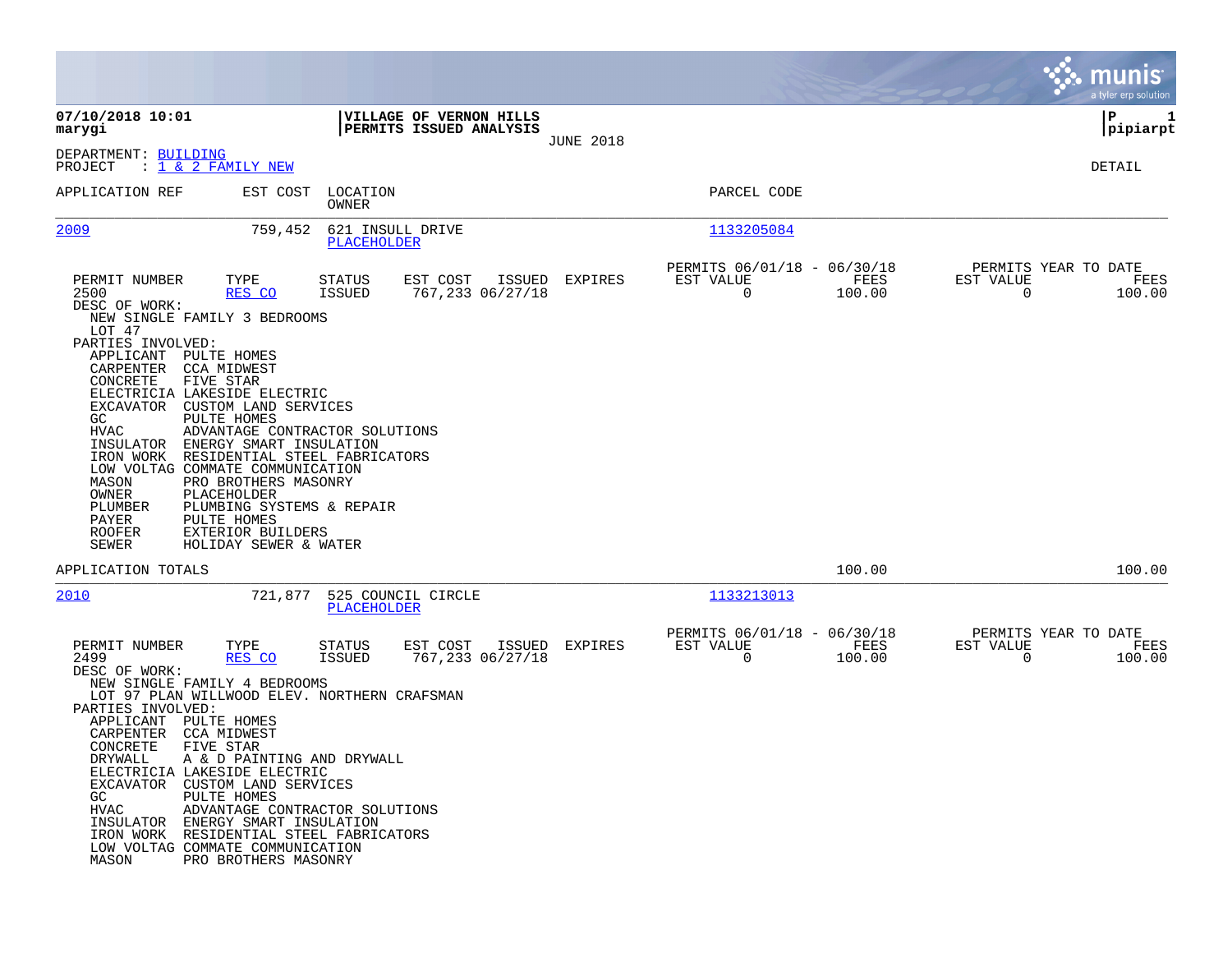|                                                                                                                                                                                                                                                                                                                                                                                                                                                                                                                                                                      |                                                                             |                                                                          | a tyler erp solution                                              |
|----------------------------------------------------------------------------------------------------------------------------------------------------------------------------------------------------------------------------------------------------------------------------------------------------------------------------------------------------------------------------------------------------------------------------------------------------------------------------------------------------------------------------------------------------------------------|-----------------------------------------------------------------------------|--------------------------------------------------------------------------|-------------------------------------------------------------------|
| 07/10/2018 10:01<br>marygi                                                                                                                                                                                                                                                                                                                                                                                                                                                                                                                                           | VILLAGE OF VERNON HILLS<br>PERMITS ISSUED ANALYSIS<br><b>JUNE 2018</b>      |                                                                          | l P<br>2<br> pipiarpt                                             |
| DEPARTMENT: BUILDING<br>PROJECT<br>: 1 <u>&amp; 2 FAMILY NEW</u>                                                                                                                                                                                                                                                                                                                                                                                                                                                                                                     |                                                                             |                                                                          | DETAIL                                                            |
| APPLICATION REF<br>EST COST<br>OWNER<br>PLACEHOLDER<br>PLUMBER<br>PLUMBING SYSTEMS & REPAIR<br>ROOFER<br>EXTERIOR BUILDERS<br>SEWER<br>HOLIDAY SEWER & WATER                                                                                                                                                                                                                                                                                                                                                                                                         | LOCATION<br>OWNER                                                           | PARCEL CODE                                                              |                                                                   |
| APPLICATION TOTALS                                                                                                                                                                                                                                                                                                                                                                                                                                                                                                                                                   |                                                                             | 100.00                                                                   | 100.00                                                            |
| 2020<br>713,680                                                                                                                                                                                                                                                                                                                                                                                                                                                                                                                                                      | 628 INSULL DRIVE<br>PLACEHOLDER                                             | 1133216010                                                               |                                                                   |
| PERMIT NUMBER<br>TYPE<br>MU2078<br>$1&2$ FAM<br>DESC OF WORK:<br>NEW SINGLE FAM 2 BEDROOM LOT 92                                                                                                                                                                                                                                                                                                                                                                                                                                                                     | STATUS<br>EST COST<br>ISSUED EXPIRES<br>ISSUED<br>713,680 06/29/18 06/29/19 | PERMITS 06/01/18 - 06/30/18<br>EST VALUE<br>FEES<br>713,680<br>11,870.61 | PERMITS YEAR TO DATE<br>EST VALUE<br>FEES<br>713,680<br>11,870.61 |
| PARTIES INVOLVED:<br>APPLICANT PULTE HOMES<br>CARPENTER CCA MIDWEST<br>CONCRETE<br>FIVE STAR<br>DRYWALL<br>A & D PAINTING AND DRYWALL<br>ELECTRICIA LAKESIDE ELECTRIC<br>EXCAVATOR CUSTOM LAND SERVICES<br>GC<br>PULTE HOMES<br>ADVANTAGE CONTRACTOR SOLUTIONS<br>HVAC<br>IRON WORK RESIDENTIAL STEEL FABRICATORS<br>IRRIGATION ENERGY SMART INSULATION<br>LOW VOLTAG COMMATE COMMUNICATION<br>MASON<br>PRO BROTHERS MASONRY<br>OWNER<br>PLACEHOLDER<br>PLUMBING SYSTEMS & REPAIR<br>PLUMBER<br><b>ROOFER</b><br>EXTERIOR BUILDERS<br>SEWER<br>HOLIDAY SEWER & WATER |                                                                             |                                                                          |                                                                   |
| APPLICATION TOTALS                                                                                                                                                                                                                                                                                                                                                                                                                                                                                                                                                   |                                                                             | 11,870.61                                                                | 11,870.61                                                         |
| 2422<br>797,861                                                                                                                                                                                                                                                                                                                                                                                                                                                                                                                                                      | 1318 GARDEN VIEW DRIVE<br>PLACEHOLDER                                       | 1133205064                                                               |                                                                   |
| PERMIT NUMBER<br>TYPE<br>MU2442<br>$1&2$ FAM<br>DESC OF WORK:<br>NEW SINGLE FAMILY HOME - 3 BED 3.5 BATH<br>LOT 30 LYON MODEL, EUROPEAN COTTAGE ELEVATION<br>PARTIES INVOLVED:<br>APPLICANT PULTE HOMES<br>CARPENTER CCA MIDWEST<br>CONCRETE<br>FIVE STAR<br>DRYWALL<br>A & D PAINTING AND DRYWALL<br>ELECTRICIA LAKESIDE ELECTRIC<br>EXCAVATOR CUSTOM LAND SERVICES                                                                                                                                                                                                 | EST COST<br>ISSUED EXPIRES<br>STATUS<br>797,861 06/18/18 06/21/19<br>ISSUED | PERMITS 06/01/18 - 06/30/18<br>EST VALUE<br>FEES<br>797,861<br>13,637.34 | PERMITS YEAR TO DATE<br>EST VALUE<br>FEES<br>797,861<br>13,637.34 |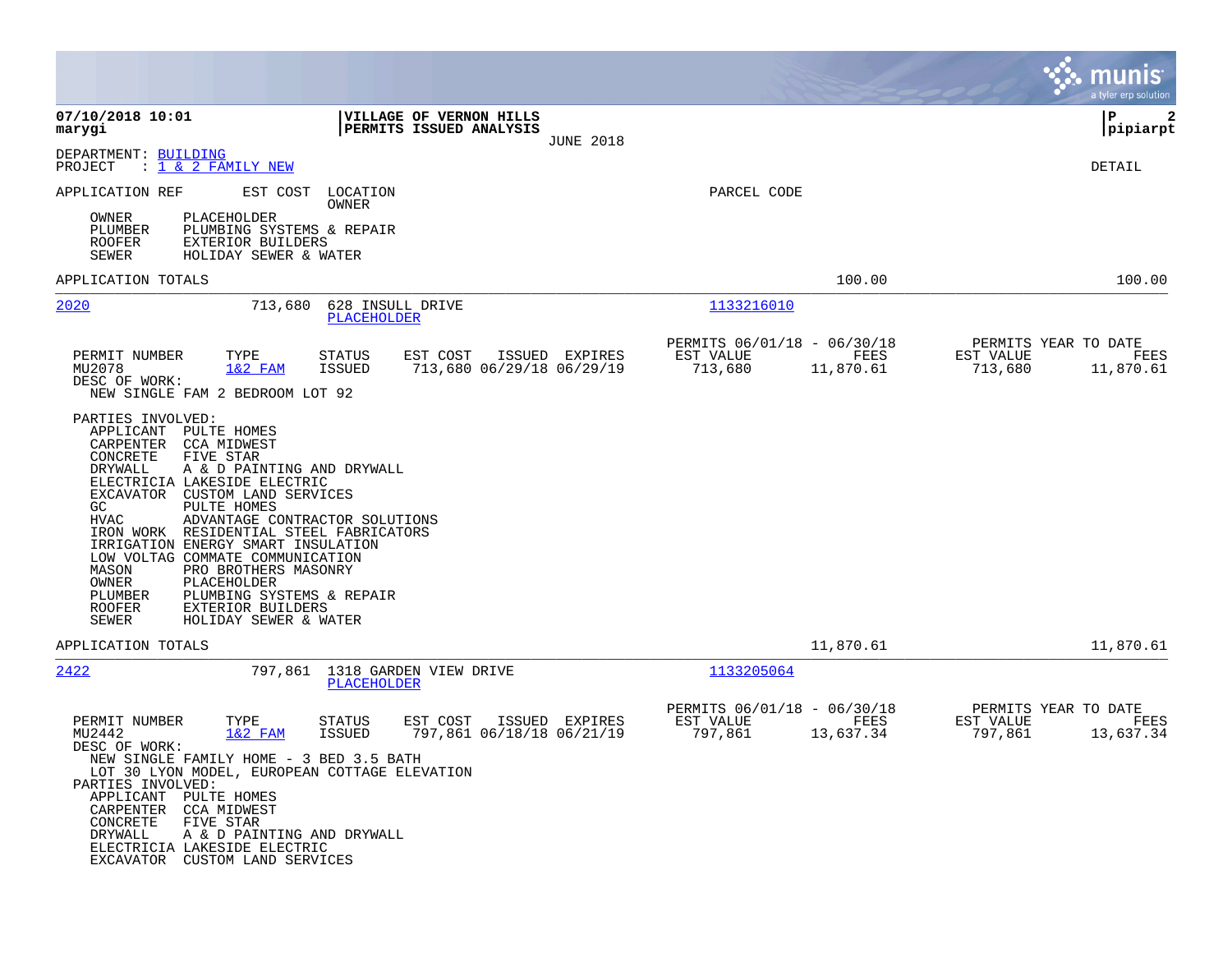|                                                                                                                                 |                                                                                                                                                                                                                                                                                                   |                                                    |                  |             |                        |           | <b>munis</b><br>a tyler erp solution |
|---------------------------------------------------------------------------------------------------------------------------------|---------------------------------------------------------------------------------------------------------------------------------------------------------------------------------------------------------------------------------------------------------------------------------------------------|----------------------------------------------------|------------------|-------------|------------------------|-----------|--------------------------------------|
| 07/10/2018 10:01<br>marygi                                                                                                      |                                                                                                                                                                                                                                                                                                   | VILLAGE OF VERNON HILLS<br>PERMITS ISSUED ANALYSIS | <b>JUNE 2018</b> |             |                        |           | P<br> pipiarpt                       |
| DEPARTMENT: BUILDING<br>PROJECT                                                                                                 | $: 1 \& 2$ FAMILY NEW                                                                                                                                                                                                                                                                             |                                                    |                  |             |                        |           | DETAIL                               |
| APPLICATION REF<br>GC.<br><b>HVAC</b><br>INSULATOR<br>IRON WORK<br>MASON<br>OWNER<br>PLUMBER<br>PAYER<br><b>ROOFER</b><br>SEWER | EST COST<br>PULTE HOMES<br>ADVANTAGE CONTRACTOR SOLUTIONS<br>ENERGY SMART INSULATION<br>RESIDENTIAL STEEL FABRICATORS<br>LOW VOLTAG COMMATE COMMUNICATION<br>PRO BROTHERS MASONRY<br>PLACEHOLDER<br>PLUMBING SYSTEMS & REPAIR<br>PULTE HOMES<br><b>EXTERIOR BUILDERS</b><br>HOLIDAY SEWER & WATER | LOCATION<br>OWNER                                  |                  | PARCEL CODE |                        |           |                                      |
| APPLICATION TOTALS<br>PROJECT TOTALS                                                                                            |                                                                                                                                                                                                                                                                                                   |                                                    |                  | 1,511,541   | 13,637.34<br>25,707.95 | 1,511,541 | 13,637.34<br>25,707.95               |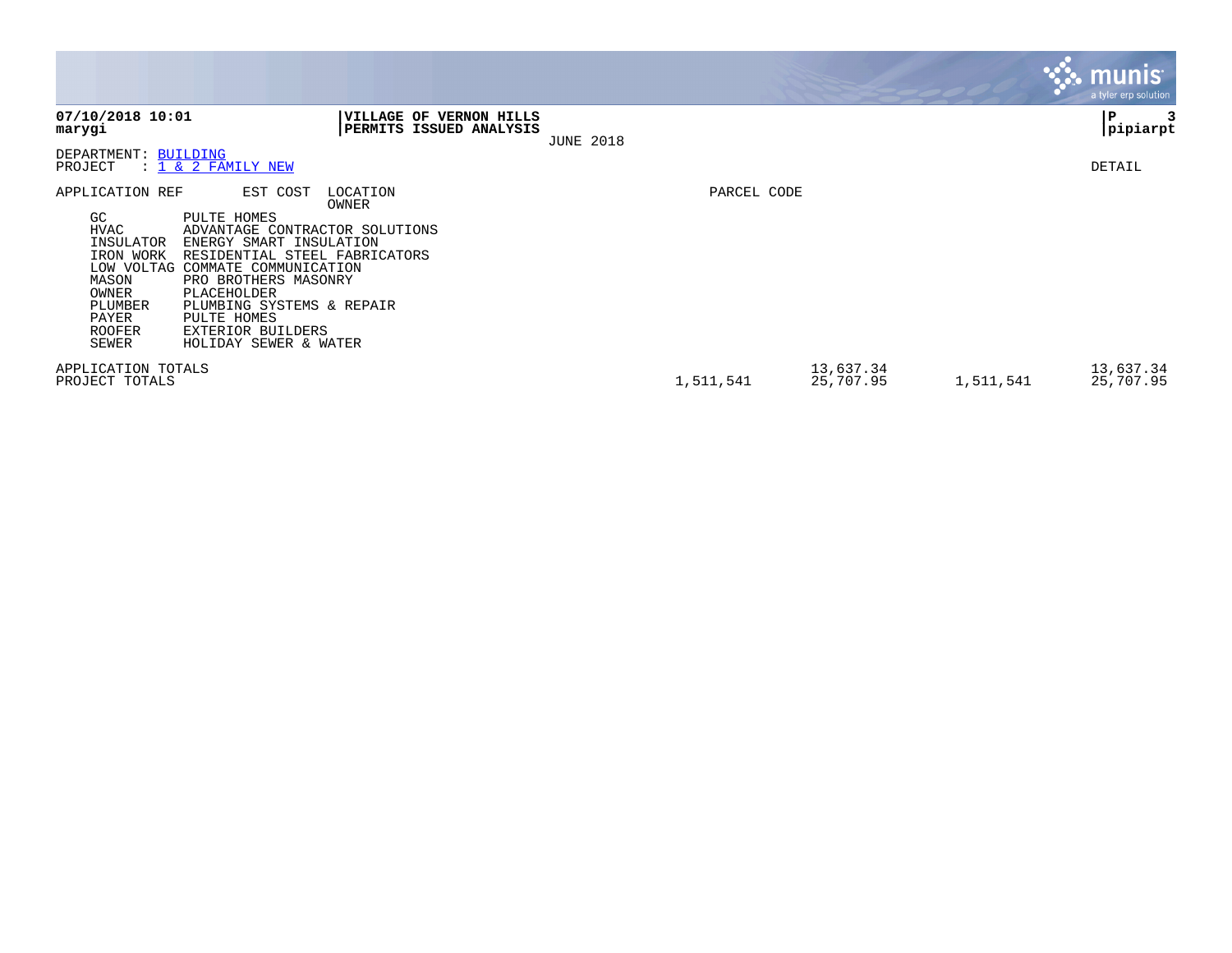|                                                                                                                                                                                                                                                                                                                                                                                                       |                                                                                                                               |                                                                                                      | munis<br>a tyler erp solution                                                          |
|-------------------------------------------------------------------------------------------------------------------------------------------------------------------------------------------------------------------------------------------------------------------------------------------------------------------------------------------------------------------------------------------------------|-------------------------------------------------------------------------------------------------------------------------------|------------------------------------------------------------------------------------------------------|----------------------------------------------------------------------------------------|
| 07/10/2018 10:01<br>marygi                                                                                                                                                                                                                                                                                                                                                                            | VILLAGE OF VERNON HILLS<br>PERMITS ISSUED ANALYSIS<br><b>JUNE 2018</b>                                                        |                                                                                                      | l P<br>4<br> pipiarpt                                                                  |
| DEPARTMENT: BUILDING<br>: COMMERCIAL ALTERATION<br>PROJECT                                                                                                                                                                                                                                                                                                                                            |                                                                                                                               |                                                                                                      | DETAIL                                                                                 |
| APPLICATION REF                                                                                                                                                                                                                                                                                                                                                                                       | EST COST<br>LOCATION<br>OWNER                                                                                                 | PARCEL CODE                                                                                          |                                                                                        |
| 1358<br>6,700,000                                                                                                                                                                                                                                                                                                                                                                                     | 1011 WOODLANDS PKY<br>VAN VLISSINGEN & CO                                                                                     | 1515104007                                                                                           |                                                                                        |
| PERMIT NUMBER<br>TYPE<br>MU2454<br>CO NO FEE<br>DESC OF WORK:<br>RENOVATION OF OFFICE/WAREHOUSE                                                                                                                                                                                                                                                                                                       | EST COST<br><b>STATUS</b><br>ISSUED EXPIRES<br>COMPLT<br>6,700,000 06/20/18 06/20/19                                          | PERMITS 06/01/18 - 06/30/18<br>EST VALUE<br>FEES<br>.00<br>0                                         | PERMITS YEAR TO DATE<br>EST VALUE<br>FEES<br>$\mathbf 0$<br>.00                        |
| PARTIES INVOLVED:<br>APPLICANT<br>TAKENAKA CORPORATION<br>CARPENTER<br>JMC CONSTRUCTION<br>CONCRETE BY WAGNER<br>CONCRETE<br>ELECTRICIA CONNELLY ELECTRIC<br>GC<br>TAKENAKA CORPORATION<br>GLASS<br>HVAC<br>EDWARDS ENGINEERING<br>IRON WORK<br>AETNA ENGINEERING<br><b>OCCUPANT</b><br>OWNER<br>VAN VLISSINGEN & CO<br>PLUMBER<br>HAYES INDUSTRIES<br>PAYER<br>TAKENAKA CORPORATION<br><b>ROOFER</b> | CHRISTOPHER GLASS & ALUMINUM<br>SYSMEX CENTER FOR LEARNING<br>ALL AMERICAN EXTERIOR SOLUTIONS DBA                             |                                                                                                      |                                                                                        |
| APPLICATION TOTALS                                                                                                                                                                                                                                                                                                                                                                                    |                                                                                                                               | .00                                                                                                  | .00                                                                                    |
| 1582<br>2,800,000                                                                                                                                                                                                                                                                                                                                                                                     | 109 HAWTHORN CTR<br>CENTENNIAL                                                                                                | 1133401086                                                                                           |                                                                                        |
| PERMIT NUMBER<br>TYPE<br>MU2448<br>CO NO FEE<br>MU1635<br>COM ALT<br>DESC OF WORK:<br>INTERIOR REMODEL: H & M                                                                                                                                                                                                                                                                                         | <b>STATUS</b><br>EST COST<br>ISSUED EXPIRES<br>2,800,000 06/18/18 06/18/19<br>COMPLT<br>2,800,000 06/18/18 06/18/19<br>COMPLT | PERMITS 06/01/18 - 06/30/18<br><b>FEES</b><br>EST VALUE<br>.00<br>$\Omega$<br>2,800,000<br>28,200.00 | PERMITS YEAR TO DATE<br>EST VALUE<br>FEES<br>$\Omega$<br>.00<br>28,200.00<br>2,800,000 |
| PARTIES INVOLVED:<br>APPLICANT<br>BURNHAM NATIONWIDE<br>CARPENTER<br>DRYWALL<br>ELECTRICIA REX ELECTRIC & TECHNOLOGIES<br>GC.<br><b>HVAC</b><br>OCCUPANT<br>H&M<br>OWNER<br>CENTENNIAL<br>PLUMBER<br>ALTRA PLUMBING<br>PAYER<br>BURNHAM NATIONWIDE                                                                                                                                                    | LAKEWOOD CARPENTRY SERVICES<br>LAKEWOOD CARPENTRY SERVICES<br>AXXYS CONSTRUCTION GROUP<br>TOTAL MECHANICAL SERVICE CO         |                                                                                                      |                                                                                        |
| APPLICATION TOTALS                                                                                                                                                                                                                                                                                                                                                                                    |                                                                                                                               | 28,200.00                                                                                            | 28,200.00                                                                              |
| 1618<br>1,125,000                                                                                                                                                                                                                                                                                                                                                                                     | 701 NORTH MILWAUKEE AVE 244                                                                                                   | 1503102018                                                                                           |                                                                                        |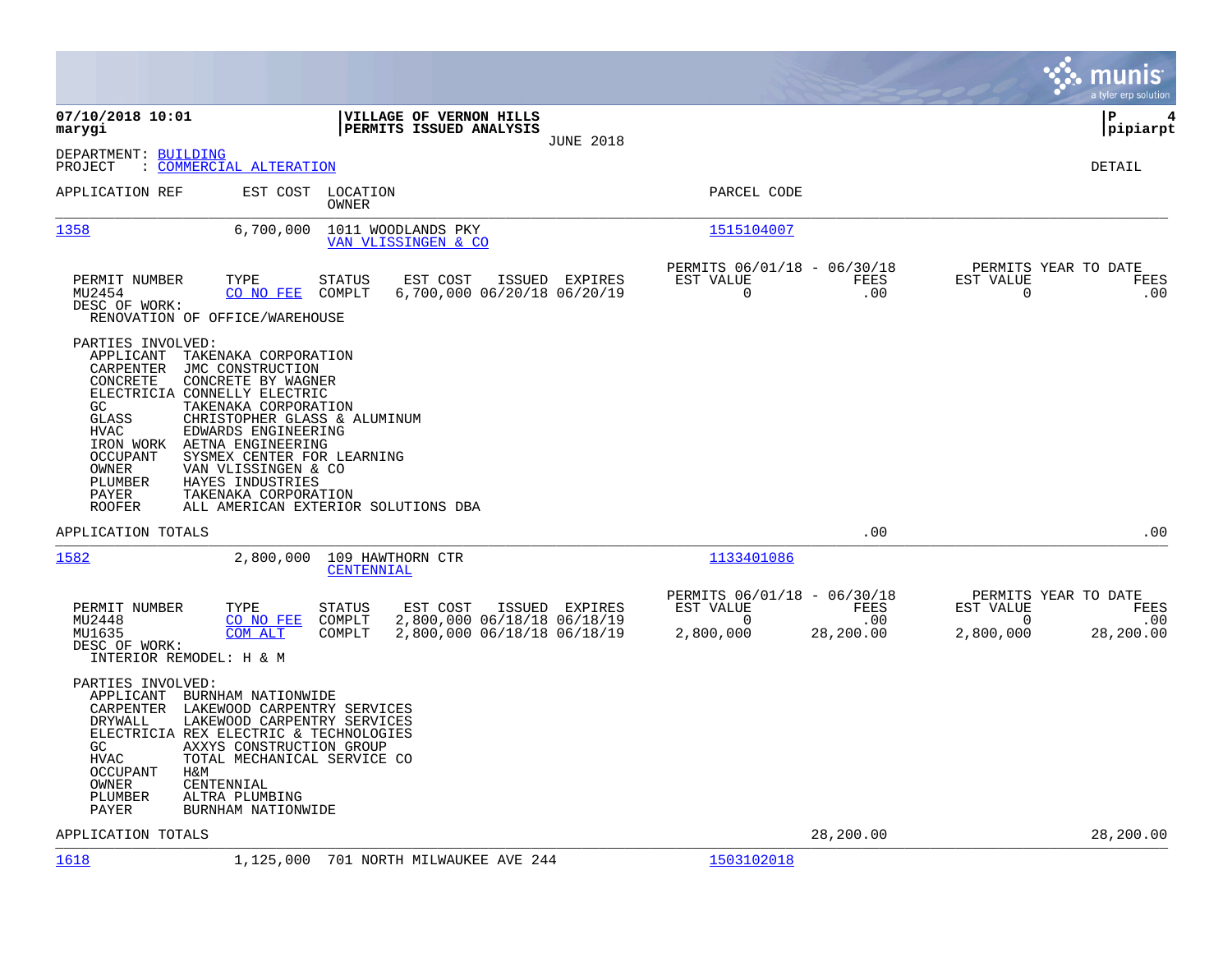|                                                                                                                                                                                                                                                                                                                                                                                                                                                                                                            |                                                                                      |                                               |             |                                        | munis<br>a tyler erp solution |
|------------------------------------------------------------------------------------------------------------------------------------------------------------------------------------------------------------------------------------------------------------------------------------------------------------------------------------------------------------------------------------------------------------------------------------------------------------------------------------------------------------|--------------------------------------------------------------------------------------|-----------------------------------------------|-------------|----------------------------------------|-------------------------------|
| 07/10/2018 10:01<br>marygi                                                                                                                                                                                                                                                                                                                                                                                                                                                                                 | VILLAGE OF VERNON HILLS<br>PERMITS ISSUED ANALYSIS<br>INLAND REAL ESTATE CORPORATION |                                               |             |                                        | l P<br>5<br> pipiarpt         |
| PERMIT NUMBER<br>TYPE                                                                                                                                                                                                                                                                                                                                                                                                                                                                                      | ISSUED EXPIRES<br>STATUS<br>EST COST<br><b>JUNE 2018</b>                             | PERMITS 06/01/18 - 06/30/18<br>EST VALUE      | FEES        | PERMITS YEAR TO DATE<br>EST VALUE      | FEES                          |
| DEPARTMENT: BUILDING<br>: COMMERCIAL ALTERATION<br>PROJECT                                                                                                                                                                                                                                                                                                                                                                                                                                                 |                                                                                      |                                               |             |                                        | DETAIL                        |
| APPLICATION REF                                                                                                                                                                                                                                                                                                                                                                                                                                                                                            | EST COST LOCATION<br>OWNER                                                           | PARCEL CODE                                   |             |                                        |                               |
| CO NO FEE<br>MU2501<br>DESC OF WORK:<br>INTERIOR BUILD OUT: SKY ZONE                                                                                                                                                                                                                                                                                                                                                                                                                                       | 1,125,000 06/27/18 06/27/19<br>COMPLT                                                | $\mathbf 0$                                   | .00         | 0                                      | .00                           |
| PARTIES INVOLVED:<br>APPLICANT<br>NELCO ARCHITECTURE<br>CARPENTER<br>AKER CUSTOM CARPENTRY<br>AKER CUSTOM CARPENTRY<br>DRYWALL<br>ELECTRICIA REIN ELECTRIC<br>GC<br>HORIZON RETAIL CONSTRUCTION<br>GC<br>SKY ZONE<br>HVAC<br>KD MECHANICAL SERVICES<br>OCCUPANT<br>SKY ZONE<br>INLAND REAL ESTATE CORPORATION<br>OWNER<br>PROSPECTIVE PLUMBING CORP<br>PLUMBER<br>PAYER<br>NELSON<br>PAYER<br>SKY ZONE                                                                                                     |                                                                                      |                                               |             |                                        |                               |
| APPLICATION TOTALS                                                                                                                                                                                                                                                                                                                                                                                                                                                                                         |                                                                                      |                                               | .00         |                                        | .00                           |
| 1630<br>4,450,000                                                                                                                                                                                                                                                                                                                                                                                                                                                                                          | 313 EAST TOWNLINE RD<br>TARGET CORPORATION T-0833                                    | 1504110008                                    |             |                                        |                               |
| TYPE<br>PERMIT NUMBER<br>MU2524<br>CO NO FEE<br>DESC OF WORK:<br>INTERIOR REMODEL                                                                                                                                                                                                                                                                                                                                                                                                                          | <b>STATUS</b><br>EST COST<br>ISSUED EXPIRES<br>COMPLT<br>4,450,000 06/29/18 06/29/19 | PERMITS 06/01/18 - 06/30/18<br>EST VALUE<br>0 | FEES<br>.00 | PERMITS YEAR TO DATE<br>EST VALUE<br>0 | FEES<br>.00                   |
| PARTIES INVOLVED:<br>APPLICANT<br>RSP ARCHITECTS, LTD<br>CARPENTER<br>PRIME BUILDERS<br>CONCRETE<br>DRYWALL<br>PRIME BUILDERS<br>ELECTRICIA LINEAR ELECTRIC<br>GC<br>TAYLOR BROS CONSTRUCTION<br><b>HVAC</b><br>SUN RAY HEATING<br><b>OCCUPANT</b><br>SUPER TARGET<br>OWNER<br>TARGET CORPORATION T-0833<br>PLUMBER<br>MARTIN PETERSEN COMPANY<br>RSP ARCHITECTS, LTD<br>PAYER<br>PAYER<br>TAYLOR BROS CONSTRUCTION<br><b>ROOFER</b><br>SOLARIS ROOFING SOLUTIONS, INC<br>MARTIN PETERSEN COMPANY<br>SEWER | ED FOGARTY CONCRETE CONSTRUCTION                                                     |                                               |             |                                        |                               |
| APPLICATION TOTALS                                                                                                                                                                                                                                                                                                                                                                                                                                                                                         |                                                                                      |                                               | .00         |                                        | .00                           |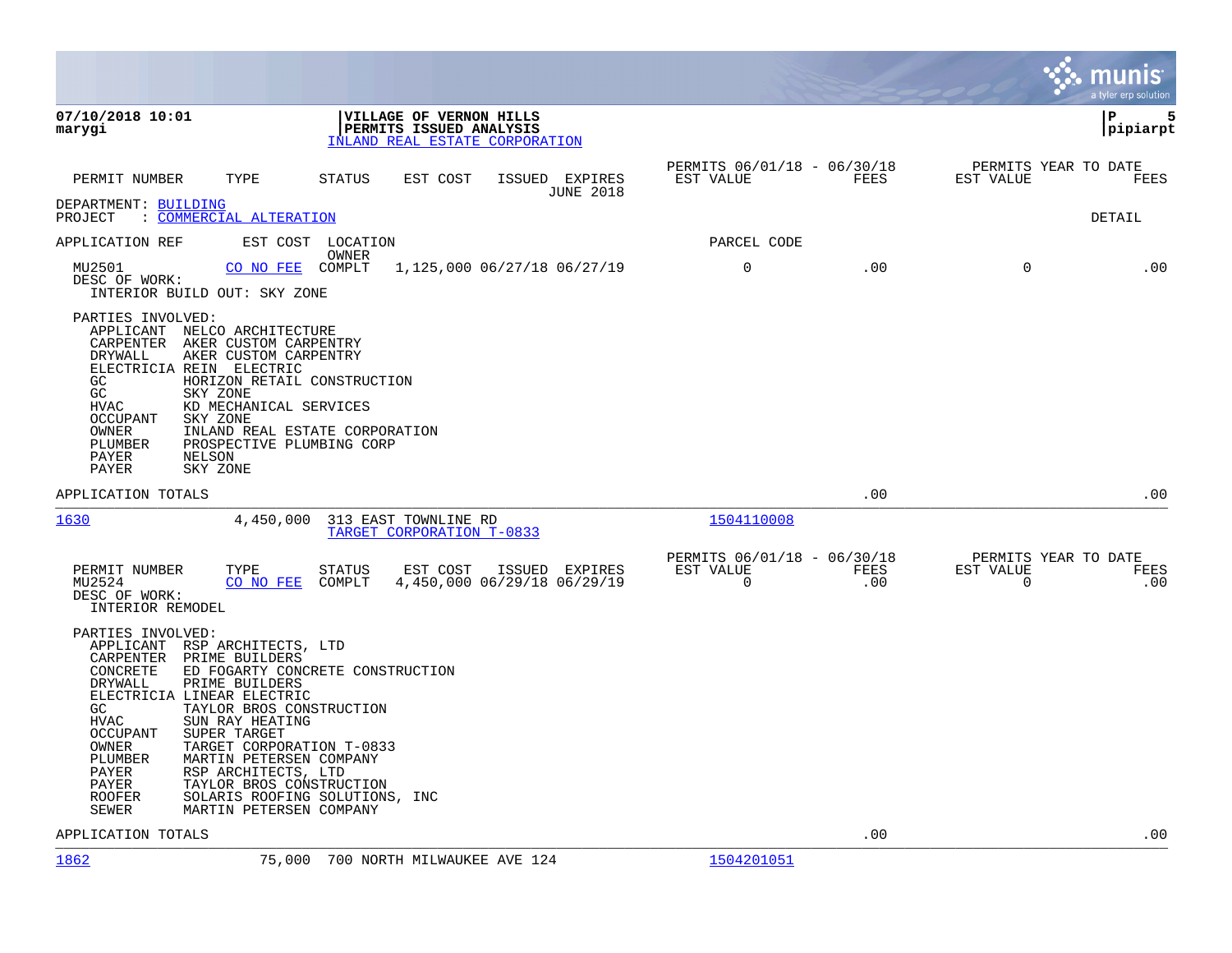|                                                                                                                                                                                                                                                                                                                                                                                                                       |                                       |                                                                                      |                                    |                                                     |                  |                                              | munis<br>a tyler erp solution |
|-----------------------------------------------------------------------------------------------------------------------------------------------------------------------------------------------------------------------------------------------------------------------------------------------------------------------------------------------------------------------------------------------------------------------|---------------------------------------|--------------------------------------------------------------------------------------|------------------------------------|-----------------------------------------------------|------------------|----------------------------------------------|-------------------------------|
| 07/10/2018 10:01<br>marygi                                                                                                                                                                                                                                                                                                                                                                                            |                                       | VILLAGE OF VERNON HILLS<br>PERMITS ISSUED ANALYSIS<br>HAWTHORN HILLS SOUARE 1687 LLC |                                    |                                                     |                  |                                              | ΙP<br>6<br> pipiarpt          |
| TYPE<br>PERMIT NUMBER                                                                                                                                                                                                                                                                                                                                                                                                 | STATUS                                | EST COST                                                                             | ISSUED EXPIRES<br><b>JUNE 2018</b> | PERMITS 06/01/18 - 06/30/18<br>EST VALUE            | FEES             | PERMITS YEAR TO DATE<br>EST VALUE            | FEES                          |
| DEPARTMENT: BUILDING<br>: COMMERCIAL ALTERATION<br>PROJECT                                                                                                                                                                                                                                                                                                                                                            |                                       |                                                                                      |                                    |                                                     |                  |                                              | DETAIL                        |
| APPLICATION REF                                                                                                                                                                                                                                                                                                                                                                                                       | EST COST LOCATION<br>OWNER            |                                                                                      |                                    | PARCEL CODE                                         |                  |                                              |                               |
| MU2498<br>CO NO FEE<br>DESC OF WORK:<br>INTERIOR REMODEL: SNICKELFRITZ                                                                                                                                                                                                                                                                                                                                                | COMPLT                                | 75,000 06/27/18 06/27/19                                                             |                                    | 0                                                   | .00              | $\mathbf 0$                                  | .00                           |
| PARTIES INVOLVED:<br>APPLICANT<br>KIMCO REALTY<br>CARPENTER LEVEL BUILDERS<br>LEVEL BUILDERS<br>CONCRETE<br>DRYWALL<br>LEVEL BUILDERS<br>ELECTRICIA GUS ELIOPOULOS<br>LEVEL BUILDERS<br>GC<br>OCCUPANT<br>SNICKELFRITZ<br>OWNER<br>PLUMBER<br>MIHOS PLUMBING<br>PAYER<br>THE ETHOS WORKSHOP, LTD                                                                                                                      | HAWTHORN HILLS SQUARE 1687 LLC        |                                                                                      |                                    |                                                     |                  |                                              |                               |
| APPLICATION TOTALS                                                                                                                                                                                                                                                                                                                                                                                                    |                                       |                                                                                      |                                    |                                                     | .00              |                                              | .00                           |
| 1961<br>200,000                                                                                                                                                                                                                                                                                                                                                                                                       | 714 HAWTHORN CTR<br>CENTENNIAL        |                                                                                      |                                    | 1133401086                                          |                  |                                              |                               |
| PERMIT NUMBER<br>TYPE<br>MU2407<br>COM ALT<br>DESC OF WORK:<br>INTERIOR BUILD OUT: BATH AND BODY WORKS                                                                                                                                                                                                                                                                                                                | STATUS<br><b>ISSUED</b>               | EST COST<br>200,000 06/11/18 06/11/19                                                | ISSUED EXPIRES                     | PERMITS 06/01/18 - 06/30/18<br>EST VALUE<br>200,000 | FEES<br>2,200.00 | PERMITS YEAR TO DATE<br>EST VALUE<br>200,000 | FEES<br>2,200.00              |
| PARTIES INVOLVED:<br>ALARM<br>ESSCOE, LLC<br>APPLICANT<br>ELDER-JONES<br>CARPENTER<br>TRICOR COMMERCIAL CARPENTRY<br>TRICOR COMMERCIAL CARPENTRY<br>DRYWALL<br>ELECTRICIA D & T ELECTRIC INC<br>GC<br>FRED OLIVIERI CONSTRUCTION<br><b>GLASS</b><br>MIDWEST ARCHITECTURAL<br><b>HVAC</b><br><b>OCCUPANT</b><br>BATH AND BODY WORKS<br>OWNER<br>CENTENNIAL<br>PLUMBER<br>ASPEN PLUMBING CO INC<br>PAYER<br>ELDER-JONES | MAJOR HEATING & AIR CONDITIONING      |                                                                                      |                                    |                                                     |                  |                                              |                               |
| APPLICATION TOTALS                                                                                                                                                                                                                                                                                                                                                                                                    |                                       |                                                                                      |                                    |                                                     | 2,200.00         |                                              | 2,200.00                      |
| 2017<br>408,618                                                                                                                                                                                                                                                                                                                                                                                                       | 850 FOREST EDGE DR<br>FOREST EDGE LLC |                                                                                      |                                    | 1515101004                                          |                  |                                              |                               |
| PERMIT NUMBER<br>TYPE                                                                                                                                                                                                                                                                                                                                                                                                 | <b>STATUS</b>                         | EST COST<br>ISSUED                                                                   | EXPIRES                            | PERMITS 06/01/18 - 06/30/18<br>EST VALUE            | FEES             | PERMITS YEAR TO DATE<br>EST VALUE            | FEES                          |

 $\sim$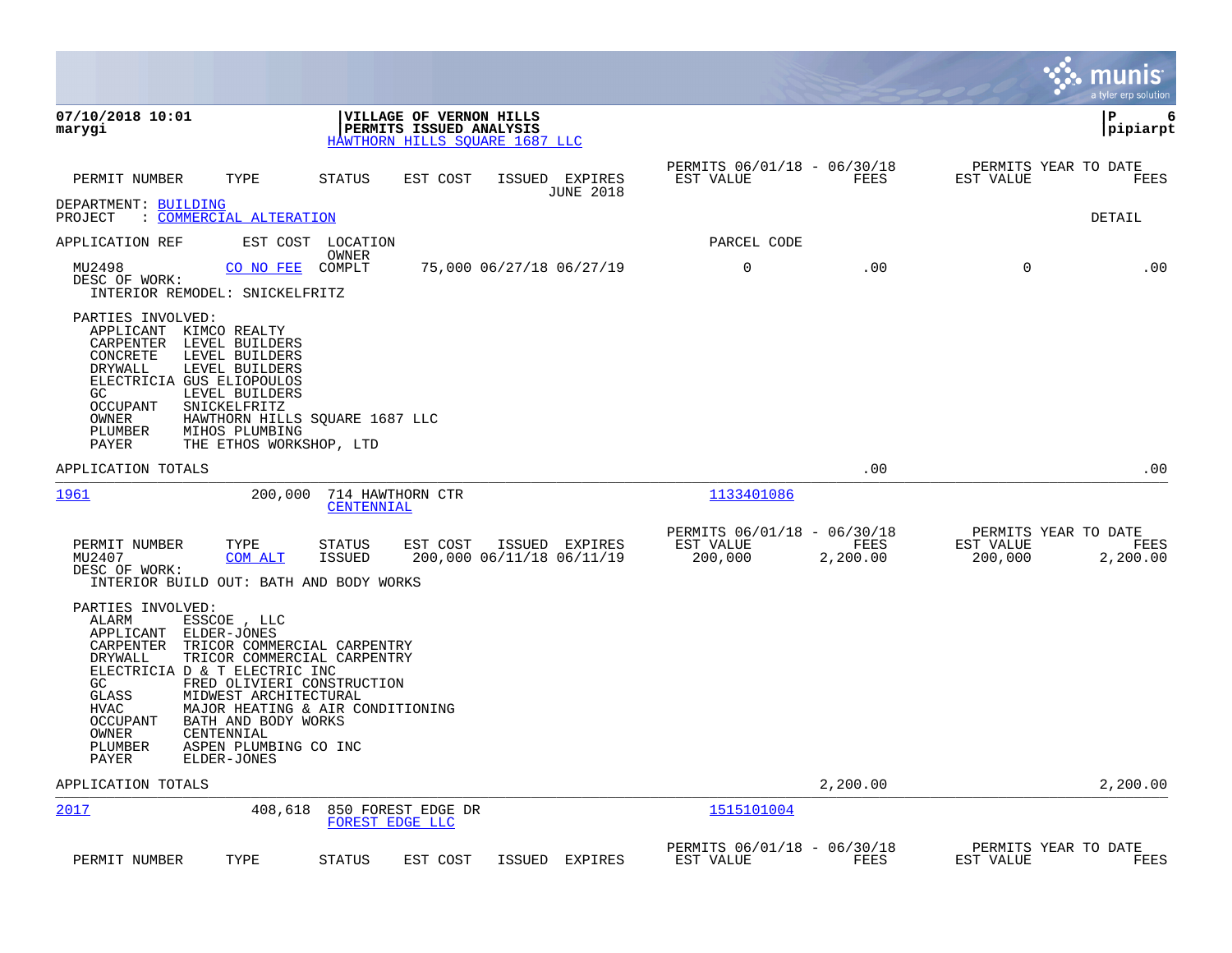|                                                                                                                                                                                                                                                                                                                                                  |                                                                                                                                                                                                        |                                                    |                  |                                                     |                  |                                              | munis<br>a tyler erp solution |
|--------------------------------------------------------------------------------------------------------------------------------------------------------------------------------------------------------------------------------------------------------------------------------------------------------------------------------------------------|--------------------------------------------------------------------------------------------------------------------------------------------------------------------------------------------------------|----------------------------------------------------|------------------|-----------------------------------------------------|------------------|----------------------------------------------|-------------------------------|
| 07/10/2018 10:01<br>marygi                                                                                                                                                                                                                                                                                                                       |                                                                                                                                                                                                        | VILLAGE OF VERNON HILLS<br>PERMITS ISSUED ANALYSIS | <b>JUNE 2018</b> |                                                     |                  |                                              | l P<br>7<br> pipiarpt         |
| DEPARTMENT: BUILDING<br>: COMMERCIAL ALTERATION<br>PROJECT                                                                                                                                                                                                                                                                                       |                                                                                                                                                                                                        |                                                    |                  |                                                     |                  |                                              | DETAIL                        |
| APPLICATION REF                                                                                                                                                                                                                                                                                                                                  | EST COST LOCATION<br>OWNER                                                                                                                                                                             |                                                    |                  | PARCEL CODE                                         |                  |                                              |                               |
| MU2370<br>CO NO FEE<br>DESC OF WORK:<br>INTERIOR BUILD OUT: BOYS SCOUTS OF AMERICA                                                                                                                                                                                                                                                               | COMPLT                                                                                                                                                                                                 | 408,618 06/01/18 06/01/19                          |                  | $\mathbf 0$                                         | .00              | $\mathbf 0$                                  | .00                           |
| PARTIES INVOLVED:<br>APPLICANT<br>CARPENTER<br>CONCRETE<br>DRYWALL<br>ELECTRICIA OLSON GENERAL CONTRATORS<br>GC<br><b>HVAC</b><br>MIDWEST MECHANICAL<br>LOW VOLTAG OLSON GENERAL CONTRATORS<br><b>OCCUPANT</b><br>OWNER<br>FOREST EDGE LLC<br>BEN FRANKLIN PLUMBING<br>PLUMBER<br>PAYER<br><b>ROOFER</b><br>L MARSHALL INC                       | OLSON GENERAL CONTRATORS<br>OLSON GENERAL CONTRATORS<br>OLSON GENERAL CONTRATORS<br>OLSON GENERAL CONTRATORS<br>OLSON GENERAL CONTRATORS<br>NORTHEASTERN ILLINOIS COUNCIL,<br>OLSON GENERAL CONTRATORS |                                                    |                  |                                                     |                  |                                              |                               |
| APPLICATION TOTALS                                                                                                                                                                                                                                                                                                                               |                                                                                                                                                                                                        |                                                    |                  |                                                     | .00              |                                              | .00                           |
| 2054                                                                                                                                                                                                                                                                                                                                             | 373,000<br>PLACEHOLDER                                                                                                                                                                                 | 887 NORTH MILWAUKEE AVENUE 100                     |                  | 1134300013                                          |                  |                                              |                               |
| PERMIT NUMBER<br>TYPE<br>MU2152<br>COM ALT<br>DESC OF WORK:<br>INTERIOR REMODEL: CAFE ZUPAS                                                                                                                                                                                                                                                      | <b>STATUS</b><br>ISSUED                                                                                                                                                                                | EST COST<br>373,000 06/29/18 06/29/19              | ISSUED EXPIRES   | PERMITS 06/01/18 - 06/30/18<br>EST VALUE<br>373,000 | FEES<br>3,930.00 | PERMITS YEAR TO DATE<br>EST VALUE<br>373,000 | FEES<br>3,930.00              |
| PARTIES INVOLVED:<br>APPLICANT<br>CAFE ZUPAS, LLC<br>CARPENTER<br>GLOBAL DEVELOPMENT<br>CONCRETE<br>GLOBAL DEVELOPMENT<br>GLOBAL DEVELOPMENT<br>DRYWALL<br>ELECTRICIA APD ELECTRIC<br>GLOBAL DEVELOPMENT<br>GC<br><b>HVAC</b><br>CLIMATE CONTROL<br><b>OCCUPANT</b><br>CAFE ZUPAS<br>PLACEHOLDER<br>OWNER<br>PLUMBER<br>PAYER<br>CAFE ZUPAS, LLC | ART PLUMBING CORPORATION                                                                                                                                                                               |                                                    |                  |                                                     |                  |                                              |                               |
| APPLICATION TOTALS                                                                                                                                                                                                                                                                                                                               |                                                                                                                                                                                                        |                                                    |                  |                                                     | 3,930.00         |                                              | 3,930.00                      |
| 2126                                                                                                                                                                                                                                                                                                                                             | 175,000<br>PLACEHOLDER                                                                                                                                                                                 | 875 NORTH MILWAUKEE AVENUE 400                     |                  | 1134300013                                          |                  |                                              |                               |
| PERMIT NUMBER<br>TYPE<br>MU2446<br>COM ALT<br>DESC OF WORK:                                                                                                                                                                                                                                                                                      | <b>STATUS</b><br><b>ISSUED</b>                                                                                                                                                                         | EST COST<br>175,000 06/18/18 06/18/19              | ISSUED EXPIRES   | PERMITS 06/01/18 - 06/30/18<br>EST VALUE<br>175,000 | FEES<br>1,950.00 | PERMITS YEAR TO DATE<br>EST VALUE<br>175,000 | FEES<br>1,950.00              |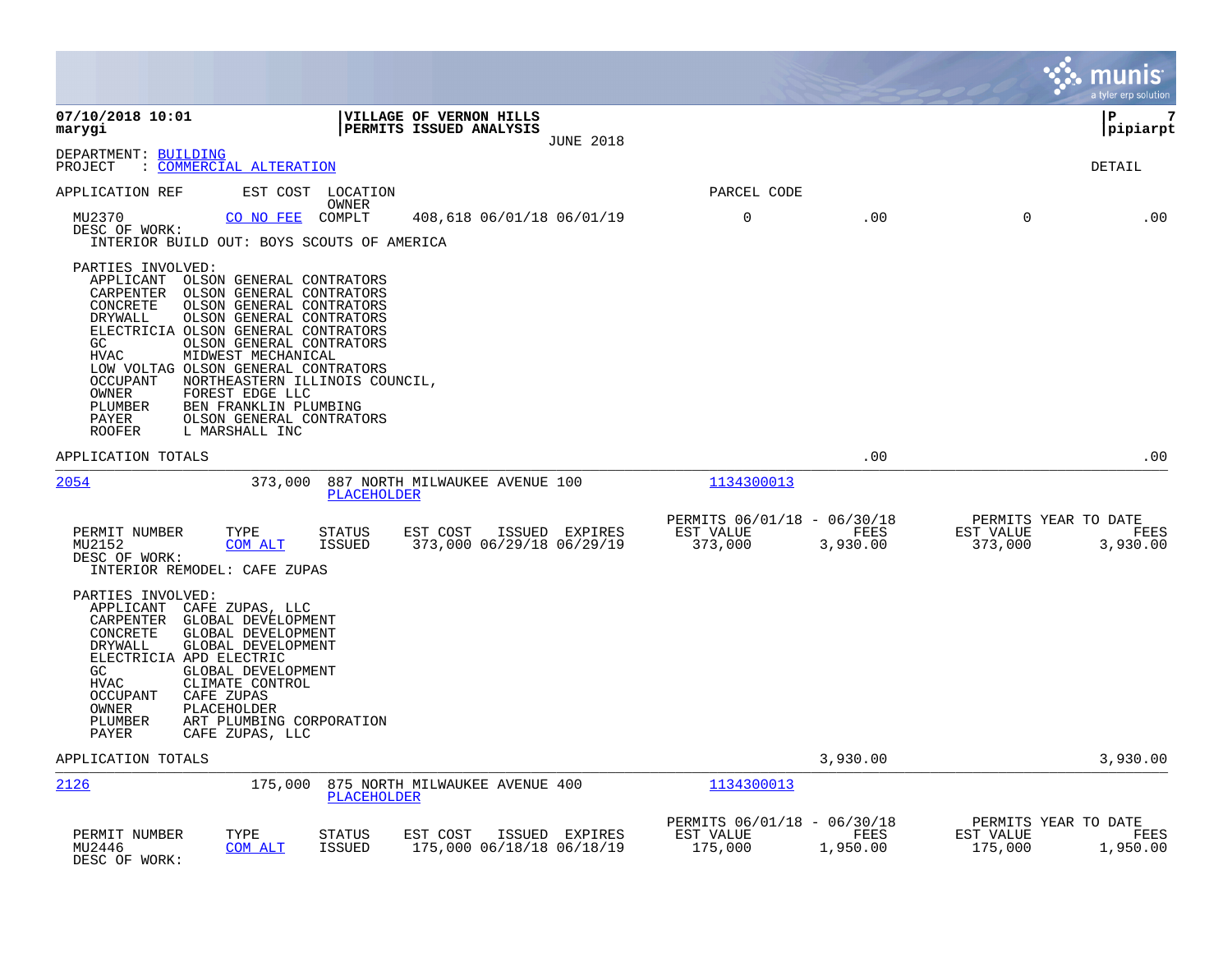|                                                                                                                                                                                                                                                                                                                                                                                                                                                                                                                         |                                                                            | munis<br>a tyler erp solution                                       |
|-------------------------------------------------------------------------------------------------------------------------------------------------------------------------------------------------------------------------------------------------------------------------------------------------------------------------------------------------------------------------------------------------------------------------------------------------------------------------------------------------------------------------|----------------------------------------------------------------------------|---------------------------------------------------------------------|
| 07/10/2018 10:01<br>VILLAGE OF VERNON HILLS<br>marygi<br>PERMITS ISSUED ANALYSIS<br>INTERIOR BUILD OUT FLOYD'S 99 BARBERSHOP                                                                                                                                                                                                                                                                                                                                                                                            |                                                                            | l P<br>8<br> pipiarpt                                               |
| <b>JUNE 2018</b><br>DEPARTMENT: BUILDING<br>: COMMERCIAL ALTERATION<br>PROJECT                                                                                                                                                                                                                                                                                                                                                                                                                                          |                                                                            | <b>DETAIL</b>                                                       |
| APPLICATION REF<br>EST COST LOCATION<br>OWNER<br>PARTIES INVOLVED:<br>APPLICANT<br>CONSTRUCTION REALTY COMPANY<br>CARPENTER<br>KEA CONSTRUCTION<br>KEA CONSTRUCTION<br>DRYWALL<br>ELECTRICIA RCL CONSTRUCTION CORP<br>GC<br>KEA CONSTRUCTION<br><b>HVAC</b><br>SH HEATING<br>OCCUPANT<br>FLOYD'S 99 BARBERSHOP<br>PLACEHOLDER<br>OWNER<br>PLUMBER<br>PREMIER PLUMBING INC<br>PAYER<br>CONSTRUCTION REALTY COMPANY                                                                                                       | PARCEL CODE                                                                |                                                                     |
| APPLICATION TOTALS                                                                                                                                                                                                                                                                                                                                                                                                                                                                                                      | 1,950.00                                                                   | 1,950.00                                                            |
| 2283<br>1,200,000<br>925 NORTH MILWAUKEE AVENUE 100<br>PLACEHOLDER                                                                                                                                                                                                                                                                                                                                                                                                                                                      | 1134300013                                                                 |                                                                     |
| PERMIT NUMBER<br>TYPE<br>EST COST<br>ISSUED EXPIRES<br>STATUS<br>MU2410<br>COM ALT<br><b>ISSUED</b><br>1,200,000 06/12/18 06/12/19<br>DESC OF WORK:<br>INTERIOR BUILD OUT: KUMA'S CORNER                                                                                                                                                                                                                                                                                                                                | PERMITS 06/01/18 - 06/30/18<br>EST VALUE<br>FEES<br>1,200,000<br>12,200.00 | PERMITS YEAR TO DATE<br>EST VALUE<br>FEES<br>1,200,000<br>12,200.00 |
| PARTIES INVOLVED:<br>APPLICANT<br>DXU ARCHITECTS<br>CARPENTER LEVEL CONSTRUCTION, INC<br>CONCRETE<br>LEVEL CONSTRUCTION, INC<br>LEVEL CONSTRUCTION, INC<br>DRYWALL<br>ELECTRICIA APD ELECTRIC, INC<br>GC<br>LEVEL CONSTRUCTION, INC<br>GC<br>KUMA'S CORNER<br><b>HVAC</b><br>KW LANG MECHANICAL<br>LEVEL CONSTRUCTION, INC<br>INSULATOR<br>KUMA'S CORNER<br>OCCUPANT<br>OWNER<br>PLACEHOLDER<br>PLUMBER<br>CAPITOL PLUMBING INC<br>PAYER<br>DXU ARCHITECTS<br>PAYER<br>KUMA'S CORNER<br>OLSSON ROOFING<br><b>ROOFER</b> |                                                                            |                                                                     |
| APPLICATION TOTALS                                                                                                                                                                                                                                                                                                                                                                                                                                                                                                      | 12,200.00                                                                  | 12,200.00                                                           |
| 2348<br>92,000<br>875 NORTH MILWAUKEE AVENUE 300<br><b>PLACEHOLDER</b>                                                                                                                                                                                                                                                                                                                                                                                                                                                  | 1134300013                                                                 |                                                                     |
| PERMIT NUMBER<br>TYPE<br><b>STATUS</b><br>EST COST<br>ISSUED EXPIRES<br>92,000 06/25/18 06/25/19<br>MU2487<br>COM ALT<br><b>ISSUED</b><br>DESC OF WORK:<br>BUILD OUT: MY EYE DR                                                                                                                                                                                                                                                                                                                                         | PERMITS 06/01/18 - 06/30/18<br>EST VALUE<br>FEES<br>92,000<br>1,120.00     | PERMITS YEAR TO DATE<br>EST VALUE<br>FEES<br>92,000<br>1,120.00     |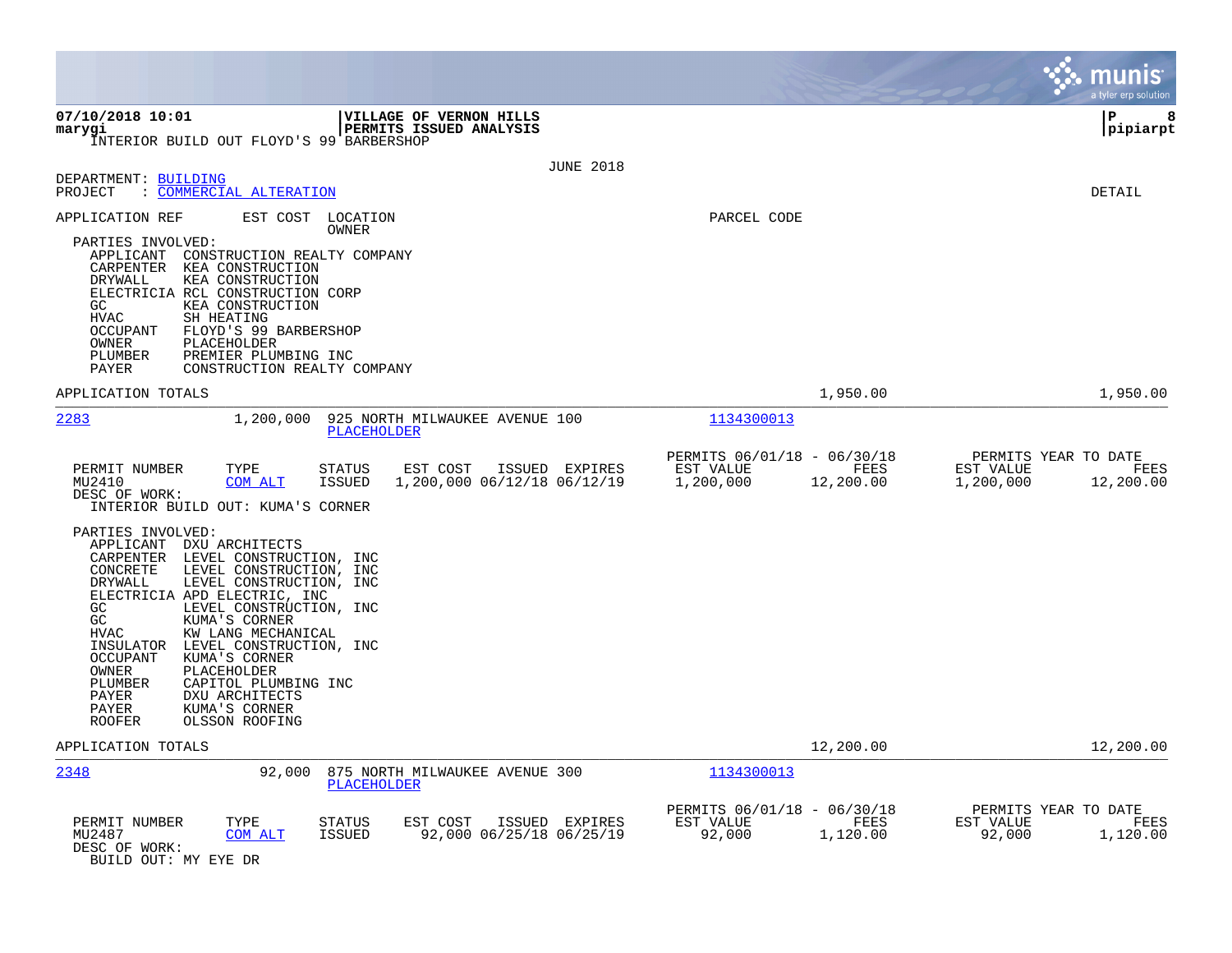|                                                                                                                                                                                                                                                                                                                                                                                      |                                                                                                                         |                                                                |                       | a tyler erp solution                                              |             |
|--------------------------------------------------------------------------------------------------------------------------------------------------------------------------------------------------------------------------------------------------------------------------------------------------------------------------------------------------------------------------------------|-------------------------------------------------------------------------------------------------------------------------|----------------------------------------------------------------|-----------------------|-------------------------------------------------------------------|-------------|
| 07/10/2018 10:01<br>marygi                                                                                                                                                                                                                                                                                                                                                           | VILLAGE OF VERNON HILLS<br><b>PERMITS ISSUED ANALYSIS</b>                                                               |                                                                |                       | P<br> pipiarpt                                                    | 9           |
|                                                                                                                                                                                                                                                                                                                                                                                      | <b>JUNE 2018</b>                                                                                                        |                                                                |                       |                                                                   |             |
| DEPARTMENT: BUILDING<br>: COMMERCIAL ALTERATION<br>PROJECT                                                                                                                                                                                                                                                                                                                           |                                                                                                                         |                                                                |                       | DETAIL                                                            |             |
| EST COST<br>APPLICATION REF<br>PARTIES INVOLVED:<br>APPLICANT<br>TROTTA SPECIALTY CONSTRUCTION<br>TROTTA SPECIALTY CONSTRUCTION<br>CARPENTER<br>CONCRETE<br>TROTTA SPECIALTY CONSTRUCTION<br>DRYWALL<br>TROTTA SPECIALTY CONSTRUCTION<br>ELECTRICIA RC ELECTRIC<br>TROTTA SPECIALTY CONSTRUCTION<br>GC<br>OCCUPANT<br>MY EYE DR<br>OWNER<br>PLACEHOLDER<br>PLUMBER<br>FLASH PLUMBING | LOCATION<br>OWNER                                                                                                       | PARCEL CODE                                                    |                       |                                                                   |             |
| APPLICATION TOTALS                                                                                                                                                                                                                                                                                                                                                                   |                                                                                                                         |                                                                | 1,120.00              | 1,120.00                                                          |             |
| 2365<br>10,000                                                                                                                                                                                                                                                                                                                                                                       | 515 HAWTHORN CTR<br>CENTENNIAL                                                                                          | 1133401086                                                     |                       |                                                                   |             |
| PERMIT NUMBER<br>TYPE<br>MU2398<br>CO NO FEE<br>MU2378<br><b>COM ALT</b><br>DESC OF WORK:<br>GLOWGOLF FIXTURE ASSEMBLY                                                                                                                                                                                                                                                               | <b>STATUS</b><br>EST COST<br>ISSUED EXPIRES<br>10,000 06/07/18 06/07/19<br>COMPLT<br>COMPLT<br>10,000 06/05/18 06/07/19 | PERMITS 06/01/18 - 06/30/18<br>EST VALUE<br>$\Omega$<br>10,000 | FEES<br>.00<br>300.00 | PERMITS YEAR TO DATE<br>EST VALUE<br>$\Omega$<br>10,000<br>300.00 | FEES<br>.00 |
| PARTIES INVOLVED:<br>APPLICANT<br>OPRY GLOWGOLF LLC<br>GC<br>OPRY GLOWGOLF LLC<br>OCCUPANT<br>GLOWGOLF<br>OWNER<br>CENTENNIAL<br>PAYER<br>OPRY GLOWGOLF LLC                                                                                                                                                                                                                          |                                                                                                                         |                                                                |                       |                                                                   |             |
| APPLICATION TOTALS                                                                                                                                                                                                                                                                                                                                                                   |                                                                                                                         |                                                                | 300.00                | 300.00                                                            |             |
| 908                                                                                                                                                                                                                                                                                                                                                                                  | 37,000 271 EVERGREEN DR<br>MR & MRS GEORGE KONTOS                                                                       | 1508200029                                                     |                       |                                                                   |             |
| PERMIT NUMBER<br>TYPE<br>MU2497<br>CO NO FEE<br>DESC OF WORK:<br>INTERIOR BUILD OUT: HI5 NAILS & SPA                                                                                                                                                                                                                                                                                 | <b>STATUS</b><br>EST COST<br>ISSUED EXPIRES<br>37,000 06/27/18 06/27/19<br>COMPLT                                       | PERMITS 06/01/18 - 06/30/18<br>EST VALUE<br>$\Omega$           | <b>FEES</b><br>.00    | PERMITS YEAR TO DATE<br>EST VALUE<br>$\Omega$                     | FEES<br>.00 |
| PARTIES INVOLVED:<br>APPLICANT<br>SARA E F GENSBURG LTD<br><b>CARPENTER</b><br>BATKHUYAG BUDSUREN<br>DRYWALL<br>BATKHUYAG BUDSUREN<br>ELECTRICIA BATKHUYAG BUDSUREN<br>GC<br>BATKHUYAG BUDSUREN<br>INSULATOR<br>BATKHUYAG BUDSUREN<br><b>OCCUPANT</b><br>HI5 NAILS & SPA<br>MR & MRS GEORGE KONTOS<br>OWNER<br>GANA PLUMBING<br>PLUMBER                                              |                                                                                                                         |                                                                |                       |                                                                   |             |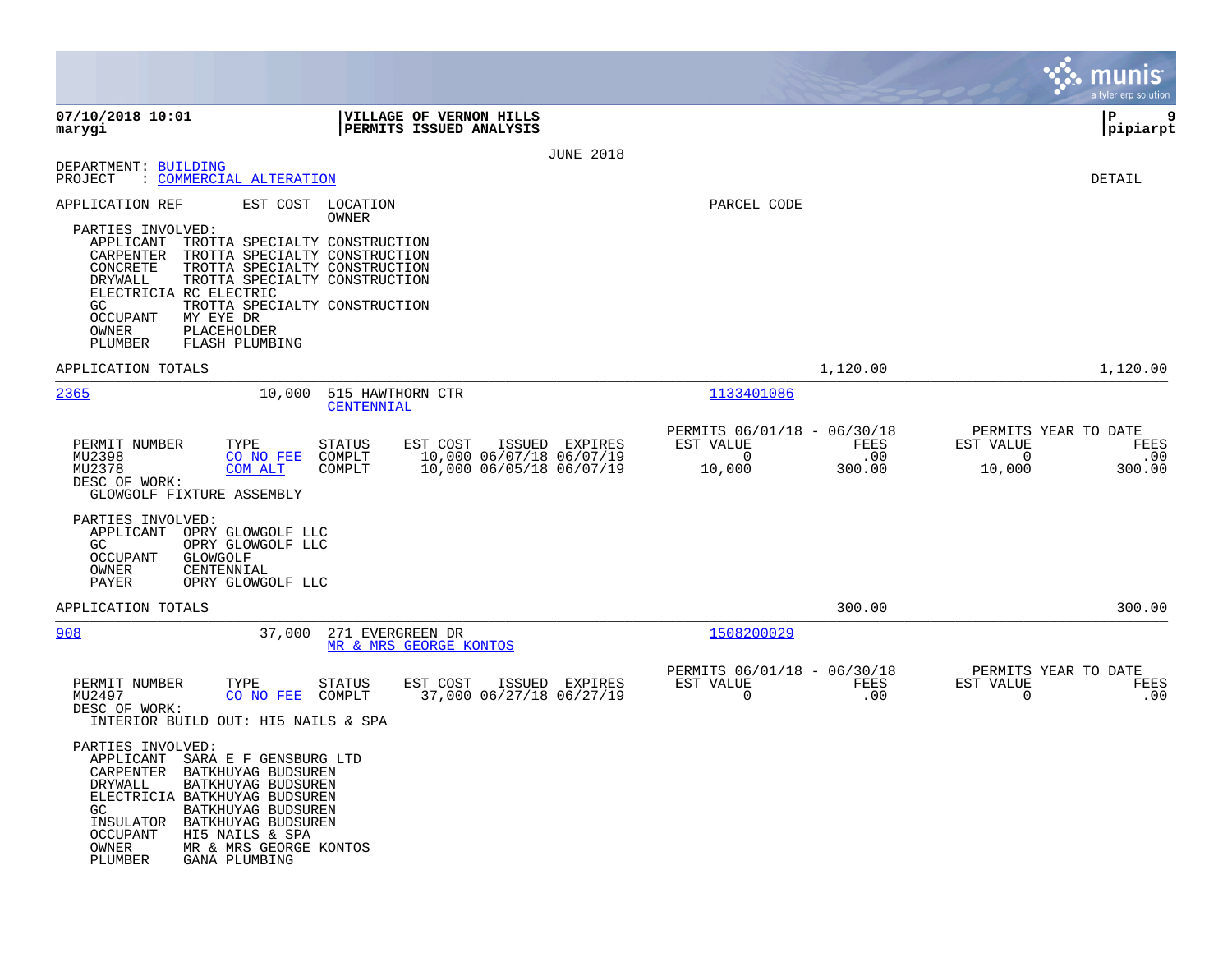|                                      |                                              |                                                                  |                  |             |                  |           | munis <sup>®</sup><br>a tyler erp solution |
|--------------------------------------|----------------------------------------------|------------------------------------------------------------------|------------------|-------------|------------------|-----------|--------------------------------------------|
| 07/10/2018 10:01<br>marygi           |                                              | <b>VILLAGE OF VERNON HILLS</b><br><b>PERMITS ISSUED ANALYSIS</b> | <b>JUNE 2018</b> |             |                  |           | 10<br>P<br>pipiarpt                        |
| DEPARTMENT: BUILDING<br>PROJECT      | : COMMERCIAL ALTERATION                      |                                                                  |                  |             |                  |           | DETAIL                                     |
| APPLICATION REF                      | EST COST                                     | LOCATION<br>OWNER                                                |                  | PARCEL CODE |                  |           |                                            |
| PAYER<br>PAYER                       | SARA E F GENSBURG LTD<br>HI5 NAILS & SPA INC |                                                                  |                  |             |                  |           |                                            |
| APPLICATION TOTALS<br>PROJECT TOTALS |                                              |                                                                  |                  | 4,850,000   | .00<br>49,900.00 | 4,850,000 | .00<br>49,900.00                           |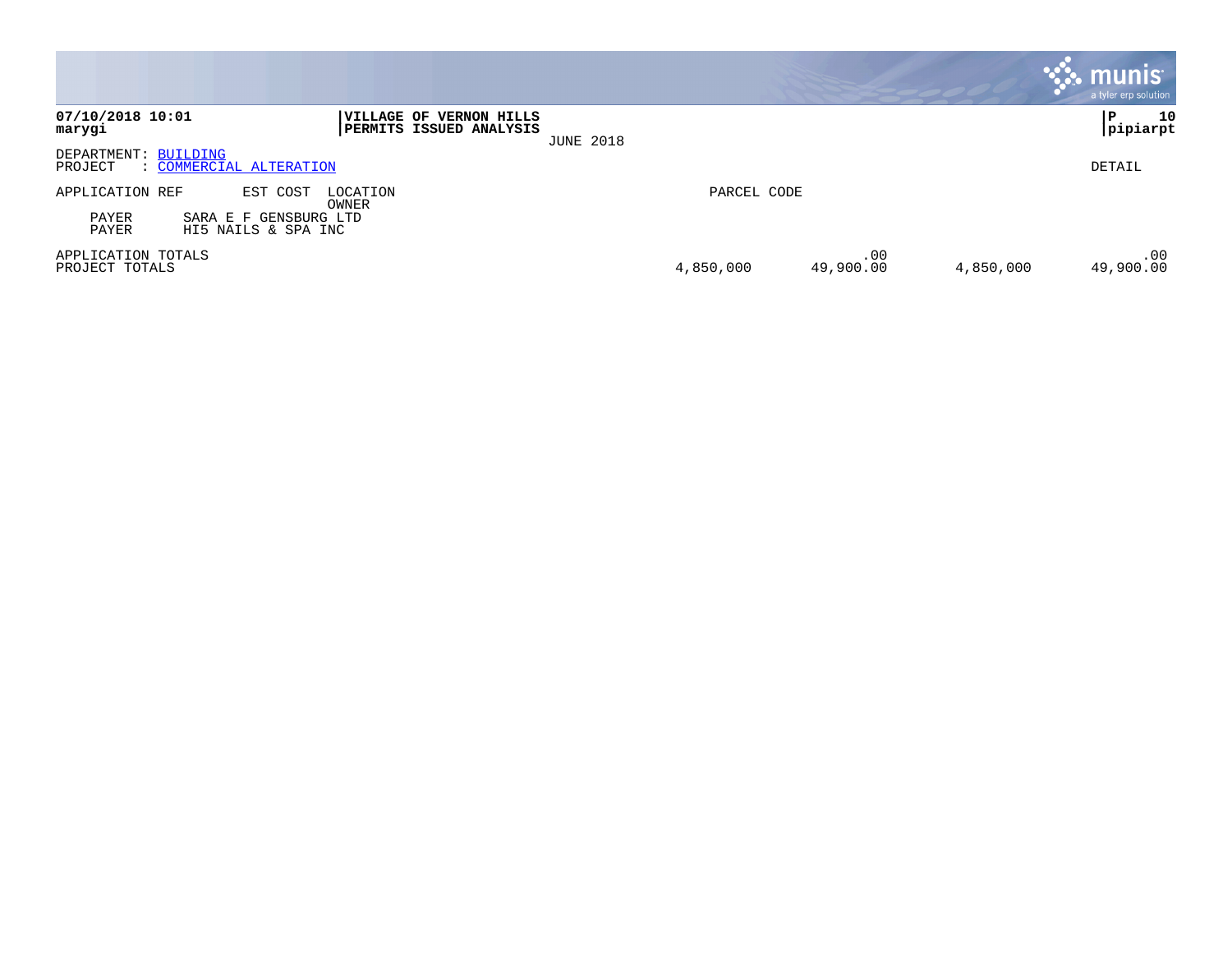|                                                                                                                                                                                                                              |                                                                                                                                                                                                                                                                                                                                                                                    |                   |                                                     |                  |                                                       |                   |                                                | munis<br>a tyler erp solution |
|------------------------------------------------------------------------------------------------------------------------------------------------------------------------------------------------------------------------------|------------------------------------------------------------------------------------------------------------------------------------------------------------------------------------------------------------------------------------------------------------------------------------------------------------------------------------------------------------------------------------|-------------------|-----------------------------------------------------|------------------|-------------------------------------------------------|-------------------|------------------------------------------------|-------------------------------|
| 07/10/2018 10:01<br>marygi                                                                                                                                                                                                   |                                                                                                                                                                                                                                                                                                                                                                                    |                   | VILLAGE OF VERNON HILLS<br>PERMITS ISSUED ANALYSIS  | <b>JUNE 2018</b> |                                                       |                   |                                                | 11<br>IΡ<br> pipiarpt         |
| DEPARTMENT: BUILDING<br>PROJECT                                                                                                                                                                                              | : COMMERCIAL NEW                                                                                                                                                                                                                                                                                                                                                                   |                   |                                                     |                  |                                                       |                   |                                                | DETAIL                        |
| APPLICATION REF                                                                                                                                                                                                              | EST COST                                                                                                                                                                                                                                                                                                                                                                           | LOCATION<br>OWNER |                                                     |                  | PARCEL CODE                                           |                   |                                                |                               |
| 2131                                                                                                                                                                                                                         | 3,000,000                                                                                                                                                                                                                                                                                                                                                                          |                   | 1800 NORTH MILWAUKEE AVE<br>USTRUST BOA CUNEO TRUST |                  | 1128413068                                            |                   |                                                |                               |
| PERMIT NUMBER<br>MU2365<br>DESC OF WORK:<br>COMM NEW: ALDI                                                                                                                                                                   | TYPE<br><b>COM NEW</b>                                                                                                                                                                                                                                                                                                                                                             | STATUS<br>ISSUED  | EST COST<br>3,000,000 06/01/18 06/01/19             | ISSUED EXPIRES   | PERMITS 06/01/18 - 06/30/18<br>EST VALUE<br>3,000,000 | FEES<br>30,300.00 | PERMITS YEAR TO DATE<br>EST VALUE<br>3,000,000 | FEES<br>30,300.00             |
| PARTIES INVOLVED:<br>APPLICANT<br>CARPENTER<br>CONCRETE<br>DRYWALL<br>EXCAVATOR<br>GC<br>GLASS<br>HVAC<br>INSULATOR<br>IRON WORK<br>MASON<br>OCCUPANT<br>OWNER<br>PLUMBER<br>PAYER<br>PAYER<br><b>ROOFER</b><br><b>SEWER</b> | ALDI INC<br>CREATION CARPENTY<br>RC SMITH CONCRETE<br>CREATION CARPENTY<br>ELECTRICIA OMEGA ELECTRIC CO<br>J PEASE<br><b>GA JOHNSON</b><br>EURO ARHITECTUAL PRODUCTS<br>ELGIN SHEET METAL CO<br>CREATION CARPENTY<br>ALL ERECTION<br>GC MASONRY<br>ALDI FOODS<br>USTRUST BOA CUNEO TRUST<br>KELLENBERGER PLUMBING<br>ALDI INC<br>GA JOHNSON<br>ROOFS, INC<br>KELLENBERGER PLUMBING |                   |                                                     |                  |                                                       |                   |                                                |                               |
| APPLICATION TOTALS                                                                                                                                                                                                           |                                                                                                                                                                                                                                                                                                                                                                                    |                   |                                                     |                  |                                                       | 30,300.00         |                                                | 30,300.00                     |
| 2261                                                                                                                                                                                                                         | 1,200,000                                                                                                                                                                                                                                                                                                                                                                          | PLACEHOLDER       | 1115 NORTH MILWAUKEE AVENUE                         |                  | 1134300013                                            |                   |                                                |                               |
| PERMIT NUMBER<br>MU2462<br>DESC OF WORK:                                                                                                                                                                                     | TYPE<br><b>COM NEW</b><br>COMMERCIAL NEW: LAZY DOG RESTAURANT                                                                                                                                                                                                                                                                                                                      | STATUS<br>ISSUED  | EST COST<br>1,200,000 06/21/18 06/21/19             | ISSUED EXPIRES   | PERMITS 06/01/18 - 06/30/18<br>EST VALUE<br>1,200,000 | FEES<br>12,200.00 | PERMITS YEAR TO DATE<br>EST VALUE<br>1,200,000 | FEES<br>12,200.00             |
| PARTIES INVOLVED:<br>APPLICANT<br>FENCE<br>GC<br>OCCUPANT<br>OWNER<br>PLUMBER<br>PAYER<br><b>ROOFER</b>                                                                                                                      | LAZY DOG RESTAURANTS LLC<br>ELECTRICIA KELSO-BURNETT<br>USA- RENT-A-FENCE<br>SHAWMUT DESIGN & CONSTRUCTION<br>LAZY DOG RESTAURANTS LLC<br>PLACEHOLDER<br>BIRK PLUMBING INC<br>LAZY DOG RESTAURANTS, LLC<br>SULLIVAN ROOFING                                                                                                                                                        |                   |                                                     |                  |                                                       |                   |                                                |                               |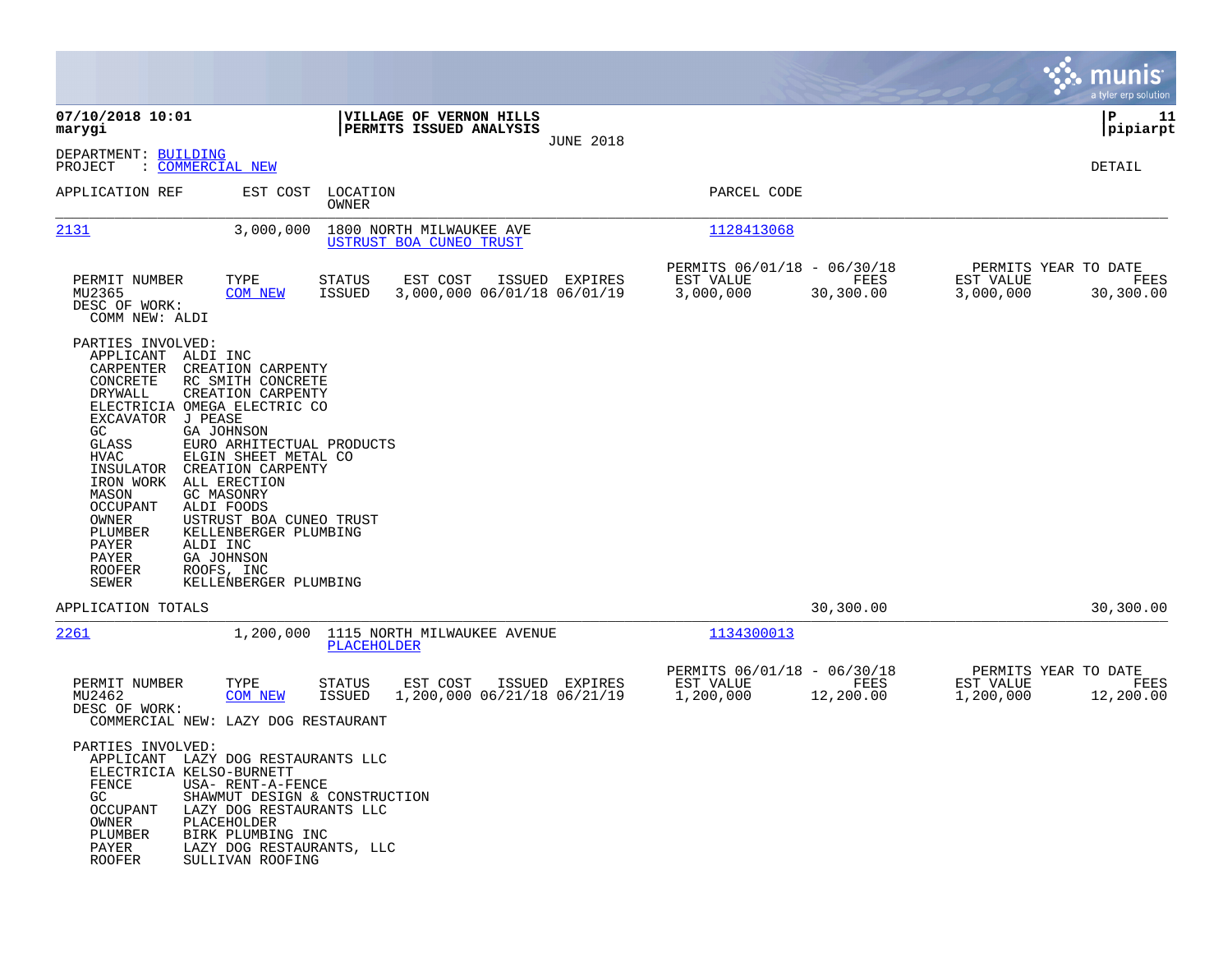|                                                     |          |                                                    |                  |             |                        |           | munis<br>a tyler erp solution |
|-----------------------------------------------------|----------|----------------------------------------------------|------------------|-------------|------------------------|-----------|-------------------------------|
| 07/10/2018 10:01<br>marygi                          |          | VILLAGE OF VERNON HILLS<br>PERMITS ISSUED ANALYSIS | <b>JUNE 2018</b> |             |                        |           | l P<br>12<br>pipiarpt         |
| DEPARTMENT: BUILDING<br>PROJECT<br>: COMMERCIAL NEW |          |                                                    |                  |             |                        |           | DETAIL                        |
| APPLICATION REF                                     | EST COST | LOCATION<br>OWNER                                  |                  | PARCEL CODE |                        |           |                               |
| APPLICATION TOTALS<br>PROJECT TOTALS                |          |                                                    |                  | 4,200,000   | 12,200.00<br>42,500.00 | 4,200,000 | 12,200.00<br>42,500.00        |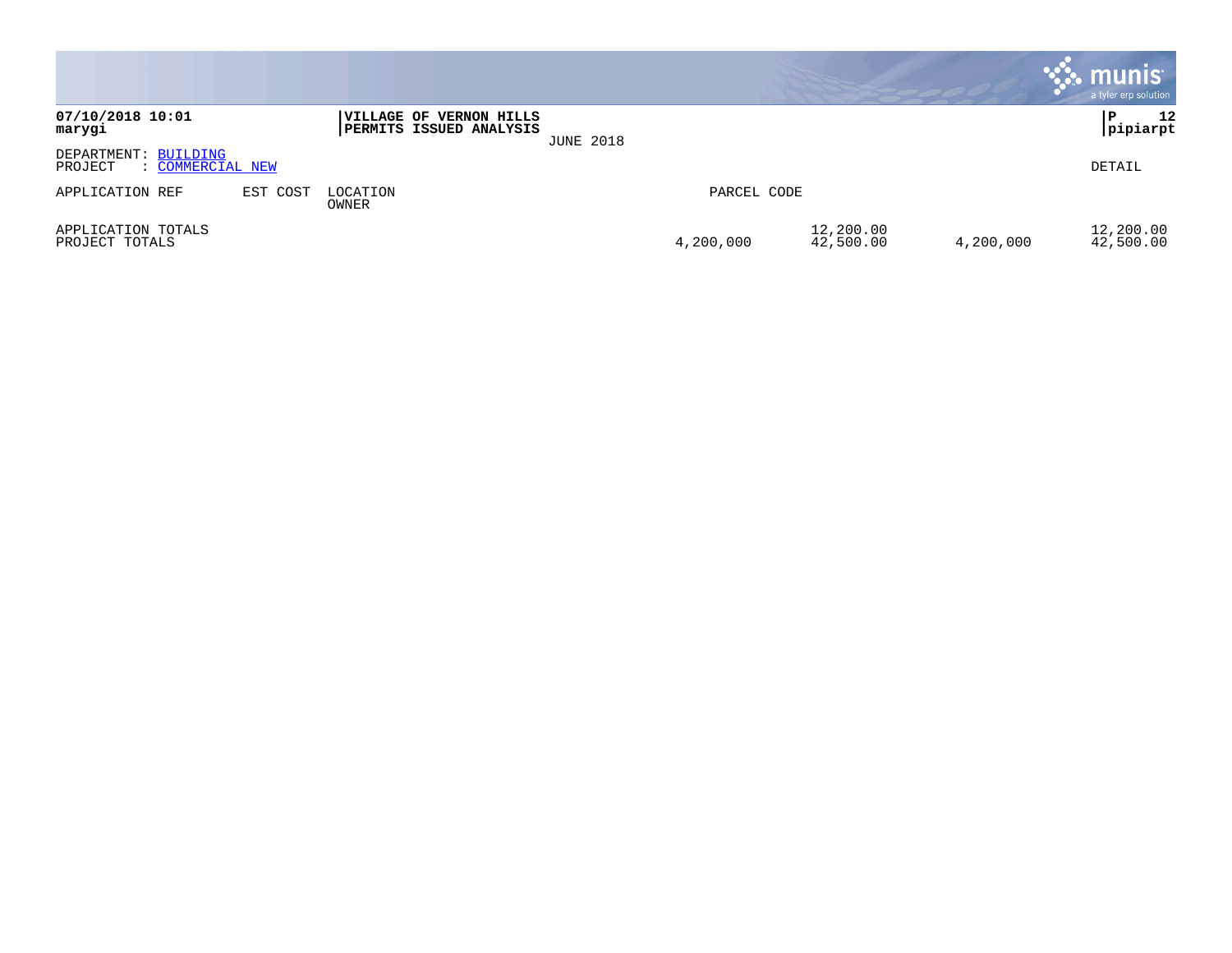|                                                                                                                                                                                                                                                                                                                                                                                                                                                                                                                                                                                                             |                                                                                                                    |                                                     |                                                                                                                     | munis<br>a tyler erp solution             |
|-------------------------------------------------------------------------------------------------------------------------------------------------------------------------------------------------------------------------------------------------------------------------------------------------------------------------------------------------------------------------------------------------------------------------------------------------------------------------------------------------------------------------------------------------------------------------------------------------------------|--------------------------------------------------------------------------------------------------------------------|-----------------------------------------------------|---------------------------------------------------------------------------------------------------------------------|-------------------------------------------|
| 07/10/2018 10:01<br>marygi                                                                                                                                                                                                                                                                                                                                                                                                                                                                                                                                                                                  | VILLAGE OF VERNON HILLS<br>PERMITS ISSUED ANALYSIS<br><b>JUNE 2018</b>                                             |                                                     |                                                                                                                     | 13<br>l P<br> pipiarpt                    |
| DEPARTMENT: BUILDING<br>PROJECT<br>: MULTI FAMILY NEW                                                                                                                                                                                                                                                                                                                                                                                                                                                                                                                                                       |                                                                                                                    |                                                     |                                                                                                                     | DETAIL                                    |
| APPLICATION REF<br>EST COST                                                                                                                                                                                                                                                                                                                                                                                                                                                                                                                                                                                 | LOCATION<br>OWNER                                                                                                  | PARCEL CODE                                         |                                                                                                                     |                                           |
| 2500<br>172,608                                                                                                                                                                                                                                                                                                                                                                                                                                                                                                                                                                                             | 1228 BYRNE BOULEVARD<br>PLACEHOLDER                                                                                | 1515107096                                          |                                                                                                                     |                                           |
| PERMIT NUMBER<br>TYPE<br>MU2471<br><b>MULTI FAM</b><br>DESC OF WORK:<br>MODEL B, 3 BRS, 2.5 BTHS                                                                                                                                                                                                                                                                                                                                                                                                                                                                                                            | STATUS<br>EST COST<br>ISSUED EXPIRES<br>ISSUED<br>172,608 06/25/18 06/25/19                                        | PERMITS 06/01/18 - 06/30/18<br>EST VALUE<br>172,608 | <b>EXECUTE: EXECUTE: EXECUTE: EXECUTE: EXECUTE: EXECUTE: EXECUTE: EXECUTE:</b><br>EST VALUE<br>10,630.00<br>172,608 | PERMITS YEAR TO DATE<br>FEES<br>10,630.00 |
| PARTIES INVOLVED:<br>APPLICANT KINZIE BUILDERS<br>CARPENTER HORIZON CARPENTRY<br>CONCRETE<br>UPLAND CONCRETE<br>DRYWALL<br>RR DRYWALL & PAINTING<br>ELECTRICIA AEROTEC ELECTRIC<br>EXCAVATOR LANDSCAPE CONSTRUCTION CORP<br>KINZIE BUILDERS<br>GC<br>GC<br>LAKELAND BUILDING SUPPLY<br>GLASS<br>COMBINED SERVICES HVAC<br>HVAC<br>INSULATOR ARC INSULATION<br>IRON WORK<br>CUSTOM ROOFING<br>LOW VOLTAG AEROTEC ELECTRIC<br>MICHIGAN MASONRY CORP<br>MASON<br>OWNER<br>PLACEHOLDER<br>TELEPHONE<br>AEROTEC ELECTRIC<br>PLUMBER<br>PAYER<br><b>ROOFER</b><br>EXTERIOR BUILDERS INC<br>SEWER<br>ROAD AND SONS | CHITOWN-MILLCO VERNON HILLS LOT 2 LLC<br>SCHMID CONSTRUCTION PLUMBING SVC<br>CHITOWN-MILLCO VERNON HILLS LOT 2 LLC |                                                     |                                                                                                                     |                                           |
| APPLICATION TOTALS                                                                                                                                                                                                                                                                                                                                                                                                                                                                                                                                                                                          |                                                                                                                    |                                                     | 10,630.00                                                                                                           | 10,630.00                                 |
| 2501<br>163,908                                                                                                                                                                                                                                                                                                                                                                                                                                                                                                                                                                                             | 1230 BYRNE BOULEVARD<br>PLACEHOLDER                                                                                | 1515107096                                          |                                                                                                                     |                                           |
| PERMIT NUMBER<br>TYPE<br>MU2472<br><b>MULTI FAM ISSUED</b><br>DESC OF WORK:<br>MODEL A: 3 BR, 2.5 BTHS                                                                                                                                                                                                                                                                                                                                                                                                                                                                                                      | STATUS<br>EST COST ISSUED EXPIRES<br>163,908 06/25/18 06/25/19                                                     | PERMITS 06/01/18 - 06/30/18<br>EST VALUE<br>163,908 | FEES<br>EST VALUE<br>10,530.00<br>163,908                                                                           | PERMITS YEAR TO DATE<br>FEES<br>10,530.00 |
| PARTIES INVOLVED:<br>APPLICANT KINZIE BUILDERS<br>CARPENTER HORIZON CARPENTRY<br>CONCRETE<br>UPLAND CONCRETE<br>DRYWALL<br>RR DRYWALL & PAINTING<br>ELECTRICIA AEROTEC ELECTRIC<br>EXCAVATOR LANDSCAPE CONSTRUCTION CORP<br>KINZIE BUILDERS<br>GC.<br>GC                                                                                                                                                                                                                                                                                                                                                    | CHITOWN-MILLCO VERNON HILLS LOT 2 LLC                                                                              |                                                     |                                                                                                                     |                                           |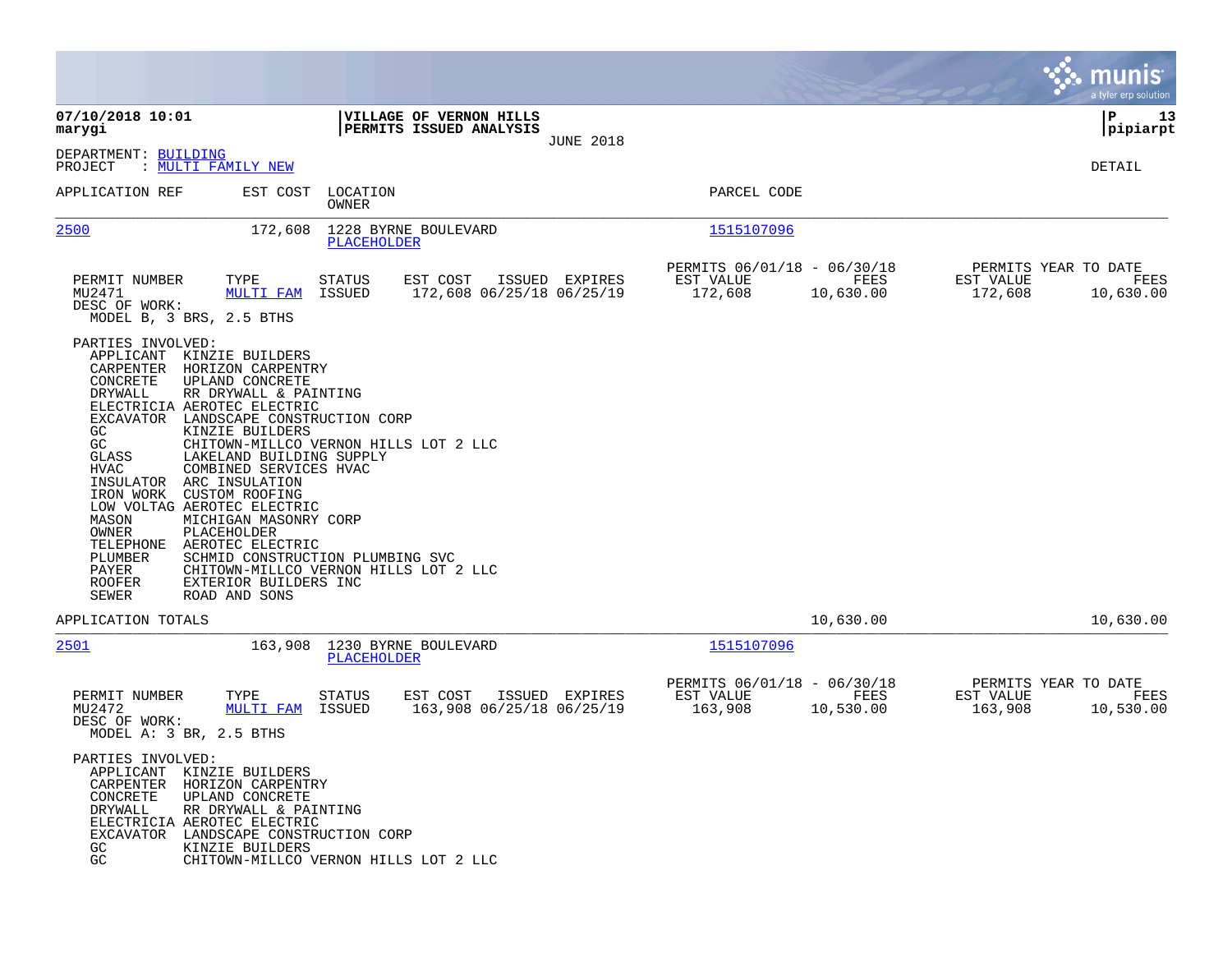|                                                                                                                                                                                                                                                                                                                                                                                                                                                                                                                                                                                                                                                                                                                                                                                                                                                                                                                                           |                                                                          | munis<br>a tyler erp solution                                     |
|-------------------------------------------------------------------------------------------------------------------------------------------------------------------------------------------------------------------------------------------------------------------------------------------------------------------------------------------------------------------------------------------------------------------------------------------------------------------------------------------------------------------------------------------------------------------------------------------------------------------------------------------------------------------------------------------------------------------------------------------------------------------------------------------------------------------------------------------------------------------------------------------------------------------------------------------|--------------------------------------------------------------------------|-------------------------------------------------------------------|
| 07/10/2018 10:01<br>VILLAGE OF VERNON HILLS<br>PERMITS ISSUED ANALYSIS<br>marygi<br><b>JUNE 2018</b>                                                                                                                                                                                                                                                                                                                                                                                                                                                                                                                                                                                                                                                                                                                                                                                                                                      |                                                                          | l P<br>14<br> pipiarpt                                            |
| DEPARTMENT: BUILDING<br>: <u>MULTI FAMILY NEW</u><br>PROJECT                                                                                                                                                                                                                                                                                                                                                                                                                                                                                                                                                                                                                                                                                                                                                                                                                                                                              |                                                                          | <b>DETAIL</b>                                                     |
| EST COST<br>APPLICATION REF<br>LOCATION<br><b>OWNER</b><br>GLASS<br>LAKELAND BUILDING SUPPLY<br><b>HVAC</b><br>COMBINED SERVICES HVAC<br>INSULATOR<br>ARC INSULATION<br>IRON WORK<br><b>CUSTOM ROOFING</b><br>LOW VOLTAG AEROTEC ELECTRIC<br>MASON<br>MICHIGAN MASONRY CORP<br><b>OWNER</b><br>PLACEHOLDER<br>TELEPHONE<br>AEROTEC ELECTRIC<br>PLUMBER<br>SCHMID CONSTRUCTION PLUMBING SVC<br>CHITOWN-MILLCO VERNON HILLS LOT 2 LLC<br>PAYER<br>EXTERIOR BUILDERS INC<br>ROOFER<br>SEWER<br>ROAD AND SONS                                                                                                                                                                                                                                                                                                                                                                                                                                 | PARCEL CODE                                                              |                                                                   |
| APPLICATION TOTALS                                                                                                                                                                                                                                                                                                                                                                                                                                                                                                                                                                                                                                                                                                                                                                                                                                                                                                                        | 10,530.00                                                                | 10,530.00                                                         |
| 2502<br>1232 BYRNE BOULEVARD<br>162,690<br>PLACEHOLDER                                                                                                                                                                                                                                                                                                                                                                                                                                                                                                                                                                                                                                                                                                                                                                                                                                                                                    | 1515107096                                                               |                                                                   |
| PERMIT NUMBER<br>TYPE<br><b>STATUS</b><br>EST COST<br>ISSUED EXPIRES<br>MULTI FAM ISSUED<br>162,690 06/25/18 06/25/19<br>MU2473<br>DESC OF WORK:<br>MODEL A ALT, 3 BR, 2.5 BTHS<br>PARTIES INVOLVED:<br>APPLICANT KINZIE BUILDERS<br>CARPENTER HORIZON CARPENTRY<br>CONCRETE<br>UPLAND CONCRETE<br><b>DRYWALL</b><br>RR DRYWALL & PAINTING<br>ELECTRICIA AEROTEC ELECTRIC<br>EXCAVATOR LANDSCAPE CONSTRUCTION CORP<br>GC<br>KINZIE BUILDERS<br>GC<br>CHITOWN-MILLCO VERNON HILLS LOT 2 LLC<br>LAKELAND BUILDING SUPPLY<br>GLASS<br><b>HVAC</b><br>COMBINED SERVICES HVAC<br>INSULATOR<br>ARC INSULATION<br>IRON WORK CUSTOM ROOFING<br>LOW VOLTAG AEROTEC ELECTRIC<br>MASON<br>MICHIGAN MASONRY CORP<br><b>OWNER</b><br>PLACEHOLDER<br>TELEPHONE<br>AEROTEC ELECTRIC<br>PLUMBER<br>SCHMID CONSTRUCTION PLUMBING SVC<br>PAYER<br>CHITOWN-MILLCO VERNON HILLS LOT 2 LLC<br><b>ROOFER</b><br>EXTERIOR BUILDERS INC<br>SEWER<br>ROAD AND SONS | PERMITS 06/01/18 - 06/30/18<br>FEES<br>EST VALUE<br>162,690<br>10,516.00 | PERMITS YEAR TO DATE<br>EST VALUE<br>FEES<br>162,690<br>10,516.00 |
| APPLICATION TOTALS                                                                                                                                                                                                                                                                                                                                                                                                                                                                                                                                                                                                                                                                                                                                                                                                                                                                                                                        | 10,516.00                                                                | 10,516.00                                                         |
| 2503<br>163,908<br>1234 BYRNE BOULEVARD<br><b>PLACEHOLDER</b>                                                                                                                                                                                                                                                                                                                                                                                                                                                                                                                                                                                                                                                                                                                                                                                                                                                                             | 1515107096                                                               |                                                                   |
|                                                                                                                                                                                                                                                                                                                                                                                                                                                                                                                                                                                                                                                                                                                                                                                                                                                                                                                                           | PERMITS 06/01/18 - 06/30/18                                              | PERMITS YEAR TO DATE                                              |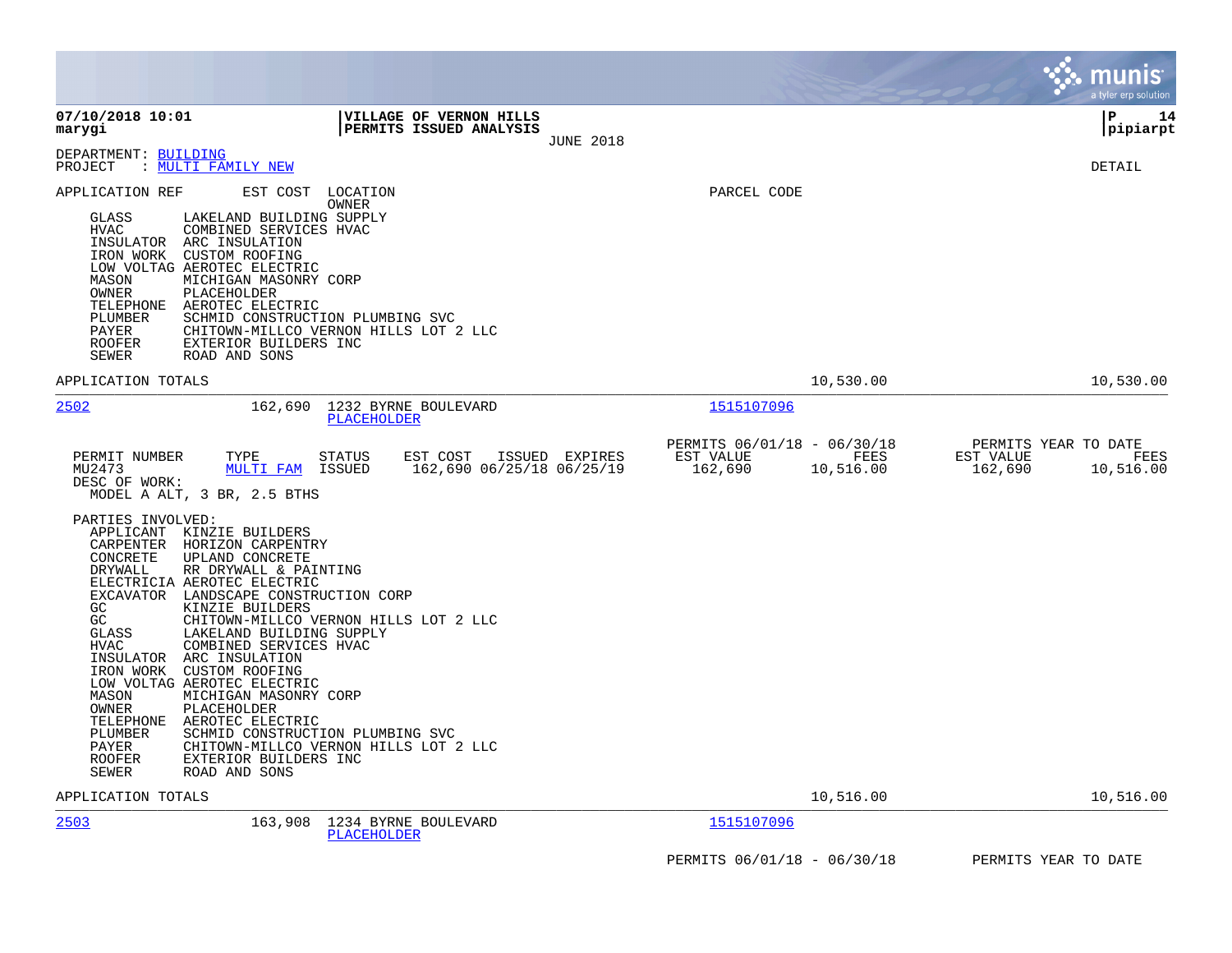|                                                                                                                                                                                                                                                                                                                                                                                                                                                                                                                                                                                                                                                                                                                                            |                                                     |                   |                                              | a tyler erp solution          |
|--------------------------------------------------------------------------------------------------------------------------------------------------------------------------------------------------------------------------------------------------------------------------------------------------------------------------------------------------------------------------------------------------------------------------------------------------------------------------------------------------------------------------------------------------------------------------------------------------------------------------------------------------------------------------------------------------------------------------------------------|-----------------------------------------------------|-------------------|----------------------------------------------|-------------------------------|
| 07/10/2018 10:01<br>VILLAGE OF VERNON HILLS<br>PERMITS ISSUED ANALYSIS<br>marygi<br>EST COST<br>PERMIT NUMBER<br>TYPE<br>STATUS<br>ISSUED EXPIRES<br><b>JUNE 2018</b>                                                                                                                                                                                                                                                                                                                                                                                                                                                                                                                                                                      | EST VALUE                                           | FEES              | EST VALUE                                    | ΙP<br>15<br> pipiarpt<br>FEES |
| DEPARTMENT: BUILDING<br>: MULTI FAMILY NEW<br>PROJECT                                                                                                                                                                                                                                                                                                                                                                                                                                                                                                                                                                                                                                                                                      |                                                     |                   |                                              | DETAIL                        |
| EST COST<br>APPLICATION REF<br>LOCATION                                                                                                                                                                                                                                                                                                                                                                                                                                                                                                                                                                                                                                                                                                    | PARCEL CODE                                         |                   |                                              |                               |
| OWNER<br>ISSUED<br>MU2474<br>163,908 06/25/18 06/25/19<br>MULTI FAM<br>DESC OF WORK:<br>MODEL A, 3 BR, 2.5 BTHS                                                                                                                                                                                                                                                                                                                                                                                                                                                                                                                                                                                                                            | 163,908                                             | 10,530.00         | 163,908                                      | 10,530.00                     |
| PARTIES INVOLVED:<br>APPLICANT KINZIE BUILDERS<br>CARPENTER<br>HORIZON CARPENTRY<br>CONCRETE<br>UPLAND CONCRETE<br>RR DRYWALL & PAINTING<br>DRYWALL<br>ELECTRICIA AEROTEC ELECTRIC<br>LANDSCAPE CONSTRUCTION CORP<br>EXCAVATOR<br>GC<br>KINZIE BUILDERS<br>GC<br>CHITOWN-MILLCO VERNON HILLS LOT 2 LLC<br>GLASS<br>LAKELAND BUILDING SUPPLY<br>COMBINED SERVICES HVAC<br>HVAC<br>ARC INSULATION<br>INSULATOR<br>IRON WORK<br>CUSTOM ROOFING<br>LOW VOLTAG AEROTEC ELECTRIC<br>MASON<br>MICHIGAN MASONRY CORP<br>OWNER<br>PLACEHOLDER<br>TELEPHONE<br>AEROTEC ELECTRIC<br>PLUMBER<br>SCHMID CONSTRUCTION PLUMBING SVC<br>PAYER<br>CHITOWN-MILLCO VERNON HILLS LOT 2 LLC<br><b>ROOFER</b><br>EXTERIOR BUILDERS INC<br>SEWER<br>ROAD AND SONS |                                                     |                   |                                              |                               |
| APPLICATION TOTALS                                                                                                                                                                                                                                                                                                                                                                                                                                                                                                                                                                                                                                                                                                                         |                                                     | 10,530.00         |                                              | 10,530.00                     |
| 2504<br>172,608 1236 BYRNE BOULEVARD<br>PLACEHOLDER                                                                                                                                                                                                                                                                                                                                                                                                                                                                                                                                                                                                                                                                                        | 1515107096                                          |                   |                                              |                               |
| PERMIT NUMBER<br>TYPE<br>STATUS<br>EST COST<br>ISSUED EXPIRES<br>MU2475<br>172,608 06/25/18 06/25/19<br>MULTI FAM<br>ISSUED<br>DESC OF WORK:<br>MODEL B, 3 BR, 2.5 BTHS                                                                                                                                                                                                                                                                                                                                                                                                                                                                                                                                                                    | PERMITS 06/01/18 - 06/30/18<br>EST VALUE<br>172,608 | FEES<br>10,630.00 | PERMITS YEAR TO DATE<br>EST VALUE<br>172,608 | FEES<br>10,630.00             |
| PARTIES INVOLVED:<br>KINZIE BUILDERS<br>APPLICANT<br>CARPENTER<br>HORIZON CARPENTRY<br>CONCRETE<br>UPLAND CONCRETE<br>DRYWALL<br>RR DRYWALL & PAINTING<br>ELECTRICIA AEROTEC ELECTRIC<br>EXCAVATOR LANDSCAPE CONSTRUCTION CORP<br>KINZIE BUILDERS<br>GC<br>GC<br>CHITOWN-MILLCO VERNON HILLS LOT 2 LLC<br>LAKELAND BUILDING SUPPLY<br>GLASS<br>COMBINED SERVICES HVAC<br>HVAC<br>INSULATOR ARC INSULATION<br>IRON WORK CUSTOM ROOFING<br>LOW VOLTAG AEROTEC ELECTRIC                                                                                                                                                                                                                                                                       |                                                     |                   |                                              |                               |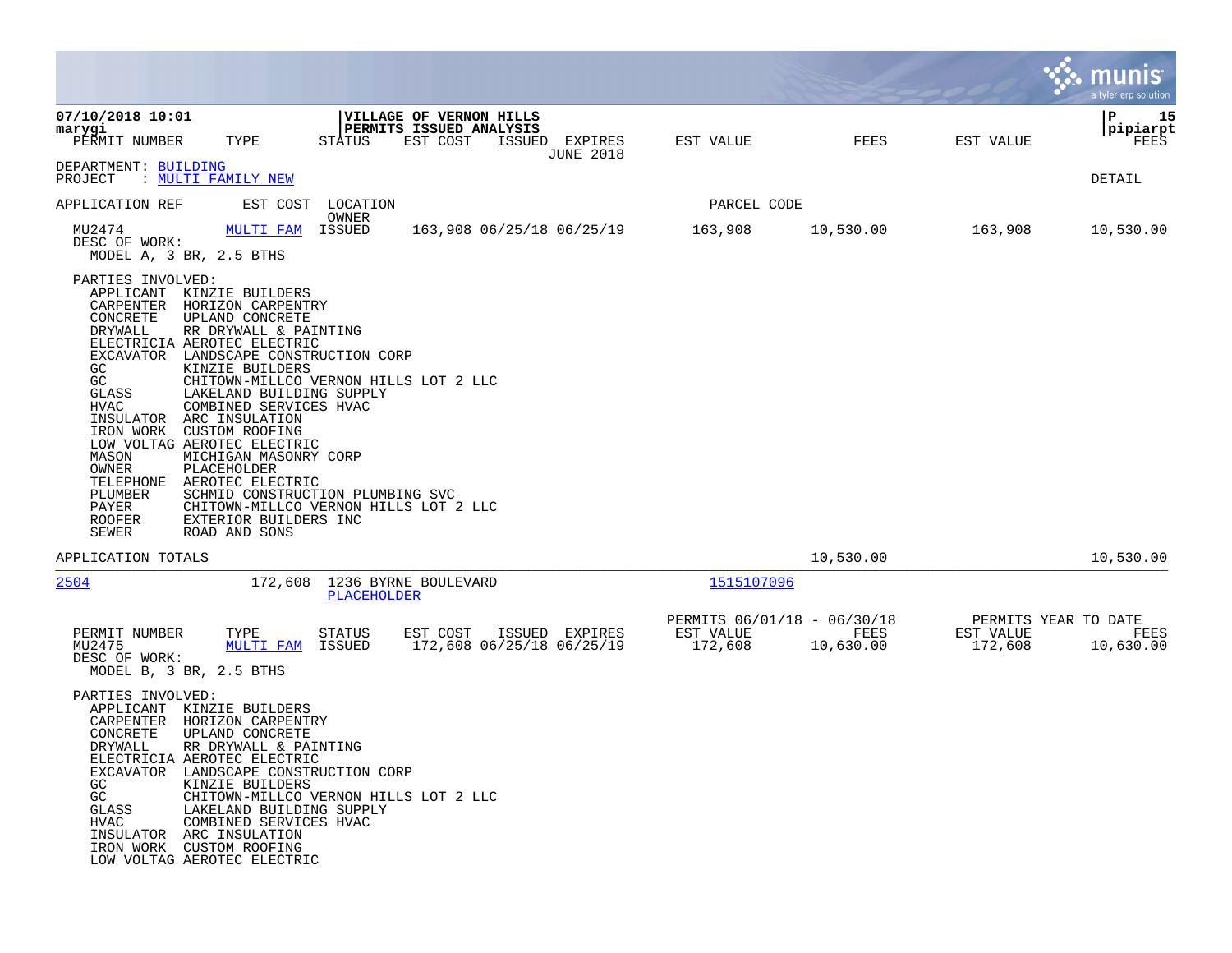|                                                                                                                                                                                                                                                                                                                                                                                                                                                                                                                                                                                                                                                                                                                       |                                                                                                                                                                                                   |                                                                          | munis<br>a tyler erp solution                                     |
|-----------------------------------------------------------------------------------------------------------------------------------------------------------------------------------------------------------------------------------------------------------------------------------------------------------------------------------------------------------------------------------------------------------------------------------------------------------------------------------------------------------------------------------------------------------------------------------------------------------------------------------------------------------------------------------------------------------------------|---------------------------------------------------------------------------------------------------------------------------------------------------------------------------------------------------|--------------------------------------------------------------------------|-------------------------------------------------------------------|
| 07/10/2018 10:01<br>marygi                                                                                                                                                                                                                                                                                                                                                                                                                                                                                                                                                                                                                                                                                            | <b>VILLAGE OF VERNON HILLS</b><br><b>PERMITS ISSUED ANALYSIS</b><br><b>JUNE 2018</b>                                                                                                              |                                                                          | l P<br>16<br> pipiarpt                                            |
| DEPARTMENT: BUILDING<br>: MULTI FAMILY NEW<br>PROJECT                                                                                                                                                                                                                                                                                                                                                                                                                                                                                                                                                                                                                                                                 |                                                                                                                                                                                                   |                                                                          | <b>DETAIL</b>                                                     |
| APPLICATION REF<br>EST COST<br>MICHIGAN MASONRY CORP<br>MASON<br>OWNER<br>PLACEHOLDER<br>TELEPHONE<br>AEROTEC ELECTRIC<br>PLUMBER<br>PAYER<br>EXTERIOR BUILDERS INC<br><b>ROOFER</b><br>SEWER<br>ROAD AND SONS                                                                                                                                                                                                                                                                                                                                                                                                                                                                                                        | LOCATION<br><b>OWNER</b><br>SCHMID CONSTRUCTION PLUMBING SVC<br>CHITOWN-MILLCO VERNON HILLS LOT 2 LLC                                                                                             | PARCEL CODE                                                              |                                                                   |
| APPLICATION TOTALS                                                                                                                                                                                                                                                                                                                                                                                                                                                                                                                                                                                                                                                                                                    |                                                                                                                                                                                                   | 10,630.00                                                                | 10,630.00                                                         |
| 2507<br>172,608                                                                                                                                                                                                                                                                                                                                                                                                                                                                                                                                                                                                                                                                                                       | 1212 BYRNE BOULEVARD<br><b>PLACEHOLDER</b>                                                                                                                                                        | 1515107096                                                               |                                                                   |
| PERMIT NUMBER<br>TYPE<br>MU2476<br><b>MULTI FAM</b><br>DESC OF WORK:<br>MODEL B, 3 BR, 2.5 BTHS<br>PARTIES INVOLVED:<br>APPLICANT KINZIE BUILDERS<br>CARPENTER<br>HORIZON CARPENTRY<br>CONCRETE<br>UPLAND CONCRETE<br>DRYWALL<br>RR DRYWALL & PAINTING<br>ELECTRICIA AEROTEC ELECTRIC<br>EXCAVATOR LANDSCAPE CONSTRUCTION CORP<br>GC<br>KINZIE BUILDERS<br>GC<br>GLASS<br>LAKELAND BUILDING SUPPLY<br>COMBINED SERVICES HVAC<br><b>HVAC</b><br>INSULATOR ARC INSULATION<br>IRON WORK CUSTOM ROOFING<br>LOW VOLTAG AEROTEC ELECTRIC<br>MASON<br>MICHIGAN MASONRY CORP<br>OWNER<br>PLACEHOLDER<br>AEROTEC ELECTRIC<br>TELEPHONE<br>PLUMBER<br>PAYER<br>EXTERIOR BUILDERS INC<br><b>ROOFER</b><br>SEWER<br>ROAD AND SONS | EST COST<br>ISSUED EXPIRES<br>STATUS<br>172,608 06/25/18 06/25/19<br>ISSUED<br>CHITOWN-MILLCO VERNON HILLS LOT 2 LLC<br>SCHMID CONSTRUCTION PLUMBING SVC<br>CHITOWN-MILLCO VERNON HILLS LOT 2 LLC | PERMITS 06/01/18 - 06/30/18<br>FEES<br>EST VALUE<br>172,608<br>10,630.00 | PERMITS YEAR TO DATE<br>EST VALUE<br>FEES<br>172,608<br>10,630.00 |
| APPLICATION TOTALS                                                                                                                                                                                                                                                                                                                                                                                                                                                                                                                                                                                                                                                                                                    |                                                                                                                                                                                                   | 10,630.00                                                                | 10,630.00                                                         |
| 2508<br>163,908                                                                                                                                                                                                                                                                                                                                                                                                                                                                                                                                                                                                                                                                                                       | 1214 BYRNE BOULEVARD<br>PLACEHOLDER                                                                                                                                                               | 1515107096                                                               |                                                                   |
| PERMIT NUMBER<br>TYPE<br>MU2477<br><b>MULTI FAM</b><br>DESC OF WORK:<br>MODEL A, 3 BR, 2.5 BTHS                                                                                                                                                                                                                                                                                                                                                                                                                                                                                                                                                                                                                       | ISSUED EXPIRES<br><b>STATUS</b><br>EST COST<br>ISSUED<br>163,908 06/25/18 06/25/19                                                                                                                | PERMITS 06/01/18 - 06/30/18<br>EST VALUE<br>FEES<br>163,908<br>10,530.00 | PERMITS YEAR TO DATE<br>EST VALUE<br>FEES<br>163,908<br>10,530.00 |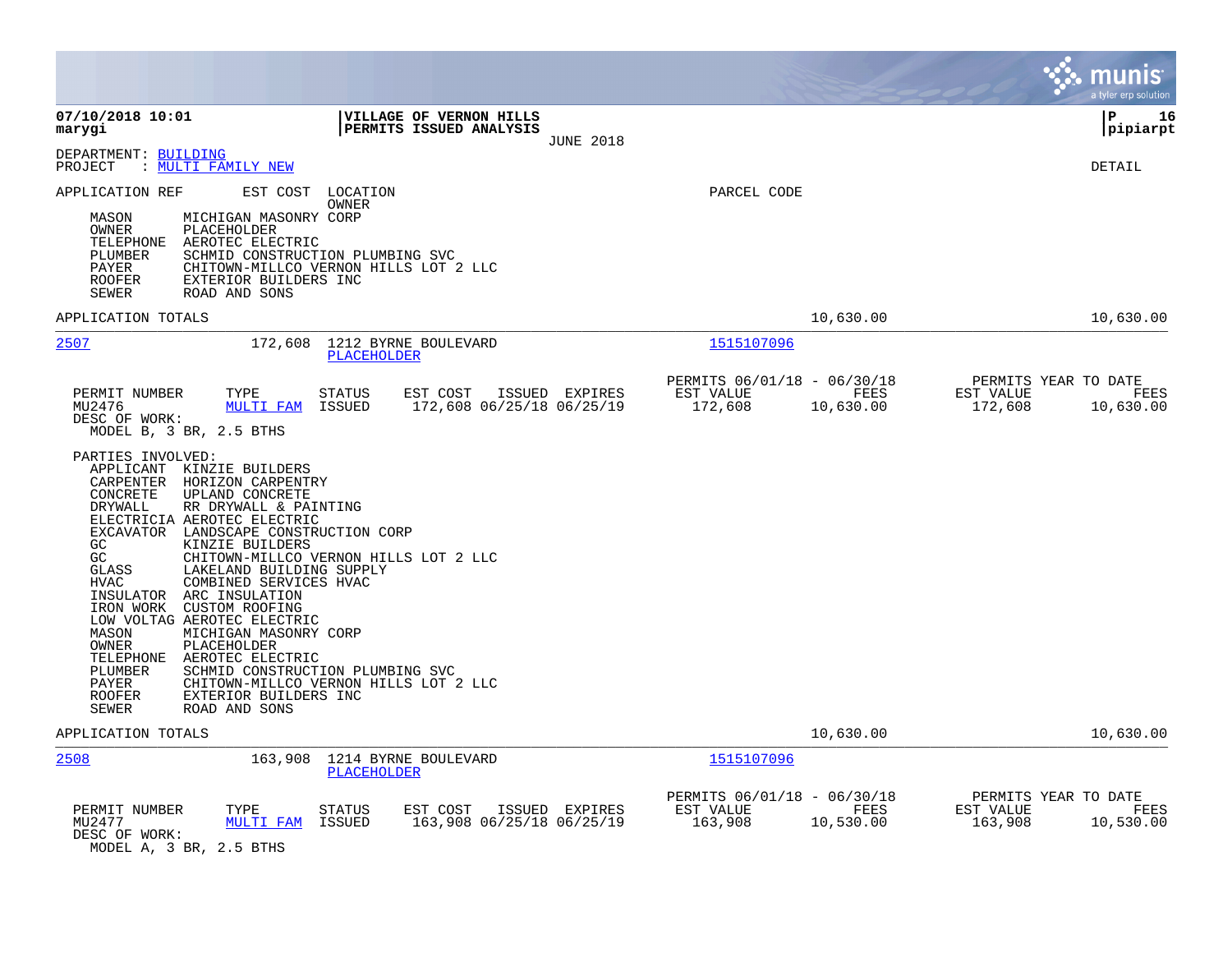|                                                                                                                                                                                                                                   |                                                                                                                                                                                                                                                                                                                                                                                                                                                                                                                                              |                                 |                                                               |                  |                                                                   |                   |                                              | munis<br>a tyler erp solution |
|-----------------------------------------------------------------------------------------------------------------------------------------------------------------------------------------------------------------------------------|----------------------------------------------------------------------------------------------------------------------------------------------------------------------------------------------------------------------------------------------------------------------------------------------------------------------------------------------------------------------------------------------------------------------------------------------------------------------------------------------------------------------------------------------|---------------------------------|---------------------------------------------------------------|------------------|-------------------------------------------------------------------|-------------------|----------------------------------------------|-------------------------------|
| 07/10/2018 10:01<br>marygi                                                                                                                                                                                                        |                                                                                                                                                                                                                                                                                                                                                                                                                                                                                                                                              |                                 | VILLAGE OF VERNON HILLS<br>PERMITS ISSUED ANALYSIS            | <b>JUNE 2018</b> |                                                                   |                   |                                              | ΙP<br>17<br>pipiarpt          |
| DEPARTMENT: BUILDING<br>PROJECT                                                                                                                                                                                                   | : MULTI FAMILY NEW                                                                                                                                                                                                                                                                                                                                                                                                                                                                                                                           |                                 |                                                               |                  |                                                                   |                   |                                              | DETAIL                        |
| APPLICATION REF<br>PARTIES INVOLVED:<br>CARPENTER<br>CONCRETE<br>DRYWALL<br>EXCAVATOR<br>GC.<br>GC<br>GLASS<br>HVAC<br>INSULATOR<br>IRON WORK<br>MASON<br>OWNER<br>TELEPHONE<br>PLUMBER<br>PAYER<br><b>ROOFER</b><br><b>SEWER</b> | EST COST<br>APPLICANT KINZIE BUILDERS<br>HORIZON CARPENTRY<br>UPLAND CONCRETE<br>RR DRYWALL & PAINTING<br>ELECTRICIA AEROTEC ELECTRIC<br>LANDSCAPE CONSTRUCTION CORP<br>KINZIE BUILDERS<br>CHITOWN-MILLCO VERNON HILLS LOT 2 LLC<br>LAKELAND BUILDING SUPPLY<br>COMBINED SERVICES HVAC<br>ARC INSULATION<br>CUSTOM ROOFING<br>LOW VOLTAG AEROTEC ELECTRIC<br>MICHIGAN MASONRY CORP<br>PLACEHOLDER<br>AEROTEC ELECTRIC<br>SCHMID CONSTRUCTION PLUMBING SVC<br>CHITOWN-MILLCO VERNON HILLS LOT 2 LLC<br>EXTERIOR BUILDERS INC<br>ROAD AND SONS | LOCATION<br>OWNER               |                                                               |                  | PARCEL CODE                                                       |                   |                                              |                               |
| APPLICATION TOTALS                                                                                                                                                                                                                |                                                                                                                                                                                                                                                                                                                                                                                                                                                                                                                                              |                                 |                                                               |                  |                                                                   | 10,530.00         |                                              | 10,530.00                     |
| 2509<br>PERMIT NUMBER<br>MU2478<br>DESC OF WORK:                                                                                                                                                                                  | 172,608<br>TYPE<br><b>MULTI FAM</b><br>MODEL B, 3 BR, 2.5 BTHS                                                                                                                                                                                                                                                                                                                                                                                                                                                                               | PLACEHOLDER<br>STATUS<br>ISSUED | 1216 BYRNE BOULEVARD<br>EST COST<br>172,608 06/25/18 06/25/19 | ISSUED EXPIRES   | 1515107096<br>PERMITS 06/01/18 - 06/30/18<br>EST VALUE<br>172,608 | FEES<br>10,630.00 | PERMITS YEAR TO DATE<br>EST VALUE<br>172,608 | FEES<br>10,630.00             |
| PARTIES INVOLVED:<br>APPLICANT<br>CARPENTER<br>CONCRETE<br>DRYWALL<br>EXCAVATOR<br>GC<br>GC<br>GLASS<br>HVAC<br>INSULATOR<br>IRON WORK<br>MASON<br>OWNER<br>TELEPHONE<br>PLUMBER<br>PAYER                                         | KINZIE BUILDERS<br>HORIZON CARPENTRY<br>UPLAND CONCRETE<br>RR DRYWALL & PAINTING<br>ELECTRICIA AEROTEC ELECTRIC<br>LANDSCAPE CONSTRUCTION CORP<br>KINZIE BUILDERS<br>CHITOWN-MILLCO VERNON HILLS LOT 2 LLC<br>LAKELAND BUILDING SUPPLY<br>COMBINED SERVICES HVAC<br>ARC INSULATION<br>CUSTOM ROOFING<br>LOW VOLTAG AEROTEC ELECTRIC<br>MICHIGAN MASONRY CORP<br>PLACEHOLDER<br>AEROTEC ELECTRIC<br>SCHMID CONSTRUCTION PLUMBING SVC<br>CHITOWN-MILLCO VERNON HILLS LOT 2 LLC                                                                 |                                 |                                                               |                  |                                                                   |                   |                                              |                               |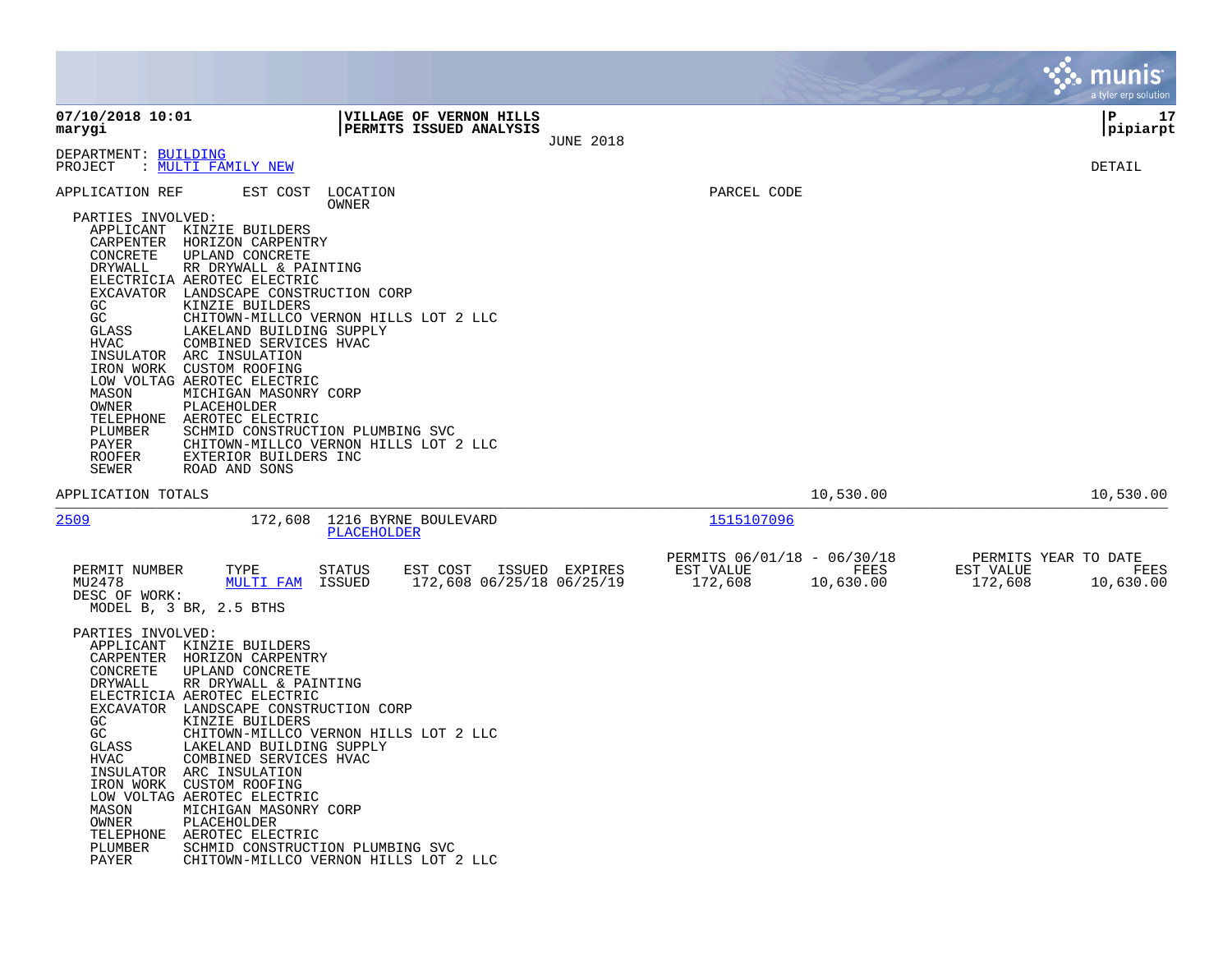|                                                                                                                                                                                                                                                                                                                                                                                                                                                                                                                                                                                                                      |                                                                                                                    |                                                     |                   | munis<br>a tyler erp solution                                     |
|----------------------------------------------------------------------------------------------------------------------------------------------------------------------------------------------------------------------------------------------------------------------------------------------------------------------------------------------------------------------------------------------------------------------------------------------------------------------------------------------------------------------------------------------------------------------------------------------------------------------|--------------------------------------------------------------------------------------------------------------------|-----------------------------------------------------|-------------------|-------------------------------------------------------------------|
| 07/10/2018 10:01<br>marygi                                                                                                                                                                                                                                                                                                                                                                                                                                                                                                                                                                                           | VILLAGE OF VERNON HILLS<br>PERMITS ISSUED ANALYSIS<br><b>JUNE 2018</b>                                             |                                                     |                   | l P<br>18<br> pipiarpt                                            |
| DEPARTMENT: BUILDING<br>PROJECT<br>: MULTI FAMILY NEW                                                                                                                                                                                                                                                                                                                                                                                                                                                                                                                                                                |                                                                                                                    |                                                     |                   | DETAIL                                                            |
| APPLICATION REF<br>EST COST<br>ROOFER<br>EXTERIOR BUILDERS INC<br><b>SEWER</b><br>ROAD AND SONS                                                                                                                                                                                                                                                                                                                                                                                                                                                                                                                      | LOCATION<br>OWNER                                                                                                  | PARCEL CODE                                         |                   |                                                                   |
| APPLICATION TOTALS                                                                                                                                                                                                                                                                                                                                                                                                                                                                                                                                                                                                   |                                                                                                                    |                                                     | 10,630.00         | 10,630.00                                                         |
| 2510<br>172,608                                                                                                                                                                                                                                                                                                                                                                                                                                                                                                                                                                                                      | 1202 BYRNE BOULEVARD<br>PLACEHOLDER                                                                                | 1515107096                                          |                   |                                                                   |
| PERMIT NUMBER<br>TYPE<br>MU2479<br>MULTI FAM<br>DESC OF WORK:<br>MODEL B, 3 BR, 2.5 BTHS                                                                                                                                                                                                                                                                                                                                                                                                                                                                                                                             | EST COST<br>STATUS<br>ISSUED EXPIRES<br>172,608 06/25/18 06/25/19<br>ISSUED                                        | PERMITS 06/01/18 - 06/30/18<br>EST VALUE<br>172,608 | FEES<br>10,630.00 | PERMITS YEAR TO DATE<br>EST VALUE<br>FEES<br>172,608<br>10,630.00 |
| PARTIES INVOLVED:<br>APPLICANT<br>KINZIE BUILDERS<br>CARPENTER<br>HORIZON CARPENTRY<br>CONCRETE<br>UPLAND CONCRETE<br>DRYWALL<br>RR DRYWALL & PAINTING<br>ELECTRICIA AEROTEC ELECTRIC<br>EXCAVATOR LANDSCAPE CONSTRUCTION CORP<br>GC<br>KINZIE BUILDERS<br>GC<br>GLASS<br>LAKELAND BUILDING SUPPLY<br><b>HVAC</b><br>COMBINED SERVICES HVAC<br>INSULATOR<br>ARC INSULATION<br>IRON WORK<br>CUSTOM ROOFING<br>LOW VOLTAG AEROTEC ELECTRIC<br>MASON<br>MICHIGAN MASONRY CORP<br>OWNER<br>PLACEHOLDER<br>TELEPHONE<br>AEROTEC ELECTRIC<br>PLUMBER<br>PAYER<br>ROOFER<br>EXTERIOR BUILDERS INC<br>SEWER<br>ROAD AND SONS | CHITOWN-MILLCO VERNON HILLS LOT 2 LLC<br>SCHMID CONSTRUCTION PLUMBING SVC<br>CHITOWN-MILLCO VERNON HILLS LOT 2 LLC |                                                     |                   |                                                                   |
| APPLICATION TOTALS                                                                                                                                                                                                                                                                                                                                                                                                                                                                                                                                                                                                   |                                                                                                                    |                                                     | 10,630.00         | 10,630.00                                                         |
| 2511<br>163,908                                                                                                                                                                                                                                                                                                                                                                                                                                                                                                                                                                                                      | 1204 BYRNE BOULEVARD<br>PLACEHOLDER                                                                                | 1515107096                                          |                   |                                                                   |
| PERMIT NUMBER<br>TYPE<br>MU2480<br>DESC OF WORK:<br>MODEL A, 3 BR, 2.5 BTHS                                                                                                                                                                                                                                                                                                                                                                                                                                                                                                                                          | <b>STATUS</b><br>EST COST<br>ISSUED EXPIRES<br>MULTI FAM ISSUED 163,908 06/25/18 06/25/19                          | PERMITS 06/01/18 - 06/30/18<br>EST VALUE<br>163,908 | FEES<br>10,530.00 | PERMITS YEAR TO DATE<br>EST VALUE<br>FEES<br>163,908<br>10,530.00 |
| PARTIES INVOLVED:<br>APPLICANT KINZIE BUILDERS<br>CARPENTER HORIZON CARPENTRY<br>CONCRETE<br>UPLAND CONCRETE<br>DRYWALL<br>RR DRYWALL & PAINTING                                                                                                                                                                                                                                                                                                                                                                                                                                                                     |                                                                                                                    |                                                     |                   |                                                                   |

 $\sim$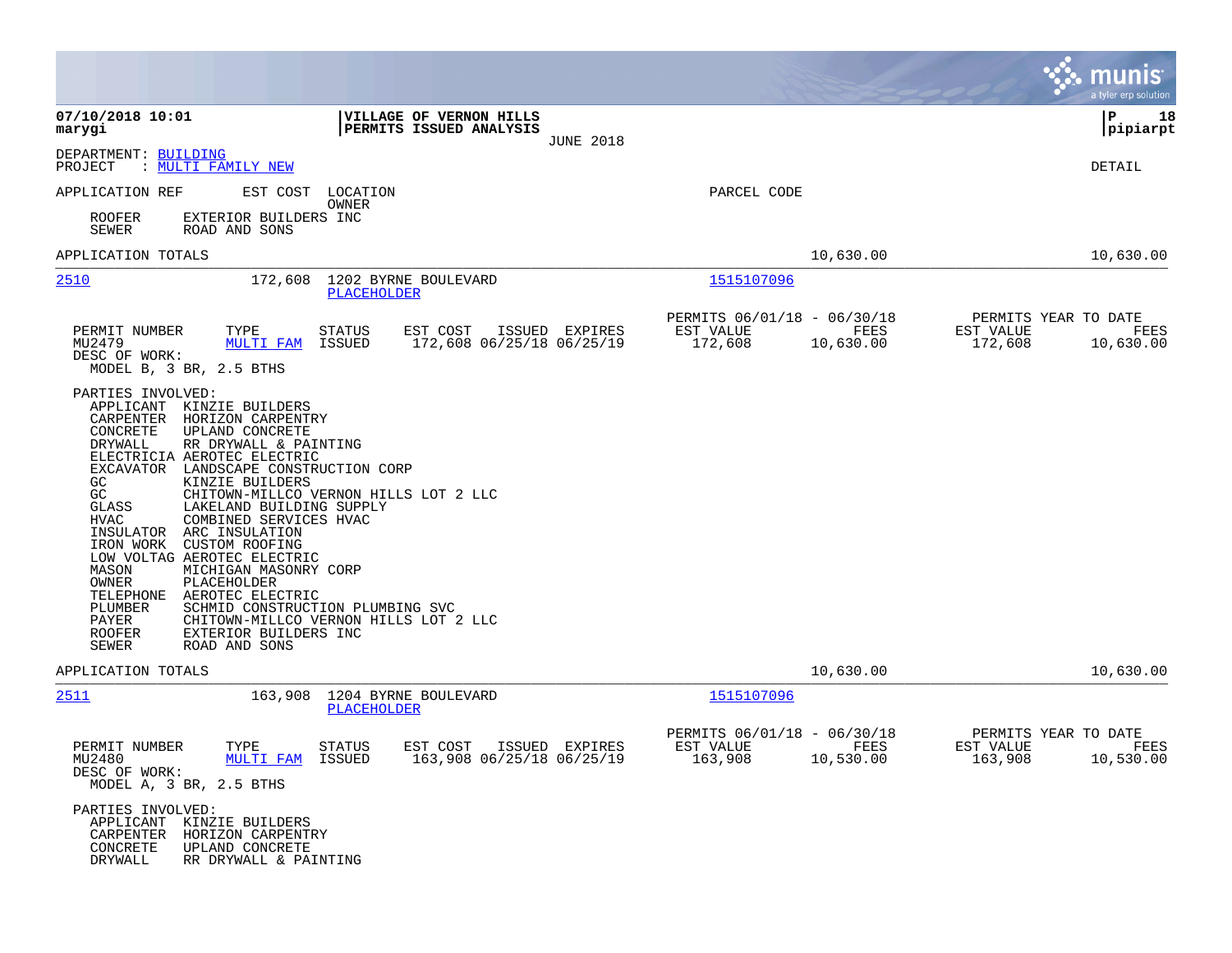|                                                                                                                                                                                                                                                                                                                                                                                                                                                                                                                                                                                                                                                                                                                                                                                                          |                                                                                        | munis<br>a tyler erp solution                                     |
|----------------------------------------------------------------------------------------------------------------------------------------------------------------------------------------------------------------------------------------------------------------------------------------------------------------------------------------------------------------------------------------------------------------------------------------------------------------------------------------------------------------------------------------------------------------------------------------------------------------------------------------------------------------------------------------------------------------------------------------------------------------------------------------------------------|----------------------------------------------------------------------------------------|-------------------------------------------------------------------|
| 07/10/2018 10:01<br>VILLAGE OF VERNON HILLS<br>PERMITS ISSUED ANALYSIS<br>marygi<br><b>JUNE 2018</b>                                                                                                                                                                                                                                                                                                                                                                                                                                                                                                                                                                                                                                                                                                     |                                                                                        | l P<br>19<br> pipiarpt                                            |
| DEPARTMENT: BUILDING<br>: MULTI FAMILY NEW<br>PROJECT                                                                                                                                                                                                                                                                                                                                                                                                                                                                                                                                                                                                                                                                                                                                                    |                                                                                        | DETAIL                                                            |
| APPLICATION REF<br>EST COST LOCATION<br>OWNER<br>ELECTRICIA AEROTEC ELECTRIC<br>EXCAVATOR LANDSCAPE CONSTRUCTION CORP<br>GC<br>KINZIE BUILDERS<br>GC<br>CHITOWN-MILLCO VERNON HILLS LOT 2 LLC<br>GLASS<br>LAKELAND BUILDING SUPPLY<br>HVAC<br>COMBINED SERVICES HVAC<br>INSULATOR ARC INSULATION<br>IRON WORK<br><b>CUSTOM ROOFING</b><br>LOW VOLTAG AEROTEC ELECTRIC<br>MASON<br>MICHIGAN MASONRY CORP<br>OWNER<br>PLACEHOLDER<br>TELEPHONE<br>AEROTEC ELECTRIC<br>PLUMBER<br>SCHMID CONSTRUCTION PLUMBING SVC<br>PAYER<br>CHITOWN-MILLCO VERNON HILLS LOT 2 LLC<br>EXTERIOR BUILDERS INC<br><b>ROOFER</b><br>SEWER<br>ROAD AND SONS                                                                                                                                                                    | PARCEL CODE                                                                            |                                                                   |
| APPLICATION TOTALS                                                                                                                                                                                                                                                                                                                                                                                                                                                                                                                                                                                                                                                                                                                                                                                       | 10,530.00                                                                              | 10,530.00                                                         |
| 2512<br>162,690 1206 BYRNE BOULEVARD<br>PLACEHOLDER<br>TYPE<br>EST COST ISSUED EXPIRES<br>PERMIT NUMBER<br>STATUS<br><b>MULTI FAM</b><br>MU2481<br>ISSUED<br>162,690 06/25/18 06/25/19                                                                                                                                                                                                                                                                                                                                                                                                                                                                                                                                                                                                                   | 1515107096<br>PERMITS 06/01/18 - 06/30/18<br>FEES<br>EST VALUE<br>162,690<br>10,516.00 | PERMITS YEAR TO DATE<br>EST VALUE<br>FEES<br>162,690<br>10,516.00 |
| DESC OF WORK:<br>MODEL A ALT, 3 BR, 2.5 BTHS<br>PARTIES INVOLVED:<br>APPLICANT KINZIE BUILDERS<br>CARPENTER HORIZON CARPENTRY<br>CONCRETE<br>UPLAND CONCRETE<br>RR DRYWALL & PAINTING<br>DRYWALL<br>ELECTRICIA AEROTEC ELECTRIC<br>EXCAVATOR LANDSCAPE CONSTRUCTION CORP<br>KINZIE BUILDERS<br>GC.<br>GC<br>CHITOWN-MILLCO VERNON HILLS LOT 2 LLC<br>GLASS<br>LAKELAND BUILDING SUPPLY<br>HVAC<br>COMBINED SERVICES HVAC<br>INSULATOR ARC INSULATION<br>IRON WORK<br>CUSTOM ROOFING<br>LOW VOLTAG AEROTEC ELECTRIC<br>MASON<br>MICHIGAN MASONRY CORP<br>PLACEHOLDER<br>OWNER<br>AEROTEC ELECTRIC<br>TELEPHONE<br>PLUMBER<br>SCHMID CONSTRUCTION PLUMBING SVC<br>PAYER<br>CHITOWN-MILLCO VERNON HILLS LOT 2 LLC<br>EXTERIOR BUILDERS INC<br><b>ROOFER</b><br>SEWER<br>ROAD AND SONS<br>APPLICATION TOTALS | 10,516.00                                                                              | 10,516.00                                                         |
|                                                                                                                                                                                                                                                                                                                                                                                                                                                                                                                                                                                                                                                                                                                                                                                                          |                                                                                        |                                                                   |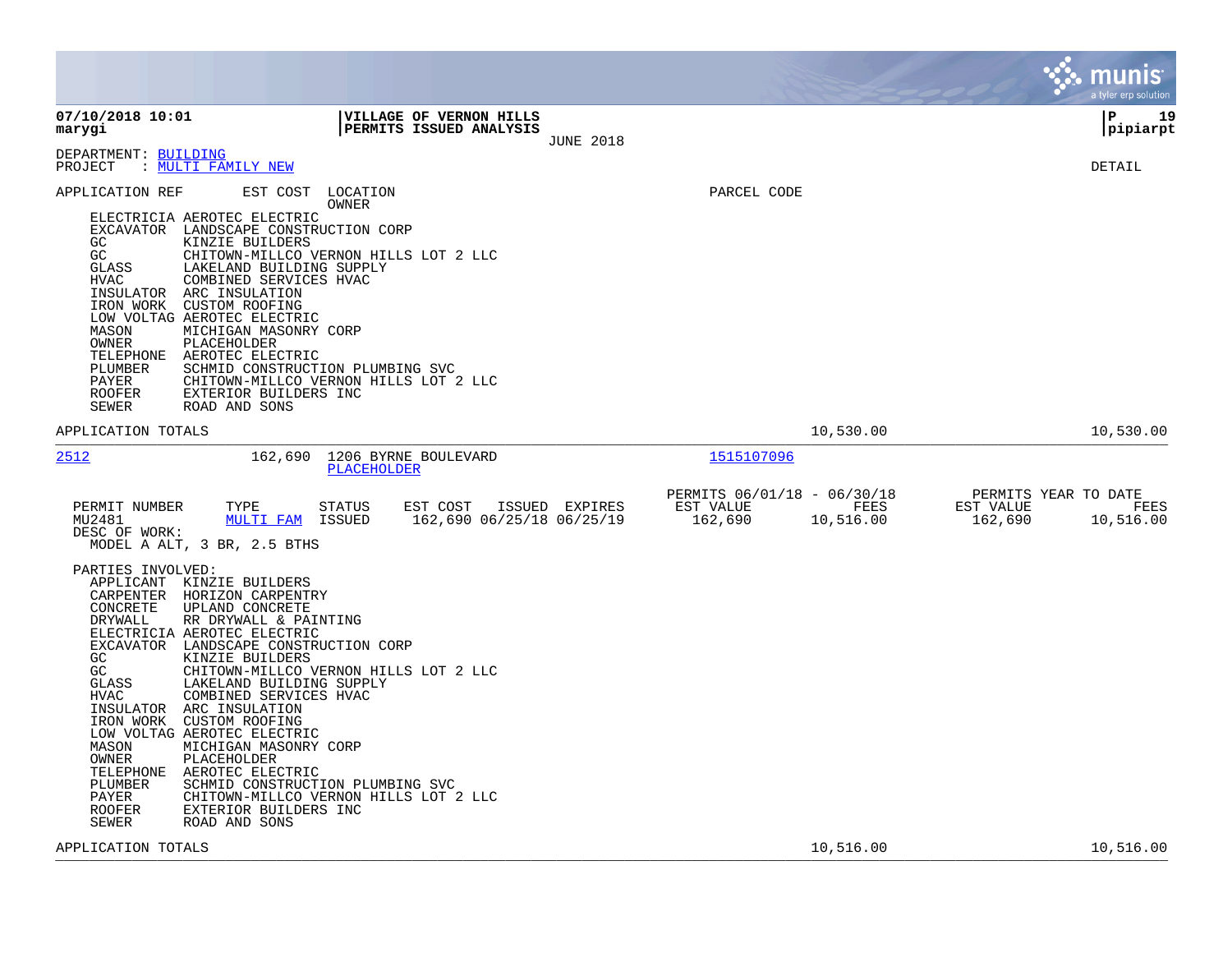|                                                                                                                                                                                    |                                                                                                                                                                                                                                                                                                                                                                                                                                                                                                                                                   |                    |                                                                            |                                             |                                                     |                   |                      | munis $\dot{}$<br>a tyler erp solution    |
|------------------------------------------------------------------------------------------------------------------------------------------------------------------------------------|---------------------------------------------------------------------------------------------------------------------------------------------------------------------------------------------------------------------------------------------------------------------------------------------------------------------------------------------------------------------------------------------------------------------------------------------------------------------------------------------------------------------------------------------------|--------------------|----------------------------------------------------------------------------|---------------------------------------------|-----------------------------------------------------|-------------------|----------------------|-------------------------------------------|
| 07/10/2018 10:01<br>marygi<br>2513                                                                                                                                                 | 163,908                                                                                                                                                                                                                                                                                                                                                                                                                                                                                                                                           | <b>PLACEHOLDER</b> | VILLAGE OF VERNON HILLS<br>PERMITS ISSUED ANALYSIS<br>1208 BYRNE BOULEVARD |                                             | 1515107096                                          |                   |                      | l P<br>20<br> pipiarpt                    |
| PERMIT NUMBER                                                                                                                                                                      | TYPE                                                                                                                                                                                                                                                                                                                                                                                                                                                                                                                                              | STATUS             | EST COST                                                                   | ISSUED EXPIRES<br><b>JUNE 2018</b>          | PERMITS 06/01/18 - 06/30/18<br>EST VALUE            | FEES              | EST VALUE            | PERMITS YEAR TO DATE<br>FEES              |
| DEPARTMENT: BUILDING<br>PROJECT                                                                                                                                                    | : MULTI FAMILY NEW                                                                                                                                                                                                                                                                                                                                                                                                                                                                                                                                |                    |                                                                            |                                             |                                                     |                   |                      | DETAIL                                    |
| APPLICATION REF                                                                                                                                                                    | EST COST                                                                                                                                                                                                                                                                                                                                                                                                                                                                                                                                          | LOCATION           |                                                                            |                                             | PARCEL CODE                                         |                   |                      |                                           |
| MU2482<br>DESC OF WORK:<br>MODEL A, 3 BR, 2.5 BTHS                                                                                                                                 | <b>MULTI FAM</b>                                                                                                                                                                                                                                                                                                                                                                                                                                                                                                                                  | OWNER<br>ISSUED    |                                                                            | 163,908 06/25/18 06/25/19                   | 163,908                                             | 10,530.00         | 163,908              | 10,530.00                                 |
| PARTIES INVOLVED:<br>CARPENTER<br>CONCRETE<br>DRYWALL<br>GC<br>GC<br>GLASS<br>HVAC<br>INSULATOR<br>IRON WORK<br>MASON<br>OWNER<br>TELEPHONE<br>PLUMBER<br>PAYER<br>ROOFER<br>SEWER | APPLICANT KINZIE BUILDERS<br>HORIZON CARPENTRY<br>UPLAND CONCRETE<br>RR DRYWALL & PAINTING<br>ELECTRICIA AEROTEC ELECTRIC<br>EXCAVATOR LANDSCAPE CONSTRUCTION CORP<br>KINZIE BUILDERS<br>CHITOWN-MILLCO VERNON HILLS LOT 2 LLC<br>LAKELAND BUILDING SUPPLY<br>COMBINED SERVICES HVAC<br>ARC INSULATION<br><b>CUSTOM ROOFING</b><br>LOW VOLTAG AEROTEC ELECTRIC<br>MICHIGAN MASONRY CORP<br>PLACEHOLDER<br>AEROTEC ELECTRIC<br>SCHMID CONSTRUCTION PLUMBING SVC<br>CHITOWN-MILLCO VERNON HILLS LOT 2 LLC<br>EXTERIOR BUILDERS INC<br>ROAD AND SONS |                    |                                                                            |                                             |                                                     |                   |                      |                                           |
| APPLICATION TOTALS                                                                                                                                                                 |                                                                                                                                                                                                                                                                                                                                                                                                                                                                                                                                                   |                    |                                                                            |                                             |                                                     | 10,530.00         |                      | 10,530.00                                 |
| <u> 2514</u>                                                                                                                                                                       | 172,608                                                                                                                                                                                                                                                                                                                                                                                                                                                                                                                                           | PLACEHOLDER        | 1210 BYRNE BOULEVARD                                                       |                                             | 1515107096                                          |                   |                      |                                           |
| PERMIT NUMBER<br>MU2483<br>DESC OF WORK:<br>MODEL B, 3 BR, 2.5 BTHS<br>PARTIES INVOLVED:                                                                                           | TYPE<br>MULTI FAM                                                                                                                                                                                                                                                                                                                                                                                                                                                                                                                                 | STATUS<br>ISSUED   | EST COST                                                                   | ISSUED EXPIRES<br>172,608 06/25/18 06/25/19 | PERMITS 06/01/18 - 06/30/18<br>EST VALUE<br>172,608 | FEES<br>10,630.00 | EST VALUE<br>172,608 | PERMITS YEAR TO DATE<br>FEES<br>10,630.00 |
| CARPENTER<br>CONCRETE<br>DRYWALL<br>EXCAVATOR<br>GC<br>GC<br>GLASS                                                                                                                 | APPLICANT KINZIE BUILDERS<br>HORIZON CARPENTRY<br>UPLAND CONCRETE<br>RR DRYWALL & PAINTING<br>ELECTRICIA AEROTEC ELECTRIC<br>LANDSCAPE CONSTRUCTION CORP<br>KINZIE BUILDERS<br>CHITOWN-MILLCO VERNON HILLS LOT 2 LLC<br>LAKELAND BUILDING SUPPLY                                                                                                                                                                                                                                                                                                  |                    |                                                                            |                                             |                                                     |                   |                      |                                           |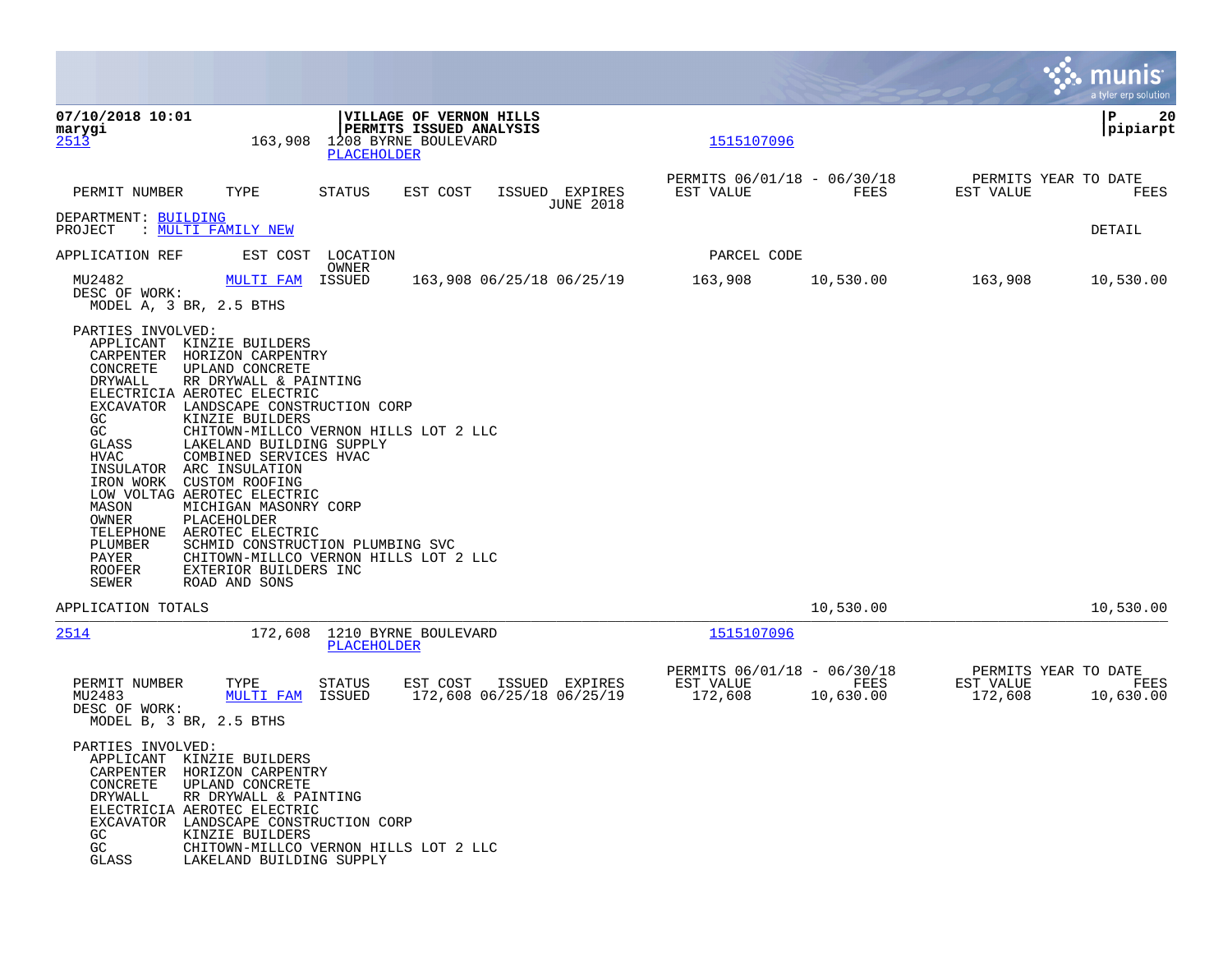|                                                                                                                                              |                                                                                                                                                                                                                                                                                                           |                  |             |                         |           | <b>munis</b><br>a tyler erp solution |
|----------------------------------------------------------------------------------------------------------------------------------------------|-----------------------------------------------------------------------------------------------------------------------------------------------------------------------------------------------------------------------------------------------------------------------------------------------------------|------------------|-------------|-------------------------|-----------|--------------------------------------|
| 07/10/2018 10:01<br>marygi                                                                                                                   | VILLAGE OF VERNON HILLS<br>PERMITS ISSUED ANALYSIS                                                                                                                                                                                                                                                        | <b>JUNE 2018</b> |             |                         |           | 21<br>ΙP<br>pipiarpt                 |
| DEPARTMENT: BUILDING<br>PROJECT                                                                                                              | : MULTI FAMILY NEW                                                                                                                                                                                                                                                                                        |                  |             |                         |           | DETAIL                               |
| APPLICATION REF<br>HVAC<br>INSULATOR<br>IRON WORK<br>LOW VOLTAG<br>MASON<br>OWNER<br>TELEPHONE<br>PLUMBER<br>PAYER<br><b>ROOFER</b><br>SEWER | EST COST<br>LOCATION<br>OWNER<br>COMBINED SERVICES HVAC<br>ARC INSULATION<br><b>CUSTOM ROOFING</b><br>AEROTEC ELECTRIC<br>MICHIGAN MASONRY CORP<br>PLACEHOLDER<br>AEROTEC ELECTRIC<br>SCHMID CONSTRUCTION PLUMBING SVC<br>CHITOWN-MILLCO VERNON HILLS LOT 2 LLC<br>EXTERIOR BUILDERS INC<br>ROAD AND SONS |                  | PARCEL CODE |                         |           |                                      |
| APPLICATION TOTALS<br>PROJECT TOTALS                                                                                                         |                                                                                                                                                                                                                                                                                                           |                  | 2,180,568   | 10,630.00<br>137,462.00 | 2,180,568 | 10,630.00<br>137,462.00              |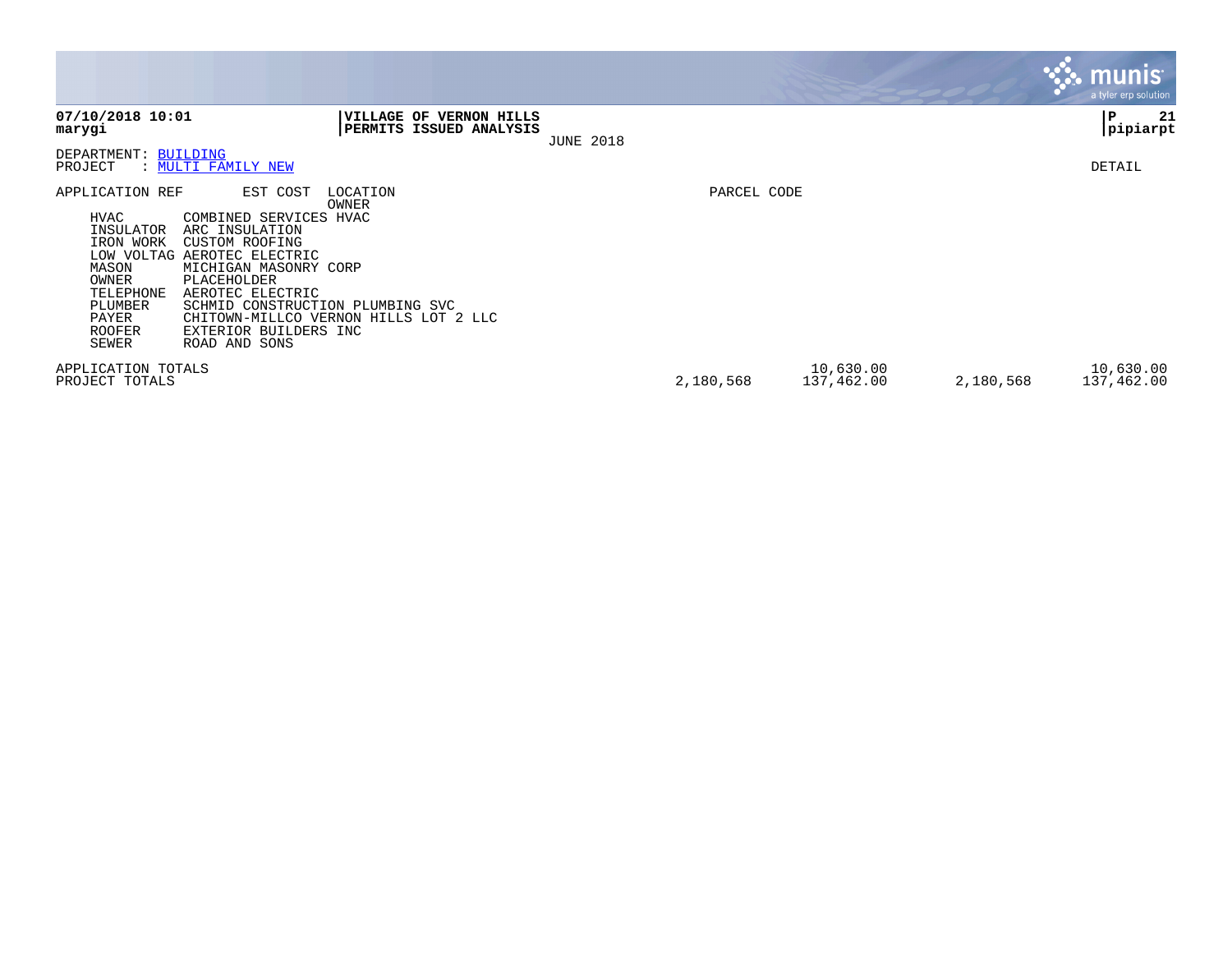|                                                                                                                                                                                                                                                                                                                                                                                                                                                                                                                                                      |                                                                                                                                           |                                                         |                  |                                               | munis<br>a tyler erp solution |
|------------------------------------------------------------------------------------------------------------------------------------------------------------------------------------------------------------------------------------------------------------------------------------------------------------------------------------------------------------------------------------------------------------------------------------------------------------------------------------------------------------------------------------------------------|-------------------------------------------------------------------------------------------------------------------------------------------|---------------------------------------------------------|------------------|-----------------------------------------------|-------------------------------|
| 07/10/2018 10:01<br>marygi                                                                                                                                                                                                                                                                                                                                                                                                                                                                                                                           | VILLAGE OF VERNON HILLS<br>PERMITS ISSUED ANALYSIS<br><b>JUNE 2018</b>                                                                    |                                                         |                  |                                               | ΙP<br>22<br> pipiarpt         |
| DEPARTMENT: BUILDING<br>: 1 & 2 FAMILY ADDITION<br>PROJECT                                                                                                                                                                                                                                                                                                                                                                                                                                                                                           |                                                                                                                                           |                                                         |                  |                                               | DETAIL                        |
| APPLICATION REF<br>EST COST                                                                                                                                                                                                                                                                                                                                                                                                                                                                                                                          | LOCATION<br><b>OWNER</b>                                                                                                                  | PARCEL CODE                                             |                  |                                               |                               |
| 2080<br>95,000                                                                                                                                                                                                                                                                                                                                                                                                                                                                                                                                       | 1848 SAINT ANDREW DR<br>MICHAEL & RACHAEL GLUCK                                                                                           | 1129311013                                              |                  |                                               |                               |
| TYPE<br>PERMIT NUMBER<br>MU2385<br><b>SF ADDT</b><br>DESC OF WORK:<br>RELOCATE LDRY RM, UPDATE EXISTING BATHS & KITCHEN<br>PARTIES INVOLVED:<br>CRIMSON DESIGN & CONSTRUCTION<br>APPLICANT<br>CARPENTER<br>CRIMSON DESIGN & CONSTRUCTION<br>DRYWALL<br>ALL CARPENTRY CONCEPTS<br>ELECTRICIA WESLEY KACZMAREK<br>GC.<br>CRIMSON DESIGN & CONSTRUCTION<br><b>HVAC</b><br>CRYSTAL MECHANICAL<br>INSULATOR<br>ALL CARPENTRY CONCEPTS<br>OWNER<br>MICHAEL & RACHAEL GLUCK<br>SOLOMON PLUMBING<br>PLUMBER<br><b>PAYER</b><br>CRIMSON DESIGN & CONSTRUCTION | EST COST<br>STATUS<br>ISSUED EXPIRES<br>95,000 06/06/18 06/06/19<br>ISSUED<br>2ND FL ADDITION OVER GARAGE: ADDING FULL BATH (3 FIXTURES), | PERMITS 06/01/18 - 06/30/18<br>EST VALUE<br>$\mathbf 0$ | FEES<br>950.00   | PERMITS YEAR TO DATE<br>EST VALUE<br>$\Omega$ | FEES<br>950.00                |
| APPLICATION TOTALS<br>PROJECT TOTALS                                                                                                                                                                                                                                                                                                                                                                                                                                                                                                                 |                                                                                                                                           | 0                                                       | 950.00<br>950.00 | $\Omega$                                      | 950.00<br>950.00              |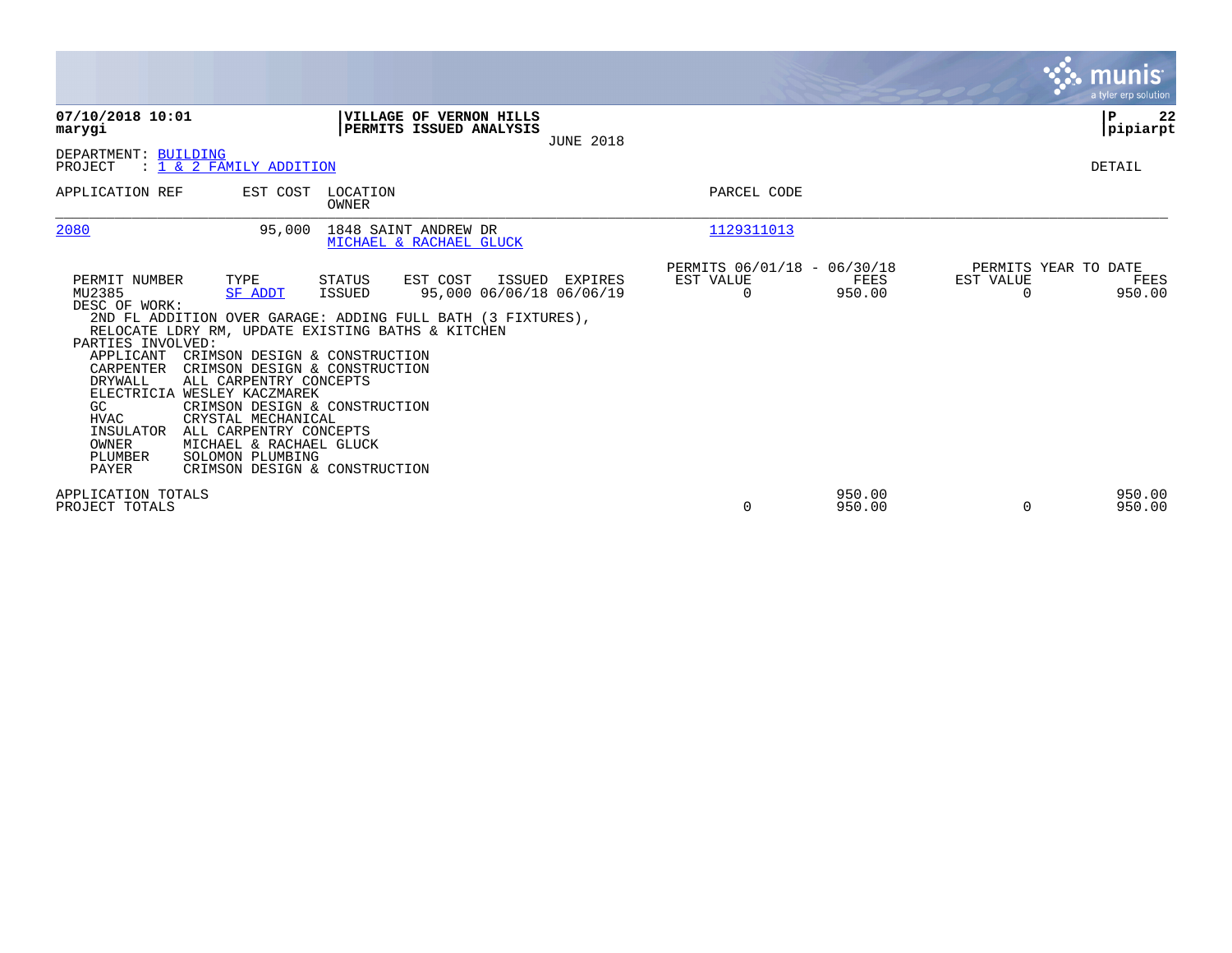|                                                                                                                                                             |                                                                                                                                                  |                                                                       | munis<br>a tyler erp solution                                            |
|-------------------------------------------------------------------------------------------------------------------------------------------------------------|--------------------------------------------------------------------------------------------------------------------------------------------------|-----------------------------------------------------------------------|--------------------------------------------------------------------------|
| 07/10/2018 10:01<br>marygi                                                                                                                                  | VILLAGE OF VERNON HILLS<br>PERMITS ISSUED ANALYSIS                                                                                               |                                                                       | ∣P<br>23<br>$ $ pipiarpt                                                 |
| DEPARTMENT: BUILDING<br>PROJECT<br>: AC/FURNACE                                                                                                             | <b>JUNE 2018</b>                                                                                                                                 |                                                                       | <b>DETAIL</b>                                                            |
| APPLICATION REF<br>EST COST                                                                                                                                 | LOCATION<br>OWNER                                                                                                                                | PARCEL CODE                                                           |                                                                          |
| 2460<br>4,439                                                                                                                                               | 579 HARVEY LAKE DR<br>PLACEHOLDER                                                                                                                | 1133403022                                                            |                                                                          |
| PERMIT NUMBER<br>TYPE<br>MU2367<br><b>AC/FURN</b><br>DESC OF WORK:<br>A/C ONLY                                                                              | STATUS<br>EST COST<br>ISSUED EXPIRES<br>COMPLT<br>4,439 06/01/18 06/01/19                                                                        | PERMITS 06/01/18 - 06/30/18<br>EST VALUE<br>FEES<br>0<br>50.00        | PERMITS YEAR TO DATE<br><b>EST VALUE</b><br>FEES<br>$\mathbf 0$<br>50.00 |
| PARTIES INVOLVED:<br>APPLICANT<br>GC<br>HVAC<br>PLACEHOLDER<br>OWNER<br>PAYER                                                                               | ALLIED AIR CONDITIONING & HEATING<br>ALLIED AIR CONDITIONING & HEATING<br>ALLIED AIR CONDITIONING & HEATING<br>ALLIED AIR CONDITIONING & HEATING |                                                                       |                                                                          |
| APPLICATION TOTALS                                                                                                                                          |                                                                                                                                                  | 50.00                                                                 | 50.00                                                                    |
| 2461<br>4,263                                                                                                                                               | 401 PINE LAKE CIR<br>VICTORIA DELAVEGA                                                                                                           | 1133112029                                                            |                                                                          |
| PERMIT NUMBER<br>TYPE<br>MU2368<br>AC/FURN<br>DESC OF WORK:<br>A/C ONLY                                                                                     | STATUS<br>EST COST<br>ISSUED EXPIRES<br>4,263 06/01/18 06/01/19<br>ISSUED                                                                        | PERMITS 06/01/18 - 06/30/18<br>EST VALUE<br>FEES<br>$\Omega$<br>50.00 | PERMITS YEAR TO DATE<br>EST VALUE<br>FEES<br>$\mathbf 0$<br>50.00        |
| PARTIES INVOLVED:<br>APPLICANT<br>GC.<br><b>HVAC</b><br>OWNER<br>VICTORIA DELAVEGA<br>PAYER                                                                 | ALLIED AIR CONDITIONING & HEATING<br>ALLIED AIR CONDITIONING & HEATING<br>ALLIED AIR CONDITIONING & HEATING<br>ALLIED AIR CONDITIONING & HEATING |                                                                       |                                                                          |
| APPLICATION TOTALS                                                                                                                                          |                                                                                                                                                  | 50.00                                                                 | 50.00                                                                    |
| 2482<br>4,500                                                                                                                                               | 1301 STREAMWOOD LN<br><b>GARY STEIMLE</b>                                                                                                        | 1133101332                                                            |                                                                          |
| PERMIT NUMBER<br>TYPE<br>MU2382<br>AC/FURN<br>DESC OF WORK:<br>AC/FURNACE                                                                                   | EST COST<br>ISSUED EXPIRES<br>STATUS<br>4,500 06/05/18 06/05/19<br>COMPLT                                                                        | PERMITS 06/01/18 - 06/30/18<br>EST VALUE<br>FEES<br>0<br>50.00        | PERMITS YEAR TO DATE<br>EST VALUE<br>FEES<br>0<br>50.00                  |
| PARTIES INVOLVED:<br>APPLICANT TEMPERATURE CARE<br>GC<br>TEMPERATURE CARE<br>HVAC<br>TEMPERATURE CARE<br>OWNER<br>GARY STEIMLE<br>PAYER<br>TEMPERATURE CARE |                                                                                                                                                  |                                                                       |                                                                          |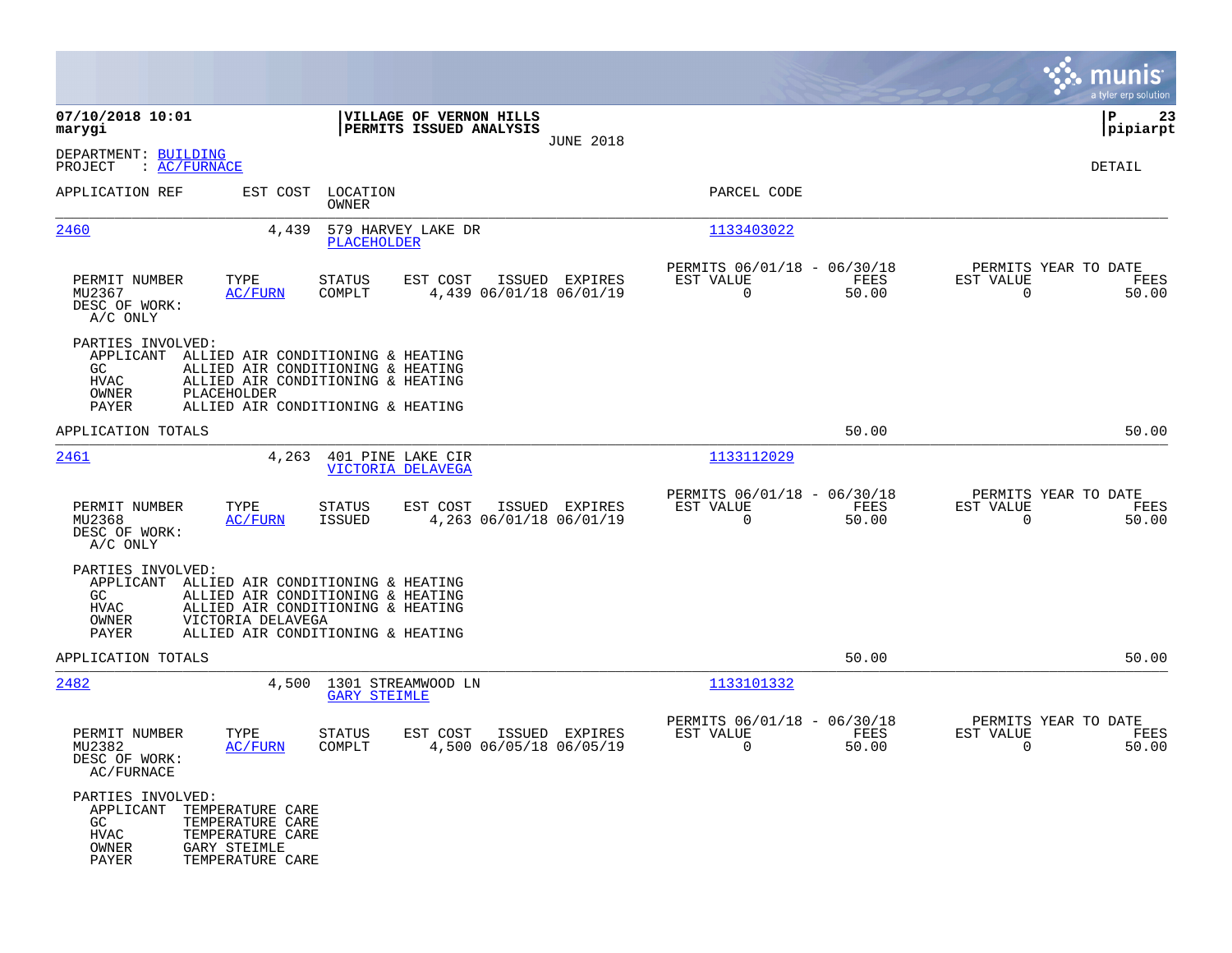|                                                                                 |                                                                       |                                    |                                                    |                  |                                               |               |                                                  | munis<br>a tyler erp solution |
|---------------------------------------------------------------------------------|-----------------------------------------------------------------------|------------------------------------|----------------------------------------------------|------------------|-----------------------------------------------|---------------|--------------------------------------------------|-------------------------------|
| 07/10/2018 10:01<br>marygi                                                      |                                                                       |                                    | VILLAGE OF VERNON HILLS<br>PERMITS ISSUED ANALYSIS | <b>JUNE 2018</b> |                                               |               |                                                  | P<br>24<br> pipiarpt          |
| DEPARTMENT: BUILDING<br>: <u>AC/FURNACE</u><br>PROJECT                          |                                                                       |                                    |                                                    |                  |                                               |               |                                                  | DETAIL                        |
| APPLICATION REF                                                                 | EST COST                                                              | LOCATION<br>OWNER                  |                                                    |                  | PARCEL CODE                                   |               |                                                  |                               |
| APPLICATION TOTALS                                                              |                                                                       |                                    |                                                    |                  |                                               | 50.00         |                                                  | 50.00                         |
| 2489                                                                            | 4,110                                                                 | 179 BROOK LN<br><b>PLACEHOLDER</b> |                                                    |                  | 1133304019                                    |               |                                                  |                               |
| PERMIT NUMBER<br>MU2394<br>DESC OF WORK:<br>FURNANCE                            | TYPE<br><u>AC/FURN</u>                                                | STATUS<br>ISSUED                   | EST COST<br>4,110 06/07/18 06/07/19                | ISSUED EXPIRES   | PERMITS 06/01/18 - 06/30/18<br>EST VALUE<br>0 | FEES<br>50.00 | PERMITS YEAR TO DATE<br>EST VALUE<br>$\mathbf 0$ | FEES<br>50.00                 |
| PARTIES INVOLVED:<br>APPLICANT<br>GC.<br>OWNER<br>PAYER                         | ARS OF ILLINOIS<br>ARS OF ILLINOIS<br>PLACEHOLDER<br>ARS OF ILLINOIS  |                                    |                                                    |                  |                                               |               |                                                  |                               |
| APPLICATION TOTALS                                                              |                                                                       |                                    |                                                    |                  |                                               | 50.00         |                                                  | 50.00                         |
| 2498                                                                            | 6,750                                                                 | 329 SOMERSET LN<br>PLACEHOLDER     |                                                    |                  | 1505301036                                    |               |                                                  |                               |
| PERMIT NUMBER<br>MU2402<br>DESC OF WORK:<br>A/C & FURNANACE                     | TYPE<br><b>AC/FURN</b>                                                | <b>STATUS</b><br>ISSUED            | EST COST<br>6,750 06/08/18 06/08/19                | ISSUED EXPIRES   | PERMITS 06/01/18 - 06/30/18<br>EST VALUE<br>0 | FEES<br>67.50 | PERMITS YEAR TO DATE<br>EST VALUE<br>0           | FEES<br>67.50                 |
| PARTIES INVOLVED:<br>APPLICANT ARS OF ILLINOIS<br>GC.<br>HVAC<br>OWNER<br>PAYER | ARS OF ILLINOIS<br>ARS OF ILLINOIS<br>PLACEHOLDER<br>ARS OF ILLINOIS  |                                    |                                                    |                  |                                               |               |                                                  |                               |
| APPLICATION TOTALS                                                              |                                                                       |                                    |                                                    |                  |                                               | 67.50         |                                                  | 67.50                         |
| 2528                                                                            | 4,836                                                                 | 395 RANNEY AVE                     | R CAMPASANO T DEMARCO                              |                  | 1509315018                                    |               |                                                  |                               |
| PERMIT NUMBER<br>MU2416<br>DESC OF WORK:<br>A/C                                 | TYPE<br>AC/FURN                                                       | <b>STATUS</b><br>ISSUED            | EST COST<br>4,836 06/13/18 06/13/19                | ISSUED EXPIRES   | PERMITS 06/01/18 - 06/30/18<br>EST VALUE<br>U | FEES<br>50.00 | PERMITS YEAR TO DATE<br>EST VALUE<br>U           | FEES<br>50.00                 |
| PARTIES INVOLVED:<br>APPLICANT PRO TEMP OF ILLINOIS<br>GC<br>OWNER<br>PAYER     | PRO TEMP OF ILLINOIS<br>R CAMPASANO T DEMARCO<br>PRO TEMP OF ILLINOIS |                                    |                                                    |                  |                                               |               |                                                  |                               |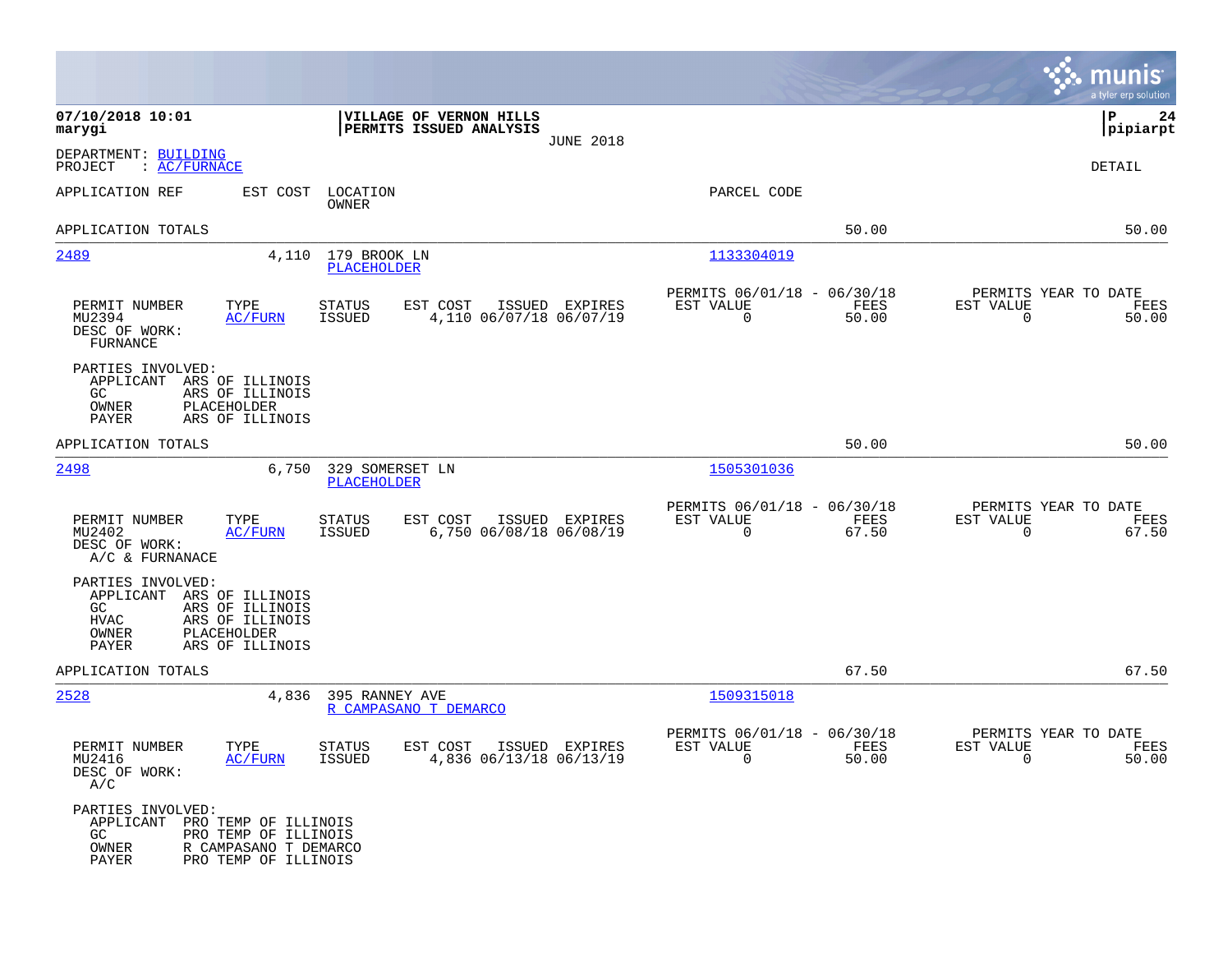|                                                                                                                                                                                                                                                                      |                                                                          | munis<br>a tyler erp solution                                        |
|----------------------------------------------------------------------------------------------------------------------------------------------------------------------------------------------------------------------------------------------------------------------|--------------------------------------------------------------------------|----------------------------------------------------------------------|
| 07/10/2018 10:01<br>VILLAGE OF VERNON HILLS<br>PERMITS ISSUED ANALYSIS<br>marygi<br><b>JUNE 2018</b>                                                                                                                                                                 |                                                                          | P<br>25<br> pipiarpt                                                 |
| DEPARTMENT: BUILDING<br>PROJECT<br>: AC/FURNACE                                                                                                                                                                                                                      |                                                                          | DETAIL                                                               |
| APPLICATION REF<br>EST COST<br>LOCATION<br>OWNER                                                                                                                                                                                                                     | PARCEL CODE                                                              |                                                                      |
| APPLICATION TOTALS                                                                                                                                                                                                                                                   | 50.00                                                                    | 50.00                                                                |
| 2536<br>8,945<br>402 PINE LAKE CIR<br>CHRISTOPHER J ROKOSZ                                                                                                                                                                                                           | 1133103024                                                               |                                                                      |
| PERMIT NUMBER<br>TYPE<br>EST COST<br>ISSUED EXPIRES<br>STATUS<br>MU2428<br>ISSUED<br>8,945 06/13/18 06/13/19<br><u>AC/FURN</u><br>DESC OF WORK:<br>A/C ONLY                                                                                                          | PERMITS 06/01/18 - 06/30/18<br>EST VALUE<br>FEES<br>$\mathbf 0$<br>89.45 | PERMITS YEAR TO DATE<br>EST VALUE<br>FEES<br>$\Omega$<br>89.45       |
| PARTIES INVOLVED:<br>APPLICANT ABC PLUMBING, HEATING, COOLING, ELECTRIC<br>GC.<br>ABC PLUMBING, HEATING, COOLING, ELECTRIC<br>HVAC<br>ABC PLUMBING, HEATING, COOLING, ELECTRIC<br>OWNER<br>CHRISTOPHER J ROKOSZ<br>ABC PLUMBING, HEATING, COOLING, ELECTRIC<br>PAYER |                                                                          |                                                                      |
| APPLICATION TOTALS                                                                                                                                                                                                                                                   | 89.45                                                                    | 89.45                                                                |
| 2543<br>8,095<br>403 ELM TREE LN<br>ROBERT CURRIE                                                                                                                                                                                                                    | 1504106001                                                               |                                                                      |
| PERMIT NUMBER<br>TYPE<br><b>STATUS</b><br>EST COST<br>ISSUED EXPIRES<br>ISSUED<br>8,095 06/15/18 06/15/19<br>MU2435<br>AC/FURN<br>DESC OF WORK:<br>A/C ONLY                                                                                                          | PERMITS 06/01/18 - 06/30/18<br>FEES<br>EST VALUE<br>$\mathbf 0$<br>80.95 | PERMITS YEAR TO DATE<br>EST VALUE<br>FEES<br>80.95<br>$\overline{0}$ |
| PARTIES INVOLVED:<br>APPLICANT<br>TOPTEC HEATING, COOLING, PLUMBING & ELEC<br>GC.<br>TOPTEC HEATING, COOLING, PLUMBING & ELEC<br>HVAC<br>TOPTEC HEATING, COOLING, PLUMBING & ELEC<br>ROBERT CURRIE<br>OWNER<br>PAYER<br>TOPTEC HEATING, COOLING, PLUMBING & ELEC     |                                                                          |                                                                      |
| APPLICATION TOTALS                                                                                                                                                                                                                                                   | 80.95                                                                    | 80.95                                                                |
| 2544<br>7,000<br>212 AMBER LN<br><b>AMITAV KAR</b>                                                                                                                                                                                                                   | 1505422020                                                               |                                                                      |
| PERMIT NUMBER<br>TYPE<br>STATUS<br>EST COST ISSUED EXPIRES<br>MU2436<br>7,000 06/15/18 06/15/19<br><u>AC/FURN</u><br>ISSUED<br>DESC OF WORK:<br>A/C AND FURNACE                                                                                                      | PERMITS 06/01/18 - 06/30/18<br>EST VALUE<br>FEES<br>$\Omega$<br>70.00    | PERMITS YEAR TO DATE<br>EST VALUE<br>FEES<br>70.00<br>$\Omega$       |
| PARTIES INVOLVED:<br>APPLICANT ARS OF ILLINOIS<br>GC<br>ARS OF ILLINOIS<br>HVAC<br>ARS OF ILLINOIS                                                                                                                                                                   |                                                                          |                                                                      |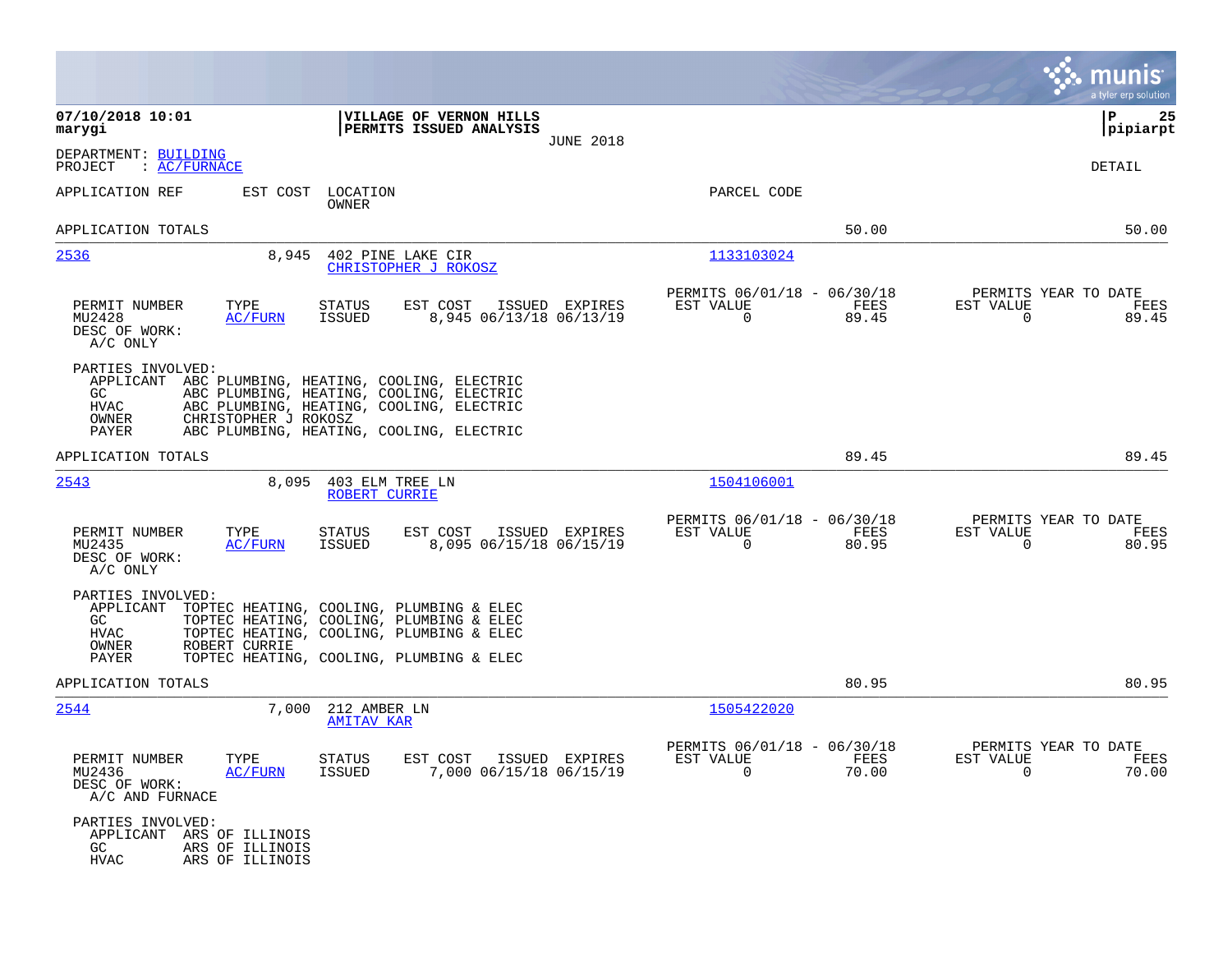|                                                                                                                                                                   |                                                                                  |                                                                          | munis<br>a tyler erp solution                                        |
|-------------------------------------------------------------------------------------------------------------------------------------------------------------------|----------------------------------------------------------------------------------|--------------------------------------------------------------------------|----------------------------------------------------------------------|
| 07/10/2018 10:01<br>marygi                                                                                                                                        | VILLAGE OF VERNON HILLS<br>PERMITS ISSUED ANALYSIS<br><b>JUNE 2018</b>           |                                                                          | 26<br>l P<br> pipiarpt                                               |
| DEPARTMENT: BUILDING<br>: AC/FURNACE<br>PROJECT                                                                                                                   |                                                                                  |                                                                          | <b>DETAIL</b>                                                        |
| APPLICATION REF<br>EST COST                                                                                                                                       | LOCATION<br><b>OWNER</b>                                                         | PARCEL CODE                                                              |                                                                      |
| AMITAV KAR<br>OWNER<br>PAYER<br>ARS OF ILLINOIS                                                                                                                   |                                                                                  |                                                                          |                                                                      |
| APPLICATION TOTALS                                                                                                                                                |                                                                                  | 70.00                                                                    | 70.00                                                                |
| 2558<br>4,800                                                                                                                                                     | 1905 CRENSHAW CIR<br>PLACEHOLDER                                                 | 1128413016                                                               |                                                                      |
| TYPE<br>PERMIT NUMBER<br>MU2452<br><b>AC/FURN</b><br>DESC OF WORK:<br>A/C                                                                                         | EST COST<br><b>STATUS</b><br>ISSUED EXPIRES<br>COMPLT<br>4,800 06/19/18 06/19/19 | PERMITS 06/01/18 - 06/30/18<br>EST VALUE<br>FEES<br>$\mathbf 0$<br>50.00 | PERMITS YEAR TO DATE<br>EST VALUE<br>FEES<br>$\overline{0}$<br>50.00 |
| PARTIES INVOLVED:<br>APPLICANT<br>PEGGY RUNDELL<br>GC.<br>OWNER<br>PLACEHOLDER<br>PAYER<br>PEGGY RUNDELL                                                          | ALLIED AIR CONDITIONING & HEATING                                                |                                                                          |                                                                      |
| APPLICATION TOTALS                                                                                                                                                |                                                                                  | 50.00                                                                    | 50.00                                                                |
| 2602<br>7,292                                                                                                                                                     | 426 BUCHANAN CT<br>PLACEHOLDER                                                   | 1132303017                                                               |                                                                      |
| PERMIT NUMBER<br>TYPE<br>MU2496<br>AC/FURN<br>DESC OF WORK:<br>A/C AND FURNACE                                                                                    | <b>STATUS</b><br>EST COST<br>ISSUED EXPIRES<br>7,292 06/26/18 06/26/19<br>ISSUED | PERMITS 06/01/18 - 06/30/18<br>EST VALUE<br>FEES<br>$\mathbf 0$<br>72.92 | PERMITS YEAR TO DATE<br>EST VALUE<br>FEES<br>72.92<br>0              |
| PARTIES INVOLVED:<br>APPLICANT<br>ARS OF ILLINOIS<br>ARS OF ILLINOIS<br>GC.<br><b>HVAC</b><br>ARS OF ILLINOIS<br>OWNER<br>PLACEHOLDER<br>PAYER<br>ARS OF ILLINOIS |                                                                                  |                                                                          |                                                                      |
| APPLICATION TOTALS                                                                                                                                                |                                                                                  | 72.92                                                                    | 72.92                                                                |
| 2608<br>5,580                                                                                                                                                     | 10 SOUTHFIELD DR<br>SHOUKATH M & SAKINA A ALI                                    | 1506414016                                                               |                                                                      |
| PERMIT NUMBER<br>TYPE<br>MU2506<br><b>AC/FURN</b><br>DESC OF WORK:<br>AIR CONDITIONING                                                                            | STATUS<br>EST COST<br>ISSUED EXPIRES<br>5,580 06/27/18 06/27/19<br>COMPLT        | PERMITS 06/01/18 - 06/30/18<br>EST VALUE<br>FEES<br>0<br>55.80           | PERMITS YEAR TO DATE<br>EST VALUE<br>FEES<br>$\mathbf 0$<br>55.80    |
| PARTIES INVOLVED:<br>APPLICANT ALLIED AIR CONDITIONING & HEATING<br>GC.                                                                                           | ALLIED AIR CONDITIONING & HEATING                                                |                                                                          |                                                                      |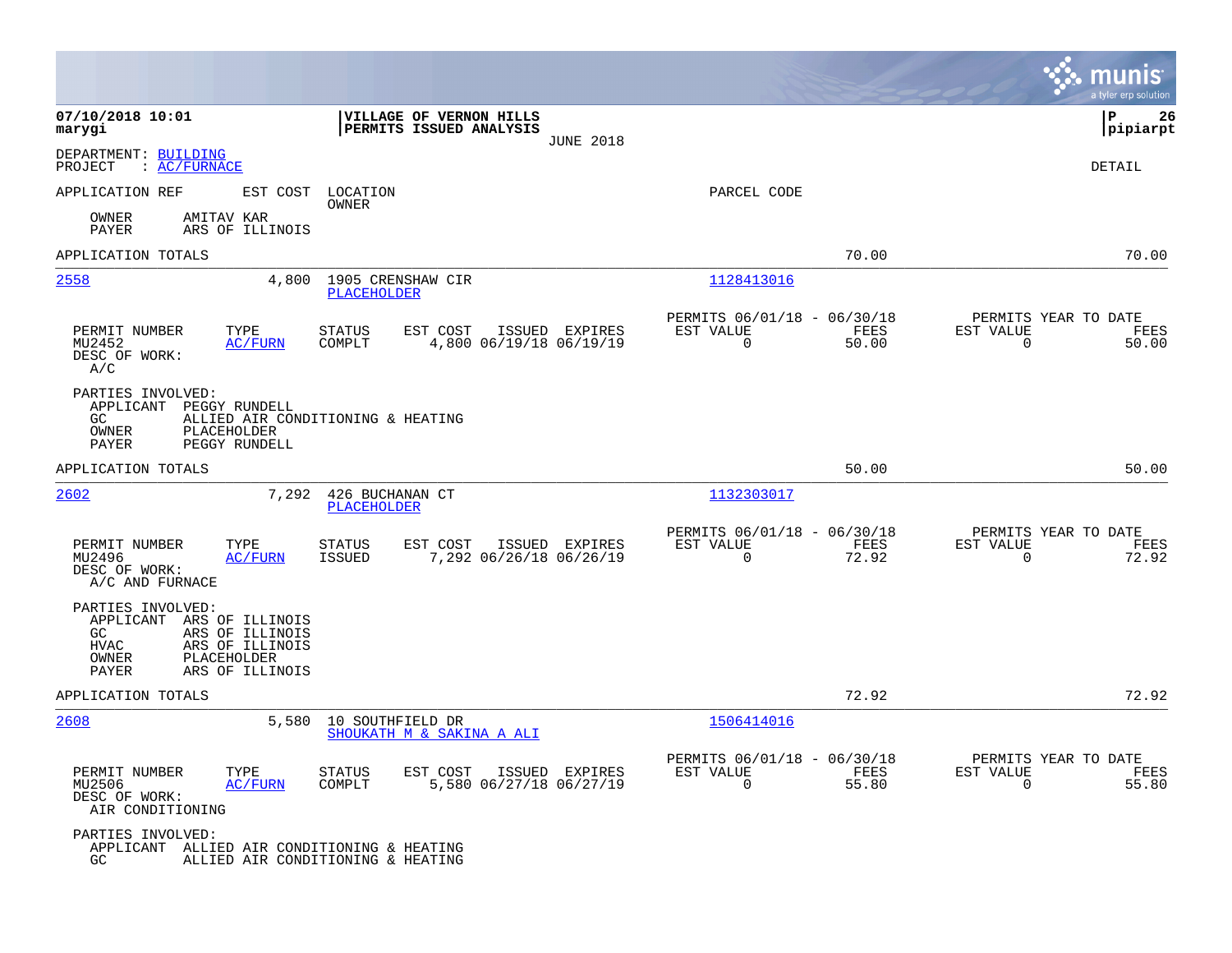|                                                                       |                                                                                                                                    |                   |                                                           |                  |                                                      |                 |                                               | munis<br>a tyler erp solution |
|-----------------------------------------------------------------------|------------------------------------------------------------------------------------------------------------------------------------|-------------------|-----------------------------------------------------------|------------------|------------------------------------------------------|-----------------|-----------------------------------------------|-------------------------------|
| 07/10/2018 10:01<br>marygi                                            |                                                                                                                                    |                   | <b>VILLAGE OF VERNON HILLS</b><br>PERMITS ISSUED ANALYSIS | <b>JUNE 2018</b> |                                                      |                 |                                               | P<br>27<br> pipiarpt          |
| DEPARTMENT: BUILDING<br>PROJECT                                       | $\colon$ AC/FURNACE                                                                                                                |                   |                                                           |                  |                                                      |                 |                                               | DETAIL                        |
| APPLICATION REF<br><b>HVAC</b><br>OWNER<br>PAYER                      | EST COST<br>ALLIED AIR CONDITIONING & HEATING<br>SHOUKATH M & SAKINA A ALI<br>ALLIED AIR CONDITIONING & HEATING                    | LOCATION<br>OWNER |                                                           |                  | PARCEL CODE                                          |                 |                                               |                               |
| APPLICATION TOTALS                                                    |                                                                                                                                    |                   |                                                           |                  |                                                      | 55.80           |                                               | 55.80                         |
| 2611                                                                  | 6,620                                                                                                                              | 105 AUGUSTA DR    | DAVID S & E G KANTER                                      |                  | 1505406031                                           |                 |                                               |                               |
| PERMIT NUMBER<br>MU2517<br>DESC OF WORK:<br>A/C & FURNANCE            | TYPE<br>AC/FURN                                                                                                                    | STATUS<br>COMPLT  | EST COST<br>ISSUED<br>6,620 06/28/18 06/28/19             | EXPIRES          | PERMITS 06/01/18 - 06/30/18<br>EST VALUE<br>$\Omega$ | FEES<br>66.20   | PERMITS YEAR TO DATE<br>EST VALUE<br>$\Omega$ | FEES<br>66.20                 |
| PARTIES INVOLVED:<br>APPLICANT<br>GC<br><b>HVAC</b><br>OWNER<br>PAYER | DAVID S & E G KANTER<br>COMMANDE SERVICE CENTER INC<br>COMMANDE SERVICE CENTER INC<br>DAVID S & E G KANTER<br>DAVID S & E G KANTER |                   |                                                           |                  |                                                      |                 |                                               |                               |
| APPLICATION TOTALS<br>PROJECT TOTALS                                  |                                                                                                                                    |                   |                                                           |                  | $\mathbf 0$                                          | 66.20<br>802.82 | $\Omega$                                      | 66.20<br>802.82               |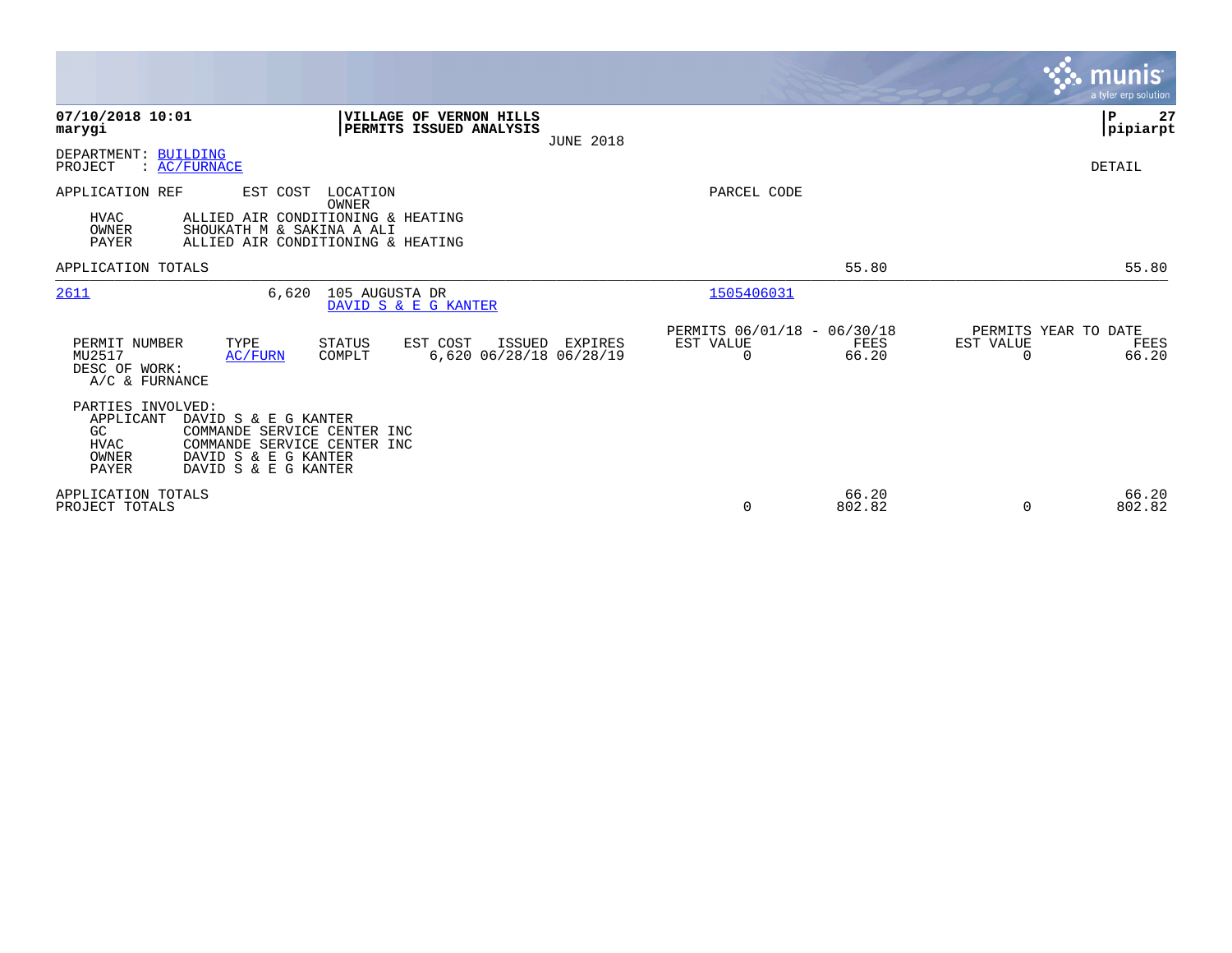|                                                                                                                                                                                                                            |                                                                       |                  |                                                         |                       | munis<br>a tyler erp solution                                      |
|----------------------------------------------------------------------------------------------------------------------------------------------------------------------------------------------------------------------------|-----------------------------------------------------------------------|------------------|---------------------------------------------------------|-----------------------|--------------------------------------------------------------------|
| 07/10/2018 10:01<br>marygi                                                                                                                                                                                                 | <b>VILLAGE OF VERNON HILLS</b><br>PERMITS ISSUED ANALYSIS             | <b>JUNE 2018</b> |                                                         |                       | ΙP<br>28<br> pipiarpt                                              |
| DEPARTMENT: BUILDING<br>PROJECT<br>: ANSUL SYSTEM                                                                                                                                                                          |                                                                       |                  |                                                         |                       | <b>DETAIL</b>                                                      |
| APPLICATION REF<br>EST COST                                                                                                                                                                                                | LOCATION<br><b>OWNER</b>                                              |                  | PARCEL CODE                                             |                       |                                                                    |
| 2409<br>9.100                                                                                                                                                                                                              | 851 NORTH MILWAUKEE AVENUE<br><b>PLACEHOLDER</b>                      |                  | 1134300013                                              |                       |                                                                    |
| PERMIT NUMBER<br>TYPE<br>MU2399<br><b>ANSUL</b><br>DESC OF WORK:<br>ANSUL SYSTEM                                                                                                                                           | <b>STATUS</b><br>EST COST<br>9,100 06/07/18 06/07/19<br>ISSUED        | ISSUED EXPIRES   | PERMITS 06/01/18 - 06/30/18<br>EST VALUE<br>$\Omega$    | FEES<br>341.00        | PERMITS YEAR TO DATE<br>EST VALUE<br>FEES<br>$\Omega$<br>341.00    |
| PARTIES INVOLVED:<br>APPLICANT<br>FOX VALLEY FIRE SYSTEM<br>FIRE SPRIN FOX VALLEY FIRE SYSTEM<br>FOX VALLEY FIRE SYSTEM<br>GC<br><b>OCCUPANT</b><br>WHOLE FOODS<br>OWNER<br>PLACEHOLDER<br>PAYER<br>FOX VALLEY FIRE SYSTEM |                                                                       |                  |                                                         |                       |                                                                    |
| APPLICATION TOTALS                                                                                                                                                                                                         |                                                                       |                  |                                                         | 341.00                | 341.00                                                             |
| 2575<br>3,600                                                                                                                                                                                                              | 925 NORTH MILWAUKEE AVENUE 100<br>PLACEHOLDER                         |                  | 1134300013                                              |                       |                                                                    |
| PERMIT NUMBER<br>TYPE<br>MU2519<br><b>ANSUL</b><br>DESC OF WORK:<br>ANSUL SYSTEM                                                                                                                                           | EST COST<br><b>STATUS</b><br>3,600 06/28/18 06/28/19<br><b>ISSUED</b> | ISSUED EXPIRES   | PERMITS 06/01/18 - 06/30/18<br>EST VALUE<br>$\mathbf 0$ | <b>FEES</b><br>325.00 | PERMITS YEAR TO DATE<br>EST VALUE<br>FEES<br>$\mathbf 0$<br>325.00 |
| PARTIES INVOLVED:<br>APPLICANT<br>FOX VALLEY FIRE SYSTEM<br>GC<br>FOX VALLEY FIRE SYSTEM<br>OCCUPANT<br>KUMA'S CORNER<br>OWNER<br>PLACEHOLDER<br>PAYER<br>FOX VALLEY FIRE SYSTEM                                           |                                                                       |                  |                                                         |                       |                                                                    |
| APPLICATION TOTALS<br>PROJECT TOTALS                                                                                                                                                                                       |                                                                       |                  | $\mathbf 0$                                             | 325.00<br>666.00      | 325.00<br>$\mathbf 0$<br>666.00                                    |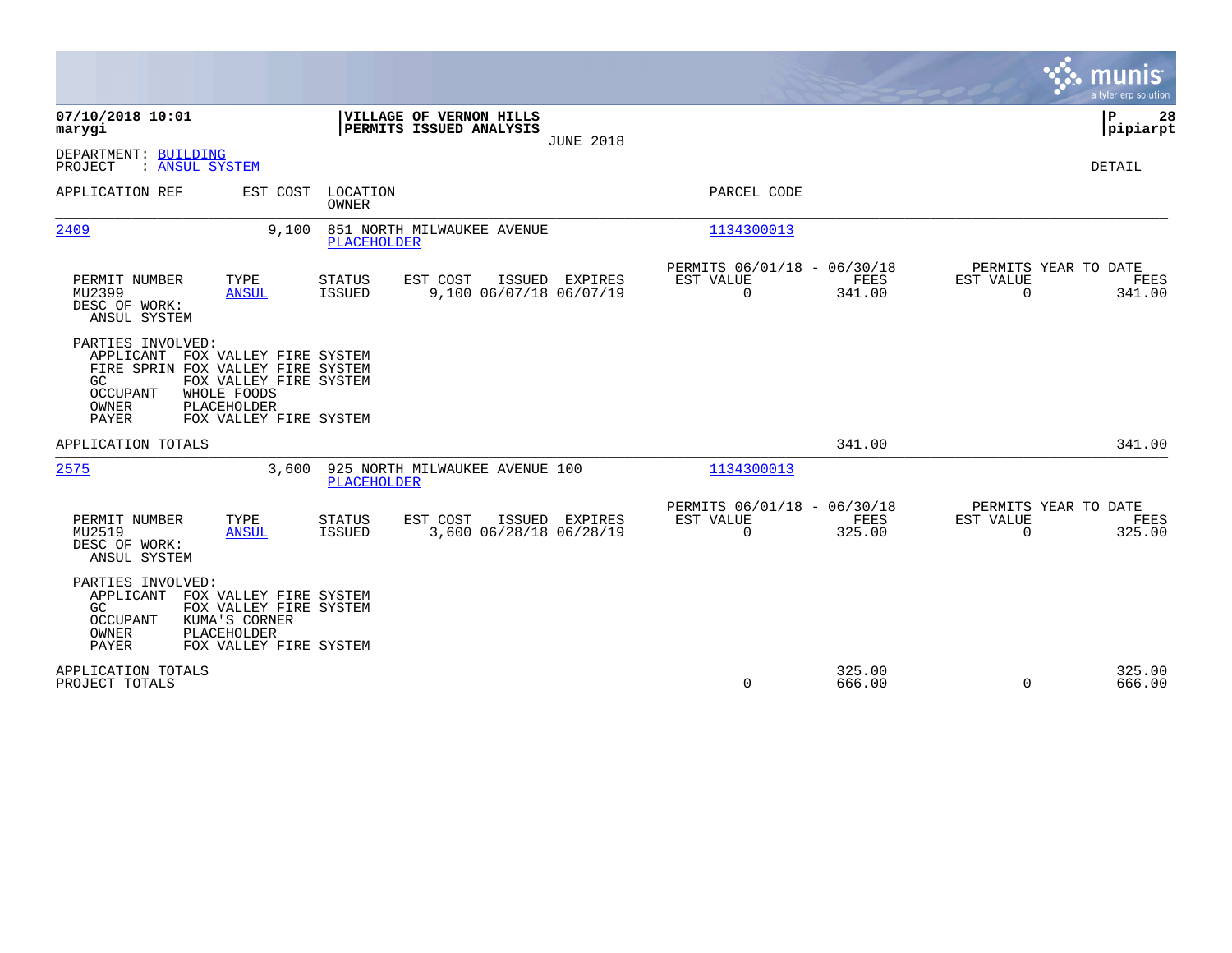|                                                                                                                                                   |                                                                        |                                                                        | munis<br>a tyler erp solution                                |
|---------------------------------------------------------------------------------------------------------------------------------------------------|------------------------------------------------------------------------|------------------------------------------------------------------------|--------------------------------------------------------------|
| 07/10/2018 10:01<br>marygi                                                                                                                        | VILLAGE OF VERNON HILLS<br>PERMITS ISSUED ANALYSIS<br><b>JUNE 2018</b> |                                                                        | lР<br>29<br> pipiarpt                                        |
| DEPARTMENT: BUILDING<br>: NEW BUSINESS NO REMODEL<br>PROJECT                                                                                      |                                                                        |                                                                        | <b>DETAIL</b>                                                |
| APPLICATION REF<br>EST COST LOCATION<br>OWNER                                                                                                     |                                                                        | PARCEL CODE                                                            |                                                              |
| 2235<br>0                                                                                                                                         | 288 HAWTHORN VILLAGE COMMONS<br>US TRUST-BOA-SAM RES                   | 1133302053                                                             |                                                              |
| PERMIT NUMBER<br>TYPE<br>STATUS<br>MU2453<br>COMPLT<br>CO NO FEE<br>DESC OF WORK:<br>CERT OF OCC - YETTI EDDI                                     | EST COST<br>ISSUED EXPIRES<br>$0$ 06/19/18 06/19/19                    | PERMITS 06/01/18 - 06/30/18<br>EST VALUE<br>FEES<br>$\Omega$<br>.00    | PERMITS YEAR TO DATE<br>EST VALUE<br>FEES<br>$\Omega$<br>.00 |
| PARTIES INVOLVED:<br>APPLICANT YETI EDDI<br>GC.<br>YETI EDDI<br><b>OWNER</b><br>US TRUST-BOA-SAM RES<br>PAYER<br>YETI EDDI                        |                                                                        |                                                                        |                                                              |
| APPLICATION TOTALS                                                                                                                                |                                                                        | .00                                                                    | .00                                                          |
| 2259<br>$\Omega$                                                                                                                                  | 870 WEST END COURT 206<br>WEST END BUTTERFIELD HOLDINGS LLC            | 1132305032                                                             |                                                              |
| PERMIT NUMBER<br>TYPE<br>STATUS<br>MU2384<br>COMPLT<br>CO NO FEE<br>DESC OF WORK:<br>CERT OF OCC - INTEEGRAL MED & REHAB                          | EST COST<br>ISSUED EXPIRES<br>$0$ 06/06/18 06/06/19                    | PERMITS 06/01/18 - 06/30/18<br>EST VALUE<br>FEES<br>$\mathbf 0$<br>.00 | PERMITS YEAR TO DATE<br>EST VALUE<br>FEES<br>0<br>.00        |
| PARTIES INVOLVED:<br>APPLICANT<br>TJSC LLC<br>GC<br>TJSC LLC<br>OWNER<br>WEST END BUTTERFIELD HOLDINGS LLC<br>PAYER<br>TJSC LLC                   |                                                                        |                                                                        |                                                              |
| APPLICATION TOTALS                                                                                                                                |                                                                        | .00                                                                    | .00                                                          |
| 2479<br>0                                                                                                                                         | 701 NORTH MILWAUKEE AVE 180<br>INLAND REAL ESTATE CORPORATION          | 1503102018                                                             |                                                              |
| TYPE<br>PERMIT NUMBER<br>STATUS<br>NO REMODEL ISSUED<br>MU2380<br>DESC OF WORK:<br>CO - ELEMENTS MASSAGE                                          | EST COST<br>ISSUED EXPIRES<br>$0$ 06/05/18 06/05/19                    | PERMITS 06/01/18 - 06/30/18<br>EST VALUE<br>FEES<br>0<br>150.00        | PERMITS YEAR TO DATE<br>EST VALUE<br>FEES<br>150.00<br>0     |
| PARTIES INVOLVED:<br>APPLICANT ELEMENTS MASSAGE<br>GC<br>ELEMENTS MASSAGE<br>OWNER<br>INLAND REAL ESTATE CORPORATION<br>PAYER<br>ELEMENTS MASSAGE |                                                                        |                                                                        |                                                              |
| APPLICATION TOTALS                                                                                                                                |                                                                        | 150.00                                                                 | 150.00                                                       |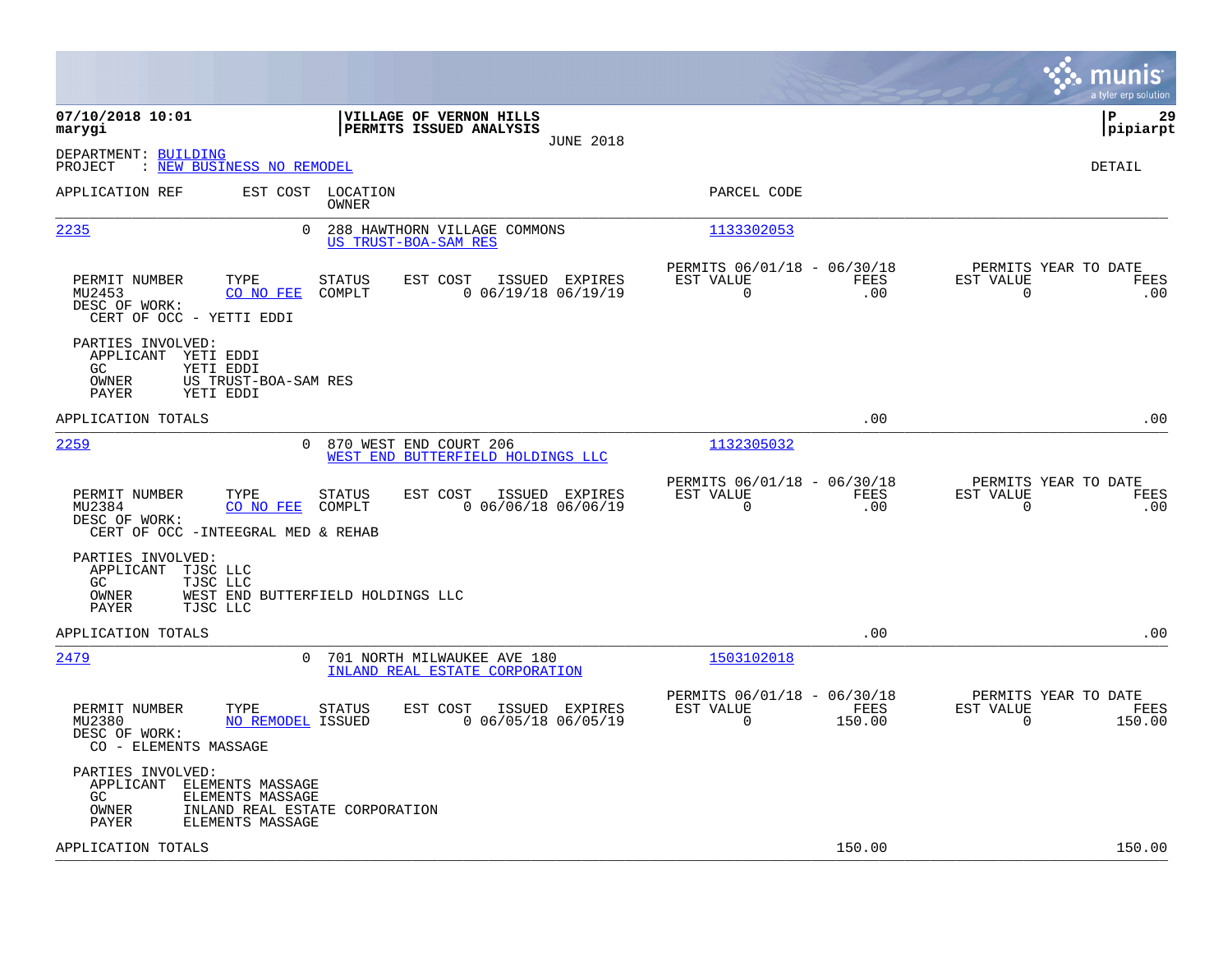|                                                                                                                                                                            |                                                            |                                                                                 |                  |                                                         |                |                                                     | munis<br>a tyler erp solution |
|----------------------------------------------------------------------------------------------------------------------------------------------------------------------------|------------------------------------------------------------|---------------------------------------------------------------------------------|------------------|---------------------------------------------------------|----------------|-----------------------------------------------------|-------------------------------|
| 07/10/2018 10:01<br>marygi<br>2533                                                                                                                                         | $\Omega$<br><b>NICOLE OUIGLEY</b>                          | VILLAGE OF VERNON HILLS<br>PERMITS ISSUED ANALYSIS<br>175 EAST HAWTHORN PKY 120 |                  | 1133303003                                              |                |                                                     | lР<br>30<br> pipiarpt         |
| TYPE<br>PERMIT NUMBER                                                                                                                                                      | <b>STATUS</b>                                              | EST COST<br>ISSUED EXPIRES                                                      | <b>JUNE 2018</b> | PERMITS 06/01/18 - 06/30/18<br>EST VALUE                | FEES           | PERMITS YEAR TO DATE<br>EST VALUE                   | FEES                          |
| DEPARTMENT: BUILDING<br>: NEW BUSINESS NO REMODEL<br>PROJECT                                                                                                               |                                                            |                                                                                 |                  |                                                         |                |                                                     | <b>DETAIL</b>                 |
| APPLICATION REF                                                                                                                                                            | EST COST LOCATION<br>OWNER                                 |                                                                                 |                  | PARCEL CODE                                             |                |                                                     |                               |
| MU2423<br>DESC OF WORK:<br>CO: LORIG CONSTRUCTION                                                                                                                          | NO REMODEL ISSUED                                          | $0$ 06/13/18 06/19/19                                                           |                  | 0                                                       | 150.00         | $\Omega$                                            | 150.00                        |
| PARTIES INVOLVED:<br>GC.<br>JEROME H MEYER & CO<br><b>OCCUPANT</b><br>LORIG CONSTRUCTION<br>NICOLE QUIGLEY<br>OWNER<br>PAYER<br>JEROME H MEYER & CO                        |                                                            |                                                                                 |                  |                                                         |                |                                                     |                               |
| APPLICATION TOTALS                                                                                                                                                         |                                                            |                                                                                 |                  |                                                         | 150.00         |                                                     | 150.00                        |
| 2534                                                                                                                                                                       | 0 175 EAST HAWTHORN PKY 180<br><b>NICOLE OUIGLEY</b>       |                                                                                 |                  | 1133303003                                              |                |                                                     |                               |
| PERMIT NUMBER<br>TYPE<br>MU2425<br>DESC OF WORK:<br>CO: NEXUS PHARMACEUTICALS                                                                                              | <b>STATUS</b><br>NO REMODEL ISSUED                         | EST COST<br>ISSUED EXPIRES<br>$0$ 06/13/18 06/19/19                             |                  | PERMITS 06/01/18 - 06/30/18<br>EST VALUE<br>$\mathbf 0$ | FEES<br>150.00 | PERMITS YEAR TO DATE<br>EST VALUE<br>$\overline{0}$ | FEES<br>150.00                |
| PARTIES INVOLVED:<br>GC.<br>JEROME H MEYER & CO<br><b>OCCUPANT</b><br>NICOLE QUIGLEY<br>OWNER<br>JEROME H MEYER & CO<br>PAYER                                              | NEXUS PHARMACEUTICALS                                      |                                                                                 |                  |                                                         |                |                                                     |                               |
| APPLICATION TOTALS                                                                                                                                                         |                                                            |                                                                                 |                  |                                                         | 150.00         |                                                     | 150.00                        |
| 2548                                                                                                                                                                       | 117 WEST TOWNLINE RD<br>$\Omega$<br><b>JOSEPH Z WASCOW</b> |                                                                                 |                  | 1505200032                                              |                |                                                     |                               |
| PERMIT NUMBER<br>TYPE<br>MU2441<br>DESC OF WORK:<br>CERT OF OCC - BACK IN THE LOOP                                                                                         | <b>STATUS</b><br>NO REMODEL ISSUED                         | EST COST<br>ISSUED EXPIRES<br>$0$ 06/18/18 06/18/19                             |                  | PERMITS 06/01/18 - 06/30/18<br>EST VALUE<br>$\mathbf 0$ | FEES<br>150.00 | PERMITS YEAR TO DATE<br>EST VALUE<br>$\mathbf 0$    | FEES<br>150.00                |
| PARTIES INVOLVED:<br>APPLICANT BACK IN THE LOOP<br>GC.<br>BACK IN THE LOOP<br><b>OCCUPANT</b><br>BACK IN THE LOOP<br>JOSEPH Z WASCOW<br>OWNER<br>PAYER<br>BACK IN THE LOOP |                                                            |                                                                                 |                  |                                                         |                |                                                     |                               |
| APPLICATION TOTALS                                                                                                                                                         |                                                            |                                                                                 |                  |                                                         | 150.00         |                                                     | 150.00                        |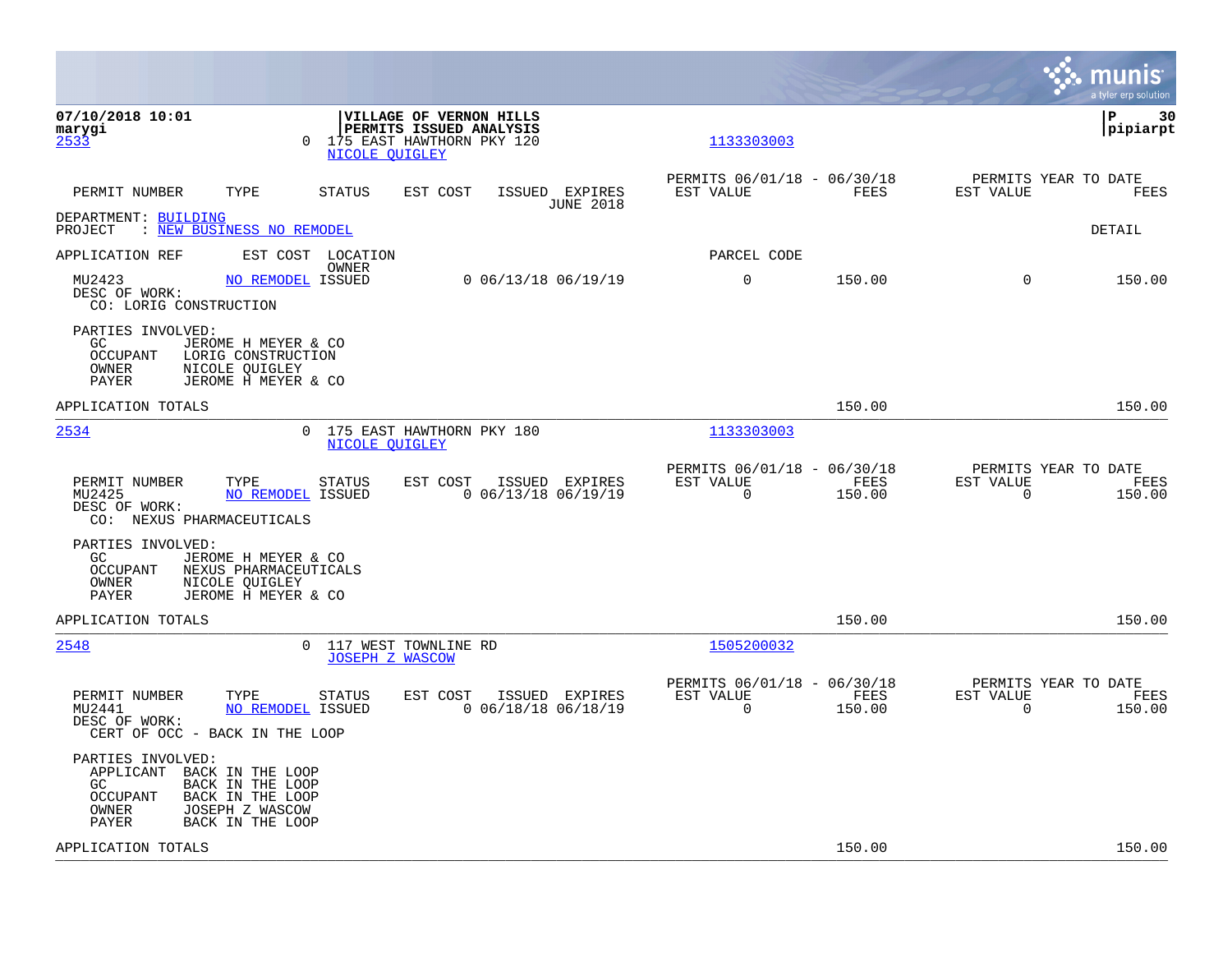|                                                                                                                                                                            |                                                           |                                                                      |                       |                                                                 | munis<br>a tyler erp solution |
|----------------------------------------------------------------------------------------------------------------------------------------------------------------------------|-----------------------------------------------------------|----------------------------------------------------------------------|-----------------------|-----------------------------------------------------------------|-------------------------------|
| 07/10/2018 10:01<br>VILLAGE OF VERNON HILLS<br>PERMITS ISSUED ANALYSIS<br>marygi<br>2549<br>175 EAST HAWTHORN PARKWAY 403<br>$\Omega$<br>NICOLE OUIGLEY                    |                                                           | 1133303003                                                           |                       |                                                                 | ΙP<br>31<br> pipiarpt         |
| PERMIT NUMBER<br>TYPE<br>STATUS<br>EST COST                                                                                                                                | ISSUED EXPIRES<br><b>JUNE 2018</b>                        | PERMITS 06/01/18 - 06/30/18<br>EST VALUE                             | FEES                  | PERMITS YEAR TO DATE<br>EST VALUE                               | FEES                          |
| DEPARTMENT: BUILDING<br>: NEW BUSINESS NO REMODEL<br>PROJECT                                                                                                               |                                                           |                                                                      |                       |                                                                 | DETAIL                        |
| APPLICATION REF<br>EST COST LOCATION<br>OWNER                                                                                                                              |                                                           | PARCEL CODE                                                          |                       |                                                                 |                               |
| MU2443<br>NO REMODEL ISSUED<br>DESC OF WORK:<br>CO: JB BROWN & CO                                                                                                          | $0$ 06/18/18 06/19/19                                     | $\mathbf 0$                                                          | 150.00                | $\Omega$                                                        | 150.00                        |
| PARTIES INVOLVED:<br>APPLICANT JEROME H MEYER & CO<br>JEROME H MEYER & CO<br>GC.<br>OCCUPANT<br>JB BROWN & CO<br>OWNER<br>NICOLE QUIGLEY<br>JEROME H MEYER & CO<br>PAYER   |                                                           |                                                                      |                       |                                                                 |                               |
| APPLICATION TOTALS                                                                                                                                                         |                                                           |                                                                      | 150.00                |                                                                 | 150.00                        |
| 2551<br>106 HAWTHORN CTR<br>$\Omega$<br>CENTENNIAL                                                                                                                         |                                                           | 1133401086                                                           |                       |                                                                 |                               |
| PERMIT NUMBER<br>TYPE<br>STATUS<br>EST COST<br>ISSUED<br>MU2444<br>NO REMODEL COMPLT<br>MU2507<br>CO NO FEE<br>COMPLT<br>DESC OF WORK:<br>TEMP LOCATION: VICTORIA'S SECRET | EXPIRES<br>$0$ 06/18/18 06/22/19<br>$0$ 06/27/18 06/27/19 | PERMITS 06/01/18 - 06/30/18<br>EST VALUE<br>$\mathsf{O}$<br>$\Omega$ | FEES<br>150.00<br>.00 | PERMITS YEAR TO DATE<br>EST VALUE<br>$\mathbf 0$<br>$\mathbf 0$ | FEES<br>150.00<br>.00         |
| PARTIES INVOLVED:<br>GC<br><b>DAVACO</b><br>OCCUPANT<br>VICTORIA'S SECRET<br>OWNER<br>CENTENNIAL<br>PAYER<br><b>DAVACO</b>                                                 |                                                           |                                                                      |                       |                                                                 |                               |
| APPLICATION TOTALS                                                                                                                                                         |                                                           |                                                                      | 150.00                |                                                                 | 150.00                        |
| 2585<br>$\Omega$<br>935 LAKEVIEW PARKWAY 105<br>POD ENTERPRISES LLC                                                                                                        |                                                           | 1133302049                                                           |                       |                                                                 |                               |
| EST COST<br>PERMIT NUMBER<br>TYPE<br><b>STATUS</b><br>MU2470<br>NO REMODEL ISSUED<br>DESC OF WORK:<br>CO: DYNAMICS RESOURCES                                               | ISSUED EXPIRES<br>$0$ 06/22/18 06/28/19                   | PERMITS 06/01/18 - 06/30/18<br>EST VALUE<br>$\mathbf 0$              | FEES<br>150.00        | PERMITS YEAR TO DATE<br>EST VALUE<br>$\overline{0}$             | FEES<br>150.00                |
| PARTIES INVOLVED:<br>GC.<br>DYNAMICS RESOURCES<br>OCCUPANT<br>DYNAMICS RESOURCES<br>OWNER<br>POD ENTERPRISES LLC<br>PAYER<br>DYNAMICS RESOURCES                            |                                                           |                                                                      |                       |                                                                 |                               |
| APPLICATION TOTALS                                                                                                                                                         |                                                           |                                                                      | 150.00                |                                                                 | 150.00                        |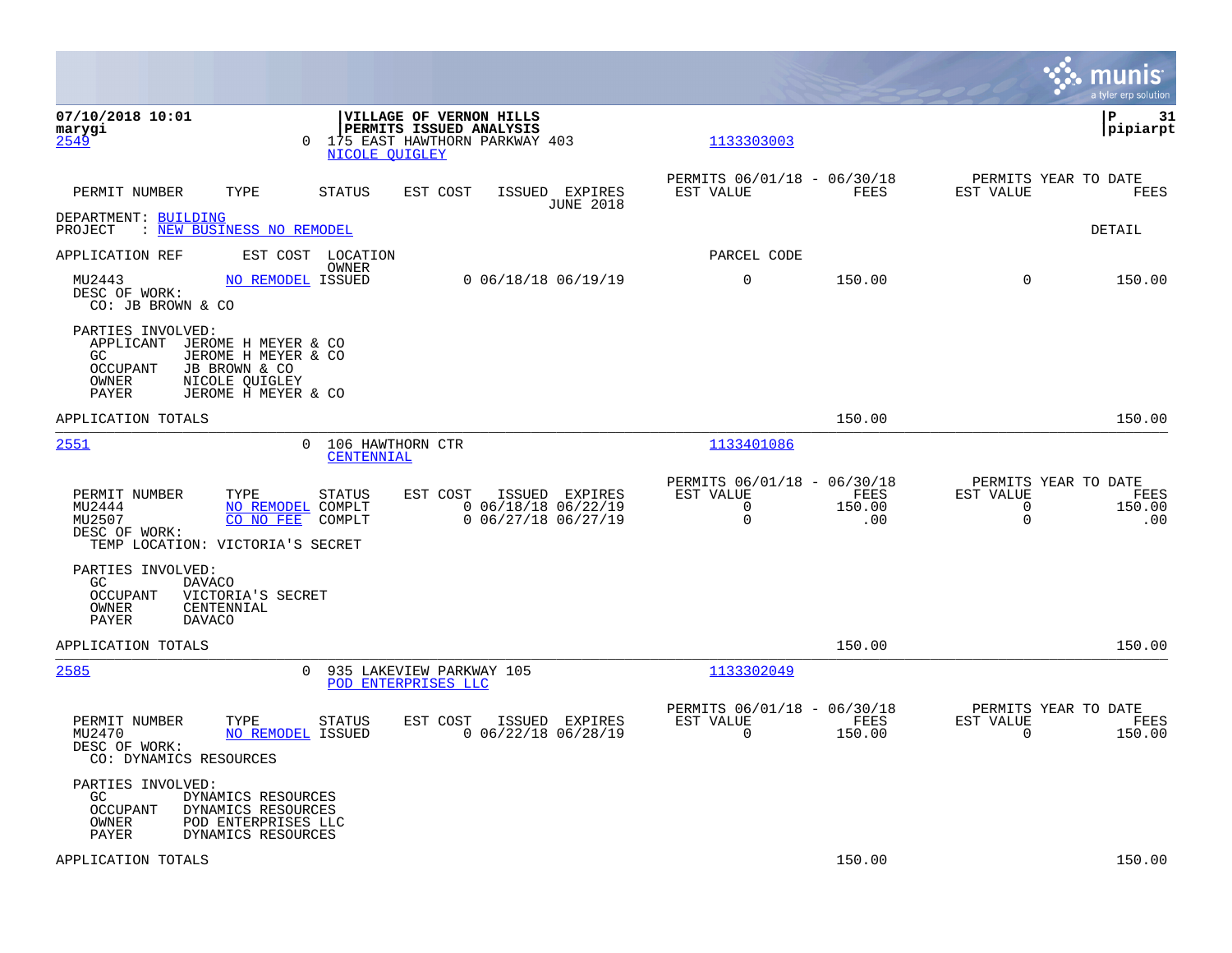|                                                                |                                                                                                                               |                   |                                                             |                  |                                               |                    |           | <b>munis</b><br>a tyler erp solution   |
|----------------------------------------------------------------|-------------------------------------------------------------------------------------------------------------------------------|-------------------|-------------------------------------------------------------|------------------|-----------------------------------------------|--------------------|-----------|----------------------------------------|
| 07/10/2018 10:01<br>marygi                                     |                                                                                                                               |                   | VILLAGE OF VERNON HILLS<br>PERMITS ISSUED ANALYSIS          | <b>JUNE 2018</b> |                                               |                    |           | ∣P<br>32<br> pipiarpt                  |
| DEPARTMENT: BUILDING<br>PROJECT                                | : NEW BUSINESS NO REMODEL                                                                                                     |                   |                                                             |                  |                                               |                    |           | DETAIL                                 |
| APPLICATION REF                                                | EST COST                                                                                                                      | LOCATION<br>OWNER |                                                             |                  | PARCEL CODE                                   |                    |           |                                        |
| 2588                                                           | $\Omega$                                                                                                                      |                   | 870 WEST END COURT 207<br>WEST END BUTTERFIELD HOLDINGS LLC |                  | 1132305032                                    |                    |           |                                        |
| PERMIT NUMBER<br>MU2485<br>DESC OF WORK:<br>CO: WELLESSENCE MD | TYPE<br><b>NO REMODEL ISSUED</b>                                                                                              | STATUS            | EST COST<br>ISSUED<br>$0$ 06/25/18 06/28/19                 | EXPIRES          | PERMITS 06/01/18 - 06/30/18<br>EST VALUE<br>0 | FEES<br>150.00     | EST VALUE | PERMITS YEAR TO DATE<br>FEES<br>150.00 |
| PARTIES INVOLVED:<br>GC.<br>OCCUPANT<br>OWNER<br>PAYER         | WEST END BUTTERFIELD HOLDINGS LLC<br>WELLESSENCE MD<br>WEST END BUTTERFIELD HOLDINGS LLC<br>WEST END BUTTERFIELD HOLDINGS LLC |                   |                                                             |                  |                                               |                    |           |                                        |
| APPLICATION TOTALS<br>PROJECT TOTALS                           |                                                                                                                               |                   |                                                             |                  | 0                                             | 150.00<br>1,200.00 |           | 150.00<br>1,200.00                     |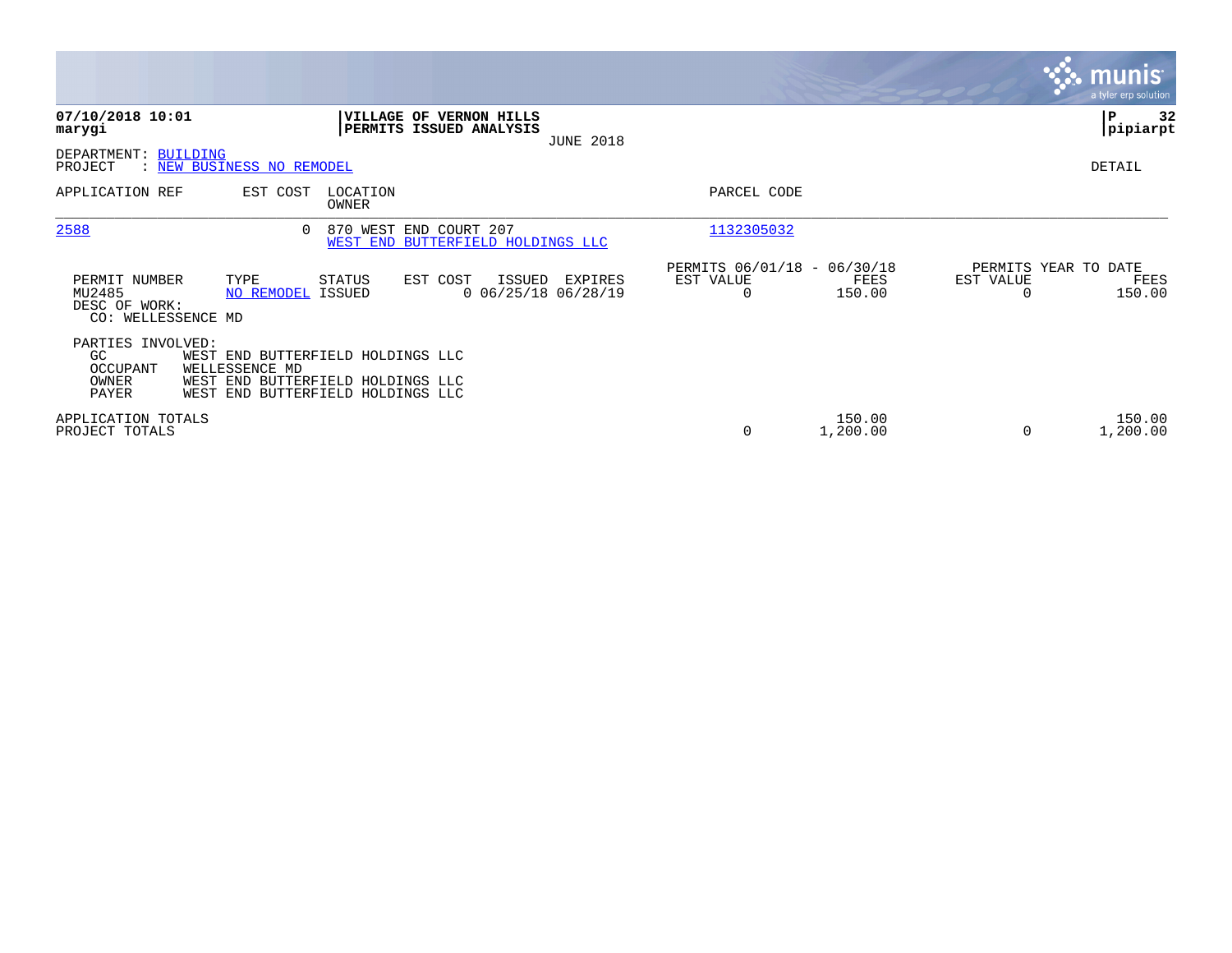|                                                                                                                                                       |                                        |                                                    |                  |                                                         |                  |                          | <b>munis</b><br>a tyler erp solution   |
|-------------------------------------------------------------------------------------------------------------------------------------------------------|----------------------------------------|----------------------------------------------------|------------------|---------------------------------------------------------|------------------|--------------------------|----------------------------------------|
| 07/10/2018 10:01<br>marygi                                                                                                                            |                                        | VILLAGE OF VERNON HILLS<br>PERMITS ISSUED ANALYSIS |                  |                                                         |                  |                          | ΙP<br>33<br> pipiarpt                  |
| DEPARTMENT: BUILDING<br>: COMMERCIAL ROOFTOP HVAC<br>PROJECT                                                                                          |                                        |                                                    | <b>JUNE 2018</b> |                                                         |                  |                          | DETAIL                                 |
| APPLICATION REF                                                                                                                                       | EST COST<br>LOCATION<br><b>OWNER</b>   |                                                    |                  | PARCEL CODE                                             |                  |                          |                                        |
| 1505                                                                                                                                                  | 11,350                                 | 450 NORTH MILWAUKEE AVE<br>HOTEL VERNON HILLS LP   |                  | 1503103004                                              |                  |                          |                                        |
| PERMIT NUMBER<br>TYPE<br>MU1400<br>DESC OF WORK:<br>COMMERCIAL ROOTTAP AC                                                                             | <b>STATUS</b><br>ISSUED<br>RFTP HVAC   | EST COST<br>11,350 06/29/18 06/29/19               | ISSUED EXPIRES   | PERMITS 06/01/18 - 06/30/18<br>EST VALUE<br>$\mathbf 0$ | FEES<br>113.50   | EST VALUE<br>$\mathbf 0$ | PERMITS YEAR TO DATE<br>FEES<br>113.50 |
| PARTIES INVOLVED:<br>ALL TEMP HEATING<br>APPLICANT<br>GC<br>ALL TEMP HEATING<br><b>HVAC</b><br>ALL TEMP HEATING<br>OWNER<br>PAYER<br>ALL TEMP HEATING | HOTEL VERNON HILLS LP                  |                                                    |                  |                                                         |                  |                          |                                        |
| APPLICATION TOTALS                                                                                                                                    |                                        |                                                    |                  |                                                         | 113.50           |                          | 113.50                                 |
| 2545                                                                                                                                                  | 68,100<br>945 LAKEVIEW PKY<br>TOM WARD |                                                    |                  | 1133302013                                              |                  |                          |                                        |
| PERMIT NUMBER<br>TYPE<br>MU2437<br>DESC OF WORK:<br>REPLACE 6 UNITS                                                                                   | <b>STATUS</b><br>RFTP HVAC<br>ISSUED   | EST COST<br>68,100 06/15/18 06/15/19               | ISSUED EXPIRES   | PERMITS 06/01/18 - 06/30/18<br>EST VALUE<br>$\Omega$    | FEES<br>681.00   | EST VALUE<br>$\Omega$    | PERMITS YEAR TO DATE<br>FEES<br>681.00 |
| PARTIES INVOLVED:<br>APPLICANT AIR BLUE<br>GC<br>AIR BLUE<br>AIR BLUE<br><b>HVAC</b><br>OWNER<br>TOM WARD<br><b>PAYER</b><br>AIR BLUE                 |                                        |                                                    |                  |                                                         |                  |                          |                                        |
| APPLICATION TOTALS<br>PROJECT TOTALS                                                                                                                  |                                        |                                                    |                  | 0                                                       | 681.00<br>794.50 | $\Omega$                 | 681.00<br>794.50                       |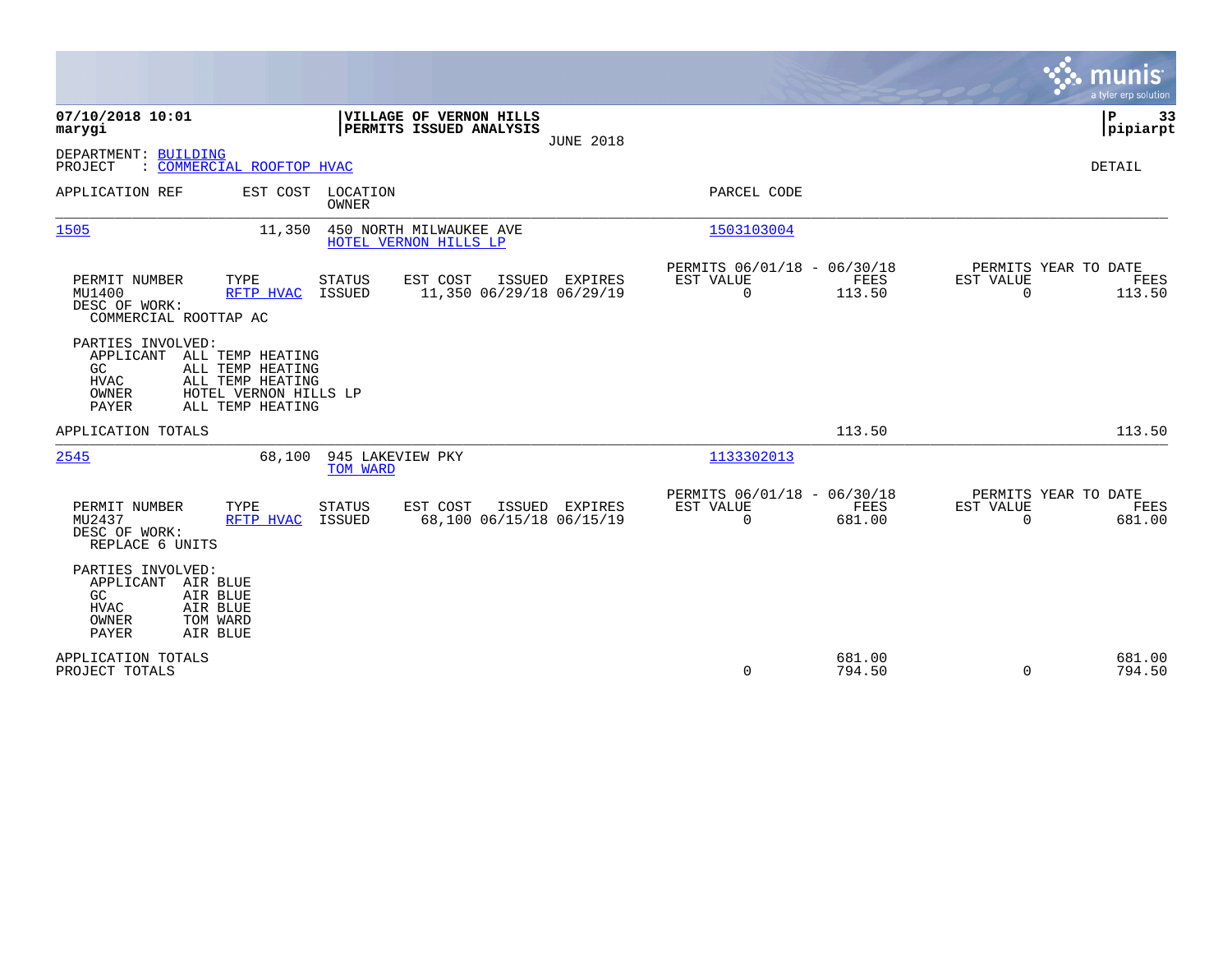|                                                                                           |                                                                                                                                         |                                |                                                     |                  |                                                         |                            |                                                  | munis<br>a tyler erp solution |
|-------------------------------------------------------------------------------------------|-----------------------------------------------------------------------------------------------------------------------------------------|--------------------------------|-----------------------------------------------------|------------------|---------------------------------------------------------|----------------------------|--------------------------------------------------|-------------------------------|
| 07/10/2018 10:01<br>marygi                                                                |                                                                                                                                         |                                | VILLAGE OF VERNON HILLS<br>PERMITS ISSUED ANALYSIS  | <b>JUNE 2018</b> |                                                         |                            |                                                  | P<br>34<br> pipiarpt          |
| DEPARTMENT: BUILDING<br>PROJECT<br>$\therefore$ DECK                                      |                                                                                                                                         |                                |                                                     |                  |                                                         |                            |                                                  | <b>DETAIL</b>                 |
| APPLICATION REF                                                                           | EST COST                                                                                                                                | LOCATION<br>OWNER              |                                                     |                  | PARCEL CODE                                             |                            |                                                  |                               |
| 2383                                                                                      | 15,000                                                                                                                                  | 253 NOBLE CIR                  | MARC C & BARBARA L ROSENSTOCK                       |                  | 1508401067                                              |                            |                                                  |                               |
| PERMIT NUMBER<br>MU2518<br>DESC OF WORK:<br>GAZEBO & CEILING FAN                          | TYPE<br><b>DECK</b>                                                                                                                     | STATUS<br>ISSUED               | EST COST<br>15,000 06/28/18 06/28/19                | ISSUED EXPIRES   | PERMITS 06/01/18 - 06/30/18<br>EST VALUE<br>$\Omega$    | FEES<br>150.00             | PERMITS YEAR TO DATE<br>EST VALUE<br>$\Omega$    | FEES<br>150.00                |
| PARTIES INVOLVED:<br>APPLICANT<br>ELECTRICIA COLT ELECTRIC<br>GC<br>OWNER<br><b>PAYER</b> | WOODRIDGE BUILDERS<br>WOODRIDGE BUILDERS<br>MARC C & BARBARA L ROSENSTOCK<br>WOODRIDGE BUILDERS                                         |                                |                                                     |                  |                                                         |                            |                                                  |                               |
| APPLICATION TOTALS                                                                        |                                                                                                                                         |                                |                                                     |                  |                                                         | 150.00                     |                                                  | 150.00                        |
| <u> 2421</u>                                                                              | 10,000                                                                                                                                  | 1435N BUTLER CT                | CRISTY & BRETT DONALDSON                            |                  | 1132210005                                              |                            |                                                  |                               |
| PERMIT NUMBER<br>MU2401<br>DESC OF WORK:<br>REPLACE DECK                                  | TYPE<br><b>DECK</b>                                                                                                                     | STATUS<br><b>ISSUED</b>        | ISSUED<br>EST COST<br>10,000 06/08/18 06/08/19      | EXPIRES          | PERMITS 06/01/18 - 06/30/18<br>EST VALUE<br>$\mathbf 0$ | FEES<br>100.00             | PERMITS YEAR TO DATE<br>EST VALUE<br>$\Omega$    | FEES<br>100.00                |
| PARTIES INVOLVED:<br>APPLICANT<br>GC<br>OWNER<br><b>PAYER</b>                             | CRISTY & BRETT DONALDSON<br>CRISTY & BRETT DONALDSON<br>CRISTY & BRETT DONALDSON<br>CRISTY & BRETT DONALDSON                            |                                |                                                     |                  |                                                         |                            |                                                  |                               |
| APPLICATION TOTALS                                                                        |                                                                                                                                         |                                |                                                     |                  |                                                         | 100.00                     |                                                  | 100.00                        |
| 2436                                                                                      | 24,000                                                                                                                                  |                                | 1840 SAINT ANDREW DR<br>CHRISTOPHER & ERICA RENDALL |                  | 1129311012                                              |                            |                                                  |                               |
| PERMIT NUMBER<br>MU2424<br>DESC OF WORK:<br>DECK                                          | TYPE<br><b>DECK</b>                                                                                                                     | <b>STATUS</b><br><b>ISSUED</b> | EST COST<br>24,000 06/13/18 06/13/19                | ISSUED EXPIRES   | PERMITS 06/01/18 -<br>EST VALUE<br>$\mathbf 0$          | 06/30/18<br>FEES<br>240.00 | PERMITS YEAR TO DATE<br>EST VALUE<br>$\mathbf 0$ | FEES<br>240.00                |
| PARTIES INVOLVED:<br>APPLICANT<br>CARPENTER<br>GC.<br>OWNER<br>PAYER                      | JAMES MARTIN ASSOCIATES<br>JAMES MARTIN ASSOCIATES<br>JAMES MARTIN ASSOCIATES<br>CHRISTOPHER & ERICA RENDALL<br>JAMES MARTIN ASSOCIATES |                                |                                                     |                  |                                                         |                            |                                                  |                               |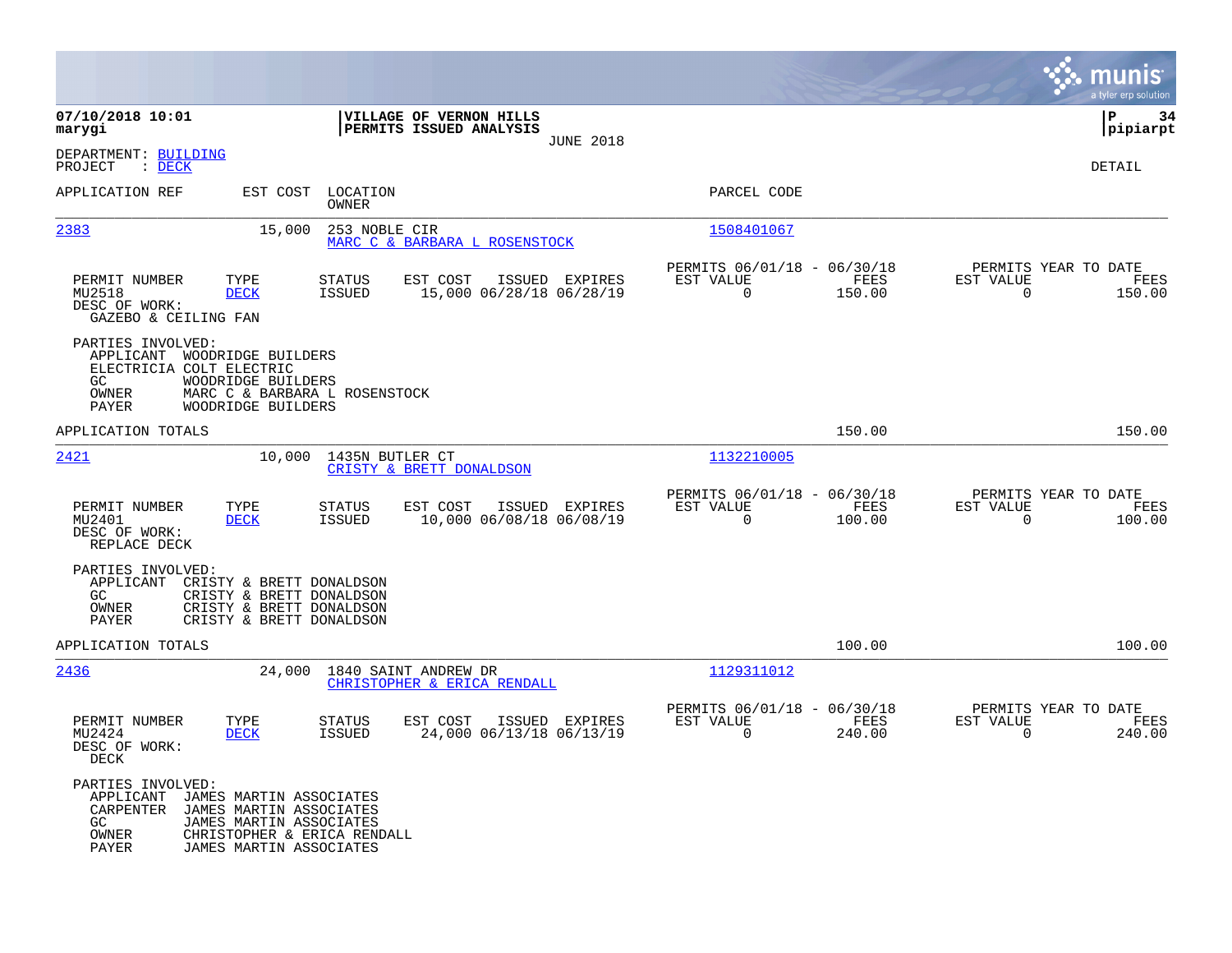|                                                      |          |                                                                  |                  |             |        |          | $\sim$ munis<br>a tyler erp solution        |
|------------------------------------------------------|----------|------------------------------------------------------------------|------------------|-------------|--------|----------|---------------------------------------------|
| 07/10/2018 10:01<br>marygi<br>APPLICATION TOTALS     |          | <b>VILLAGE OF VERNON HILLS</b><br><b>PERMITS ISSUED ANALYSIS</b> | <b>JUNE 2018</b> |             | 240.00 |          | 35<br>P<br>$\frac{\text{pipiarpt}}{240.00}$ |
| DEPARTMENT: BUILDING<br>PROJECT<br>$\therefore$ DECK |          |                                                                  |                  |             |        |          | DETAIL                                      |
| APPLICATION REF                                      | EST COST | LOCATION<br>OWNER                                                |                  | PARCEL CODE |        |          |                                             |
| PROJECT TOTALS                                       |          |                                                                  |                  | 0           | 490.00 | $\Omega$ | 490.00                                      |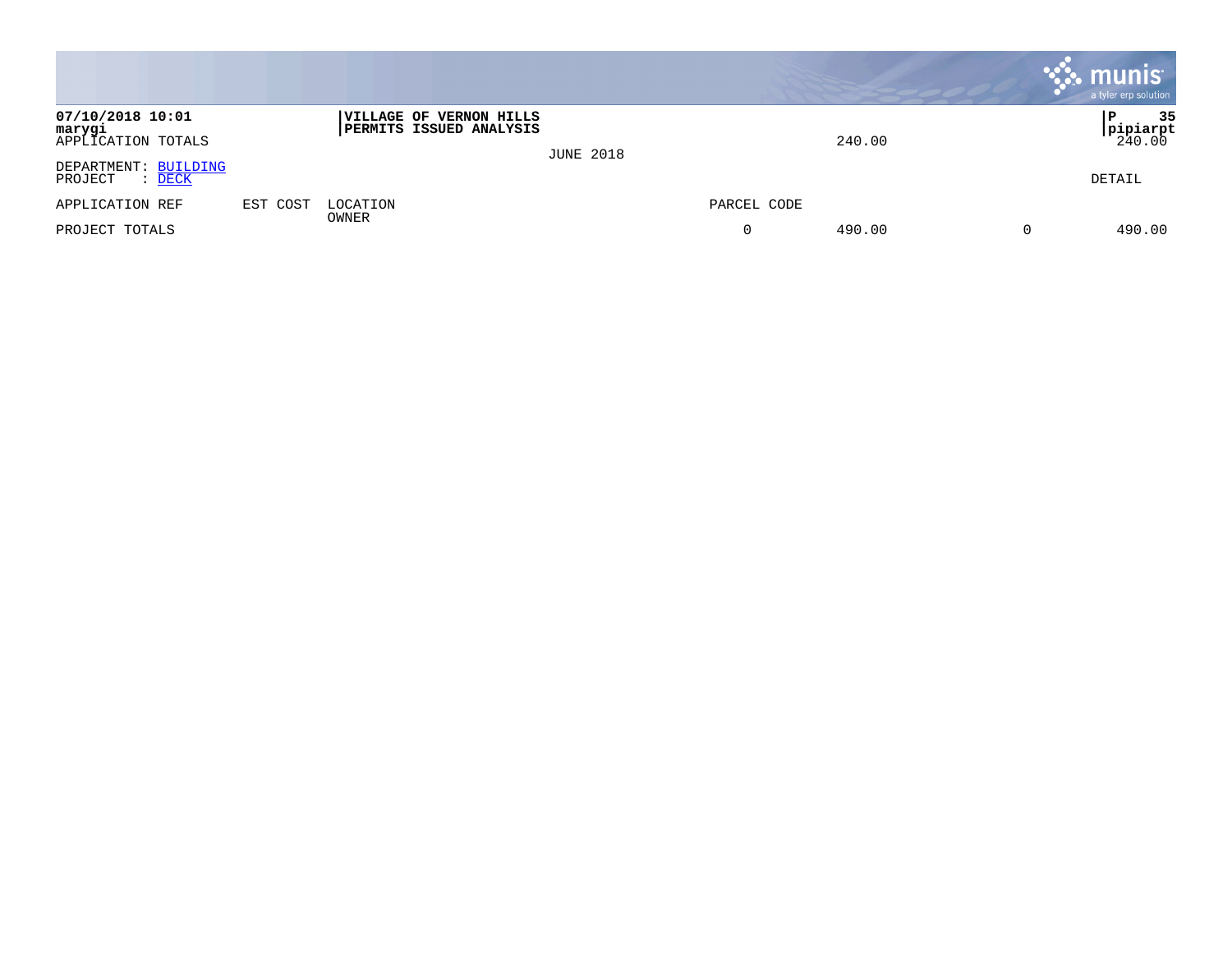|                                                                                                                                                                                            |                                                                                         |                                                                          | munis<br>a tyler erp solution                                     |
|--------------------------------------------------------------------------------------------------------------------------------------------------------------------------------------------|-----------------------------------------------------------------------------------------|--------------------------------------------------------------------------|-------------------------------------------------------------------|
| 07/10/2018 10:01<br>marygi                                                                                                                                                                 | VILLAGE OF VERNON HILLS<br>PERMITS ISSUED ANALYSIS<br><b>JUNE 2018</b>                  |                                                                          | lР<br>36<br> pipiarpt                                             |
| DEPARTMENT: BUILDING<br>PROJECT<br>: DRIVEWAY                                                                                                                                              |                                                                                         |                                                                          | DETAIL                                                            |
| APPLICATION REF<br>EST COST                                                                                                                                                                | LOCATION<br>OWNER                                                                       | PARCEL CODE                                                              |                                                                   |
| 2161<br>1,750                                                                                                                                                                              | 1624 CYPRESS POINTE DR<br>SINDEE R SOMMER                                               | 1129403009                                                               |                                                                   |
| PERMIT NUMBER<br>TYPE<br>MU2101<br><b>DRVWY</b><br>DESC OF WORK:<br>ADDING ON TO DRIVEWAY                                                                                                  | <b>STATUS</b><br>EST COST<br>ISSUED EXPIRES<br><b>ISSUED</b><br>1,750 06/29/18 06/29/19 | PERMITS 06/01/18 - 06/30/18<br>EST VALUE<br>FEES<br>$\Omega$<br>50.00    | PERMITS YEAR TO DATE<br>EST VALUE<br>FEES<br>$\Omega$<br>50.00    |
| PARTIES INVOLVED:<br>APPLICANT<br>OMID AMJADI<br>GE CONCRETE<br>GC<br>OWNER<br>SINDEE R SOMMER<br><b>PAYER</b><br>OMID AMJADI                                                              |                                                                                         |                                                                          |                                                                   |
| APPLICATION TOTALS                                                                                                                                                                         |                                                                                         | 50.00                                                                    | 50.00                                                             |
| 2213<br>2,000                                                                                                                                                                              | 823 CHERRY VALLEY RD<br>WIRAT & WEERAPAN WUNGWATTANA                                    | 1507206031                                                               |                                                                   |
| PERMIT NUMBER<br>TYPE<br>MU2148<br><b>DRVWY</b><br>DESC OF WORK:<br>DRIVEWAY                                                                                                               | STATUS<br>EST COST<br>ISSUED EXPIRES<br>2,000 06/29/18 06/29/19<br><b>ISSUED</b>        | PERMITS 06/01/18 - 06/30/18<br>EST VALUE<br>FEES<br>$\mathbf 0$<br>50.00 | PERMITS YEAR TO DATE<br>EST VALUE<br>FEES<br>$\mathbf 0$<br>50.00 |
| PARTIES INVOLVED:<br>APPLICANT<br>WIRAT & WEERAPAN WUNGWATTANA<br>CONCRETE<br>WIRAT & WEERAPAN WUNGWATTANA<br>GC.<br>WIRAT & WEERAPAN WUNGWATTANA<br>OWNER<br>WIRAT & WEERAPAN WUNGWATTANA |                                                                                         |                                                                          |                                                                   |
| APPLICATION TOTALS                                                                                                                                                                         |                                                                                         | 50.00                                                                    | 50.00                                                             |
| 2415<br>3,570                                                                                                                                                                              | 1091 WARREN LN<br>KATHI & BOB ROSENBERG                                                 | 1506404007                                                               |                                                                   |
| PERMIT NUMBER<br>TYPE<br>MU2395<br><b>DRVWY</b><br>DESC OF WORK:<br>DRIVEWAY                                                                                                               | STATUS<br>EST COST<br>ISSUED EXPIRES<br><b>ISSUED</b><br>3,570 06/07/18 06/07/19        | PERMITS 06/01/18 - 06/30/18<br>EST VALUE<br>FEES<br>0<br>50.00           | PERMITS YEAR TO DATE<br>EST VALUE<br>FEES<br>50.00<br>0           |
| PARTIES INVOLVED:<br>APPLICANT<br>KATHI & BOB ROSENBERG<br><b>CONCRETE</b><br>LUDWIG CONCRETE<br>LUDWIG CONCRETE<br>GC<br>OWNER<br>KATHI & BOB ROSENBERG                                   |                                                                                         |                                                                          |                                                                   |
| APPLICATION TOTALS                                                                                                                                                                         |                                                                                         | 50.00                                                                    | 50.00                                                             |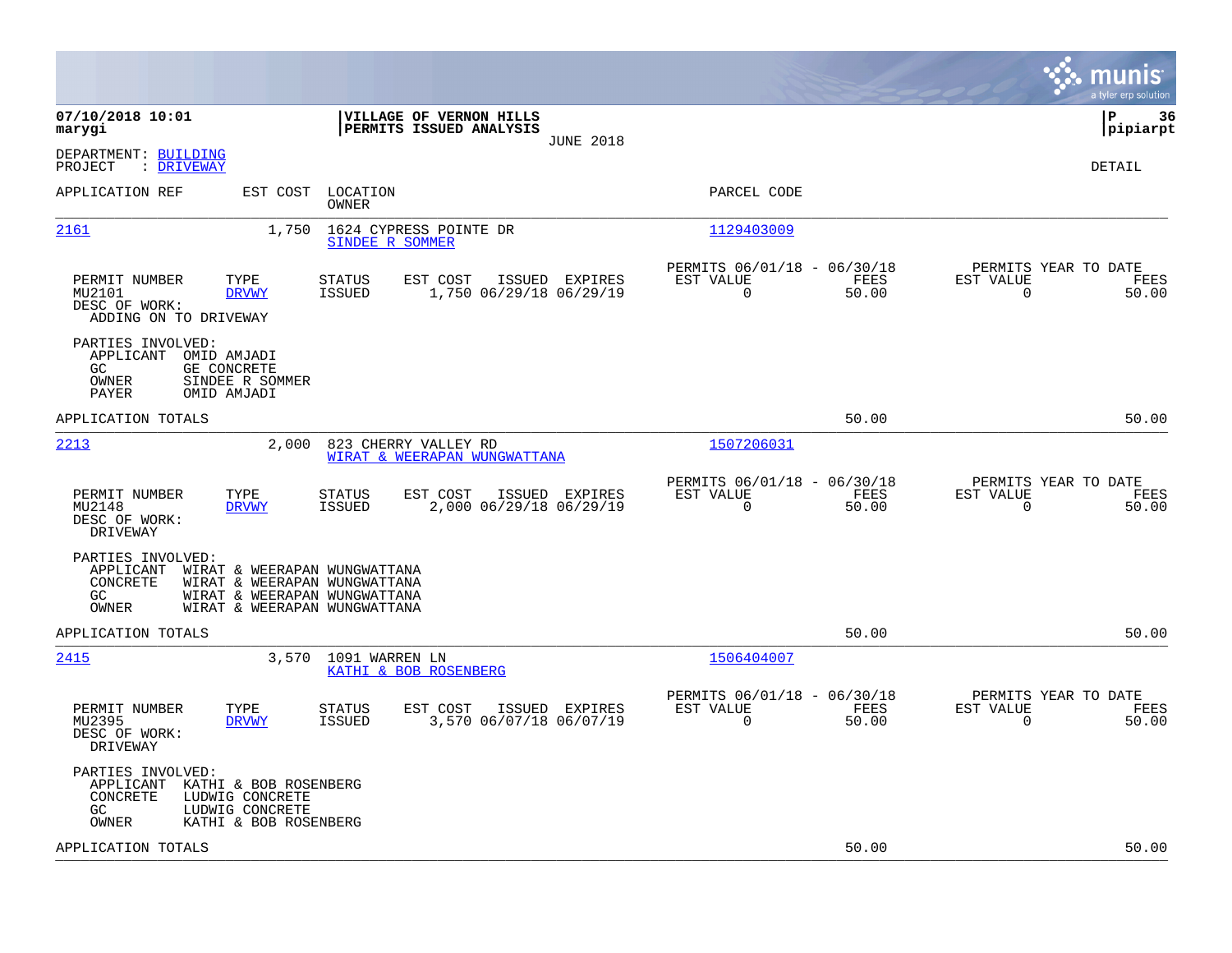|                                                                                                                                                                   |                                                                                                                                                                  |                                                                          | munis<br>a tyler erp solution                                     |
|-------------------------------------------------------------------------------------------------------------------------------------------------------------------|------------------------------------------------------------------------------------------------------------------------------------------------------------------|--------------------------------------------------------------------------|-------------------------------------------------------------------|
| 07/10/2018 10:01<br>marygi<br><u>2457</u>                                                                                                                         | VILLAGE OF VERNON HILLS<br>PERMITS ISSUED ANALYSIS<br>4,640<br>1060 WARREN LN<br>WILLIAM E & DEBORAH S FANNING                                                   | 1506403029                                                               | ΙP<br>37<br> pipiarpt                                             |
| PERMIT NUMBER<br>TYPE                                                                                                                                             | <b>STATUS</b><br>ISSUED EXPIRES<br>EST COST<br><b>JUNE 2018</b>                                                                                                  | PERMITS 06/01/18 - 06/30/18<br><b>FEES</b><br>EST VALUE                  | PERMITS YEAR TO DATE<br>EST VALUE<br><b>FEES</b>                  |
| DEPARTMENT: BUILDING<br>: DRIVEWAY<br>PROJECT                                                                                                                     |                                                                                                                                                                  |                                                                          | DETAIL                                                            |
| APPLICATION REF                                                                                                                                                   | EST COST LOCATION                                                                                                                                                | PARCEL CODE                                                              |                                                                   |
| MU2426<br><b>DRVWY</b><br>DESC OF WORK:<br>DRIVEWAY AND WALKWAY                                                                                                   | OWNER<br><b>ISSUED</b><br>4,640 06/13/18 06/13/19                                                                                                                | $\mathbf 0$<br>50.00                                                     | $\mathbf 0$<br>50.00                                              |
| PARTIES INVOLVED:<br>APPLICANT<br>CONCRETE<br>LUDWIG CONCRETE<br>GC.<br>LUDWIG CONCRETE<br>OWNER                                                                  | WILLIAM E & DEBORAH S FANNING<br>WILLIAM E & DEBORAH S FANNING                                                                                                   |                                                                          |                                                                   |
| APPLICATION TOTALS                                                                                                                                                |                                                                                                                                                                  | 50.00                                                                    | 50.00                                                             |
| 2458                                                                                                                                                              | 3,800<br>1084 WARREN LN<br>MOSHE SCHECHTER                                                                                                                       | 1506403025                                                               |                                                                   |
| PERMIT NUMBER<br>TYPE<br>MU2427<br><b>DRVWY</b><br>DESC OF WORK:<br>DRIVEWAY AND WALKWAY                                                                          | <b>STATUS</b><br>EST COST<br>ISSUED EXPIRES<br><b>ISSUED</b><br>3,800 06/13/18 06/13/19                                                                          | PERMITS 06/01/18 - 06/30/18<br>EST VALUE<br>FEES<br>$\mathbf 0$<br>50.00 | PERMITS YEAR TO DATE<br>EST VALUE<br>FEES<br>$\mathbf 0$<br>50.00 |
| PARTIES INVOLVED:<br>MOSHE SCHECHTER<br>APPLICANT<br>CONCRETE<br>LUDWIG CONCRETE<br>GC<br>LUDWIG CONCRETE<br>OWNER<br>MOSHE SCHECHTER<br>PAYER<br>MOSHE SCHECHTER |                                                                                                                                                                  |                                                                          |                                                                   |
| APPLICATION TOTALS                                                                                                                                                |                                                                                                                                                                  | 50.00                                                                    | 50.00                                                             |
| 2526                                                                                                                                                              | 5,225<br>2100 BROADMOOR LN<br>BRIAN SVRUSIS & TAMRA WENER                                                                                                        | 1129204027                                                               |                                                                   |
| PERMIT NUMBER<br>TYPE<br>MU2516<br><b>DRVWY</b><br>DESC OF WORK:<br>DRIVEWAY                                                                                      | <b>STATUS</b><br>EST COST<br>ISSUED EXPIRES<br><b>ISSUED</b><br>5,225 06/28/18 06/28/19                                                                          | PERMITS 06/01/18 - 06/30/18<br>EST VALUE<br>FEES<br>52.25<br>$\Omega$    | PERMITS YEAR TO DATE<br>EST VALUE<br>FEES<br>$\Omega$<br>52.25    |
| PARTIES INVOLVED:<br>APPLICANT<br>GC.<br>GC<br>OWNER<br>PAYER                                                                                                     | BRIAN SVRUSIS & TAMRA WENER<br>BOB WILSON CONCRETE CONSTRUCTION LLC<br>BRIAN SVRUSIS & TAMRA WENER<br>BRIAN SVRUSIS & TAMRA WENER<br>BRIAN SVRUSIS & TAMRA WENER |                                                                          |                                                                   |
| APPLICATION TOTALS                                                                                                                                                |                                                                                                                                                                  | 52.25                                                                    | 52.25                                                             |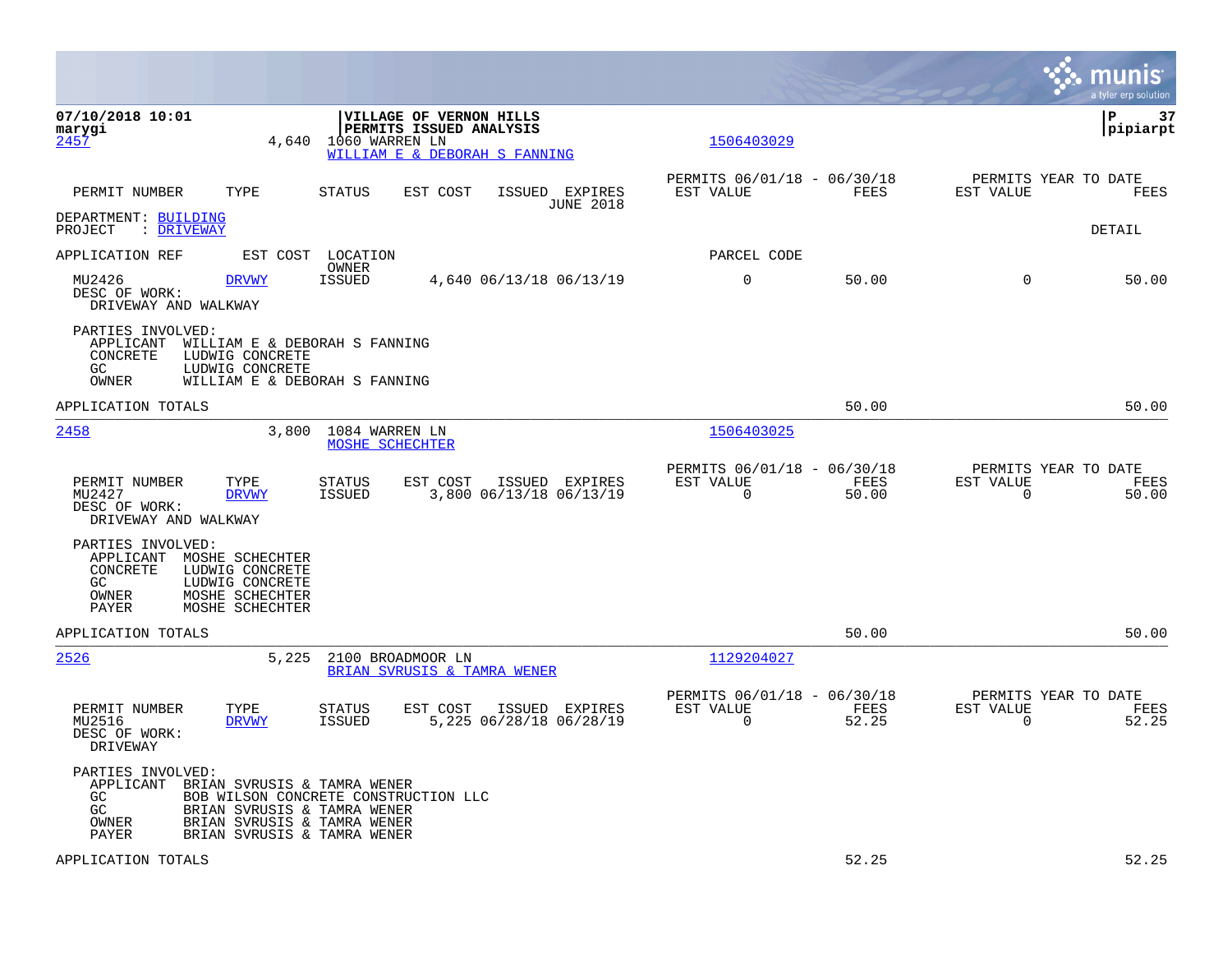|                                                                    |                                                                                                                              |                   |                                                           |                  |                                                         |                 |                                   | munis <sup>®</sup><br>a tyler erp solution |
|--------------------------------------------------------------------|------------------------------------------------------------------------------------------------------------------------------|-------------------|-----------------------------------------------------------|------------------|---------------------------------------------------------|-----------------|-----------------------------------|--------------------------------------------|
| 07/10/2018 10:01<br>marygi                                         |                                                                                                                              |                   | <b>VILLAGE OF VERNON HILLS</b><br>PERMITS ISSUED ANALYSIS | <b>JUNE 2018</b> |                                                         |                 |                                   | ∣P<br>38<br> pipiarpt                      |
| DEPARTMENT: BUILDING<br>PROJECT                                    | : DRIVEWAY                                                                                                                   |                   |                                                           |                  |                                                         |                 |                                   | DETAIL                                     |
| APPLICATION REF                                                    | EST COST                                                                                                                     | LOCATION<br>OWNER |                                                           |                  | PARCEL CODE                                             |                 |                                   |                                            |
| 2554                                                               | 5,600                                                                                                                        | 7 LINDON LN       | JAN & FABIANA B RUCHALA                                   |                  | 1509103010                                              |                 |                                   |                                            |
| PERMIT NUMBER<br>MU2502<br>DESC OF WORK:                           | TYPE<br><b>DRVWY</b><br>DRIVEWAY, APRON, SIDEWALK                                                                            | STATUS<br>ISSUED  | EST COST<br>ISSUED<br>5,600 06/27/18 06/27/19             | EXPIRES          | PERMITS 06/01/18 - 06/30/18<br>EST VALUE<br>$\mathbf 0$ | FEES<br>56.00   | PERMITS YEAR TO DATE<br>EST VALUE | FEES<br>56.00                              |
| PARTIES INVOLVED:<br>APPLICANT<br>CONCRETE<br>GC<br>OWNER<br>PAYER | JAN & FABIANA B RUCHALA<br>ELSTON MATERIALS<br>JAN & FABIANA B RUCHALA<br>JAN & FABIANA B RUCHALA<br>JAN & FABIANA B RUCHALA |                   |                                                           |                  |                                                         |                 |                                   |                                            |
| APPLICATION TOTALS<br>PROJECT TOTALS                               |                                                                                                                              |                   |                                                           |                  | 0                                                       | 56.00<br>358.25 | $\Omega$                          | 56.00<br>358.25                            |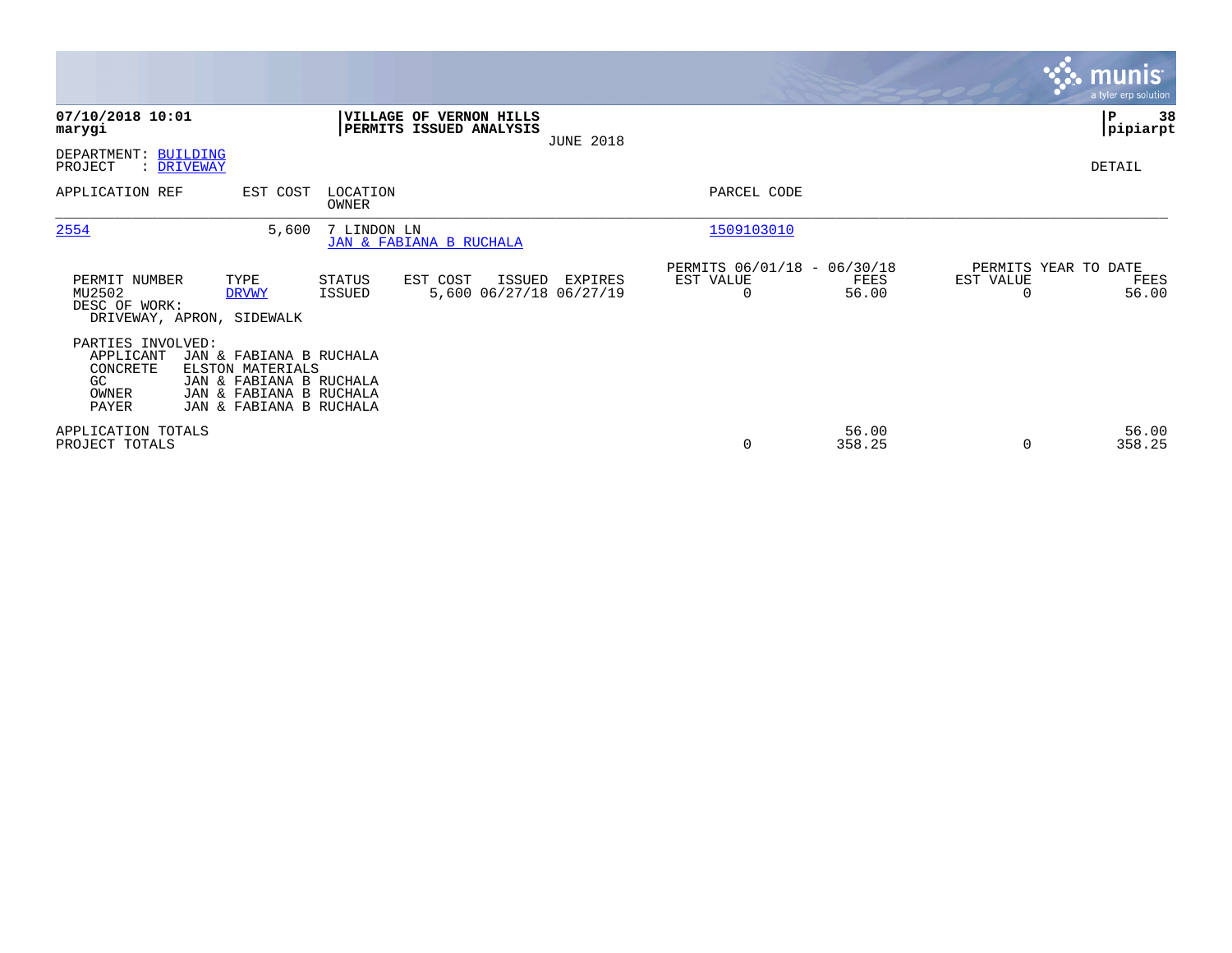|                                                                                                                                                                   |                                                                                  |                                                                          | munis<br>a tyler erp solution                                  |
|-------------------------------------------------------------------------------------------------------------------------------------------------------------------|----------------------------------------------------------------------------------|--------------------------------------------------------------------------|----------------------------------------------------------------|
| 07/10/2018 10:01<br>marygi                                                                                                                                        | VILLAGE OF VERNON HILLS<br>PERMITS ISSUED ANALYSIS                               |                                                                          | 39<br>IΡ<br> pipiarpt                                          |
| DEPARTMENT: BUILDING<br>PROJECT<br>: FENCE                                                                                                                        | <b>JUNE 2018</b>                                                                 |                                                                          | DETAIL                                                         |
| APPLICATION REF<br>EST COST                                                                                                                                       | LOCATION<br>OWNER                                                                | PARCEL CODE                                                              |                                                                |
| 1790                                                                                                                                                              | 394 CHESTERFIELD LN<br>4,400<br>JANET S & RICARD W ADELMAN                       | 1508215005                                                               |                                                                |
| PERMIT NUMBER<br>TYPE<br>MU1754<br><b>FENCE</b><br>DESC OF WORK:<br>FENCE                                                                                         | EST COST<br>STATUS<br>ISSUED EXPIRES<br><b>ISSUED</b><br>4,400 06/29/18 06/29/19 | PERMITS 06/01/18 - 06/30/18<br>FEES<br>EST VALUE<br>$\mathbf 0$<br>50.00 | PERMITS YEAR TO DATE<br>EST VALUE<br>FEES<br>$\Omega$<br>50.00 |
| PARTIES INVOLVED:<br>ARTEAGA FENCE<br>APPLICANT<br>FENCE<br>ARTEAGA FENCE<br>GC.<br>ARTEAGA FENCE<br>OWNER<br>PAYER<br>ARTEAGA FENCE                              | JANET S & RICARD W ADELMAN                                                       |                                                                          |                                                                |
| APPLICATION TOTALS                                                                                                                                                |                                                                                  | 50.00                                                                    | 50.00                                                          |
| 2407                                                                                                                                                              | 134 ANNAPOLIS DR<br>2,470<br>YOGITA CHADDHA                                      | 1505411011                                                               |                                                                |
| PERMIT NUMBER<br>TYPE<br>MU2393<br>FENCE<br>DESC OF WORK:<br>FENCE                                                                                                | <b>STATUS</b><br>EST COST<br>ISSUED EXPIRES<br>COMPLT<br>2,470 06/06/18 06/29/19 | PERMITS 06/01/18 - 06/30/18<br>EST VALUE<br>FEES<br>$\mathbf 0$<br>50.00 | PERMITS YEAR TO DATE<br>EST VALUE<br>FEES<br>$\Omega$<br>50.00 |
| PARTIES INVOLVED:<br>YOGITA CHADDHA<br>APPLICANT<br>FENCE<br><b>ACTION FENCE</b><br>GC<br>YOGITA CHADDHA<br>OWNER<br>YOGITA CHADDHA<br>PAYER<br>YOGITA CHADDHA    |                                                                                  |                                                                          |                                                                |
| APPLICATION TOTALS                                                                                                                                                |                                                                                  | 50.00                                                                    | 50.00                                                          |
| 2410                                                                                                                                                              | 724 CHERRY VALLEY RD<br>4,080<br><b>KRISTA J SETTLES</b>                         | 1508106023                                                               |                                                                |
| PERMIT NUMBER<br>TYPE<br>MU2390<br><b>FENCE</b><br>DESC OF WORK:<br>FENCE                                                                                         | STATUS<br>EST COST<br>ISSUED EXPIRES<br>4,080 06/06/18 07/06/19<br><b>ISSUED</b> | PERMITS 06/01/18 - 06/30/18<br>EST VALUE<br>FEES<br>0<br>50.00           | PERMITS YEAR TO DATE<br>EST VALUE<br>FEES<br>0<br>50.00        |
| PARTIES INVOLVED:<br>APPLICANT KRISTA J SETTLES<br>FENCE<br>FIRST CLASS FENCE<br>GC<br>KRISTA J SETTLES<br>OWNER<br>KRISTA J SETTLES<br>PAYER<br>KRISTA J SETTLES |                                                                                  |                                                                          |                                                                |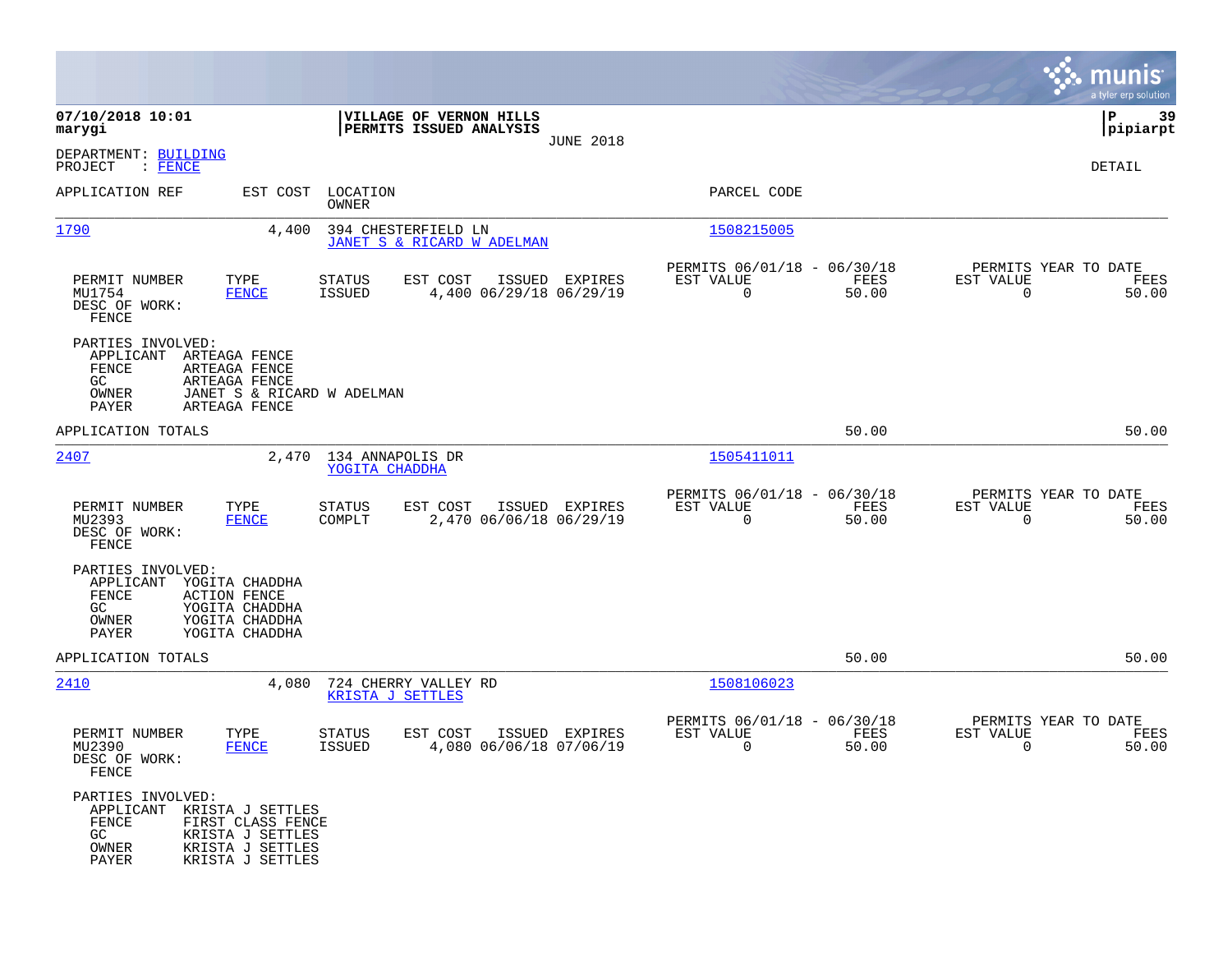|                                                                                                                                                                                                     |                                                                                         |                                                                          | munis<br>a tyler erp solution                                        |
|-----------------------------------------------------------------------------------------------------------------------------------------------------------------------------------------------------|-----------------------------------------------------------------------------------------|--------------------------------------------------------------------------|----------------------------------------------------------------------|
| 07/10/2018 10:01<br>marygi                                                                                                                                                                          | VILLAGE OF VERNON HILLS<br>PERMITS ISSUED ANALYSIS<br><b>JUNE 2018</b>                  |                                                                          | ΙP<br>40<br> pipiarpt                                                |
| DEPARTMENT: BUILDING<br>PROJECT<br>$\colon$ FENCE                                                                                                                                                   |                                                                                         |                                                                          | <b>DETAIL</b>                                                        |
| APPLICATION REF<br>EST COST                                                                                                                                                                         | LOCATION<br>OWNER                                                                       | PARCEL CODE                                                              |                                                                      |
| APPLICATION TOTALS                                                                                                                                                                                  |                                                                                         | 50.00                                                                    | 50.00                                                                |
| 2416<br>3,490                                                                                                                                                                                       | 145 NORTH ROYAL OAK DR<br>AKSHAY & HARSHIDA PATEL                                       | 1506414003                                                               |                                                                      |
| PERMIT NUMBER<br>TYPE<br>MU2406<br><b>FENCE</b><br>DESC OF WORK:<br>FENCE                                                                                                                           | <b>STATUS</b><br>EST COST<br>ISSUED EXPIRES<br>3,490 06/11/18 07/02/19<br>COMPLT        | PERMITS 06/01/18 - 06/30/18<br>EST VALUE<br>FEES<br>$\mathsf 0$<br>50.00 | PERMITS YEAR TO DATE<br>EST VALUE<br>FEES<br>$\overline{0}$<br>50.00 |
| PARTIES INVOLVED:<br>APPLICANT<br>AKSHAY & HARSHIDA PATEL<br>FENCE<br><b>ACTION FENCE</b><br>GC.<br>AKSHAY & HARSHIDA PATEL<br>AKSHAY & HARSHIDA PATEL<br>OWNER<br>PAYER<br>AKSHAY & HARSHIDA PATEL |                                                                                         |                                                                          |                                                                      |
| APPLICATION TOTALS                                                                                                                                                                                  |                                                                                         | 50.00                                                                    | 50.00                                                                |
| 2417<br>3,564                                                                                                                                                                                       | <b>CUNEO</b><br><b>PLACEHOLDER</b>                                                      | 1133214001                                                               |                                                                      |
| PERMIT NUMBER<br>TYPE<br>MU2409<br><b>FENCE</b><br>DESC OF WORK:<br>100' FENCE ADDITION                                                                                                             | <b>STATUS</b><br>EST COST<br>ISSUED EXPIRES<br><b>ISSUED</b><br>3,564 06/12/18 06/12/19 | PERMITS 06/01/18 - 06/30/18<br>FEES<br>EST VALUE<br>$\mathbf 0$<br>50.00 | PERMITS YEAR TO DATE<br>EST VALUE<br>FEES<br>$\mathbf 0$<br>50.00    |
| PARTIES INVOLVED:<br>APPLICANT<br>ARONSON FENCE<br>FENCE<br>ARONSON FENCE<br>GC.<br>ARONSON FENCE<br>PULTE HOMES<br>OCCUPANT<br>OWNER<br>PLACEHOLDER<br>PAYER<br>ARONSON FENCE                      |                                                                                         |                                                                          |                                                                      |
| APPLICATION TOTALS                                                                                                                                                                                  |                                                                                         | 50.00                                                                    | 50.00                                                                |
| 2418<br>2,160                                                                                                                                                                                       | 216 ALBERT DRIVE<br>DENNIS W & MI H RIGGS                                               | 1505424018                                                               |                                                                      |
| PERMIT NUMBER<br>TYPE<br>MU2389<br><b>FENCE</b><br>DESC OF WORK:<br>FENCE                                                                                                                           | EST COST<br>ISSUED EXPIRES<br>STATUS<br>2,160 06/06/18 06/15/19<br><b>ISSUED</b>        | PERMITS 06/01/18 - 06/30/18<br>EST VALUE<br>FEES<br>$\mathbf 0$<br>50.00 | PERMITS YEAR TO DATE<br>EST VALUE<br>FEES<br>$\mathbf 0$<br>50.00    |
| PARTIES INVOLVED:<br>APPLICANT DENNIS W & MI H RIGGS<br>FENCE<br><b>ACTION FENCE</b>                                                                                                                |                                                                                         |                                                                          |                                                                      |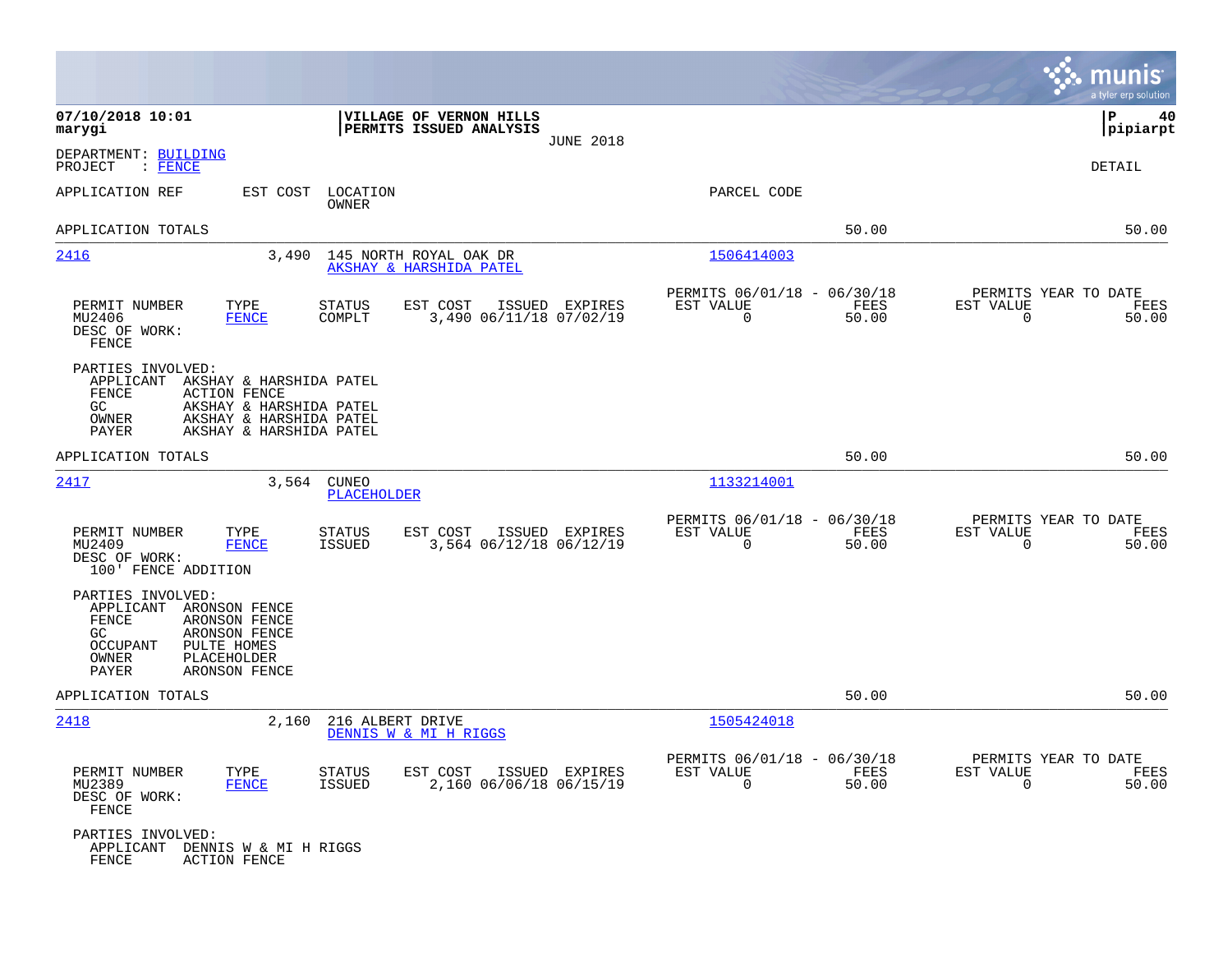|                                                                                                               |                                                                                        |                                                                       | munis<br>a tyler erp solution                                     |
|---------------------------------------------------------------------------------------------------------------|----------------------------------------------------------------------------------------|-----------------------------------------------------------------------|-------------------------------------------------------------------|
| 07/10/2018 10:01<br>marygi                                                                                    | VILLAGE OF VERNON HILLS<br>PERMITS ISSUED ANALYSIS<br><b>JUNE 2018</b>                 |                                                                       | ΙP<br>41<br> pipiarpt                                             |
| DEPARTMENT: BUILDING<br>PROJECT<br>$:$ FENCE                                                                  |                                                                                        |                                                                       | DETAIL                                                            |
| APPLICATION REF<br>GC<br>OWNER                                                                                | EST COST LOCATION<br>OWNER<br>DENNIS W & MI H RIGGS<br>DENNIS W & MI H RIGGS           | PARCEL CODE                                                           |                                                                   |
| APPLICATION TOTALS                                                                                            |                                                                                        | 50.00                                                                 | 50.00                                                             |
| <u>2433</u>                                                                                                   | 1,600<br>201 APRIL AVE<br>DAVID J & KATHLEEN F NYMAN                                   | 1505422006                                                            |                                                                   |
| PERMIT NUMBER<br>TYPE<br>MU2404<br><b>FENCE</b><br>DESC OF WORK:<br>FENCE                                     | <b>STATUS</b><br>EST COST<br>ISSUED<br>EXPIRES<br>COMPLT<br>1,600 06/11/18 06/29/19    | PERMITS 06/01/18 - 06/30/18<br>EST VALUE<br>FEES<br>$\Omega$<br>50.00 | PERMITS YEAR TO DATE<br>EST VALUE<br>FEES<br>$\Omega$<br>50.00    |
| PARTIES INVOLVED:<br>APPLICANT<br>FENCE<br><b>AGUIRE FENCE</b><br>GC<br><b>AGUIRE FENCE</b><br>OWNER<br>PAYER | DAVID J & KATHLEEN F NYMAN<br>DAVID J & KATHLEEN F NYMAN<br>DAVID J & KATHLEEN F NYMAN |                                                                       |                                                                   |
| APPLICATION TOTALS                                                                                            |                                                                                        | 50.00                                                                 | 50.00                                                             |
| 2466                                                                                                          | 4,500<br>226 ALEXANDRIA DR<br>ALAN B & IRENE M KERNS                                   | 1505405008                                                            |                                                                   |
| PERMIT NUMBER<br>TYPE<br>MU2434<br><b>FENCE</b><br>DESC OF WORK:<br>FENCE                                     | <b>STATUS</b><br>EST COST<br>ISSUED EXPIRES<br>ISSUED<br>4,500 06/15/18 06/15/19       | PERMITS 06/01/18 - 06/30/18<br>EST VALUE<br>FEES<br>$\Omega$<br>50.00 | PERMITS YEAR TO DATE<br>EST VALUE<br>FEES<br>$\Omega$<br>50.00    |
| PARTIES INVOLVED:<br>APPLICANT ALAN B & IRENE M KERNS<br>FENCE<br>GOLDEN FENCE INC<br>GC<br>OWNER<br>PAYER    | ALAN B & IRENE M KERNS<br>ALAN B & IRENE M KERNS<br>ALAN B & IRENE M KERNS             |                                                                       |                                                                   |
| APPLICATION TOTALS                                                                                            |                                                                                        | 50.00                                                                 | 50.00                                                             |
| 2525                                                                                                          | 212 SOUTHFIELD DR<br>3,380<br><b>ALAN VAYNER</b>                                       | 1506401028                                                            |                                                                   |
| PERMIT NUMBER<br>TYPE<br><b>FENCE</b><br>MU2486<br>DESC OF WORK:<br>FENCE                                     | EST COST<br>ISSUED EXPIRES<br><b>STATUS</b><br>3,380 06/25/18 06/25/19<br>ISSUED       | PERMITS 06/01/18 - 06/30/18<br>EST VALUE<br>FEES<br>0<br>50.00        | PERMITS YEAR TO DATE<br>EST VALUE<br>FEES<br>$\mathbf 0$<br>50.00 |
| PARTIES INVOLVED:                                                                                             | APPLICANT THOMAS BERNASOL DBA TB FENCE213 NORTH AV                                     |                                                                       |                                                                   |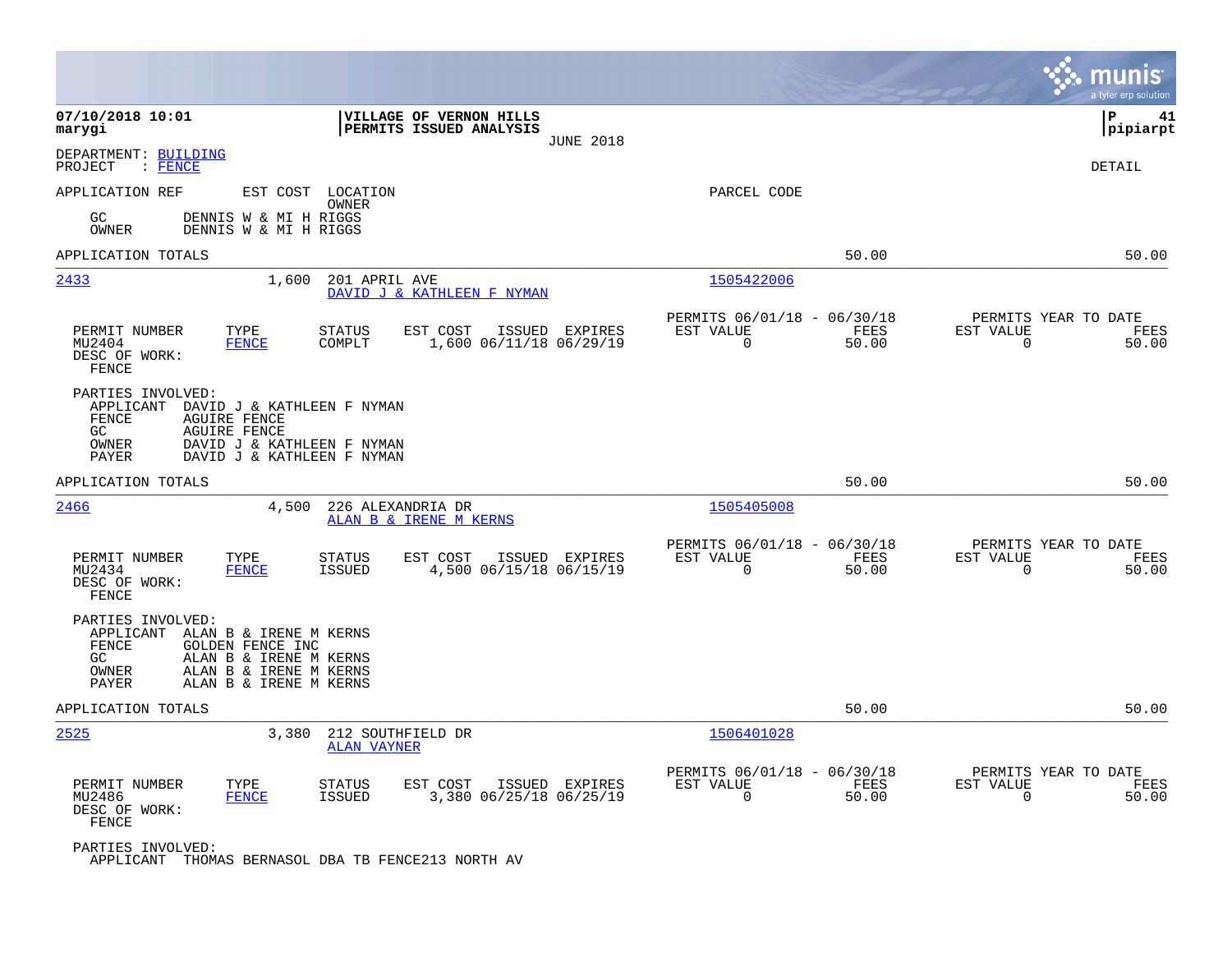|                                                                                                                                                                                              |                                                       |                                                         |                                              | munis<br>a tyler erp solution         |
|----------------------------------------------------------------------------------------------------------------------------------------------------------------------------------------------|-------------------------------------------------------|---------------------------------------------------------|----------------------------------------------|---------------------------------------|
| 07/10/2018 10:01<br>marygi                                                                                                                                                                   | VILLAGE OF VERNON HILLS<br>PERMITS ISSUED ANALYSIS    | <b>JUNE 2018</b>                                        |                                              | lР<br>42<br> pipiarpt                 |
| DEPARTMENT: BUILDING<br>PROJECT<br>$\blacksquare$ FENCE                                                                                                                                      |                                                       |                                                         |                                              | DETAIL                                |
| APPLICATION REF<br>EST COST LOCATION<br>OWNER                                                                                                                                                |                                                       | PARCEL CODE                                             |                                              |                                       |
| <b>FENCE</b><br>ROBERTO A MARTINEZ<br>GC<br>THOMAS BERNASOL DBA TB FENCE213 NORTH AV<br>OWNER<br>ALAN VAYNER<br>PAYER<br>ROBERTO A MARTINEZ                                                  |                                                       |                                                         |                                              |                                       |
| APPLICATION TOTALS                                                                                                                                                                           |                                                       |                                                         | 50.00                                        | 50.00                                 |
| 2539<br>1,350                                                                                                                                                                                | 95 NORTH FIORE PKY<br>GAUTAM & ENAKSHI BARUAH         | 1506412004                                              |                                              |                                       |
| PERMIT NUMBER<br>TYPE<br><b>STATUS</b><br><b>FENCE</b><br><b>ISSUED</b><br>MU2515<br>DESC OF WORK:<br>FENCE                                                                                  | EST COST<br>ISSUED EXPIRES<br>1,350 06/28/18 06/28/19 | PERMITS 06/01/18 - 06/30/18<br>EST VALUE<br>$\mathbf 0$ | FEES<br>EST VALUE<br>30.00<br>$\overline{0}$ | PERMITS YEAR TO DATE<br>FEES<br>30.00 |
| PARTIES INVOLVED:<br>APPLICANT<br>GAUTAM & ENAKSHI BARUAH<br>FENCE<br>PREMIER FENCE<br>GC<br>GAUTAM & ENAKSHI BARUAH<br>GAUTAM & ENAKSHI BARUAH<br>OWNER<br>PAYER<br>GAUTAM & ENAKSHI BARUAH |                                                       |                                                         |                                              |                                       |
| APPLICATION TOTALS                                                                                                                                                                           |                                                       |                                                         | 30.00                                        | 30.00                                 |
| 2542<br>3,000                                                                                                                                                                                | 83 SAINT CLAIR LN<br>ERIC & POLINA STEIN              | 1507207018                                              |                                              |                                       |
| PERMIT NUMBER<br>TYPE<br><b>STATUS</b><br><b>ISSUED</b><br>MU2457<br><b>FENCE</b><br>DESC OF WORK:<br>FENCE                                                                                  | EST COST<br>ISSUED EXPIRES<br>3,000 06/20/18 06/20/19 | PERMITS 06/01/18 - 06/30/18<br>EST VALUE<br>$\mathbf 0$ | FEES<br>EST VALUE<br>50.00<br>$\mathbf 0$    | PERMITS YEAR TO DATE<br>FEES<br>50.00 |
| PARTIES INVOLVED:<br>APPLICANT ERIC & POLINA STEIN<br>FENCE<br>ERIC & POLINA STEIN<br>GC<br>ERIC & POLINA STEIN<br>OWNER<br>ERIC & POLINA STEIN<br>PAYER<br>ERIC & POLINA STEIN              |                                                       |                                                         |                                              |                                       |
| APPLICATION TOTALS                                                                                                                                                                           |                                                       |                                                         | 50.00                                        | 50.00                                 |
| 862<br>5,263 48 SOUTH FIORE PKY                                                                                                                                                              | <b>BONNIE THURBER</b>                                 | 1507210004                                              |                                              |                                       |
| PERMIT NUMBER<br>TYPE<br><b>STATUS</b><br>MU819<br><b>FENCE</b><br><b>ISSUED</b><br>DESC OF WORK:<br>FENCE                                                                                   | EST COST<br>ISSUED EXPIRES<br>5,263 06/29/18 06/29/19 | PERMITS 06/01/18 - 06/30/18<br>EST VALUE<br>$\Omega$    | FEES<br>EST VALUE<br>52.63<br>$\mathbf 0$    | PERMITS YEAR TO DATE<br>FEES<br>52.63 |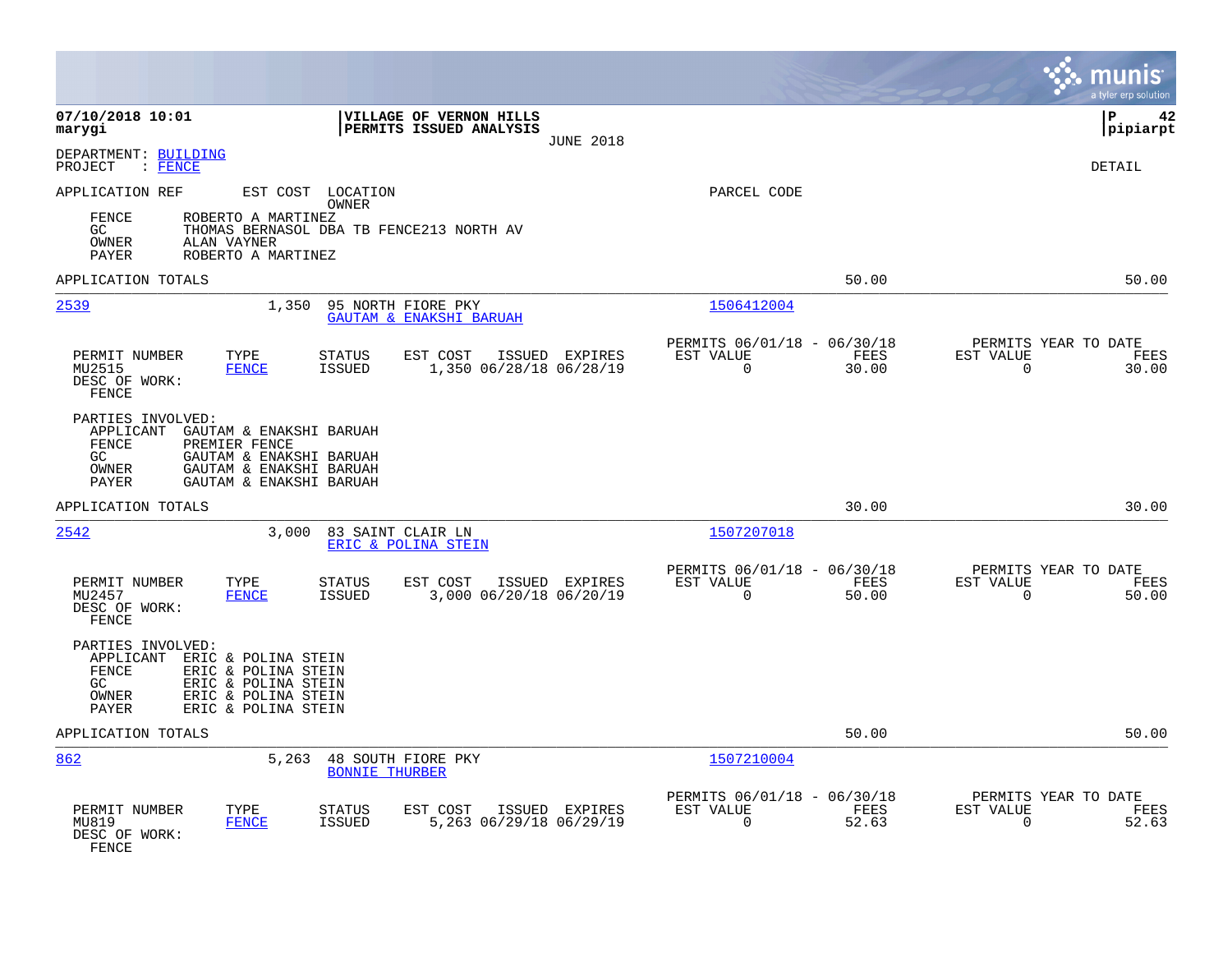|                                                                                                   |                                                                       |                                                           |                  |             |                 |          | <b>munis</b><br>a tyler erp solution |
|---------------------------------------------------------------------------------------------------|-----------------------------------------------------------------------|-----------------------------------------------------------|------------------|-------------|-----------------|----------|--------------------------------------|
| 07/10/2018 10:01<br>marygi                                                                        |                                                                       | VILLAGE OF VERNON HILLS<br><b>PERMITS ISSUED ANALYSIS</b> | <b>JUNE 2018</b> |             |                 |          | 43<br> P<br> pipiarpt                |
| <b>BUILDING</b><br>DEPARTMENT:<br>PROJECT<br>$:$ FENCE                                            |                                                                       |                                                           |                  |             |                 |          | DETAIL                               |
| APPLICATION REF<br>PARTIES INVOLVED:<br>APPLICANT<br>FENCE<br><b>ACTION FENCE</b><br>GC.<br>OWNER | EST COST<br>BONNIE THURBER<br>BONNIE THURBER<br><b>BONNIE THURBER</b> | LOCATION<br>OWNER                                         |                  | PARCEL CODE |                 |          |                                      |
| APPLICATION TOTALS<br>PROJECT TOTALS                                                              |                                                                       |                                                           |                  | 0           | 52.63<br>582.63 | $\Omega$ | 52.63<br>582.63                      |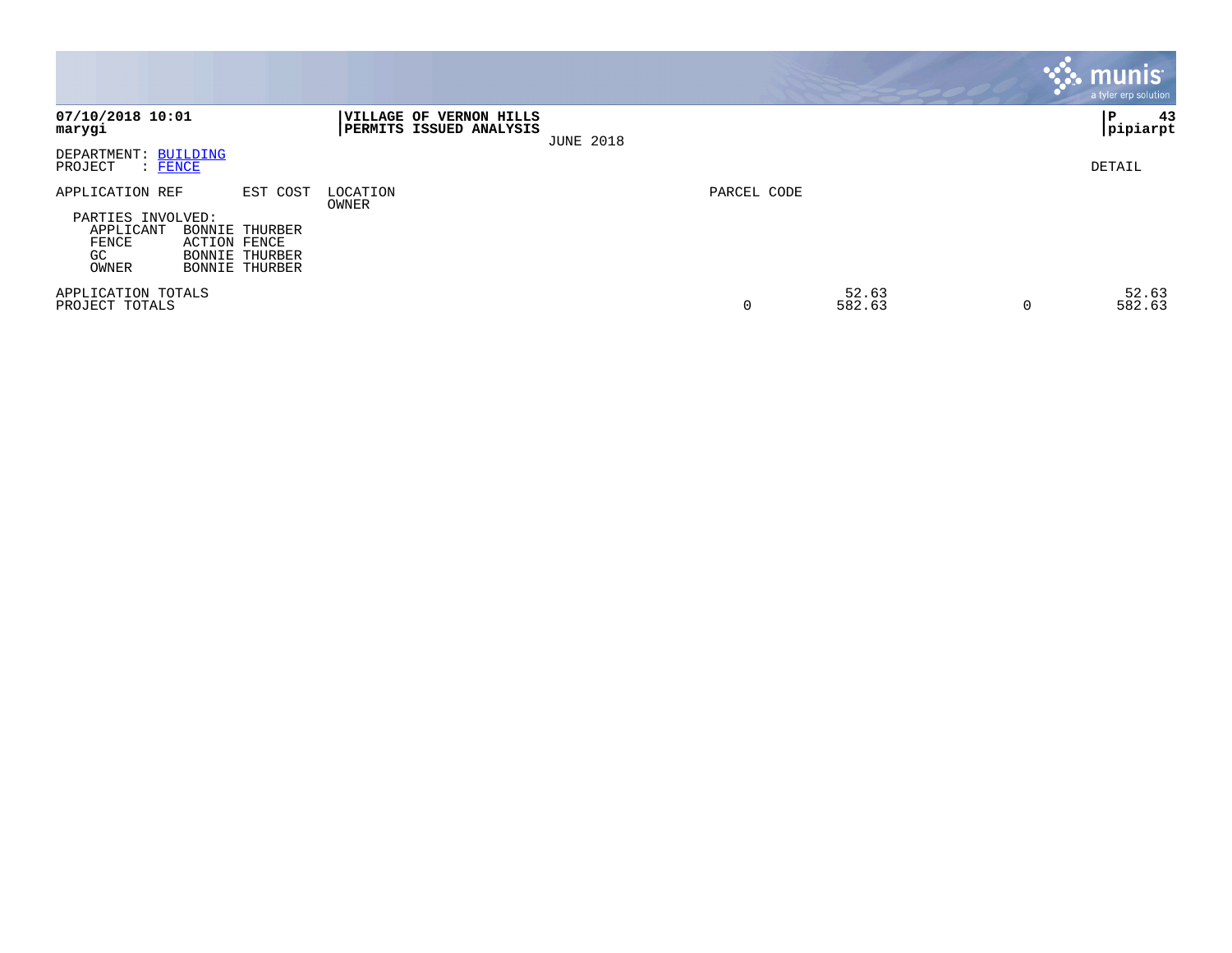|                                                                                           |                                                                                                                                                                                             |                                                    |                  |                                                            |                                                                                                                       |                                               | munis<br>a tyler erp solution |
|-------------------------------------------------------------------------------------------|---------------------------------------------------------------------------------------------------------------------------------------------------------------------------------------------|----------------------------------------------------|------------------|------------------------------------------------------------|-----------------------------------------------------------------------------------------------------------------------|-----------------------------------------------|-------------------------------|
| 07/10/2018 10:01<br>marygi                                                                |                                                                                                                                                                                             | VILLAGE OF VERNON HILLS<br>PERMITS ISSUED ANALYSIS |                  |                                                            |                                                                                                                       |                                               | 44<br>l P<br> pipiarpt        |
| DEPARTMENT: BUILDING<br>: FIRE ALARM<br>PROJECT                                           |                                                                                                                                                                                             |                                                    | <b>JUNE 2018</b> |                                                            |                                                                                                                       |                                               | DETAIL                        |
| APPLICATION REF                                                                           | EST COST LOCATION<br>OWNER                                                                                                                                                                  |                                                    |                  | PARCEL CODE                                                |                                                                                                                       |                                               |                               |
| 2164                                                                                      | TOWN OF VERNON                                                                                                                                                                              | 1,354 16652 BUFFALO GROVE ROAD                     |                  | 1516100033                                                 |                                                                                                                       |                                               |                               |
| PERMIT NUMBER<br>MU2521<br>DESC OF WORK:<br>REPLACE FIRE PANEL                            | TYPE<br>STATUS<br>FIRE ALARM COMPLT                                                                                                                                                         | EST COST<br>1,354 06/28/18 07/03/19                | ISSUED EXPIRES   | PERMITS 06/01/18 - 06/30/18<br>EST VALUE<br>$\overline{0}$ | FEES<br>394.00                                                                                                        | PERMITS YEAR TO DATE<br>EST VALUE<br>$\Omega$ | FEES<br>394.00                |
| PARTIES INVOLVED:<br>ALARM<br>APPLICANT<br>GC.<br>OWNER<br>PAYER                          | TYCO INTERGRATED<br>TYCO INTERGRATED<br>TYCO INTERGRATED<br>TOWN OF VERNON<br>TYCO INTERGRATED                                                                                              |                                                    |                  |                                                            |                                                                                                                       |                                               |                               |
| APPLICATION TOTALS                                                                        |                                                                                                                                                                                             |                                                    |                  |                                                            | 394.00                                                                                                                |                                               | 394.00                        |
| 2232                                                                                      | 23,300<br>PLACEHOLDER                                                                                                                                                                       | 901 NORTH MILWAUKEE AVENUE 100                     |                  | 1134300013                                                 |                                                                                                                       |                                               |                               |
| PERMIT NUMBER<br>MU2449<br>DESC OF WORK:<br>FIRE ALARM                                    | TYPE<br>STATUS<br>FIRE ALARM ISSUED                                                                                                                                                         | EST COST<br>23,300 06/18/18 06/18/19               | ISSUED EXPIRES   | PERMITS 06/01/18 - 06/30/18<br>EST VALUE<br>$\overline{0}$ | <b>EXECUTE: EXECUTE: EXECUTE: EXECUTE: EXECUTE: EXECUTE: EXECUTE: EXECUTE: EXECUTE: EXECUTE: EXECUTE: E</b><br>673.00 | PERMITS YEAR TO DATE<br>EST VALUE<br>$\Omega$ | FEES<br>673.00                |
| PARTIES INVOLVED:<br>ALARM<br>APPLICANT<br>GC<br><b>OCCUPANT</b><br>REI<br>OWNER<br>PAYER | STANLEY CONVERGENT SECURITY SOLUTIONS IN<br>STANLEY CONVERGENT SECURITY SOLUTIONS IN<br>STANLEY CONVERGENT SECURITY SOLUTIONS IN<br>PLACEHOLDER<br>STANLEY CONVERGENT SECURITY SOLUTIONS IN |                                                    |                  |                                                            |                                                                                                                       |                                               |                               |
| APPLICATION TOTALS                                                                        |                                                                                                                                                                                             |                                                    |                  |                                                            | 673.00                                                                                                                |                                               | 673.00                        |
| 2337                                                                                      | 20,000<br>PLACEHOLDER                                                                                                                                                                       | 863 NORTH MILWAUKEE AVENUE                         |                  | 1134300013                                                 |                                                                                                                       |                                               |                               |
| PERMIT NUMBER<br>MU2387<br>DESC OF WORK:<br>FIRE ALARM BLDG J                             | <b>STATUS</b><br>TYPE<br>FIRE ALARM ISSUED                                                                                                                                                  | EST COST<br>20,000 06/06/18 06/06/19               | ISSUED EXPIRES   | PERMITS 06/01/18 - 06/30/18<br>EST VALUE<br>$\overline{0}$ | <b>EXECUTE: PEES</b><br>520.00                                                                                        | PERMITS YEAR TO DATE<br>EST VALUE<br>$\sim$ 0 | FEES<br>520.00                |
| PARTIES INVOLVED:<br>ALARM<br>GC<br>GC                                                    | KELLENBERGER ELECTRIC<br>APPLICANT KELLENBERGER ELECTRIC<br>GRAYCOR<br>KELLENBERGER ELECTRIC                                                                                                |                                                    |                  |                                                            |                                                                                                                       |                                               |                               |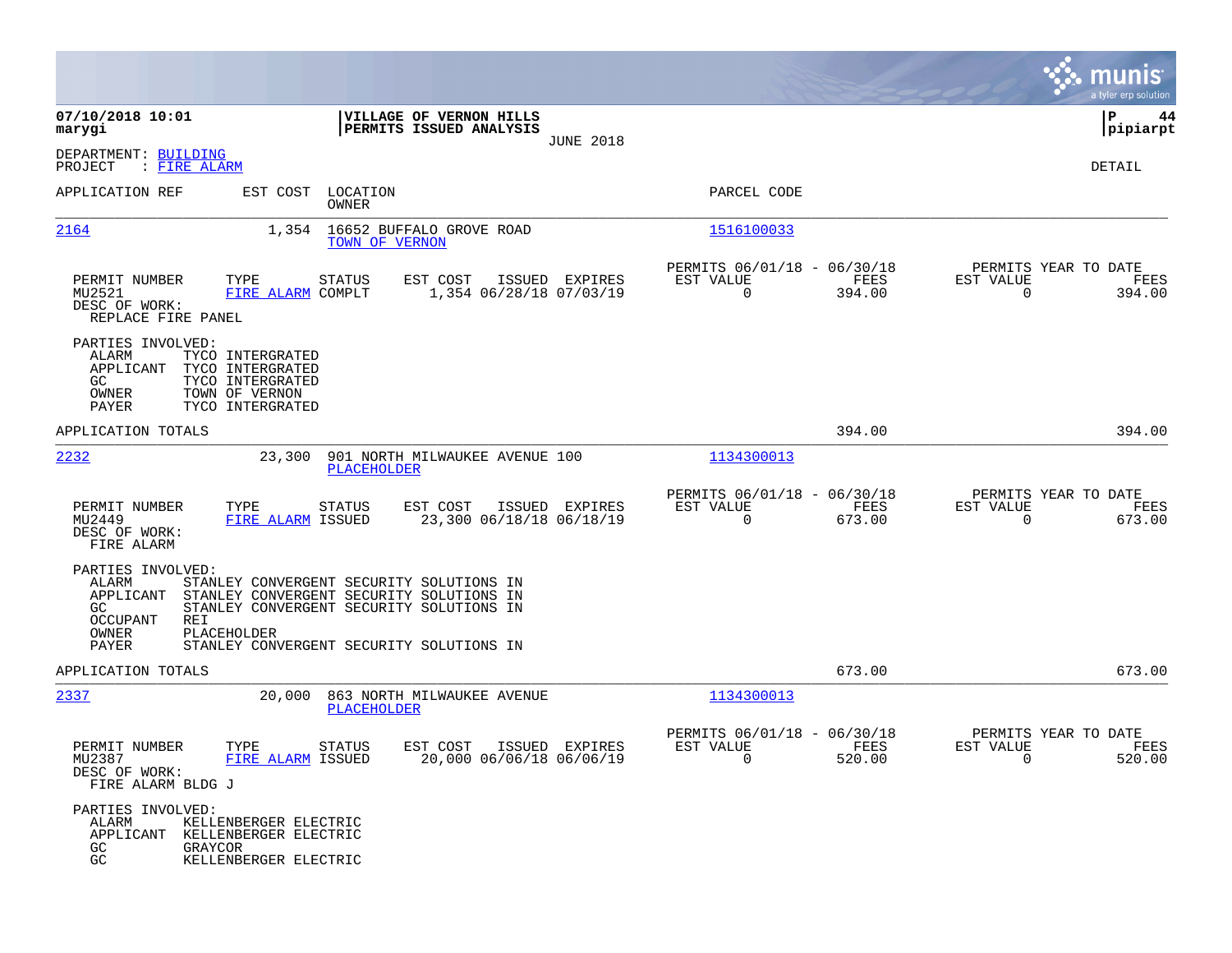|                                                                                                                                                                                      |                                                       |                  |                                                         |                |                                                  | munis<br>a tyler erp solution |
|--------------------------------------------------------------------------------------------------------------------------------------------------------------------------------------|-------------------------------------------------------|------------------|---------------------------------------------------------|----------------|--------------------------------------------------|-------------------------------|
| 07/10/2018 10:01<br>marygi                                                                                                                                                           | VILLAGE OF VERNON HILLS<br>PERMITS ISSUED ANALYSIS    | <b>JUNE 2018</b> |                                                         |                | lР                                               | 45<br> pipiarpt               |
| DEPARTMENT: BUILDING<br>: FIRE ALARM<br>PROJECT                                                                                                                                      |                                                       |                  |                                                         |                | DETAIL                                           |                               |
| APPLICATION REF<br>PLACEHOLDER<br>OWNER                                                                                                                                              | EST COST LOCATION<br><b>OWNER</b>                     |                  | PARCEL CODE                                             |                |                                                  |                               |
| KELLENBERGER ELECTRIC<br>PAYER                                                                                                                                                       |                                                       |                  |                                                         |                |                                                  |                               |
| APPLICATION TOTALS                                                                                                                                                                   |                                                       |                  |                                                         | 520.00         |                                                  | 520.00                        |
| 2339<br>20,000                                                                                                                                                                       | 913 NORTH MILWAUKEE AVENUE<br><b>PLACEHOLDER</b>      |                  | 1134300013                                              |                |                                                  |                               |
| PERMIT NUMBER<br>TYPE<br>MU2386<br>FIRE ALARM ISSUED<br>DESC OF WORK:<br>FIRE ALARM BLDG G1                                                                                          | <b>STATUS</b><br>EST COST<br>20,000 06/06/18 06/06/19 | ISSUED EXPIRES   | PERMITS 06/01/18 - 06/30/18<br>EST VALUE<br>$\mathbf 0$ | FEES<br>540.00 | PERMITS YEAR TO DATE<br>EST VALUE<br>$\mathbf 0$ | FEES<br>540.00                |
| PARTIES INVOLVED:<br>ALARM<br>KELLENBERGER ELECTRIC<br>APPLICANT<br>KELLENBERGER ELECTRIC<br>GC.<br>GRAYCOR<br>PLACEHOLDER<br>OWNER<br>PAYER<br>KELLENBERGER ELECTRIC                |                                                       |                  |                                                         |                |                                                  |                               |
| APPLICATION TOTALS                                                                                                                                                                   |                                                       |                  |                                                         | 540.00         |                                                  | 540.00                        |
| <u> 2412</u><br>9,000                                                                                                                                                                | 901 NORTH MILWAUKEE AVENUE 900<br><b>PLACEHOLDER</b>  |                  | 1134300013                                              |                |                                                  |                               |
| PERMIT NUMBER<br>TYPE<br>MU2464<br>FIRE ALARM ISSUED<br>DESC OF WORK:<br>FIRE ALARM                                                                                                  | <b>STATUS</b><br>EST COST<br>9,000 06/22/18 06/22/19  | ISSUED EXPIRES   | PERMITS 06/01/18 - 06/30/18<br>EST VALUE<br>$\Omega$    | FEES<br>495.00 | PERMITS YEAR TO DATE<br>EST VALUE<br>$\Omega$    | FEES<br>495.00                |
| PARTIES INVOLVED:<br>ALARM<br>CPI POWER & CONTROL<br>APPLICANT<br>CPI POWER & CONTROL<br>GC<br>CPI POWER & CONTROL<br>HOME GOODS<br>OCCUPANT<br>PLACEHOLDER<br>OWNER<br><b>PAYER</b> | CHIICAGO FIRE DETECTION SYSTEMS LLC                   |                  |                                                         |                |                                                  |                               |
| APPLICATION TOTALS                                                                                                                                                                   |                                                       |                  |                                                         | 495.00         |                                                  | 495.00                        |
| 2413<br>9,000                                                                                                                                                                        | 901 NORTH MILWAUKEE AVENUE 600<br>PLACEHOLDER         |                  | 1134300013                                              |                |                                                  |                               |
| PERMIT NUMBER<br>TYPE<br>FIRE ALARM ISSUED<br>MU2463<br>DESC OF WORK:<br>AIRE ALARM                                                                                                  | <b>STATUS</b><br>EST COST<br>9,000 06/22/18 06/22/19  | ISSUED EXPIRES   | PERMITS 06/01/18 - 06/30/18<br>EST VALUE<br>$\Omega$    | FEES<br>520.00 | PERMITS YEAR TO DATE<br>EST VALUE<br>0           | FEES<br>520.00                |

PARTIES INVOLVED: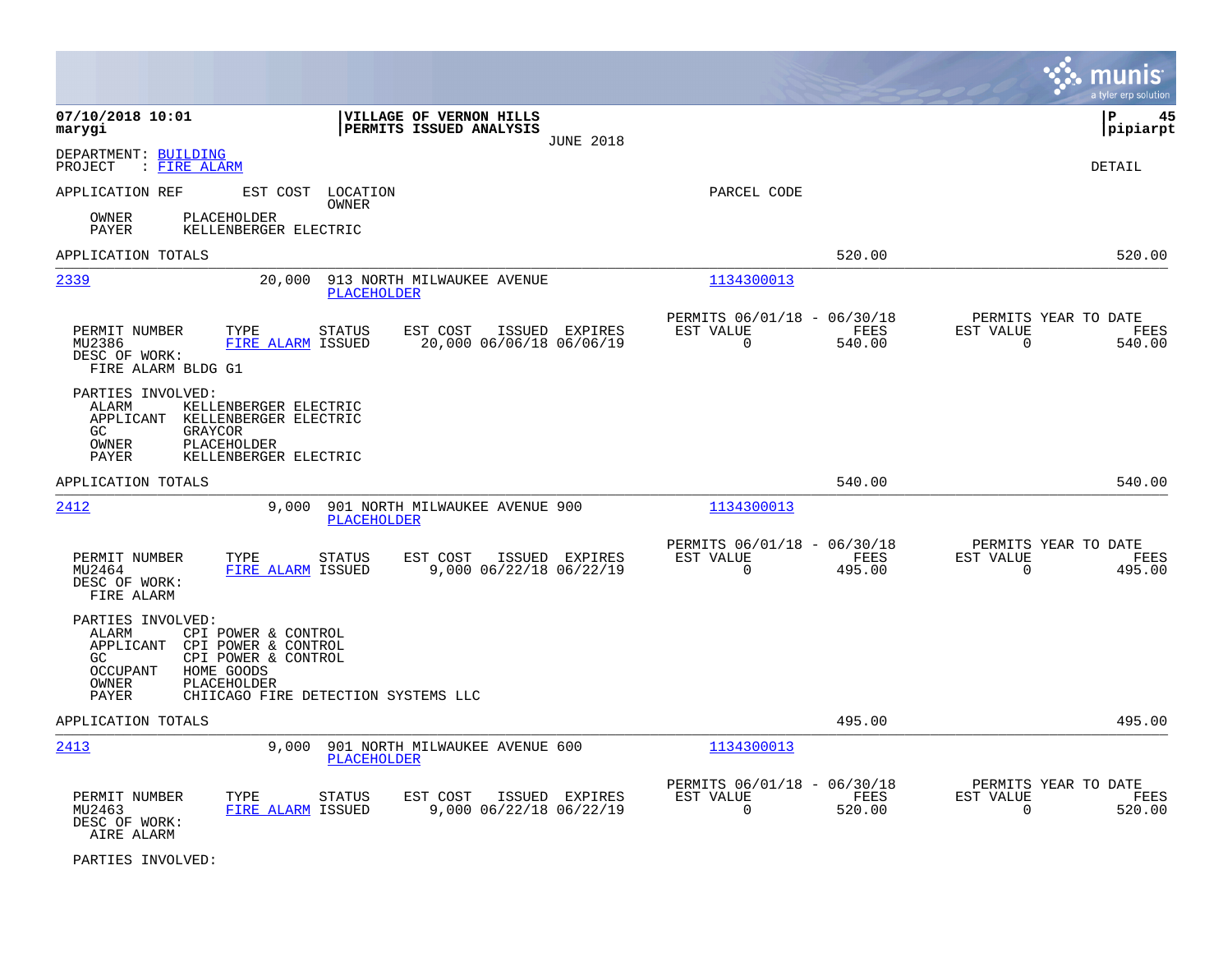|                                                                                                                                                                                                                                                              |                                                                        |                                                                 | munis<br>a tyler erp solution                                   |
|--------------------------------------------------------------------------------------------------------------------------------------------------------------------------------------------------------------------------------------------------------------|------------------------------------------------------------------------|-----------------------------------------------------------------|-----------------------------------------------------------------|
| 07/10/2018 10:01<br>marygi                                                                                                                                                                                                                                   | VILLAGE OF VERNON HILLS<br>PERMITS ISSUED ANALYSIS<br><b>JUNE 2018</b> |                                                                 | P<br>46<br> pipiarpt                                            |
| DEPARTMENT: BUILDING<br>PROJECT<br>: FIRE ALARM                                                                                                                                                                                                              |                                                                        |                                                                 | DETAIL                                                          |
| APPLICATION REF<br>EST COST LOCATION<br>ALARM<br>CPI POWER & CONTROL<br>APPLICANT<br>CPI POWER & CONTROL<br>CPI POWER & CONTROL<br>GC<br><b>OCCUPANT</b><br>NORDSTROM RACK<br>OWNER<br>PLACEHOLDER<br>PAYER<br>PAYER<br>CPI POWER & CONTROL                  | <b>OWNER</b><br>CHIICAGO FIRE DETECTION SYSTEMS LLC                    | PARCEL CODE                                                     |                                                                 |
| APPLICATION TOTALS                                                                                                                                                                                                                                           |                                                                        | 520.00                                                          | 520.00                                                          |
| 2478<br>1,200                                                                                                                                                                                                                                                | 945 LAKEVIEW PKY 130<br>TOM WARD                                       | 1133302013                                                      |                                                                 |
| TYPE<br>PERMIT NUMBER<br>MU2445<br>FIRE ALARM ISSUED<br>DESC OF WORK:<br>FIRE ALARM                                                                                                                                                                          | EST COST<br>ISSUED EXPIRES<br><b>STATUS</b><br>1,200 06/18/18 06/18/19 | PERMITS 06/01/18 - 06/30/18<br>EST VALUE<br>FEES<br>320.00<br>0 | PERMITS YEAR TO DATE<br>EST VALUE<br>FEES<br>320.00<br>$\Omega$ |
| PARTIES INVOLVED:<br><b>ALARM</b><br>CONNOR ELECTRIC SERVICE<br>CONNOR ELECTRIC SERVICE<br>APPLICANT<br>ELECTRICIA<br>CONNOR ELECTRIC SERVICE<br>GC<br>CONNOR ELECTRIC SERVICE<br>POMCO<br>OCCUPANT<br>OWNER<br>TOM WARD<br>PAYER<br>CONNOR ELECTRIC SERVICE |                                                                        |                                                                 |                                                                 |
| APPLICATION TOTALS<br>PROJECT TOTALS                                                                                                                                                                                                                         |                                                                        | 320.00<br>$\Omega$<br>3,462.00                                  | 320.00<br>3,462.00<br>$\Omega$                                  |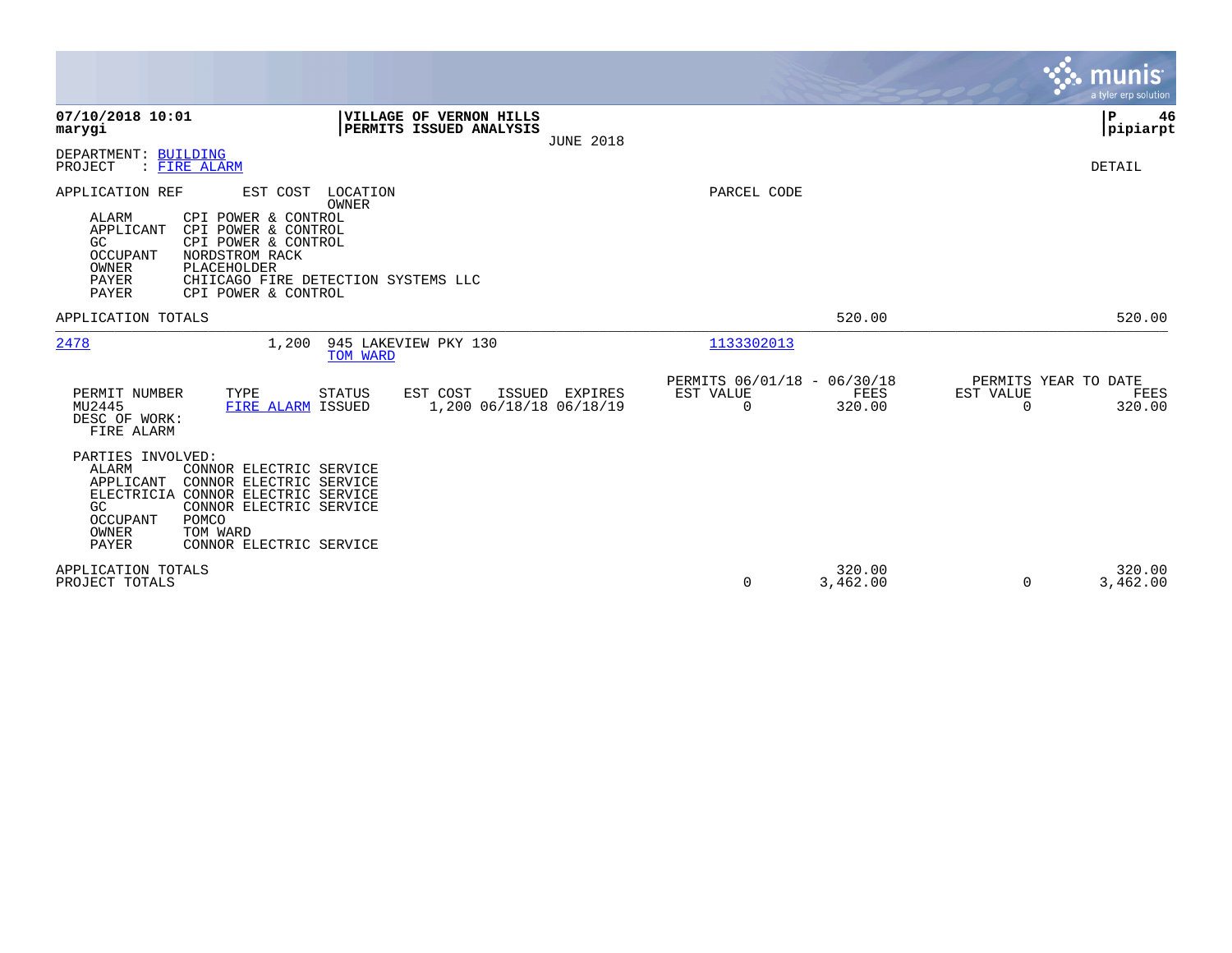|                                                                    |                                                                                                                                                                                             |                                                     |                                                         |                  |                                                  | munis<br>a tyler erp solution |
|--------------------------------------------------------------------|---------------------------------------------------------------------------------------------------------------------------------------------------------------------------------------------|-----------------------------------------------------|---------------------------------------------------------|------------------|--------------------------------------------------|-------------------------------|
| 07/10/2018 10:01<br>marygi                                         | VILLAGE OF VERNON HILLS<br>PERMITS ISSUED ANALYSIS                                                                                                                                          |                                                     |                                                         |                  |                                                  | 47<br>ΙP<br> pipiarpt         |
| DEPARTMENT: BUILDING<br>PROJECT<br>: FIRE SPRINKLER                |                                                                                                                                                                                             | <b>JUNE 2018</b>                                    |                                                         |                  |                                                  | DETAIL                        |
| APPLICATION REF                                                    | LOCATION<br>EST COST<br>OWNER                                                                                                                                                               |                                                     | PARCEL CODE                                             |                  |                                                  |                               |
| 2132                                                               | 370 CORPORATE WOODS PARKWAY<br>12,955<br>OKAMOTO CORPORATION                                                                                                                                |                                                     | 1509401085                                              |                  |                                                  |                               |
| PERMIT NUMBER<br>MU2417<br>DESC OF WORK:<br>FIRE SPRINKLER         | TYPE<br>STATUS<br>EST COST<br><b>FIRE SPR</b><br>ISSUED                                                                                                                                     | ISSUED EXPIRES<br>12,955 06/13/18 06/21/19          | PERMITS 06/01/18 - 06/30/18<br>EST VALUE<br>$\mathbf 0$ | FEES<br>1,004.55 | PERMITS YEAR TO DATE<br>EST VALUE<br>$\mathbf 0$ | FEES<br>1,004.55              |
| PARTIES INVOLVED:<br>GC.<br>OCCUPANT<br>OWNER<br>PAYER             | APPLICANT MONARCH FIRE PROTECTION INC<br>FIRE SPRIN MONARCH FIRE PROTECTION INC<br>MONARCH FIRE PROTECTION INC<br>OKAMOTO CORPORATION<br>OKAMOTO CORPORATION<br>MONARCH FIRE PROTECTION INC |                                                     |                                                         |                  |                                                  |                               |
| APPLICATION TOTALS                                                 |                                                                                                                                                                                             |                                                     |                                                         | 1,004.55         |                                                  | 1,004.55                      |
| 2306                                                               | 3,800<br>250 CENTER DR 101<br>YUEH LIU                                                                                                                                                      |                                                     | 1133302041                                              |                  |                                                  |                               |
| PERMIT NUMBER<br>MU2451<br>DESC OF WORK:<br>FIRE SPRINKLER         | EST COST<br>TYPE<br>STATUS<br>FIRE SPR<br>ISSUED                                                                                                                                            | ISSUED EXPIRES<br>3,800 06/19/18 06/28/19           | PERMITS 06/01/18 - 06/30/18<br>EST VALUE<br>$\mathbf 0$ | FEES<br>311.00   | PERMITS YEAR TO DATE<br>EST VALUE<br>0           | FEES<br>311.00                |
| PARTIES INVOLVED:<br>GC.<br>OCCUPANT<br>OWNER<br>YUEH LIU<br>PAYER | APPLICANT DND FIRE PROTECTION INC<br>FIRE SPRIN DND FIRE PROTECTION INC<br>DND FIRE PROTECTION INC<br>MIDWEST CENTER FOR WOMENS HEALTH<br>DND FIRE PROTECTION INC                           |                                                     |                                                         |                  |                                                  |                               |
| APPLICATION TOTALS                                                 |                                                                                                                                                                                             |                                                     |                                                         | 311.00           |                                                  | 311.00                        |
| 2403                                                               | 21,043<br>863 NORTH MILWAUKEE AVENUE<br><b>PLACEHOLDER</b>                                                                                                                                  |                                                     | 1134300013                                              |                  |                                                  |                               |
| PERMIT NUMBER<br>MU2512<br>DESC OF WORK:<br>FIRE SPRINKLER BLDG J  | TYPE<br>STATUS<br>FIRE SPR<br>ISSUED                                                                                                                                                        | EST COST ISSUED EXPIRES<br>21,043 06/28/18 06/28/19 | PERMITS 06/01/18 - 06/30/18<br>EST VALUE<br>$\Omega$    | FEES<br>692.43   | PERMITS YEAR TO DATE<br>EST VALUE<br>$\Omega$    | FEES<br>692.43                |
| PARTIES INVOLVED:<br>GC                                            | APPLICANT ABSOLUTE FIRE PROTECTION<br>FIRE SPRIN ABSOLUTE FIRE PROTECTION<br>ABSOLUTE FIRE PROTECTION                                                                                       |                                                     |                                                         |                  |                                                  |                               |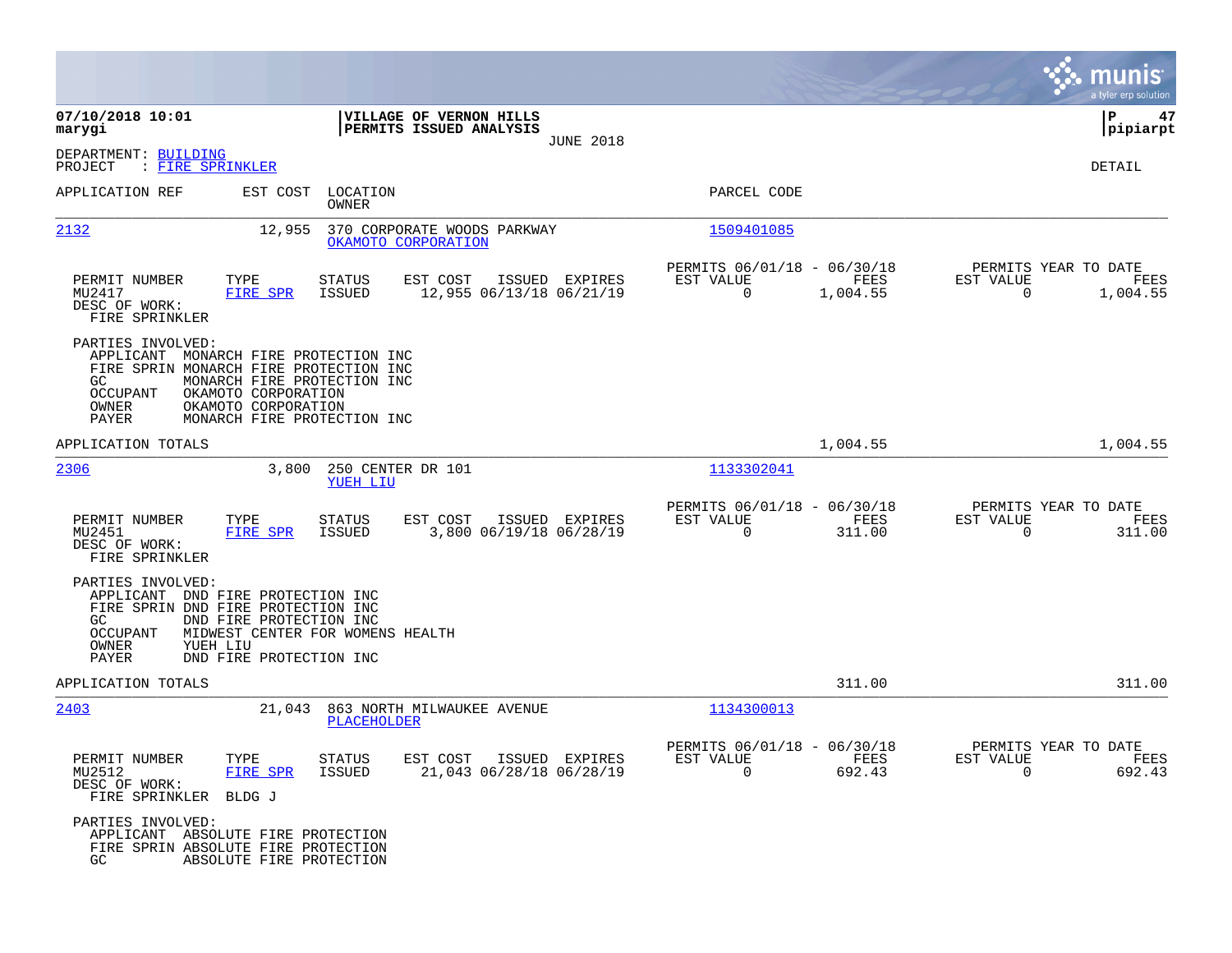|                                                                                                                                                                                                                          |                                                                                         |                                                                           | munis<br>a tyler erp solution                                      |
|--------------------------------------------------------------------------------------------------------------------------------------------------------------------------------------------------------------------------|-----------------------------------------------------------------------------------------|---------------------------------------------------------------------------|--------------------------------------------------------------------|
| 07/10/2018 10:01<br>marygi                                                                                                                                                                                               | VILLAGE OF VERNON HILLS<br>PERMITS ISSUED ANALYSIS<br><b>JUNE 2018</b>                  |                                                                           | ΙP<br>48<br> pipiarpt                                              |
| DEPARTMENT: BUILDING<br>: FIRE SPRINKLER<br>PROJECT                                                                                                                                                                      |                                                                                         |                                                                           | DETAIL                                                             |
| APPLICATION REF                                                                                                                                                                                                          | EST COST LOCATION<br>OWNER                                                              | PARCEL CODE                                                               |                                                                    |
| PLACEHOLDER<br>OWNER<br>PAYER<br>ABSOLUTE FIRE PROTECTION                                                                                                                                                                |                                                                                         |                                                                           |                                                                    |
| APPLICATION TOTALS                                                                                                                                                                                                       |                                                                                         | 692.43                                                                    | 692.43                                                             |
| 2404<br>2,950                                                                                                                                                                                                            | 970 WOODLANDS PKY<br>VAN VLISSINGEN & CO                                                | 1515103034                                                                |                                                                    |
| PERMIT NUMBER<br>TYPE<br><b>FIRE SPR</b><br>MU2455<br>DESC OF WORK:<br>FIRE SPRINKLER                                                                                                                                    | <b>STATUS</b><br>EST COST<br>ISSUED EXPIRES<br><b>ISSUED</b><br>2,950 06/20/18 06/29/19 | PERMITS 06/01/18 - 06/30/18<br>EST VALUE<br>FEES<br>$\mathbf 0$<br>394.00 | PERMITS YEAR TO DATE<br>EST VALUE<br>FEES<br>$\mathbf 0$<br>394.00 |
| PARTIES INVOLVED:<br>APPLICANT UNITED STATES ALLIANCE FIRE PROTECTION<br>FIRE SPRIN UNITED STATES ALLIANCE FIRE PROTECTION<br>GC.<br>VIEWORKS AMERICA<br>OCCUPANT<br>OWNER<br>VAN VLISSINGEN & CO<br>PAYER               | UNITED STATES ALLIANCE FIRE PROTECTION<br>UNITED STATES ALLIANCE FIRE PROTECTION        |                                                                           |                                                                    |
| APPLICATION TOTALS                                                                                                                                                                                                       |                                                                                         | 394.00                                                                    | 394.00                                                             |
| 2429<br>5,698                                                                                                                                                                                                            | 901 NORTH MILWAUKEE AVENUE 100<br><b>PLACEHOLDER</b>                                    | 1134300013                                                                |                                                                    |
| PERMIT NUMBER<br>TYPE<br>MU2509<br><b>FIRE SPR</b><br>DESC OF WORK:<br>FIRE SPRINKLER                                                                                                                                    | EST COST<br>ISSUED EXPIRES<br>STATUS<br><b>ISSUED</b><br>5,698 06/28/18 07/09/19        | PERMITS 06/01/18 - 06/30/18<br>EST VALUE<br>FEES<br>$\mathbf 0$<br>347.00 | PERMITS YEAR TO DATE<br>EST VALUE<br>FEES<br>$\mathbf 0$<br>347.00 |
| PARTIES INVOLVED:<br>APPLICANT ABSOLUTE FIRE PROTECTION<br>FIRE SPRIN ABSOLUTE FIRE PROTECTION<br>GC.<br>ABSOLUTE FIRE PROTECTION<br>OCCUPANT<br><b>REI</b><br>OWNER<br>PLACEHOLDER<br>PAYER<br>ABSOLUTE FIRE PROTECTION |                                                                                         |                                                                           |                                                                    |
| APPLICATION TOTALS                                                                                                                                                                                                       |                                                                                         | 347.00                                                                    | 347.00                                                             |
| 2430<br>9,325                                                                                                                                                                                                            | 901 NORTH MILWAUKEE AVENUE 500<br>PLACEHOLDER                                           | 1134300013                                                                |                                                                    |
| PERMIT NUMBER<br>TYPE<br>MU2513<br>FIRE SPR<br>DESC OF WORK:<br>FIRE SPRINKLER                                                                                                                                           | <b>STATUS</b><br>EST COST<br>ISSUED EXPIRES<br>9,325 06/28/18 07/09/19<br>ISSUED        | PERMITS 06/01/18 - 06/30/18<br>EST VALUE<br>FEES<br>$\Omega$<br>401.25    | PERMITS YEAR TO DATE<br>EST VALUE<br>FEES<br>401.25<br>0           |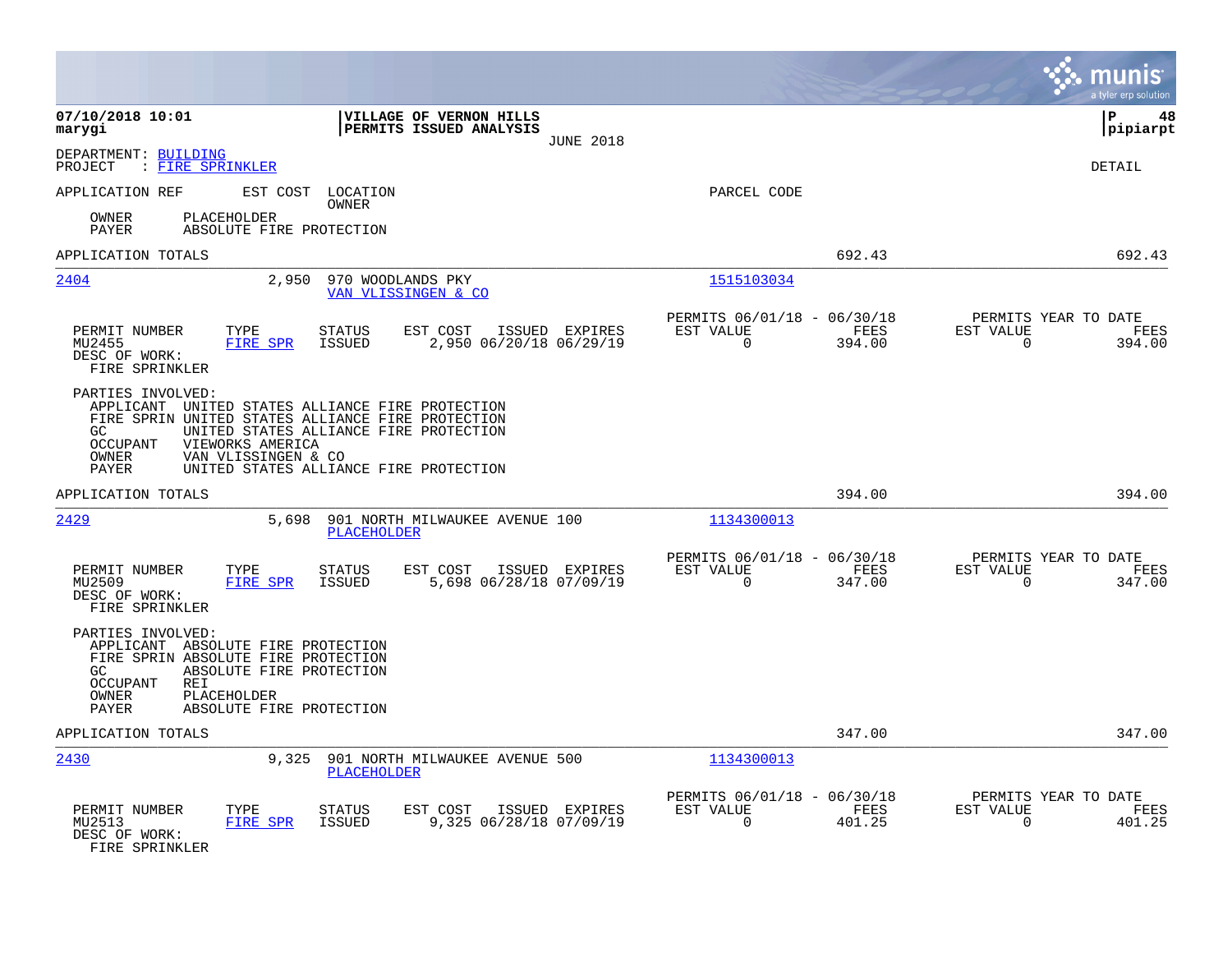|                                                                                                                                                                                                                                                                                         |                                                                           | munis<br>a tyler erp solution                                      |
|-----------------------------------------------------------------------------------------------------------------------------------------------------------------------------------------------------------------------------------------------------------------------------------------|---------------------------------------------------------------------------|--------------------------------------------------------------------|
| 07/10/2018 10:01<br>VILLAGE OF VERNON HILLS<br>PERMITS ISSUED ANALYSIS<br>marygi<br><b>JUNE 2018</b>                                                                                                                                                                                    |                                                                           | l P<br>49<br> pipiarpt                                             |
| DEPARTMENT: BUILDING<br>: FIRE SPRINKLER<br>PROJECT                                                                                                                                                                                                                                     |                                                                           | <b>DETAIL</b>                                                      |
| APPLICATION REF<br>EST COST<br>LOCATION<br>OWNER<br>PARTIES INVOLVED:<br>APPLICANT ABSOLUTE FIRE PROTECTION<br>FIRE SPRIN ABSOLUTE FIRE PROTECTION<br>ABSOLUTE FIRE PROTECTION<br>GC.<br><b>OCCUPANT</b><br>BARNES & NOBLE<br>PLACEHOLDER<br>OWNER<br>ABSOLUTE FIRE PROTECTION<br>PAYER | PARCEL CODE                                                               |                                                                    |
| APPLICATION TOTALS                                                                                                                                                                                                                                                                      | 401.25                                                                    | 401.25                                                             |
| 2431<br>901 NORTH MILWAUKEE AVENUE 600<br>8,007<br><b>PLACEHOLDER</b>                                                                                                                                                                                                                   | 1134300013                                                                |                                                                    |
| PERMIT NUMBER<br>EST COST<br>ISSUED EXPIRES<br>TYPE<br>STATUS<br>MU2511<br>FIRE SPR<br>ISSUED<br>8,007 06/28/18 07/09/19<br>DESC OF WORK:<br>FIRE SPRINKLER                                                                                                                             | PERMITS 06/01/18 - 06/30/18<br>EST VALUE<br>FEES<br>1,270.07<br>$\Omega$  | PERMITS YEAR TO DATE<br>EST VALUE<br>FEES<br>$\Omega$<br>1,270.07  |
| PARTIES INVOLVED:<br>APPLICANT ABSOLUTE FIRE PROTECTION<br>FIRE SPRIN ABSOLUTE FIRE PROTECTION<br>GC<br>ABSOLUTE FIRE PROTECTION<br><b>OCCUPANT</b><br>NORDSTROM RACK<br><b>PLACEHOLDER</b><br>OWNER<br>PAYER<br>ABSOLUTE FIRE PROTECTION                                               |                                                                           |                                                                    |
| APPLICATION TOTALS                                                                                                                                                                                                                                                                      | 1,270.07                                                                  | 1,270.07                                                           |
| 2437<br>16,526<br>901 NORTH MILWAUKEE AVENUE 900<br><b>PLACEHOLDER</b>                                                                                                                                                                                                                  | 1134300013                                                                |                                                                    |
| STATUS<br>EST COST<br>PERMIT NUMBER<br>TYPE<br>ISSUED EXPIRES<br>FIRE SPR<br><b>ISSUED</b><br>16,526 06/28/18 07/09/19<br>MU2510<br>DESC OF WORK:<br>FIRE SPRINKLER                                                                                                                     | PERMITS 06/01/18 - 06/30/18<br>FEES<br>EST VALUE<br>$\mathbf 0$<br>956.26 | PERMITS YEAR TO DATE<br>EST VALUE<br>FEES<br>$\mathbf 0$<br>956.26 |
| PARTIES INVOLVED:<br>APPLICANT ABSOLUTE FIRE PROTECTION<br>FIRE SPRIN ABSOLUTE FIRE PROTECTION<br>GC.<br>ABSOLUTE FIRE PROTECTION<br><b>OCCUPANT</b><br>HOME GOODS<br>OWNER<br>PLACEHOLDER<br>PAYER<br>ABSOLUTE FIRE PROTECTION                                                         |                                                                           |                                                                    |
| APPLICATION TOTALS                                                                                                                                                                                                                                                                      | 956.26                                                                    | 956.26                                                             |
| 2463<br>2,575<br>945 LAKEVIEW PKY 130<br>TOM WARD                                                                                                                                                                                                                                       | 1133302013                                                                |                                                                    |
|                                                                                                                                                                                                                                                                                         | PERMITS 06/01/18 - 06/30/18                                               | PERMITS YEAR TO DATE                                               |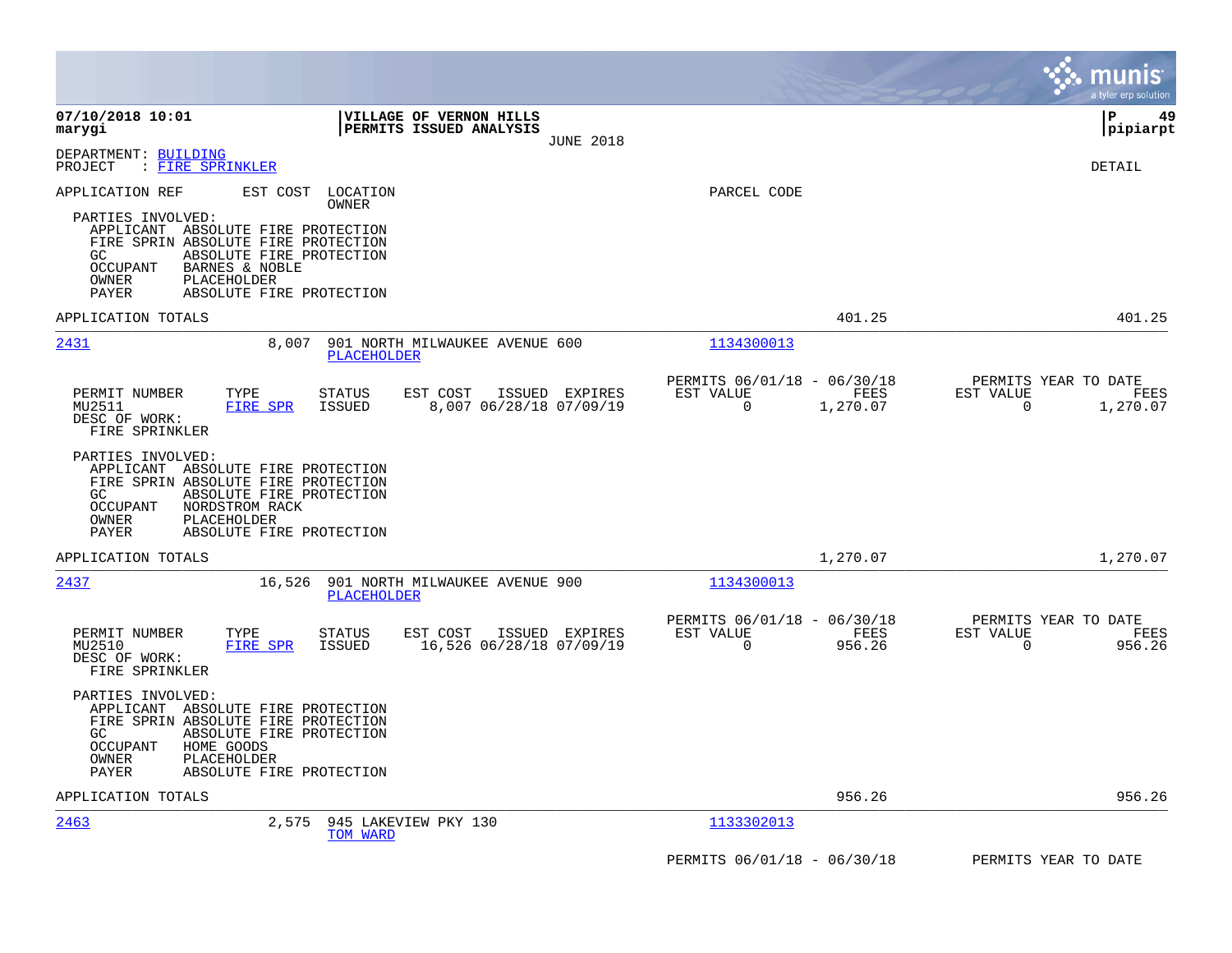|                                                                                                                                                                                                                                                                                |                                                         |                                            | munis<br>a tyler erp solution          |
|--------------------------------------------------------------------------------------------------------------------------------------------------------------------------------------------------------------------------------------------------------------------------------|---------------------------------------------------------|--------------------------------------------|----------------------------------------|
| 07/10/2018 10:01<br>VILLAGE OF VERNON HILLS<br>PERMITS ISSUED ANALYSIS<br>marygi<br><b>STATUS</b><br>EST COST<br>ISSUED EXPIRES<br>PERMIT NUMBER<br>TYPE<br><b>JUNE 2018</b>                                                                                                   | EST VALUE                                               | <b>FEES</b><br>EST VALUE                   | 50<br>l P<br> pipiarpt<br>FEES         |
| DEPARTMENT: BUILDING<br>: FIRE SPRINKLER<br>PROJECT                                                                                                                                                                                                                            |                                                         |                                            | DETAIL                                 |
| APPLICATION REF<br>LOCATION<br>EST COST<br>OWNER                                                                                                                                                                                                                               | PARCEL CODE                                             |                                            |                                        |
| <b>ISSUED</b><br>MU2440<br><b>FIRE SPR</b><br>2,575 06/15/18 06/15/19<br>DESC OF WORK:<br>FIRE SPRINKLERS                                                                                                                                                                      | 0                                                       | 326.00<br>0                                | 326.00                                 |
| PARTIES INVOLVED:<br>APPLICANT UNITED STATES ALLIANCE FIRE PROTECTION<br>FIRE SPRIN UNITED STATES ALLIANCE FIRE PROTECTION<br>UNITED STATES ALLIANCE FIRE PROTECTION<br>GC<br><b>OCCUPANT</b><br>POMCO<br>OWNER<br>TOM WARD<br>PAYER<br>UNITED STATES ALLIANCE FIRE PROTECTION |                                                         |                                            |                                        |
| APPLICATION TOTALS                                                                                                                                                                                                                                                             |                                                         | 326.00                                     | 326.00                                 |
| 2493<br>10,900<br>628 INSULL DRIVE<br><b>PLACEHOLDER</b>                                                                                                                                                                                                                       | 1133216010                                              |                                            |                                        |
| PERMIT NUMBER<br>TYPE<br>STATUS<br>EST COST<br>ISSUED EXPIRES<br>MU2433<br>FIRE SPR<br>ISSUED<br>10,900 06/15/18 06/15/19<br>DESC OF WORK:<br>IRE SPRINKLER                                                                                                                    | PERMITS 06/01/18 - 06/30/18<br>EST VALUE<br>$\mathbf 0$ | FEES<br>EST VALUE<br>309.00<br>$\mathbf 0$ | PERMITS YEAR TO DATE<br>FEES<br>309.00 |
| PARTIES INVOLVED:<br>APPLICANT NOVA FIRE PROTECTION<br>FIRE SPRIN NOVA FIRE PROTECTION<br>GC<br>NOVA FIRE PROTECTION<br>OWNER<br>PLACEHOLDER<br>NOVA FIRE PROTECTION<br>PAYER                                                                                                  |                                                         |                                            |                                        |
| APPLICATION TOTALS                                                                                                                                                                                                                                                             |                                                         | 309.00                                     | 309.00                                 |
| 2531<br>14,500<br>553 COUNCIL CIRCLE<br><b>PLACEHOLDER</b>                                                                                                                                                                                                                     | 1133213008                                              |                                            |                                        |
| EST COST<br>ISSUED EXPIRES<br>PERMIT NUMBER<br>TYPE<br>STATUS<br>MU2460<br>FIRE SPR<br>14,500 06/21/18 06/21/19<br>ISSUED<br>DESC OF WORK:<br>FIRE SPRINKLER                                                                                                                   | PERMITS 06/01/18 - 06/30/18<br>EST VALUE<br>$\mathbf 0$ | FEES<br>EST VALUE<br>$\mathbf 0$<br>345.00 | PERMITS YEAR TO DATE<br>FEES<br>345.00 |
| PARTIES INVOLVED:<br>APPLICANT NOVA FIRE PROTECTION<br>FIRE SPRIN NOVA FIRE PROTECTION<br>NOVA FIRE PROTECTION<br>GC<br>PLACEHOLDER<br>OWNER<br>PAYER<br>NOVA FIRE PROTECTION                                                                                                  |                                                         |                                            |                                        |
| APPLICATION TOTALS                                                                                                                                                                                                                                                             |                                                         | 345.00                                     | 345.00                                 |
| 2532<br>12,000<br>502 COUNCIL CIRCLE                                                                                                                                                                                                                                           | 1133205081                                              |                                            |                                        |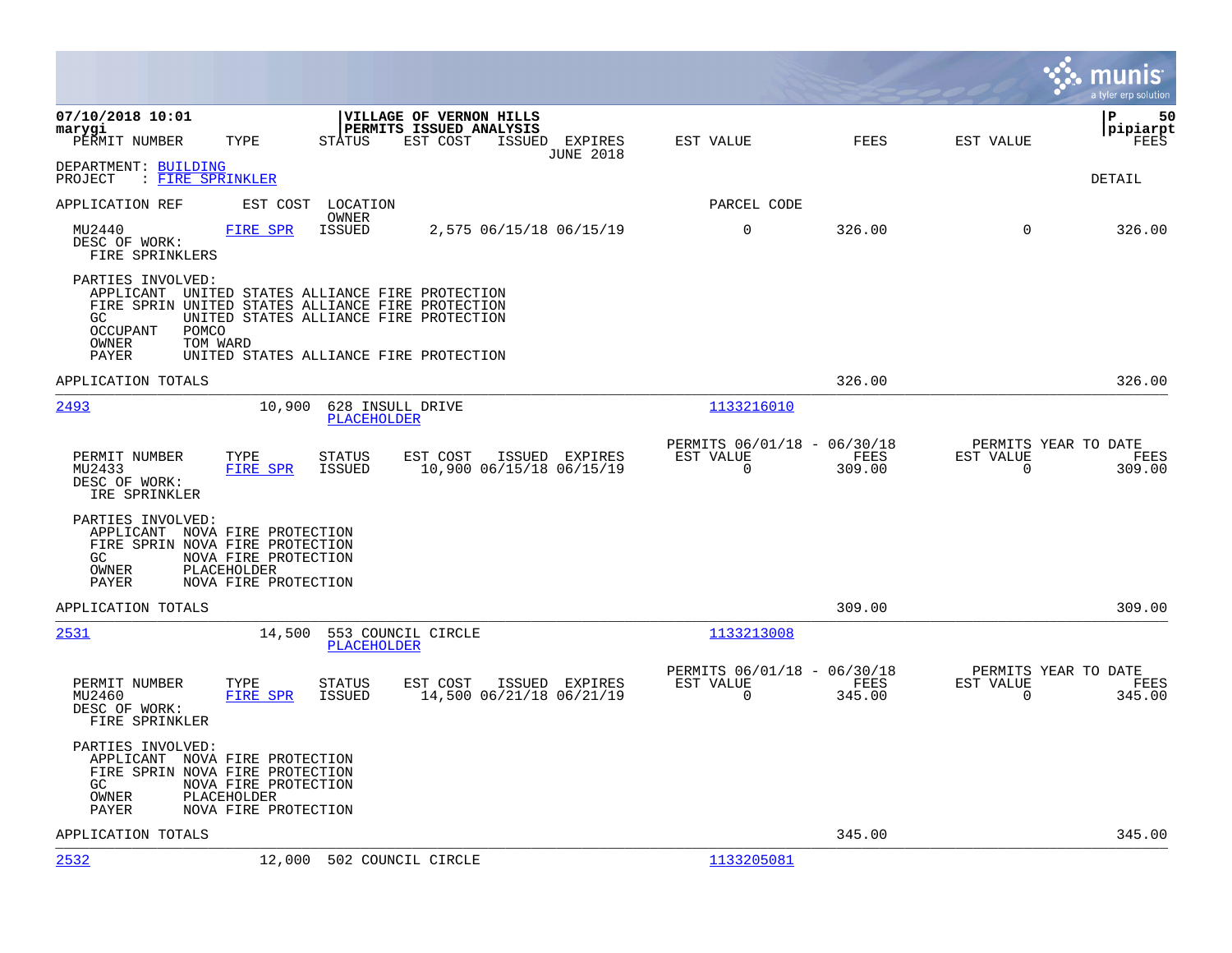|                                                                                                                                                                                                                                    |                                                        |                                                         |                    |                                                  | <u>्. munis</u><br>a tyler erp solution |
|------------------------------------------------------------------------------------------------------------------------------------------------------------------------------------------------------------------------------------|--------------------------------------------------------|---------------------------------------------------------|--------------------|--------------------------------------------------|-----------------------------------------|
| 07/10/2018 10:01<br>marygi<br><b>PLACEHOLDER</b>                                                                                                                                                                                   | VILLAGE OF VERNON HILLS<br>PERMITS ISSUED ANALYSIS     |                                                         |                    |                                                  | ΙP<br>51<br> pipiarpt                   |
| PERMIT NUMBER<br>TYPE<br>STATUS                                                                                                                                                                                                    | EST COST<br>ISSUED EXPIRES<br><b>JUNE 2018</b>         | PERMITS 06/01/18 - 06/30/18<br>EST VALUE                | FEES               | PERMITS YEAR TO DATE<br>EST VALUE                | <b>FEES</b>                             |
| DEPARTMENT: BUILDING<br>: FIRE SPRINKLER<br>PROJECT                                                                                                                                                                                |                                                        |                                                         |                    |                                                  | DETAIL                                  |
| APPLICATION REF<br>EST COST<br>LOCATION<br>OWNER                                                                                                                                                                                   |                                                        | PARCEL CODE                                             |                    |                                                  |                                         |
| MU2461<br><b>ISSUED</b><br><b>FIRE SPR</b><br>DESC OF WORK:<br>FIRE SPRINKLER                                                                                                                                                      | 12,000 06/21/18 06/21/19                               | $\mathbf 0$                                             | 320.00             | $\mathbf 0$                                      | 320.00                                  |
| PARTIES INVOLVED:<br>APPLICANT NOVA FIRE PROTECTION<br>FIRE SPRIN NOVA FIRE PROTECTION<br>NOVA FIRE PROTECTION<br>GC<br>PLACEHOLDER<br>OWNER<br>NOVA FIRE PROTECTION<br>PAYER                                                      |                                                        |                                                         |                    |                                                  |                                         |
| APPLICATION TOTALS                                                                                                                                                                                                                 |                                                        |                                                         | 320.00             |                                                  | 320.00                                  |
| 2561<br>10,002<br>PLACEHOLDER                                                                                                                                                                                                      | 887 NORTH MILWAUKEE AVENUE 100                         | 1134300013                                              |                    |                                                  |                                         |
| PERMIT NUMBER<br><b>STATUS</b><br>TYPE<br><b>ISSUED</b><br>MU2514<br><b>FIRE SPR</b><br>DESC OF WORK:<br>FIRE SPRINKLERS                                                                                                           | EST COST<br>ISSUED EXPIRES<br>10,002 06/28/18 06/28/19 | PERMITS 06/01/18 - 06/30/18<br>EST VALUE<br>$\mathbf 0$ | FEES<br>429.02     | PERMITS YEAR TO DATE<br>EST VALUE<br>$\mathbf 0$ | FEES<br>429.02                          |
| PARTIES INVOLVED:<br>APPLICANT<br>ABSOLUTE FIRE PROTECTION<br>APPLICANT<br>CAFE ZUPAS<br>FIRE SPRIN ABSOLUTE FIRE PROTECTION<br>GC<br>ABSOLUTE FIRE PROTECTION<br>PLACEHOLDER<br>OWNER<br><b>PAYER</b><br>ABSOLUTE FIRE PROTECTION |                                                        |                                                         |                    |                                                  |                                         |
| APPLICATION TOTALS<br>PROJECT TOTALS                                                                                                                                                                                               |                                                        | 0                                                       | 429.02<br>7,105.58 | $\Omega$                                         | 429.02<br>7,105.58                      |

 $\mathcal{L}^{\bullet}$  .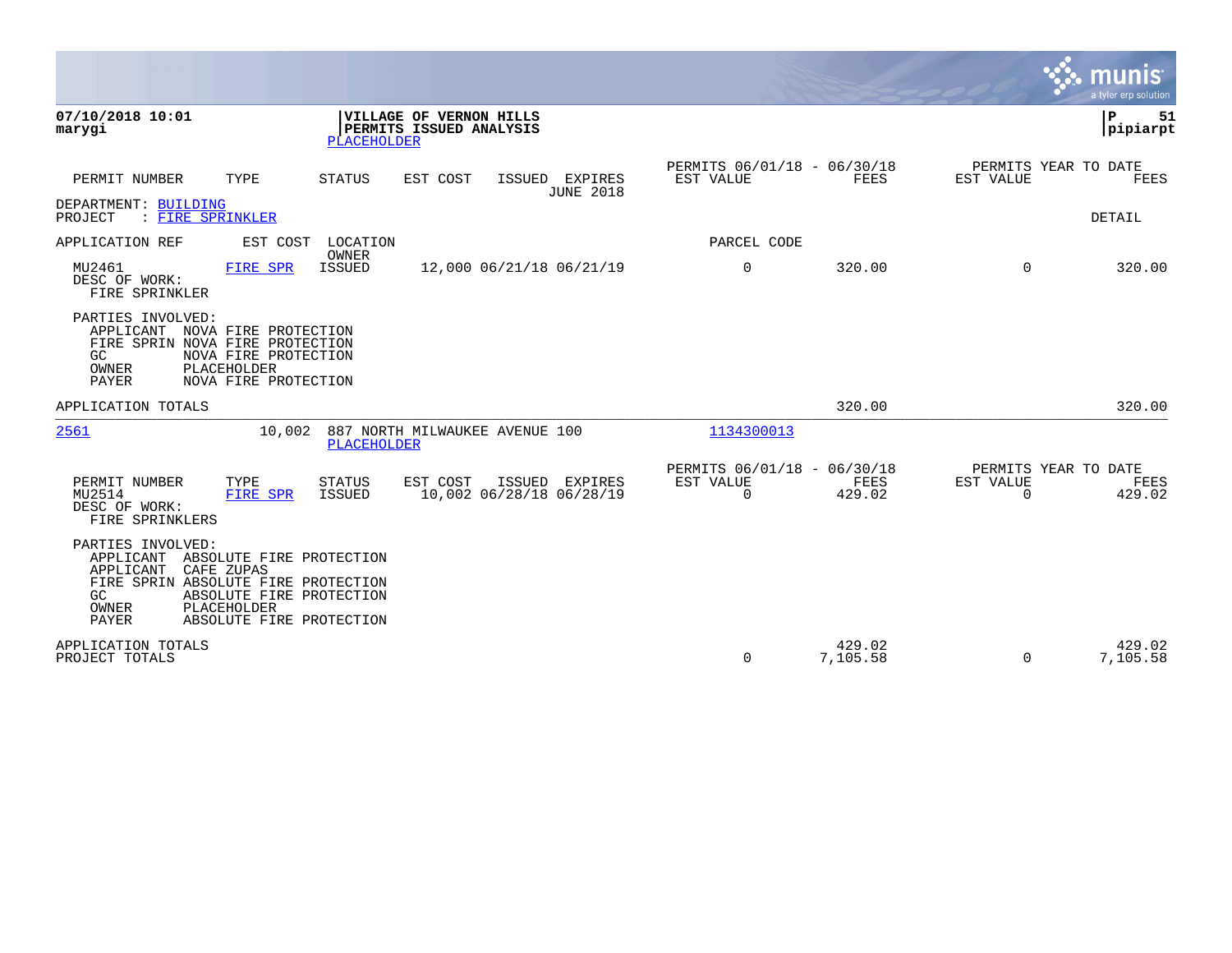|                                                                                                                                                       |                                                                                                              |                                                           |                                                    |                  |                                                         |               |                                                  | munis<br>a tyler erp solution |
|-------------------------------------------------------------------------------------------------------------------------------------------------------|--------------------------------------------------------------------------------------------------------------|-----------------------------------------------------------|----------------------------------------------------|------------------|---------------------------------------------------------|---------------|--------------------------------------------------|-------------------------------|
| 07/10/2018 10:01<br>marygi                                                                                                                            |                                                                                                              |                                                           | VILLAGE OF VERNON HILLS<br>PERMITS ISSUED ANALYSIS | <b>JUNE 2018</b> |                                                         |               |                                                  | lР<br>52<br> pipiarpt         |
| DEPARTMENT: BUILDING<br>: LAWN SPRINKLER<br>PROJECT                                                                                                   |                                                                                                              |                                                           |                                                    |                  |                                                         |               |                                                  | DETAIL                        |
| APPLICATION REF                                                                                                                                       | EST COST                                                                                                     | LOCATION<br>OWNER                                         |                                                    |                  | PARCEL CODE                                             |               |                                                  |                               |
| 2217                                                                                                                                                  | 6,666                                                                                                        | 514 COUNCIL CIRCLE<br>PLACEHOLDER                         |                                                    |                  | 1133205074                                              |               |                                                  |                               |
| PERMIT NUMBER<br>MU2121<br>DESC OF WORK:<br>LAWN SPRINKLERS                                                                                           | TYPE<br><b>LAWN IRRIG ISSUED</b>                                                                             | STATUS                                                    | EST COST<br>6,666 06/29/18 06/29/19                | ISSUED EXPIRES   | PERMITS 06/01/18 - 06/30/18<br>EST VALUE<br>$\mathbf 0$ | FEES<br>66.66 | PERMITS YEAR TO DATE<br>EST VALUE<br>$\mathbf 0$ | FEES<br>66.66                 |
| PARTIES INVOLVED:<br>APPLICANT NATURESCAPE DESIGN INC<br>GC<br>OWNER<br>PAYER                                                                         | NATURESCAPE DESIGN INC<br>PLACEHOLDER<br>NATURESCAPE DESIGN INC                                              |                                                           |                                                    |                  |                                                         |               |                                                  |                               |
| APPLICATION TOTALS                                                                                                                                    |                                                                                                              |                                                           |                                                    |                  |                                                         | 66.66         |                                                  | 66.66                         |
| 2547                                                                                                                                                  |                                                                                                              | 6,870 1799S STANWICH RD<br>CURT S & JANE H COOPER         |                                                    |                  | 1129311014                                              |               |                                                  |                               |
| PERMIT NUMBER<br>MU2447<br>DESC OF WORK:<br>LAWN IRRIGATION                                                                                           | TYPE<br><b>LAWN IRRIG ISSUED</b>                                                                             | STATUS                                                    | EST COST<br>6,870 06/18/18 06/18/19                | ISSUED EXPIRES   | PERMITS 06/01/18 - 06/30/18<br>EST VALUE<br>$\Omega$    | FEES<br>68.70 | PERMITS YEAR TO DATE<br>EST VALUE<br>$\Omega$    | FEES<br>68.70                 |
| PARTIES INVOLVED:<br>APPLICANT NORTH SHORE LAWN SPRINKLER<br>GC<br>IRRIGATION NORTH SHORE LAWN SPRINKLER<br>OWNER                                     | NORTH SHORE LAWN SPRINKLER<br>CURT S & JANE H COOPER                                                         |                                                           |                                                    |                  |                                                         |               |                                                  |                               |
| APPLICATION TOTALS                                                                                                                                    |                                                                                                              |                                                           |                                                    |                  |                                                         | 68.70         |                                                  | 68.70                         |
| 2587                                                                                                                                                  | 4,400                                                                                                        | 1926 LAKE CHARLES DR<br><b>JASON &amp; KRISTIN VOLLEN</b> |                                                    |                  | 1128302013                                              |               |                                                  |                               |
| PERMIT NUMBER<br>MU2484<br>DESC OF WORK:<br>LAWN IRRIGATION                                                                                           | TYPE<br>LAWN IRRIG ISSUED                                                                                    | STATUS                                                    | EST COST<br>4,400 06/25/18 06/25/19                | ISSUED EXPIRES   | PERMITS 06/01/18 - 06/30/18<br>EST VALUE<br>0           | FEES<br>50.00 | PERMITS YEAR TO DATE<br>EST VALUE<br>$\mathbf 0$ | FEES<br>50.00                 |
| PARTIES INVOLVED:<br>APPLICANT D & D LANDSCAPE AND SPRINKJLER SERVICES<br>GC.<br>IRRIGATION D & D LANDSCAPE AND SPRINKJLER SERVICES<br>OWNER<br>PAYER | D & D LANDSCAPE AND SPRINKJLER SERVICES<br>JASON & KRISTIN VOLLEN<br>D & D LANDSCAPE AND SPRINKJLER SERVICES |                                                           |                                                    |                  |                                                         |               |                                                  |                               |
| APPLICATION TOTALS                                                                                                                                    |                                                                                                              |                                                           |                                                    |                  |                                                         | 50.00         |                                                  | 50.00                         |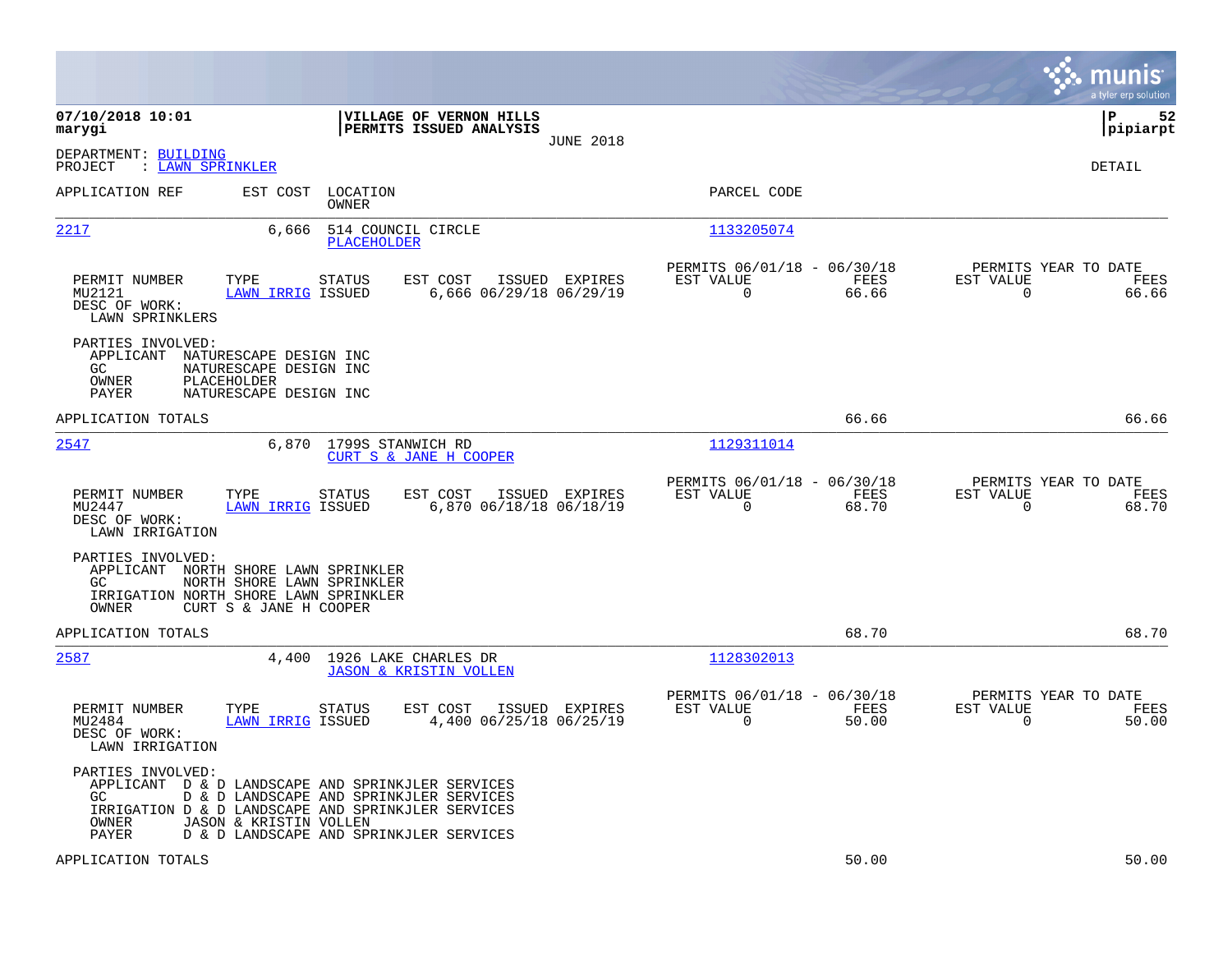|                                                     |          |                                                                  |                  |             |        | . munis <sup>.</sup><br>a tyler erp solution |
|-----------------------------------------------------|----------|------------------------------------------------------------------|------------------|-------------|--------|----------------------------------------------|
| 07/10/2018 10:01<br>marygi                          |          | <b>VILLAGE OF VERNON HILLS</b><br><b>PERMITS ISSUED ANALYSIS</b> | <b>JUNE 2018</b> |             |        | 53<br>P<br>pipiarpt                          |
| DEPARTMENT: BUILDING<br>PROJECT<br>: LAWN SPRINKLER |          |                                                                  |                  |             |        | DETAIL                                       |
| APPLICATION REF                                     | EST COST | LOCATION                                                         |                  | PARCEL CODE |        |                                              |
| PROJECT TOTALS                                      |          | OWNER                                                            |                  |             | 185.36 | 185.36                                       |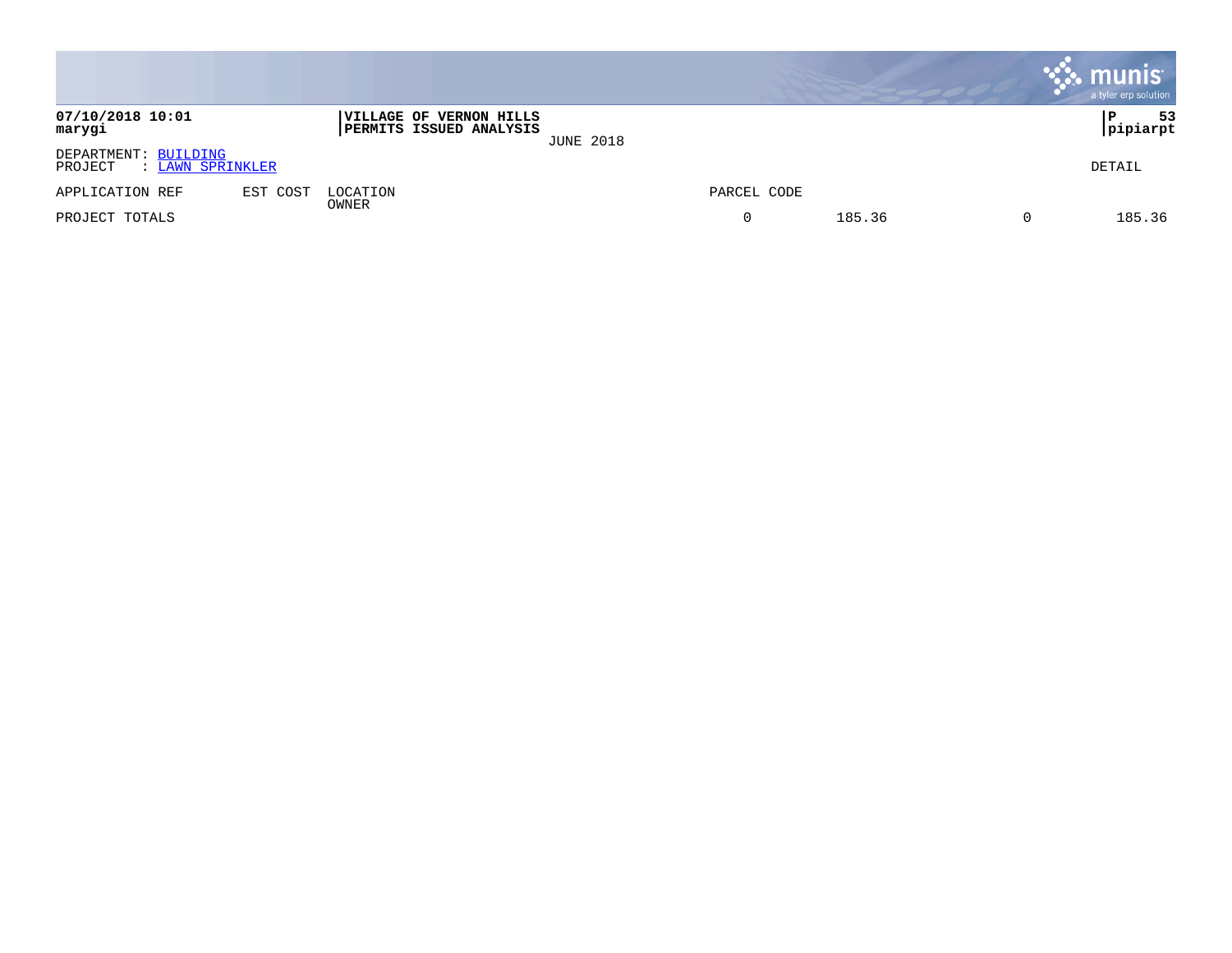|                                                                        |                                                                                                    |                          |                                                           |                  |                                               |                      |           | <b>munis</b><br>a tyler erp solution     |
|------------------------------------------------------------------------|----------------------------------------------------------------------------------------------------|--------------------------|-----------------------------------------------------------|------------------|-----------------------------------------------|----------------------|-----------|------------------------------------------|
| 07/10/2018 10:01<br>marygi                                             |                                                                                                    |                          | <b>VILLAGE OF VERNON HILLS</b><br>PERMITS ISSUED ANALYSIS | <b>JUNE 2018</b> |                                               |                      |           | ∣₽<br>54<br> pipiarpt                    |
| DEPARTMENT:<br>PROJECT                                                 | <b>BUILDING</b><br>: MECHANICAL HOOD                                                               |                          |                                                           |                  |                                               |                      |           | DETAIL                                   |
| APPLICATION REF                                                        | EST COST                                                                                           | LOCATION<br><b>OWNER</b> |                                                           |                  | PARCEL CODE                                   |                      |           |                                          |
| 2434                                                                   | 60,000                                                                                             | PLACEHOLDER              | 851 NORTH MILWAUKEE AVENUE                                |                  | 1134300013                                    |                      |           |                                          |
| PERMIT NUMBER<br>MU2508<br>DESC OF WORK:<br>MECHANICAL HOOD            | TYPE<br>MECH HOOD                                                                                  | STATUS<br><b>ISSUED</b>  | EST COST<br>ISSUED<br>60,000 06/28/18 06/29/19            | EXPIRES          | PERMITS 06/01/18 - 06/30/18<br>EST VALUE<br>0 | FEES<br>3,760.00     | EST VALUE | PERMITS YEAR TO DATE<br>FEES<br>3,760.00 |
| PARTIES INVOLVED:<br>APPLICANT<br>GC.<br><b>HVAC</b><br>OWNER<br>PAYER | NOVAK CONSTRUCTION<br>NOVAK CONSTRUCTION<br>MK INDUSTRIES INC<br>PLACEHOLDER<br>NOVAK CONSTRUCTION |                          |                                                           |                  |                                               |                      |           |                                          |
| APPLICATION TOTALS<br>PROJECT TOTALS                                   |                                                                                                    |                          |                                                           |                  | 0                                             | 3,760.00<br>3,760.00 |           | 3,760.00<br>3,760.00                     |

**Contract**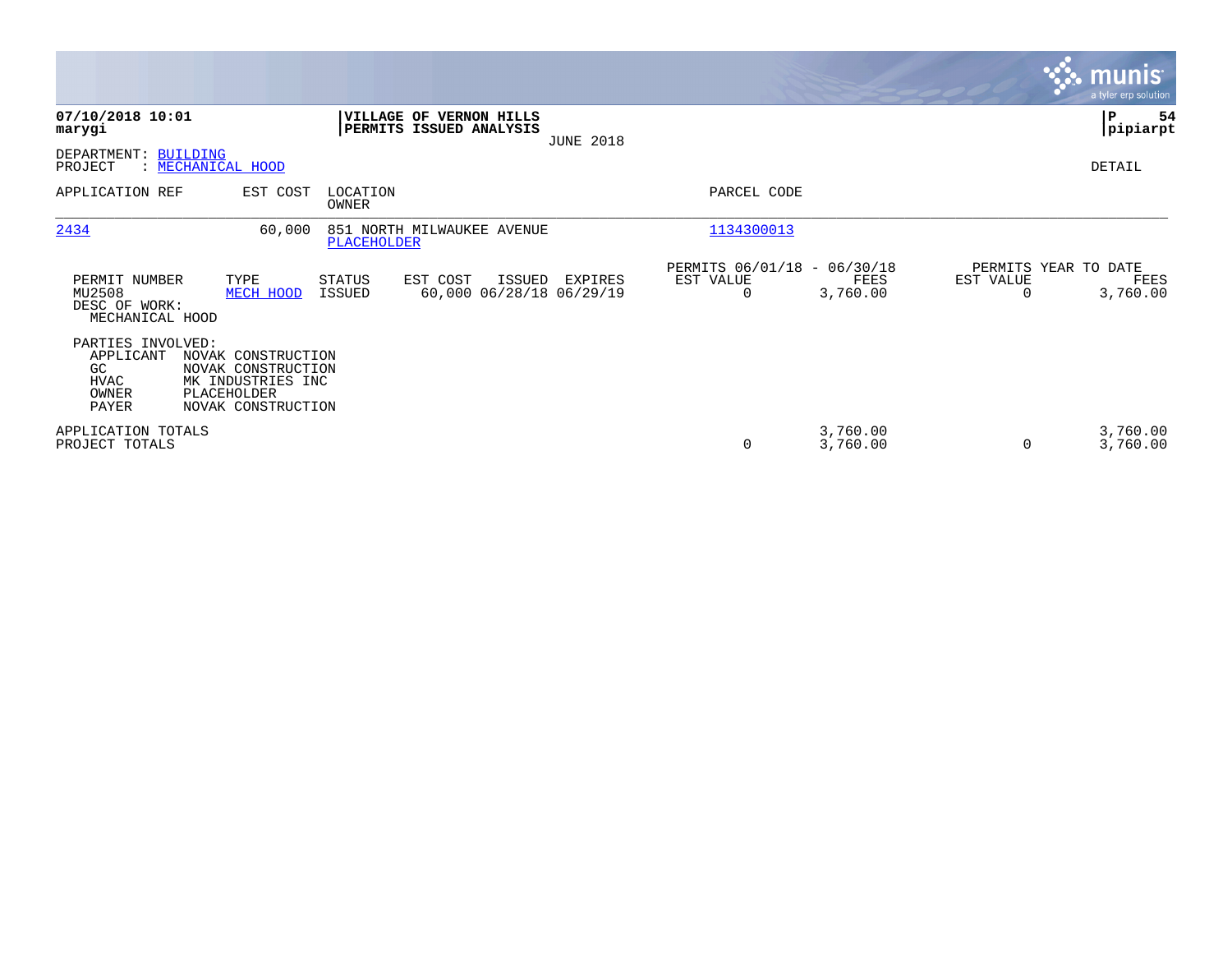|                                                                                                                                                                                                                                                                                                                                                                                                        |                                                                                                             |                                                                             | munis<br>a tyler erp solution                                   |
|--------------------------------------------------------------------------------------------------------------------------------------------------------------------------------------------------------------------------------------------------------------------------------------------------------------------------------------------------------------------------------------------------------|-------------------------------------------------------------------------------------------------------------|-----------------------------------------------------------------------------|-----------------------------------------------------------------|
| 07/10/2018 10:01<br>marygi                                                                                                                                                                                                                                                                                                                                                                             | VILLAGE OF VERNON HILLS<br>PERMITS ISSUED ANALYSIS<br><b>JUNE 2018</b>                                      |                                                                             | 55<br>l P<br> pipiarpt                                          |
| DEPARTMENT: BUILDING<br>: MISC COMMERCIAL<br>PROJECT                                                                                                                                                                                                                                                                                                                                                   |                                                                                                             |                                                                             | DETAIL                                                          |
| APPLICATION REF<br>EST COST                                                                                                                                                                                                                                                                                                                                                                            | LOCATION<br>OWNER                                                                                           | PARCEL CODE                                                                 |                                                                 |
| 1697<br>1,000                                                                                                                                                                                                                                                                                                                                                                                          | 750 FOREST EDGE DR<br>750 FOREST EDGE LLC                                                                   | 1515101048                                                                  |                                                                 |
| PERMIT NUMBER<br>TYPE<br>MU1608<br>MISC COMM<br>DESC OF WORK:<br>REMOVE CAPTIVE AIR HOOD/VENTITATION SYSTEM & FIRE<br>SUPPRESSION SYSTEM. CAP GAS & WATER LINES<br>PARTIES INVOLVED:<br>APPLICANT ATC FOREST EDGE LLC<br>ELECTRICIA ARMONDO FLORES<br>GC<br>OCCUPANT<br>HOFFMAN VOGLER COMPANY<br>750 FOREST EDGE LLC<br>OWNER<br>RODRIGUEZ PLUMBING CO INC<br>PLUMBER<br>PAYER<br>ATC FOREST EDGE LLC | STATUS<br>EST COST<br>ISSUED EXPIRES<br>ISSUED<br>1,000 06/19/18 06/19/19<br>ARMSTRONG CONSTRUCTION COMPANY | PERMITS 06/01/18 - 06/30/18<br>EST VALUE<br>FEES<br>$\overline{0}$<br>75.00 | PERMITS YEAR TO DATE<br>EST VALUE<br>FEES<br>75.00<br>$\Omega$  |
| APPLICATION TOTALS                                                                                                                                                                                                                                                                                                                                                                                     |                                                                                                             | 75.00                                                                       | 75.00                                                           |
| 1798<br>85,000                                                                                                                                                                                                                                                                                                                                                                                         | 730 CORPORATE WOODS PKY<br>VAN VLISSINGEN & CO                                                              | 1509401058                                                                  |                                                                 |
| PERMIT NUMBER<br>TYPE<br>MU2047<br>MISC COMM<br>DESC OF WORK:<br>RACKING                                                                                                                                                                                                                                                                                                                               | <b>STATUS</b><br>EST COST<br>ISSUED EXPIRES<br>ISSUED<br>85,000 06/29/18 06/29/19                           | PERMITS 06/01/18 - 06/30/18<br>EST VALUE<br>FEES<br>1,169.00<br>0           | PERMITS YEAR TO DATE<br>EST VALUE<br>FEES<br>1,169.00<br>0      |
| PARTIES INVOLVED:<br>APPLICANT<br>C&P INSTALLATIONS<br>C&P INSTALLATIONS<br>GC.<br>YG 1 TOOL<br>OCCUPANT<br>OWNER<br>VAN VLISSINGEN & CO<br>PAYER<br>NOAH J GILTJES-WILSON                                                                                                                                                                                                                             |                                                                                                             |                                                                             |                                                                 |
| APPLICATION TOTALS                                                                                                                                                                                                                                                                                                                                                                                     |                                                                                                             | 1,169.00                                                                    | 1,169.00                                                        |
| 2360<br>58,478                                                                                                                                                                                                                                                                                                                                                                                         | 901 NORTH MILWAUKEE AVENUE 100<br>PLACEHOLDER                                                               | 1134300013                                                                  |                                                                 |
| PERMIT NUMBER<br>MU2490<br>DESC OF WORK:<br>RACKING                                                                                                                                                                                                                                                                                                                                                    | TYPE STATUS<br>EST COST ISSUED EXPIRES<br>MISC COMM ISSUED<br>58,478 06/25/18 06/25/19                      | PERMITS 06/01/18 - 06/30/18<br>EST VALUE<br>FEES<br>$\Omega$<br>784.78      | PERMITS YEAR TO DATE<br>EST VALUE<br>FEES<br>$\Omega$<br>784.78 |
| PARTIES INVOLVED:<br>APPLICANT DISPLAY TECHNOLOGY<br>GC<br>DISPLAY TECHNOLOGY<br>OCCUPANT<br>REI                                                                                                                                                                                                                                                                                                       |                                                                                                             |                                                                             |                                                                 |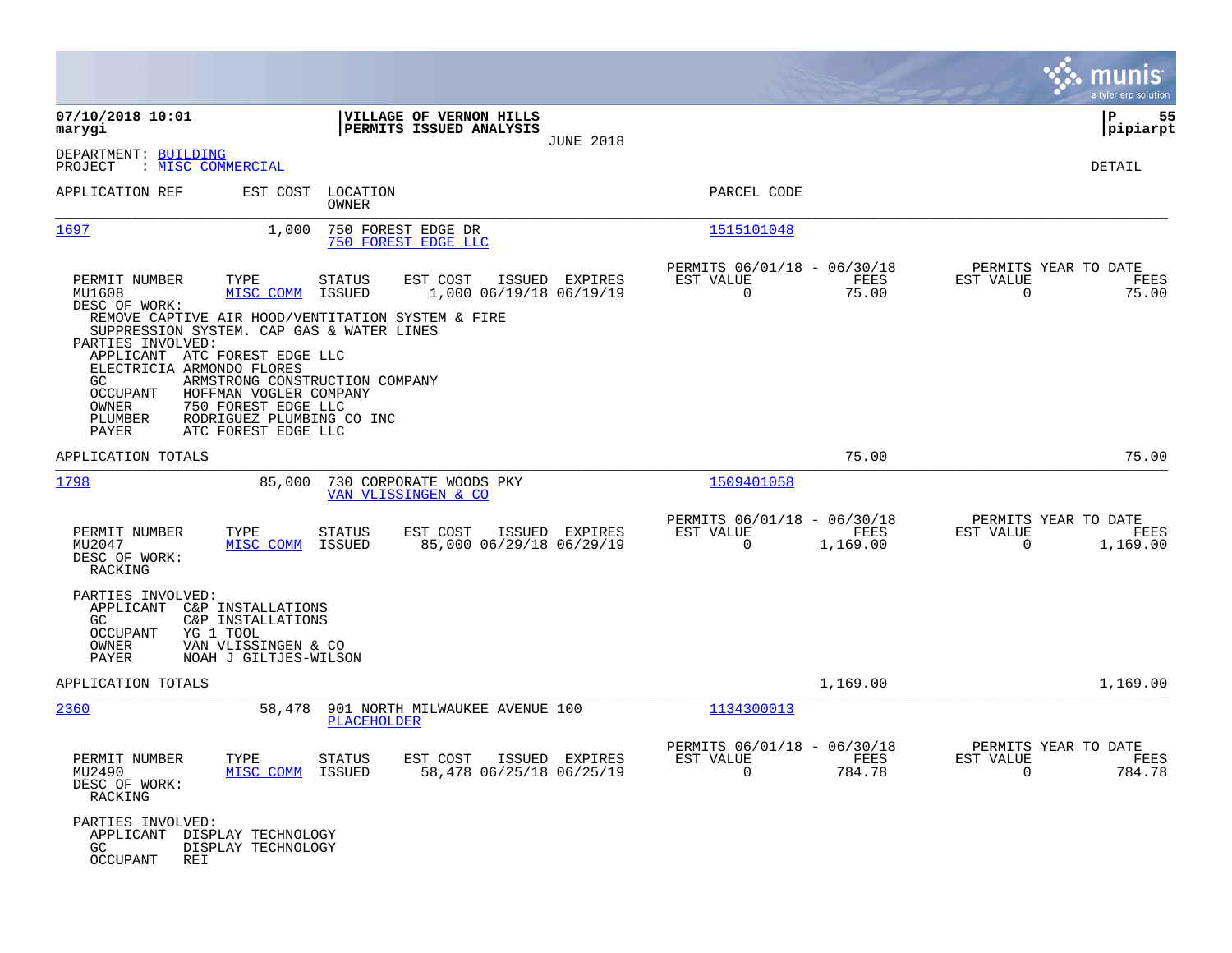|                                                                                                                                                                                                                                                             |                                                                        | munis<br>a tyler erp solution                                   |
|-------------------------------------------------------------------------------------------------------------------------------------------------------------------------------------------------------------------------------------------------------------|------------------------------------------------------------------------|-----------------------------------------------------------------|
| 07/10/2018 10:01<br>VILLAGE OF VERNON HILLS<br>PERMITS ISSUED ANALYSIS<br>marygi<br><b>JUNE 2018</b>                                                                                                                                                        |                                                                        | 56<br>ΙP<br> pipiarpt                                           |
| DEPARTMENT: BUILDING<br>PROJECT<br>: MISC COMMERCIAL                                                                                                                                                                                                        |                                                                        | DETAIL                                                          |
| APPLICATION REF<br>EST COST<br>LOCATION<br><b>OWNER</b><br>PLACEHOLDER<br>OWNER<br><b>PAYER</b><br>DISPLAY TECHNOLOGY                                                                                                                                       | PARCEL CODE                                                            |                                                                 |
| APPLICATION TOTALS                                                                                                                                                                                                                                          | 784.78                                                                 | 784.78                                                          |
| 2452<br>14,910 413 NORTH MILWAUKEE AVE<br>MID-AMERICA ASSET MANAGEMENT INC                                                                                                                                                                                  | 1503102020                                                             |                                                                 |
| PERMIT NUMBER<br>TYPE<br>EST COST<br>ISSUED EXPIRES<br><b>STATUS</b><br>14,910 06/13/18 06/13/19<br>MU2420<br>MISC COMM<br>ISSUED<br>DESC OF WORK:<br>R&R CONCRETE FLATWORK & CURBS                                                                         | PERMITS 06/01/18 - 06/30/18<br>EST VALUE<br>FEES<br>$\Omega$<br>149.10 | PERMITS YEAR TO DATE<br>EST VALUE<br>FEES<br>$\Omega$<br>149.10 |
| PARTIES INVOLVED:<br>APPLICANT<br>MCNELLY SERVICES INC<br>CONCRETE<br>MCNELLY SERVICES INC<br>GC<br>MCNELLY SERVICES INC<br>OWNER<br>MID-AMERICA ASSET MANAGEMENT INC<br>PAYER<br>MCNELLY SERVICES INC                                                      |                                                                        |                                                                 |
| APPLICATION TOTALS                                                                                                                                                                                                                                          | 149.10                                                                 | 149.10                                                          |
| 2456<br>5,000<br>1115 NORTH MILWAUKEE AVENUE<br>PLACEHOLDER                                                                                                                                                                                                 | 1134300013                                                             |                                                                 |
| PERMIT NUMBER<br>TYPE<br><b>STATUS</b><br>EST COST<br>ISSUED EXPIRES<br>5,000 06/06/18 06/06/19<br>MU2388<br>MISC COMM<br>ISSUED<br>DESC OF WORK:<br>CONSTRUCTION TRAILER                                                                                   | PERMITS 06/01/18 - 06/30/18<br>EST VALUE<br>FEES<br>$\Omega$<br>75.00  | PERMITS YEAR TO DATE<br>EST VALUE<br>FEES<br>$\Omega$<br>75.00  |
| PARTIES INVOLVED:<br>SHAWMUT DESIGN & CONSTRUCTION<br>APPLICANT<br>ELECTRICIA KELSO-BURNETT<br>SHAWMUT DESIGN & CONSTRUCTION<br>GC.<br><b>OCCUPANT</b><br>LAZY DOG RESTAURANTS LLC<br>OWNER<br>PLACEHOLDER<br><b>PAYER</b><br>SHAWMUT DESIGN & CONSTRUCTION |                                                                        |                                                                 |
| APPLICATION TOTALS<br>PROJECT TOTALS                                                                                                                                                                                                                        | 75.00<br>0<br>2,252.88                                                 | 75.00<br>2,252.88<br>$\Omega$                                   |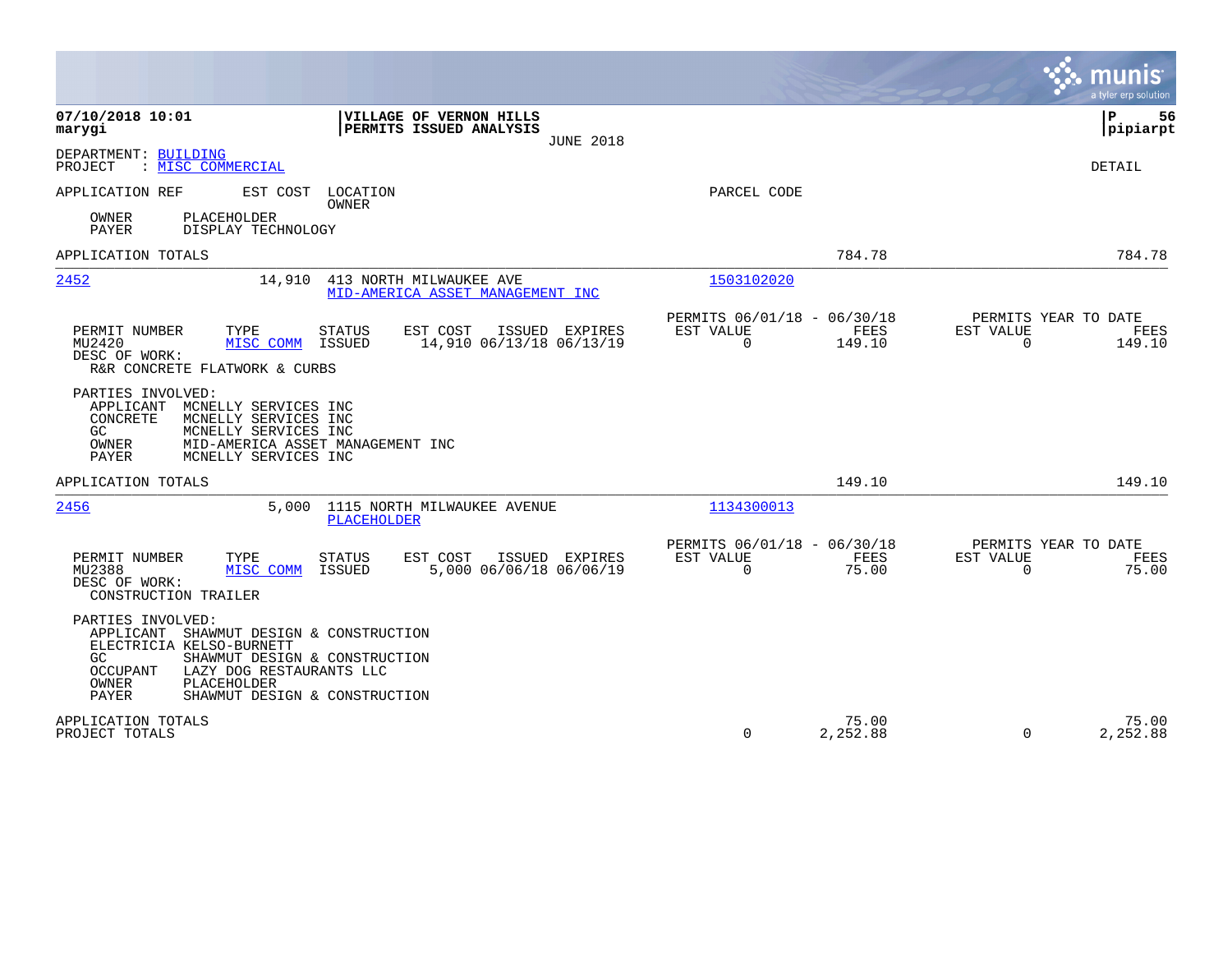|                                                                                                                                                                                                                                                                                                                                    |                                                                                                                                                          |                                                                           | munis<br>a tyler erp solution                                   |
|------------------------------------------------------------------------------------------------------------------------------------------------------------------------------------------------------------------------------------------------------------------------------------------------------------------------------------|----------------------------------------------------------------------------------------------------------------------------------------------------------|---------------------------------------------------------------------------|-----------------------------------------------------------------|
| 07/10/2018 10:01<br>marygi                                                                                                                                                                                                                                                                                                         | VILLAGE OF VERNON HILLS<br>PERMITS ISSUED ANALYSIS<br><b>JUNE 2018</b>                                                                                   |                                                                           | l P<br>57<br>pipiarpt                                           |
| DEPARTMENT: BUILDING<br>: MISC RESIDENTIAL<br>PROJECT                                                                                                                                                                                                                                                                              |                                                                                                                                                          |                                                                           | <b>DETAIL</b>                                                   |
| APPLICATION REF<br>EST COST                                                                                                                                                                                                                                                                                                        | LOCATION<br>OWNER                                                                                                                                        | PARCEL CODE                                                               |                                                                 |
| 2119                                                                                                                                                                                                                                                                                                                               | 60,000<br>2120 BEAVER CREEK DR<br>JEFFREY A & WENDY M ACKERMAN                                                                                           | 1129201080                                                                |                                                                 |
| PERMIT NUMBER<br>TYPE<br>MISC RES<br>MU2503<br>DESC OF WORK:<br>BASEMENT : FULL BATH & WET BAR: 4 FIXTURES                                                                                                                                                                                                                         | EST COST<br><b>STATUS</b><br>ISSUED EXPIRES<br>60,000 06/27/18 06/27/19<br><b>ISSUED</b>                                                                 | PERMITS 06/01/18 - 06/30/18<br>EST VALUE<br>FEES<br>$\mathbf 0$<br>600.00 | PERMITS YEAR TO DATE<br>EST VALUE<br>FEES<br>0<br>600.00        |
| PARTIES INVOLVED:<br>APPLICANT MATRIX BASEMENT SYSTEMS INC<br>CARPENTER MATRIX BASEMENT SYSTEMS INC<br>DRYWALL<br>ELECTRICIA DWELLING RENOVATIONS<br>GC<br>MARTIN ENTERPRISES<br>HVAC<br>INSULATOR<br>OWNER<br>PLUMBER<br>JTECH PLUMBING INC<br>PAYER                                                                              | MATRIX BASEMENT SYSTEMS INC<br>MATRIX BASEMENT SYSTEMS INC<br>MATRIX BASEMENT SYSTEMS INC<br>JEFFREY A & WENDY M ACKERMAN<br>MATRIX BASEMENT SYSTEMS INC |                                                                           |                                                                 |
| APPLICATION TOTALS                                                                                                                                                                                                                                                                                                                 |                                                                                                                                                          | 600.00                                                                    | 600.00                                                          |
| 2139                                                                                                                                                                                                                                                                                                                               | 40,000<br>1730 LOCKE LN<br>IRVIN NORFLEET & ELAINE OH                                                                                                    | 1129312018                                                                |                                                                 |
| PERMIT NUMBER<br>TYPE<br>MU2125<br>MISC RES<br>DESC OF WORK:<br>BASEMENT: FULL BATH & WET BAR: 4 FIXTURES                                                                                                                                                                                                                          | <b>STATUS</b><br>EST COST<br>ISSUED EXPIRES<br><b>ISSUED</b><br>40,000 06/29/18 06/29/19                                                                 | PERMITS 06/01/18 - 06/30/18<br>EST VALUE<br>FEES<br>$\Omega$<br>400.00    | PERMITS YEAR TO DATE<br>EST VALUE<br>FEES<br>$\Omega$<br>400.00 |
| PARTIES INVOLVED:<br>APPLICANT IRVIN NORFLEET & ELAINE OH<br>JAY ABRAMS INC<br>CARPENTER<br>JAY ABRAMS INC<br>DRYWALL<br>ELECTRICIA MYKOLA DEMYANYK<br>GC<br>JAY ABRAMS INC<br>GC<br><b>HVAC</b><br>JAY ABRAMS INC<br>JAY ABRAMS INC<br>INSULATOR<br>LOW VOLTAG MYKOLA DEMYANYK<br>OWNER<br>PLUMBER<br>GLOBAL PLUMBING CO<br>PAYER | IRVIN NORFLEET & ELAINE OH<br>IRVIN NORFLEET & ELAINE OH<br>IRVIN NORFLEET & ELAINE OH                                                                   |                                                                           |                                                                 |
| APPLICATION TOTALS                                                                                                                                                                                                                                                                                                                 |                                                                                                                                                          | 400.00                                                                    | 400.00                                                          |
| 2426                                                                                                                                                                                                                                                                                                                               | 32,342 1091 WARREN LN<br>MICHAEL DELMAN                                                                                                                  | 1506404007                                                                |                                                                 |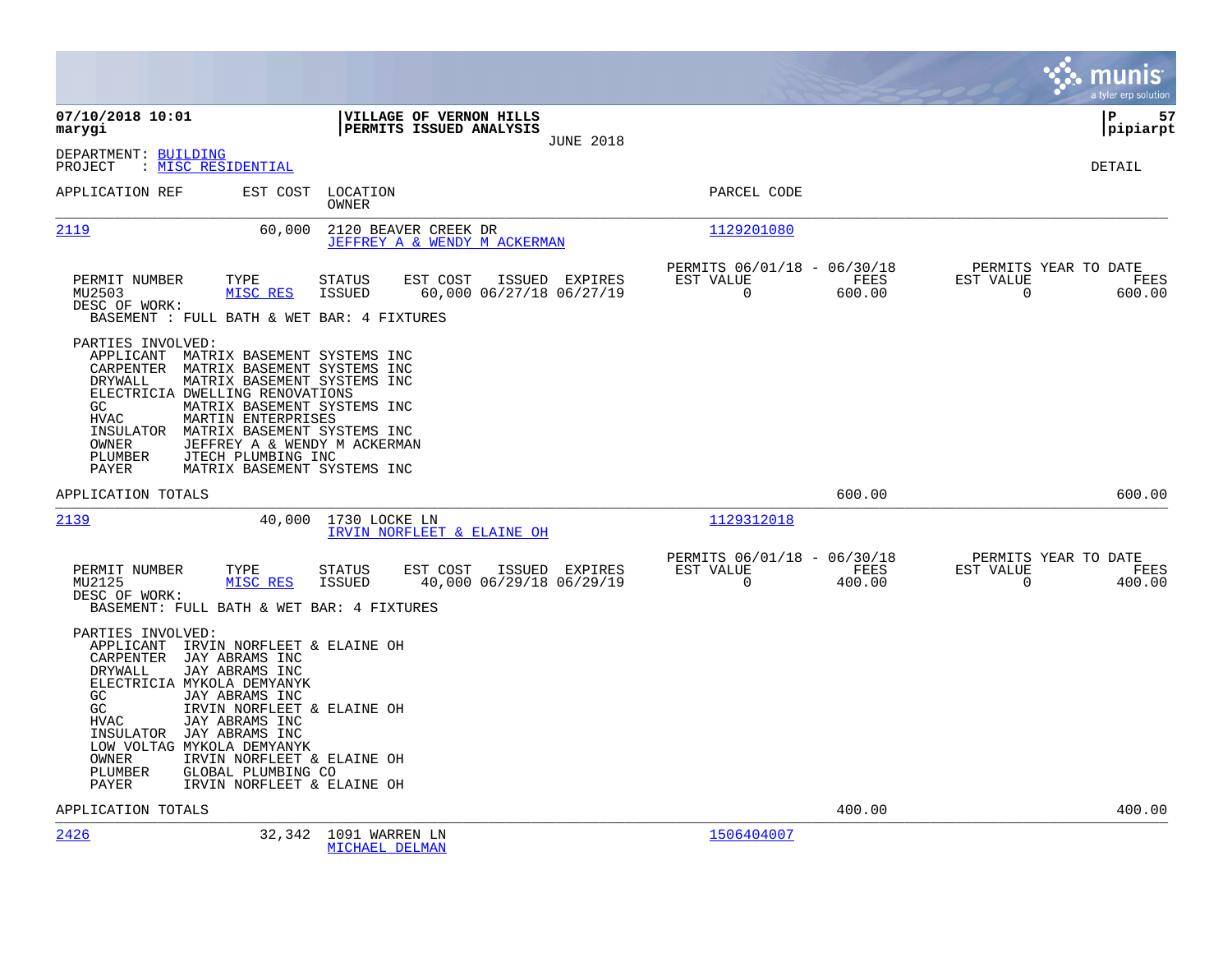|                                                                                                                                                                                                                                                                                                                                             |                                                                                   |                                                      |                    |                                                  | munis<br>a tyler erp solution |
|---------------------------------------------------------------------------------------------------------------------------------------------------------------------------------------------------------------------------------------------------------------------------------------------------------------------------------------------|-----------------------------------------------------------------------------------|------------------------------------------------------|--------------------|--------------------------------------------------|-------------------------------|
| 07/10/2018 10:01<br>marygi                                                                                                                                                                                                                                                                                                                  | VILLAGE OF VERNON HILLS<br><b>PERMITS ISSUED ANALYSIS</b>                         |                                                      |                    |                                                  | l P<br>58<br> pipiarpt        |
| PERMIT NUMBER<br>TYPE                                                                                                                                                                                                                                                                                                                       | STATUS<br>EST COST<br>ISSUED EXPIRES<br><b>JUNE 2018</b>                          | PERMITS 06/01/18 - 06/30/18<br>EST VALUE             | FEES               | PERMITS YEAR TO DATE<br>EST VALUE                | FEES                          |
| DEPARTMENT: BUILDING<br>: MISC RESIDENTIAL<br>PROJECT                                                                                                                                                                                                                                                                                       |                                                                                   |                                                      |                    |                                                  | DETAIL                        |
| APPLICATION REF<br>EST COST LOCATION                                                                                                                                                                                                                                                                                                        | OWNER                                                                             | PARCEL CODE                                          |                    |                                                  |                               |
| MU2403<br>MISC RES<br>DESC OF WORK:<br>MASTER & HALL BATH UPDATES                                                                                                                                                                                                                                                                           | <b>ISSUED</b><br>32,342 06/08/18 06/08/19                                         | 0                                                    | 323.42             | $\Omega$                                         | 323.42                        |
| PARTIES INVOLVED:<br>MACH 1, INC<br>APPLICANT<br>CARPENTER AIROOM, LLC<br>AIROOM, LLC<br>DRYWALL<br>ELECTRICIA RL WEST ELECTRIC<br>GC<br>AIROOM, LLC<br>GC<br>MACH 1, INC<br>OWNER<br>MICHAEL DELMAN<br>PLUMBER<br>ALL AFFORDABLE PLUMBING<br>PAYER<br>MACH 1, INC                                                                          |                                                                                   |                                                      |                    |                                                  |                               |
| APPLICATION TOTALS                                                                                                                                                                                                                                                                                                                          |                                                                                   |                                                      | 323.42             |                                                  | 323.42                        |
| 2562<br>40,000                                                                                                                                                                                                                                                                                                                              | 1101 GRANT PL<br>MICHAEL & COLLEEN K ROCKELMANN                                   | 1132405001                                           |                    |                                                  |                               |
| PERMIT NUMBER<br>TYPE<br>MU2525<br>MISC RES<br>DESC OF WORK:<br>KITCHEN/FAMILY RM REMODEL: ADD FPLCE                                                                                                                                                                                                                                        | <b>STATUS</b><br>EST COST<br>ISSUED EXPIRES<br>40,000 06/29/18 06/29/19<br>ISSUED | PERMITS 06/01/18 - 06/30/18<br><b>EST VALUE</b><br>0 | FEES<br>400.00     | PERMITS YEAR TO DATE<br>EST VALUE<br>$\mathbf 0$ | FEES<br>400.00                |
| PARTIES INVOLVED:<br>APPLICANT MICHAEL & COLLEEN K ROCKELMANN<br>CARPENTER<br>DOMINIC VENTURI BUILDER<br>ELECTRICIA POPIOLEK ELECTRIC<br>DOMINIC VENTURI BUILDER<br>GC.<br>GC<br>MICHAEL & COLLEEN K ROCKELMANN<br>OWNER<br>MICHAEL & COLLEEN K ROCKELMANN<br>PLUMBER<br>MCELROY PLUMBING<br><b>PAYER</b><br>MICHAEL & COLLEEN K ROCKELMANN |                                                                                   |                                                      |                    |                                                  |                               |
| APPLICATION TOTALS<br>PROJECT TOTALS                                                                                                                                                                                                                                                                                                        |                                                                                   | 0                                                    | 400.00<br>1,723.42 | $\Omega$                                         | 400.00<br>1,723.42            |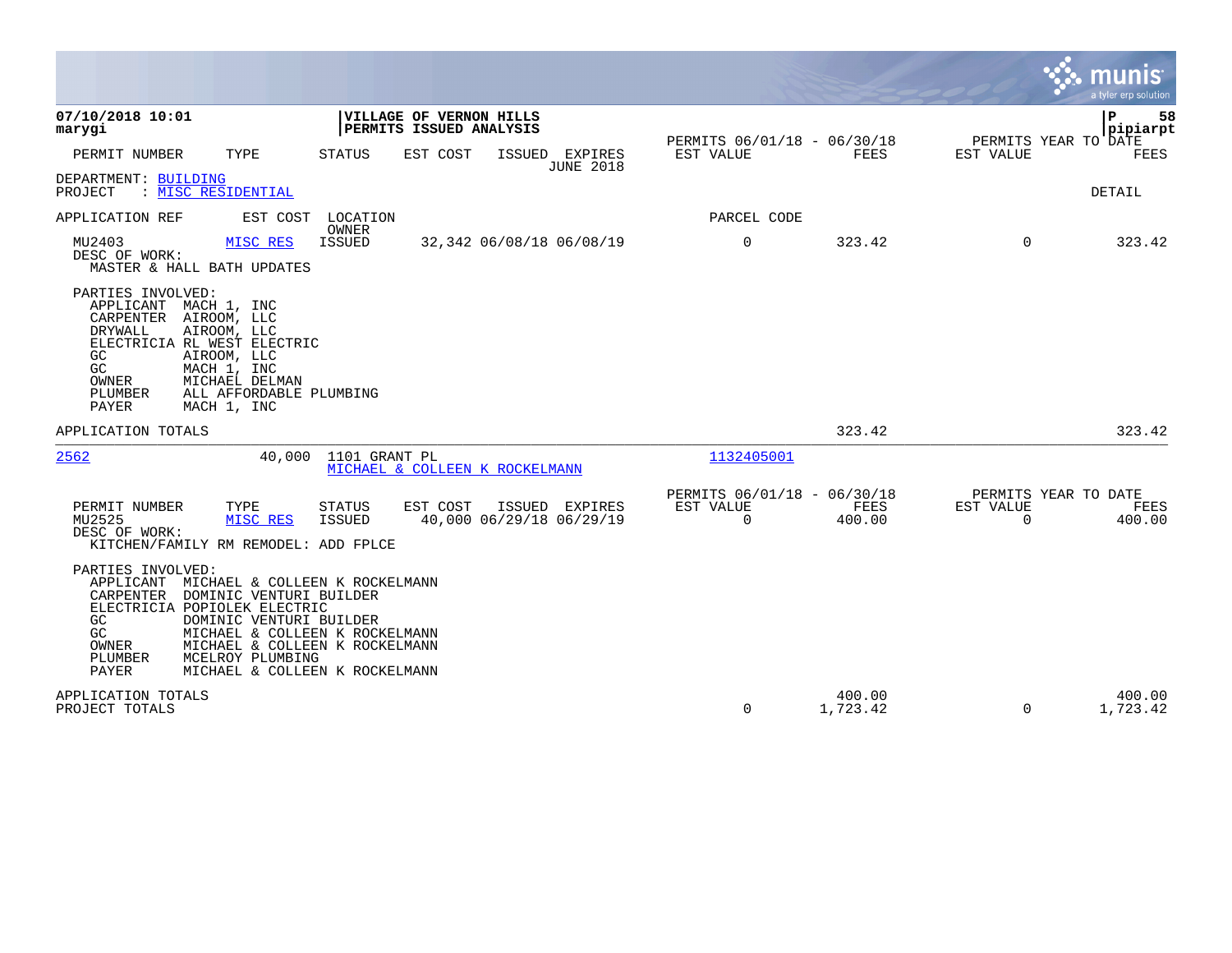|                                                                                                                                                                                |                                                                             | munis<br>a tyler erp solution                                        |
|--------------------------------------------------------------------------------------------------------------------------------------------------------------------------------|-----------------------------------------------------------------------------|----------------------------------------------------------------------|
| 07/10/2018 10:01<br>VILLAGE OF VERNON HILLS<br>PERMITS ISSUED ANALYSIS<br>marygi<br><b>JUNE 2018</b>                                                                           |                                                                             | l P<br>59<br> pipiarpt                                               |
| DEPARTMENT: BUILDING<br>: PARKING LOT<br>PROJECT                                                                                                                               |                                                                             | DETAIL                                                               |
| APPLICATION REF<br>EST COST<br>LOCATION<br>OWNER                                                                                                                               | PARCEL CODE                                                                 |                                                                      |
| 1122<br>20,000<br>700 CORPORATE WOODS PARKWAY<br>VAN_VLISSINGEN & CO                                                                                                           | 1509401055                                                                  |                                                                      |
| PERMIT NUMBER<br>TYPE<br>STATUS<br>EST COST<br>ISSUED EXPIRES<br>MU1081<br>PKG LOT<br>ISSUED<br>20,000 06/29/18 06/29/19<br>DESC OF WORK:<br>PATCH AND SEALCOAT: 700-740       | PERMITS 06/01/18 - 06/30/18<br>EST VALUE<br>FEES<br>$\Omega$<br>384.00      | PERMITS YEAR TO DATE<br>EST VALUE<br>FEES<br>$\Omega$<br>384.00      |
| PARTIES INVOLVED:<br>APPLICANT<br>CHADWICK CONSTRUCTION<br>CHADWICK CONSTRUCTION<br>GC.<br>OWNER<br>VAN VLISSINGEN & CO<br><b>PAYER</b><br>CHADWICK CONSTRUCTION               |                                                                             |                                                                      |
| APPLICATION TOTALS                                                                                                                                                             | 384.00                                                                      | 384.00                                                               |
| 2464<br>254,524<br>300 LAKESIDE DR<br>300 LAKESIDE DRIVE LLC                                                                                                                   | 1507206001                                                                  |                                                                      |
| PERMIT NUMBER<br>TYPE<br>STATUS<br>EST COST<br>ISSUED EXPIRES<br>MU2431<br>PKG LOT<br>ISSUED<br>254,524 06/14/18 06/14/19<br>DESC OF WORK:<br>PARKING LOT                      | PERMITS 06/01/18 - 06/30/18<br>EST VALUE<br>FEES<br>$\mathbf 0$<br>3,054.00 | PERMITS YEAR TO DATE<br>EST VALUE<br>FEES<br>$\mathbf 0$<br>3,054.00 |
| PARTIES INVOLVED:<br>APPLICANT<br>RABINE PAVING<br>GC.<br>RABINE PAVING<br>OWNER<br>300 LAKESIDE DRIVE LLC<br>PAYER<br>RABINE PAVING                                           |                                                                             |                                                                      |
| APPLICATION TOTALS                                                                                                                                                             | 3,054.00                                                                    | 3,054.00                                                             |
| 2467<br>1,000<br>155 BUTTERFIELD RD<br>ESS PRISA II LLC                                                                                                                        | 1505308157                                                                  |                                                                      |
| PERMIT NUMBER<br>TYPE<br>STATUS<br>EST COST<br>ISSUED EXPIRES<br>MU2371<br>PKG LOT<br><b>ISSUED</b><br>1,000 06/04/18 06/04/19<br>DESC OF WORK:<br>PARKING LOT                 | PERMITS 06/01/18 - 06/30/18<br>EST VALUE<br>FEES<br>0<br>75.00              | PERMITS YEAR TO DATE<br>EST VALUE<br>FEES<br>75.00<br>0              |
| PARTIES INVOLVED:<br>APPLICANT PROFESSIONAL PAVING & CONCRETE<br>GC.<br>PROFESSIONAL PAVING & CONCRETE<br>OWNER<br>ESS PRISA II LLC<br>PAYER<br>PROFESSIONAL PAVING & CONCRETE |                                                                             |                                                                      |
| APPLICATION TOTALS                                                                                                                                                             | 75.00                                                                       | 75.00                                                                |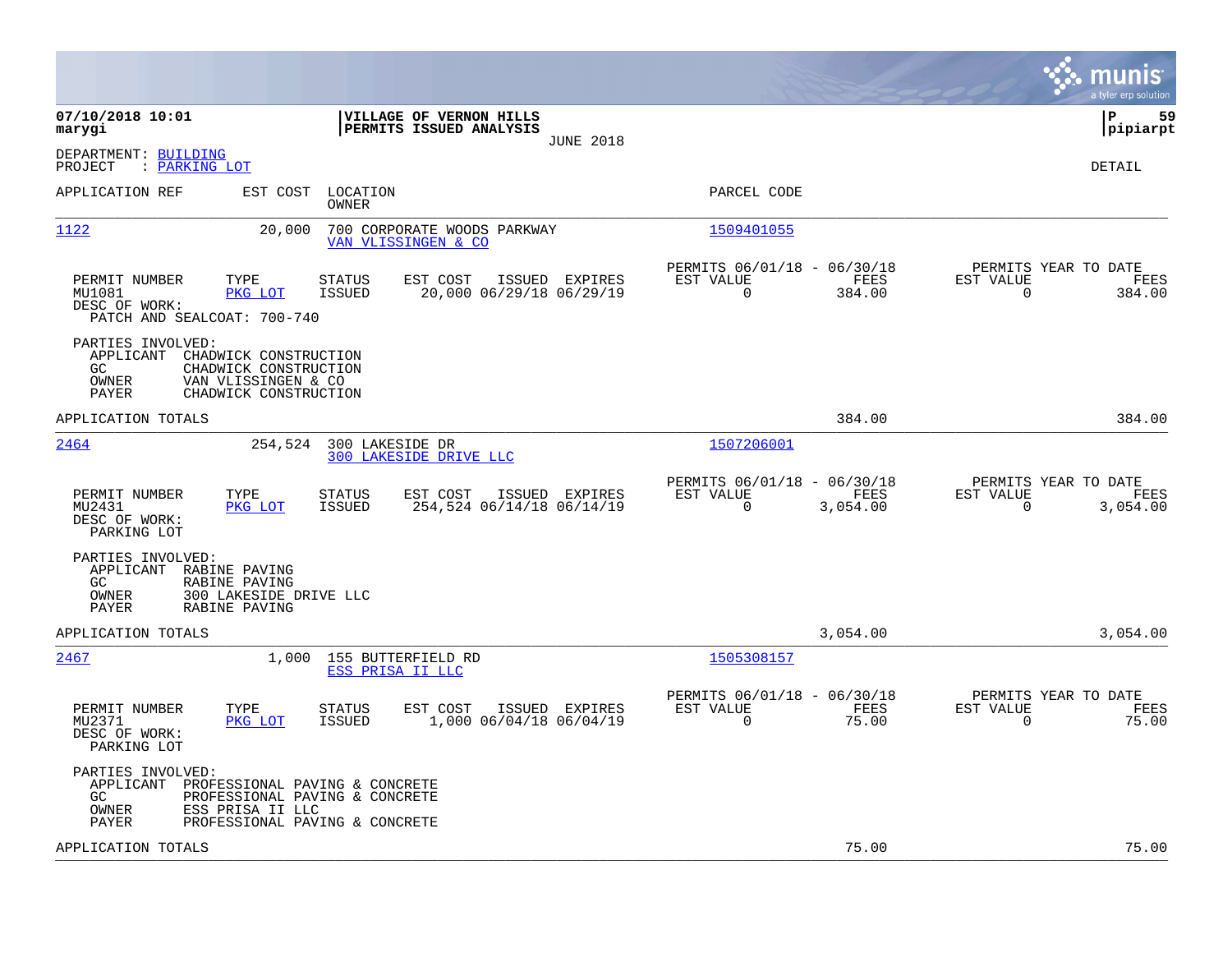|                                                                                                                                                                           |                                                      |                 |                                               | <b>munis</b><br>a tyler erp solution |
|---------------------------------------------------------------------------------------------------------------------------------------------------------------------------|------------------------------------------------------|-----------------|-----------------------------------------------|--------------------------------------|
| 07/10/2018 10:01<br>VILLAGE OF VERNON HILLS<br>PERMITS ISSUED ANALYSIS<br>marygi<br>2476<br>701 NORTH MILWAUKEE AVE 360<br>6,212<br>CHICK FIL A INC                       | 1503102002                                           |                 |                                               | ΙP<br>60<br> pipiarpt                |
| PERMIT NUMBER<br>TYPE<br>STATUS<br>EST COST<br>EXPIRES<br>ISSUED<br><b>JUNE 2018</b>                                                                                      | PERMITS 06/01/18 - 06/30/18<br>EST VALUE             | FEES            | PERMITS YEAR TO DATE<br>EST VALUE             | FEES                                 |
| DEPARTMENT: BUILDING<br>: PARKING LOT<br>PROJECT                                                                                                                          |                                                      |                 |                                               | <b>DETAIL</b>                        |
| EST COST LOCATION<br>APPLICATION REF                                                                                                                                      | PARCEL CODE                                          |                 |                                               |                                      |
| OWNER<br>MU2377<br><b>ISSUED</b><br>6,212 06/05/18 06/05/19<br>PKG LOT<br>DESC OF WORK:<br>SEALCOAT ONLY                                                                  | $\mathbf 0$                                          | .00             | $\Omega$                                      | .00                                  |
| PARTIES INVOLVED:<br>APPLICANT<br>PROFESSIONAL PAVING & CONCRETE<br>GC<br>PROFESSIONAL PAVING & CONCRETE<br>OWNER<br>CHICK FIL A INC                                      |                                                      |                 |                                               |                                      |
| APPLICATION TOTALS                                                                                                                                                        |                                                      | .00             |                                               | .00                                  |
| 3.000<br>2483<br>450N BUNKER CT<br>EAST BUNKER COURT, L.L.C.                                                                                                              | 1504202149                                           |                 |                                               |                                      |
| EST COST<br>PERMIT NUMBER<br>TYPE<br>STATUS<br>ISSUED<br><b>EXPIRES</b><br>MU2383<br><b>ISSUED</b><br>3,000 06/06/18 06/06/19<br>PKG LOT<br>DESC OF WORK:<br>SEAL COATING | PERMITS 06/01/18 - 06/30/18<br>EST VALUE<br>$\Omega$ | FEES<br>.00     | PERMITS YEAR TO DATE<br>EST VALUE<br>$\Omega$ | FEES<br>.00                          |
| PARTIES INVOLVED:<br>APPLICANT<br>DEMAR SEALCOATING INC<br>DEMAR SEALCOATING INC<br>GC<br>OWNER<br>EAST BUNKER COURT, L.L.C.                                              |                                                      |                 |                                               |                                      |
| APPLICATION TOTALS<br>PROJECT TOTALS                                                                                                                                      | $\Omega$                                             | .00<br>3,513.00 | $\Omega$                                      | .00<br>3,513.00                      |

**Tara**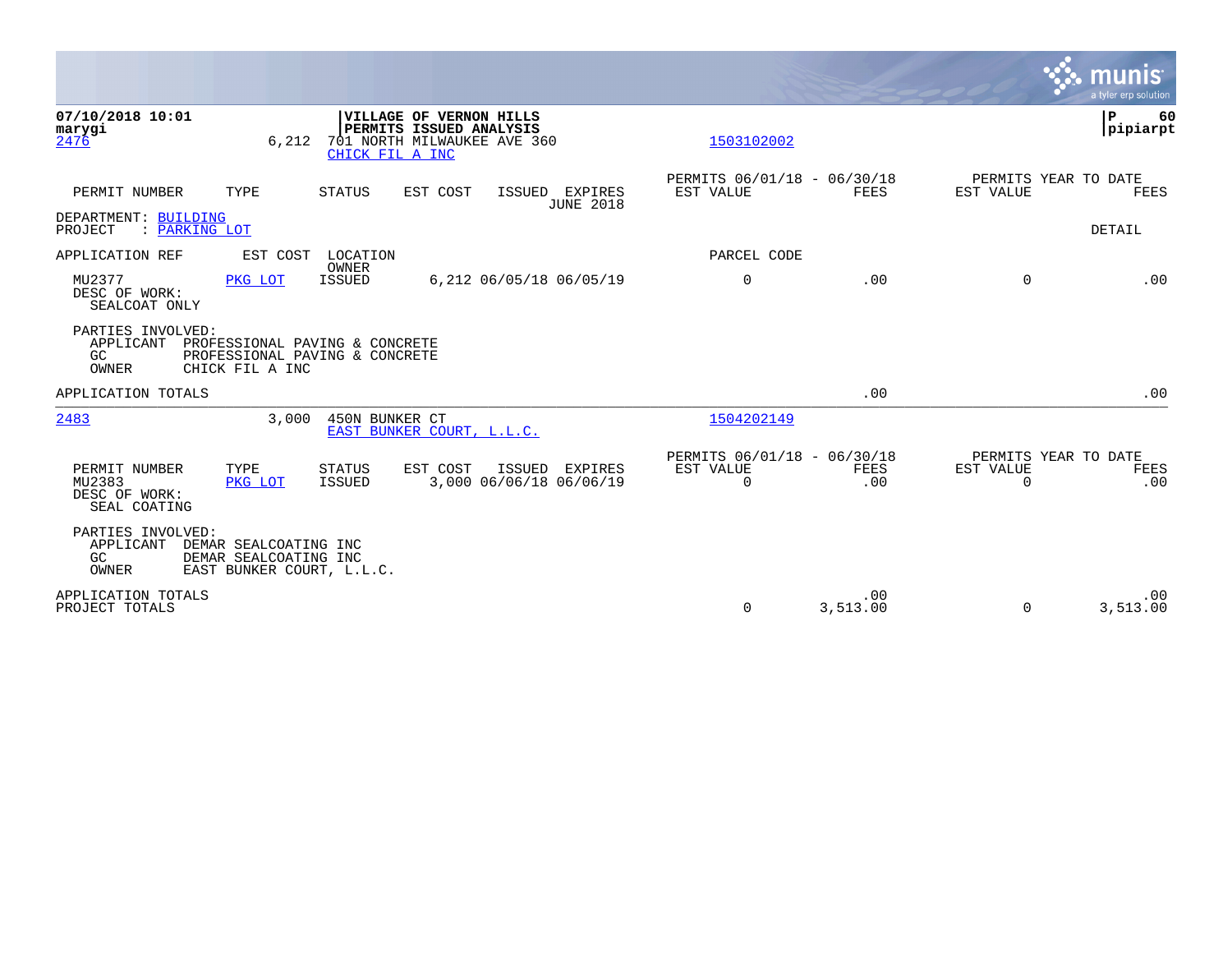|                                                                                                                                                                                                           |                                                                        |                                                                           | munis<br>a tyler erp solution                                      |
|-----------------------------------------------------------------------------------------------------------------------------------------------------------------------------------------------------------|------------------------------------------------------------------------|---------------------------------------------------------------------------|--------------------------------------------------------------------|
| 07/10/2018 10:01<br>marygi                                                                                                                                                                                | VILLAGE OF VERNON HILLS<br>PERMITS ISSUED ANALYSIS<br><b>JUNE 2018</b> |                                                                           | l P<br>61<br> pipiarpt                                             |
| DEPARTMENT: BUILDING<br>: PATIO<br>PROJECT                                                                                                                                                                |                                                                        |                                                                           | DETAIL                                                             |
| APPLICATION REF<br>EST COST<br>LOCATION<br>OWNER                                                                                                                                                          |                                                                        | PARCEL CODE                                                               |                                                                    |
| 2336<br>7,350                                                                                                                                                                                             | 295 SOUTHFIELD DR<br>KEITH B REITER, TRUSTEE                           | 1506402012                                                                |                                                                    |
| TYPE<br>PERMIT NUMBER<br>STATUS<br>MU2405<br>PATIO<br>COMPLT<br>DESC OF WORK:<br>PATIO                                                                                                                    | EST COST<br>ISSUED EXPIRES<br>7,350 06/11/18 06/11/19                  | PERMITS 06/01/18 - 06/30/18<br>FEES<br>EST VALUE<br>$\mathbf 0$<br>73.50  | PERMITS YEAR TO DATE<br>EST VALUE<br>FEES<br>$\mathbf 0$<br>73.50  |
| PARTIES INVOLVED:<br>APPLICANT<br>KEITH B REITER, TRUSTEE<br>CONCRETE<br>CONCRETE CRAFT CHICAGO<br>GC.<br>KEITH B REITER, TRUSTEE<br>KEITH B REITER, TRUSTEE<br>OWNER<br>PAYER<br>KEITH B REITER, TRUSTEE |                                                                        |                                                                           |                                                                    |
| APPLICATION TOTALS                                                                                                                                                                                        |                                                                        | 73.50                                                                     | 73.50                                                              |
| 2427<br>11,500<br>356 OLD WOOD CT<br><b>NAVEEN KATKOM</b>                                                                                                                                                 |                                                                        | 1509108011                                                                |                                                                    |
| TYPE<br>PERMIT NUMBER<br>STATUS<br><b>PATIO</b><br><b>ISSUED</b><br>MU2412<br>DESC OF WORK:<br>PATIO W/STEPPING STONE WALKWAYS                                                                            | EST COST<br>ISSUED EXPIRES<br>11,500 06/12/18 06/12/19                 | PERMITS 06/01/18 - 06/30/18<br>FEES<br>EST VALUE<br>$\Omega$<br>115.00    | PERMITS YEAR TO DATE<br>EST VALUE<br>FEES<br>$\Omega$<br>115.00    |
| PARTIES INVOLVED:<br>APPLICANT ADRIAN'S LANDSCAPE<br>ADRIAN'S LANDSCAPE<br>GC.<br>OWNER<br>NAVEEN KATKOM                                                                                                  |                                                                        |                                                                           |                                                                    |
| APPLICATION TOTALS                                                                                                                                                                                        |                                                                        | 115.00                                                                    | 115.00                                                             |
| 2435<br>15,000 1840 SAINT ANDREW DR                                                                                                                                                                       | CHRISTOPHER & ERICA RENDALL                                            | 1129311012                                                                |                                                                    |
| PERMIT NUMBER<br>TYPE<br>STATUS<br>MU2422<br><b>PATIO</b><br>ISSUED<br>DESC OF WORK:<br>PATIO                                                                                                             | EST COST<br>ISSUED EXPIRES<br>15,000 06/13/18 06/13/19                 | PERMITS 06/01/18 - 06/30/18<br>EST VALUE<br>FEES<br>$\mathbf 0$<br>150.00 | PERMITS YEAR TO DATE<br>EST VALUE<br>FEES<br>$\mathbf 0$<br>150.00 |
| PARTIES INVOLVED:<br>APPLICANT<br>JAMES MARTIN<br>CONCRETE<br><b>JAMES MARTIN</b><br>GC.<br>JAMES MARTIN ASSOCIATES<br>OWNER<br>CHRISTOPHER & ERICA RENDALL                                               |                                                                        |                                                                           |                                                                    |
| APPLICATION TOTALS                                                                                                                                                                                        |                                                                        | 150.00                                                                    | 150.00                                                             |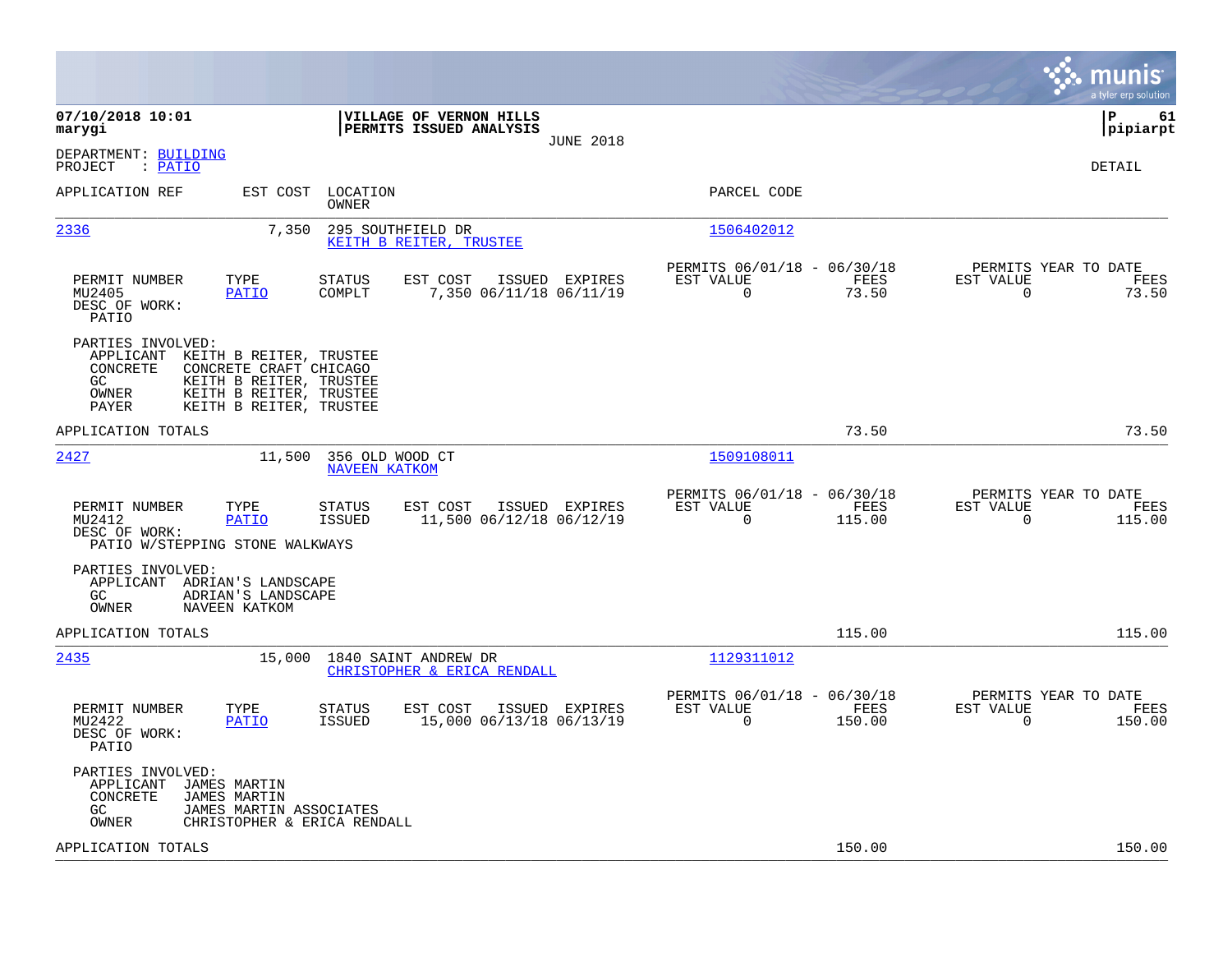|                                                                                                                                                                                  |                                                                                       |                                                                        | munis<br>a tyler erp solution                                   |
|----------------------------------------------------------------------------------------------------------------------------------------------------------------------------------|---------------------------------------------------------------------------------------|------------------------------------------------------------------------|-----------------------------------------------------------------|
| 07/10/2018 10:01<br>marygi<br>5,900<br>2445                                                                                                                                      | VILLAGE OF VERNON HILLS<br>PERMITS ISSUED ANALYSIS<br>303 ALICE CT<br><b>JIMMY LY</b> | 1505426019                                                             | l P<br>62<br> pipiarpt                                          |
| PERMIT NUMBER<br>TYPE                                                                                                                                                            | <b>STATUS</b><br>EST COST<br>ISSUED EXPIRES<br><b>JUNE 2018</b>                       | PERMITS 06/01/18 - 06/30/18<br><b>FEES</b><br>EST VALUE                | PERMITS YEAR TO DATE<br>EST VALUE<br><b>FEES</b>                |
| DEPARTMENT: BUILDING<br>PROJECT : PATIO                                                                                                                                          |                                                                                       |                                                                        | DETAIL                                                          |
| APPLICATION REF                                                                                                                                                                  | EST COST LOCATION<br>OWNER                                                            | PARCEL CODE                                                            |                                                                 |
| MU2414<br>PATIO<br>DESC OF WORK:<br>REMOVE DECK, INSTALL PATIO AND FRONT WALK SLAB                                                                                               | <b>ISSUED</b><br>5,900 06/12/18 06/12/19                                              | $\mathbf 0$<br>59.00                                                   | $\Omega$<br>59.00                                               |
| PARTIES INVOLVED:<br>APPLICANT<br>JIMMY LY<br>CONCRETE<br>GC<br>OWNER<br>JIMMY LY                                                                                                | BOB WILSON CONCRETE CONSTRUCTION LLC<br>BOB WILSON CONCRETE CONSTRUCTION LLC          |                                                                        |                                                                 |
| APPLICATION TOTALS                                                                                                                                                               |                                                                                       | 59.00                                                                  | 59.00                                                           |
| 2448<br>3,500                                                                                                                                                                    | 262 MONTCLAIR RD<br><b>WILLIAM MURPHY</b>                                             | 1508409015                                                             |                                                                 |
| PERMIT NUMBER<br>TYPE<br>MU2419<br><b>PATIO</b><br>DESC OF WORK:<br>PATIO                                                                                                        | STATUS<br>EST COST<br>ISSUED EXPIRES<br>3,500 06/13/18 06/13/19<br><b>ISSUED</b>      | PERMITS 06/01/18 - 06/30/18<br>EST VALUE<br>FEES<br>$\Omega$<br>50.00  | PERMITS YEAR TO DATE<br>EST VALUE<br>FEES<br>$\Omega$<br>50.00  |
| PARTIES INVOLVED:<br>APPLICANT<br>WILLIAM MURPHY<br>CONCRETE<br>RAS CONCRETE<br>GC<br>RAS CONCRETE<br>GC<br>WILLIAM MURPHY<br>OWNER<br>WILLIAM MURPHY<br>PAYER<br>WILLIAM MURPHY |                                                                                       |                                                                        |                                                                 |
| APPLICATION TOTALS                                                                                                                                                               |                                                                                       | 50.00                                                                  | 50.00                                                           |
| 2465<br>30,660                                                                                                                                                                   | 1646 LAKE CHARLES DR<br>GEORGE PSARAS, JR                                             | 1128302033                                                             |                                                                 |
| TYPE<br>PERMIT NUMBER<br>MU2415<br>PATIO<br>DESC OF WORK:<br>PAVER PATIO                                                                                                         | EST COST<br>STATUS<br>ISSUED EXPIRES<br><b>ISSUED</b><br>30,660 06/13/18 06/13/19     | PERMITS 06/01/18 - 06/30/18<br>EST VALUE<br>FEES<br>$\Omega$<br>306.60 | PERMITS YEAR TO DATE<br>EST VALUE<br>FEES<br>$\Omega$<br>306.60 |
| PARTIES INVOLVED:<br>APPLICANT<br>GEORGE PSARAS, JR<br>GC<br>GEORGE PSARAS, JR<br>MASON<br>VIDAL LANDSCAPING<br>GEORGE PSARAS, JR<br>OWNER<br>PAYER<br>GEORGE PSARAS, JR         |                                                                                       |                                                                        |                                                                 |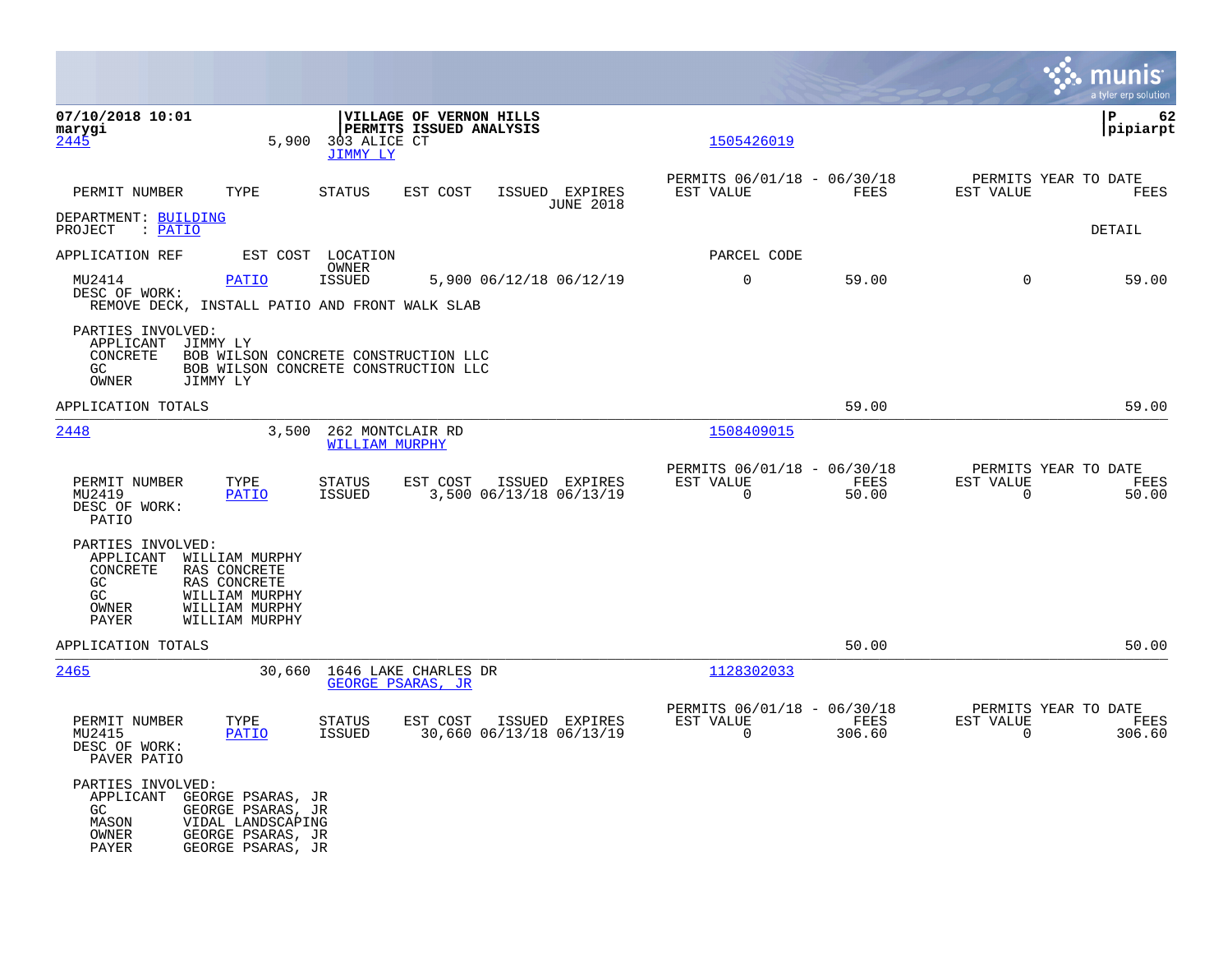|                                                                                                       |                                                                         |                                      |                                                    |                  |                                                         |                |                                                  | munis<br>a tyler erp solution    |
|-------------------------------------------------------------------------------------------------------|-------------------------------------------------------------------------|--------------------------------------|----------------------------------------------------|------------------|---------------------------------------------------------|----------------|--------------------------------------------------|----------------------------------|
| 07/10/2018 10:01<br>marygi<br>APPLICATION TOTALS                                                      |                                                                         |                                      | VILLAGE OF VERNON HILLS<br>PERMITS ISSUED ANALYSIS | <b>JUNE 2018</b> |                                                         | 306.60         |                                                  | l P<br>63<br> pipiarpt<br>306.60 |
| DEPARTMENT: BUILDING<br>PROJECT : PATIO                                                               |                                                                         |                                      |                                                    |                  |                                                         |                |                                                  | DETAIL                           |
| APPLICATION REF                                                                                       | EST COST LOCATION                                                       | OWNER                                |                                                    |                  | PARCEL CODE                                             |                |                                                  |                                  |
| 2470                                                                                                  | 39,100                                                                  |                                      | 1640 LAKE CHARLES DR<br>ANUP & SEEMA LULLA SHAH    |                  | 1128302034                                              |                |                                                  |                                  |
| PERMIT NUMBER<br>MU2438<br>DESC OF WORK:<br>PAVER PATIO                                               | TYPE<br><b>PATIO</b>                                                    | <b>STATUS</b><br>ISSUED              | EST COST<br>39,100 06/15/18 06/15/19               | ISSUED EXPIRES   | PERMITS 06/01/18 - 06/30/18<br>EST VALUE<br>$\mathbf 0$ | FEES<br>391.00 | PERMITS YEAR TO DATE<br>EST VALUE<br>$\mathbf 0$ | FEES<br>391.00                   |
| PARTIES INVOLVED:<br>APPLICANT ANUP & SEEMA LULLA SHAH<br>GC<br>OWNER<br>PAYER                        | VIDAL LANDSCAPING<br>ANUP & SEEMA LULLA SHAH<br>ANUP & SEEMA LULLA SHAH |                                      |                                                    |                  |                                                         |                |                                                  |                                  |
| APPLICATION TOTALS                                                                                    |                                                                         |                                      |                                                    |                  |                                                         | 391.00         |                                                  | 391.00                           |
| 2494                                                                                                  | 14,039                                                                  | 205 AUGUSTA DR<br>REBECCA WISNIEWSKI |                                                    |                  | 1505405058                                              |                |                                                  |                                  |
| PERMIT NUMBER<br>MU2491<br>DESC OF WORK:<br>PAVER PATIO                                               | TYPE<br><b>PATIO</b>                                                    | <b>STATUS</b><br>COMPLT              | EST COST<br>14,039 06/26/18 07/06/19               | ISSUED EXPIRES   | PERMITS 06/01/18 - 06/30/18<br>EST VALUE<br>$\mathbf 0$ | FEES<br>140.39 | PERMITS YEAR TO DATE<br>EST VALUE<br>0           | FEES<br>140.39                   |
| PARTIES INVOLVED:<br>APPLICANT STRICTLY STONE INC<br>ELECTRICIA KOLB ELECTRIC<br>GC<br>OWNER<br>PAYER | STRICTLY STONE INC<br>REBECCA WISNIEWSKI<br>STRICTLY STONE INC          |                                      |                                                    |                  |                                                         |                |                                                  |                                  |
| APPLICATION TOTALS                                                                                    |                                                                         |                                      |                                                    |                  |                                                         | 140.39         |                                                  | 140.39                           |
| 2496                                                                                                  |                                                                         | 7,450 3 SOUTH DEERPATH DR            | KERY & NICK OBRADOVICH                             |                  | 1509102001                                              |                |                                                  |                                  |
| PERMIT NUMBER<br>MU2458<br>DESC OF WORK:<br>PAVER PATIO                                               | TYPE<br><b>PATIO</b>                                                    | STATUS<br>ISSUED                     | EST COST<br>7,450 06/21/18 06/21/19                | ISSUED EXPIRES   | PERMITS 06/01/18 - 06/30/18<br>EST VALUE<br>$\Omega$    | FEES<br>74.50  | PERMITS YEAR TO DATE<br>EST VALUE<br>$\Omega$    | FEES<br>74.50                    |
| PARTIES INVOLVED:<br>APPLICANT JK COMPANY<br>GC.<br>OWNER<br>PAYER                                    | JK COMPANY<br>KERY & NICK OBRADOVICH<br>JK COMPANY                      |                                      |                                                    |                  |                                                         |                |                                                  |                                  |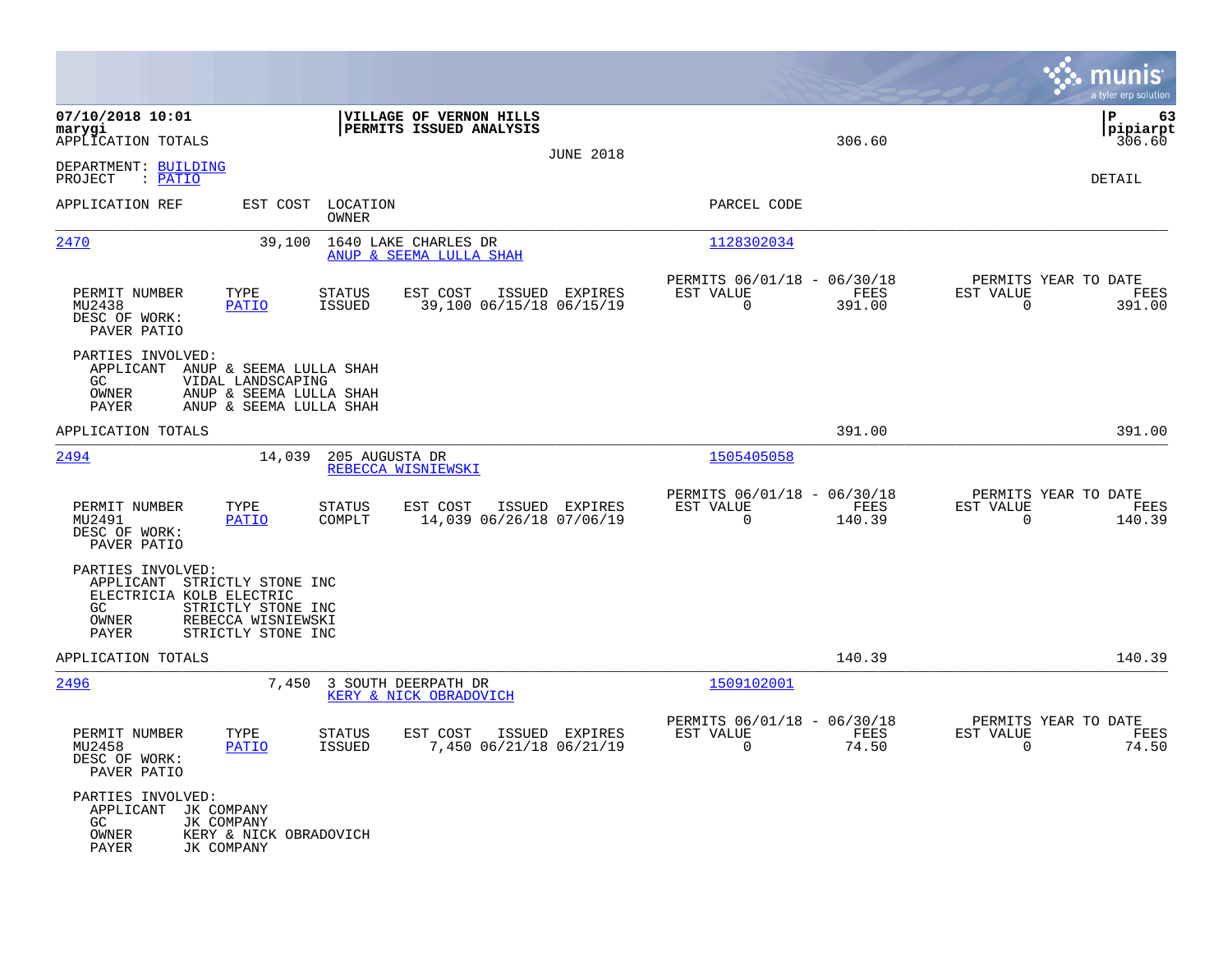|                                                  |          |                                                           |                  |             |          |   | $\cdot$ munis<br>a tyler erp solution |
|--------------------------------------------------|----------|-----------------------------------------------------------|------------------|-------------|----------|---|---------------------------------------|
| 07/10/2018 10:01<br>marygi<br>APPLICATION TOTALS |          | VILLAGE OF VERNON HILLS<br><b>PERMITS ISSUED ANALYSIS</b> | <b>JUNE 2018</b> |             | 74.50    |   | 64<br>P<br> pipiarpt<br>74.50         |
| DEPARTMENT: BUILDING<br>PROJECT<br>: PATIO       |          |                                                           |                  |             |          |   | DETAIL                                |
| APPLICATION REF                                  | EST COST | LOCATION<br>OWNER                                         |                  | PARCEL CODE |          |   |                                       |
| PROJECT TOTALS                                   |          |                                                           |                  | 0           | 1,359.99 | 0 | 1,359.99                              |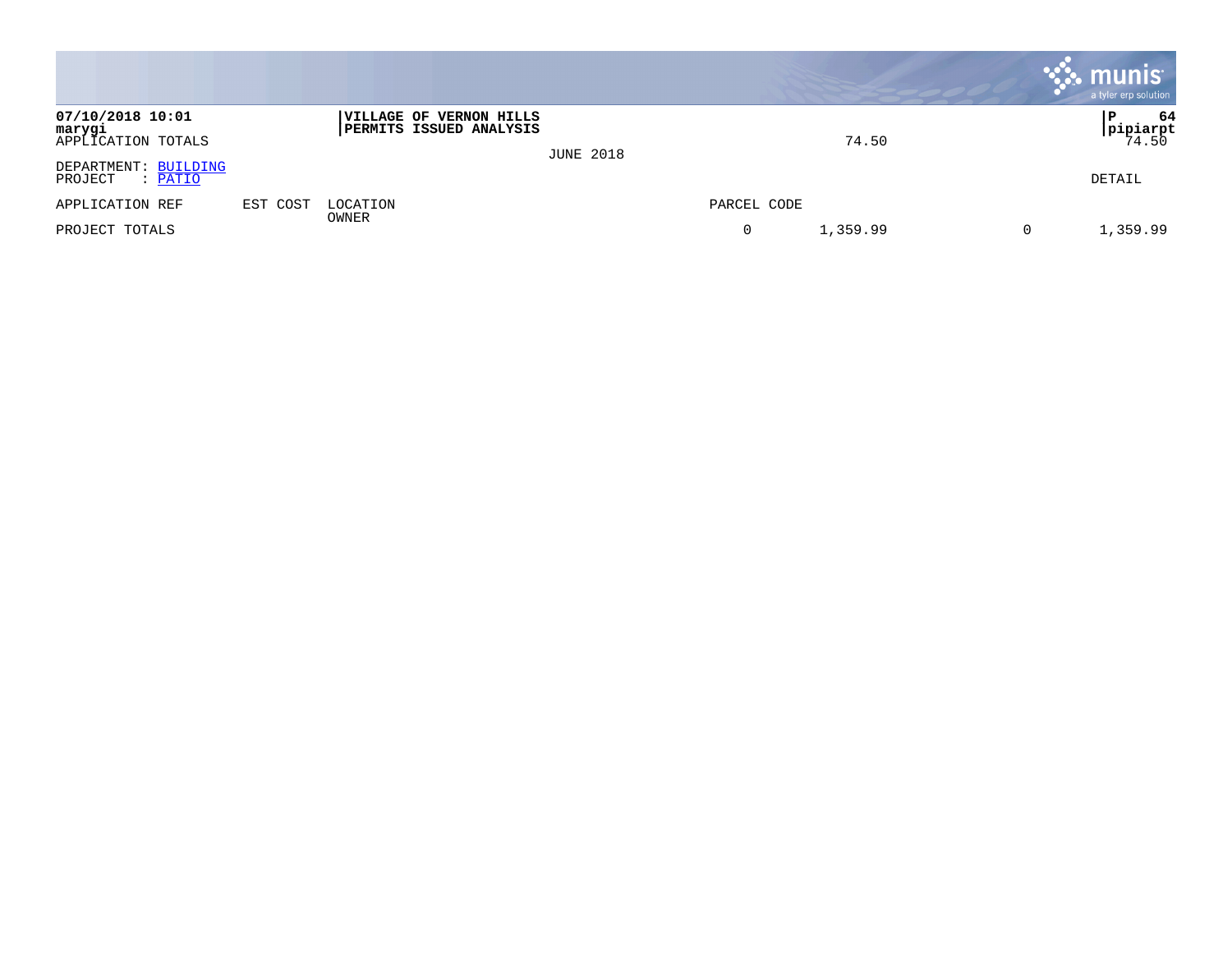|                                                                                                                                                                           |                                                                                                                                                       | munis<br>a tyler erp solution         |
|---------------------------------------------------------------------------------------------------------------------------------------------------------------------------|-------------------------------------------------------------------------------------------------------------------------------------------------------|---------------------------------------|
| 07/10/2018 10:01<br>VILLAGE OF VERNON HILLS<br>PERMITS ISSUED ANALYSIS<br>marygi                                                                                          | <b>JUNE 2018</b>                                                                                                                                      | P<br>65<br> pipiarpt                  |
| DEPARTMENT: BUILDING<br>: SIDEWALK<br>PROJECT                                                                                                                             |                                                                                                                                                       | <b>DETAIL</b>                         |
| APPLICATION REF<br>LOCATION<br>EST COST<br>OWNER                                                                                                                          | PARCEL CODE                                                                                                                                           |                                       |
| 1162<br>368 LASALLE ST<br>2,664<br>FRANK R MURACA                                                                                                                         | 1509302037                                                                                                                                            |                                       |
| EST COST<br>PERMIT NUMBER<br>TYPE<br><b>STATUS</b><br>MU1123<br><b>ISSUED</b><br><b>SIDEWALK</b><br>DESC OF WORK:<br>SIDEWALK/STOOP                                       | PERMITS 06/01/18 - 06/30/18<br>EST VALUE<br>ISSUED<br><b>EXPIRES</b><br>EST VALUE<br>FEES<br>2,664 06/29/18 06/29/19<br>$\Omega$<br>50.00<br>$\Omega$ | PERMITS YEAR TO DATE<br>FEES<br>50.00 |
| PARTIES INVOLVED:<br>APPLICANT<br>DAVE'S CONCRETE<br>CONCRETE<br>DAVE'S CONCRETE<br>GC<br>DAVE'S CONCRETE<br>FRANK R MURACA<br>OWNER<br>PAYER<br>DAVE'S CONCRETE          |                                                                                                                                                       |                                       |
| APPLICATION TOTALS                                                                                                                                                        | 50.00                                                                                                                                                 | 50.00                                 |
| 2370<br>BAY TREE CIRCLE<br>5,940<br>PLACEHOLDER                                                                                                                           | 1133118009                                                                                                                                            |                                       |
| PERMIT NUMBER<br>TYPE<br><b>STATUS</b><br>EST COST<br>MU2375<br><b>SIDEWALK</b><br><b>ISSUED</b><br>DESC OF WORK:<br>STAIRS & ADJACENT SOUARE: 316, 318, 338, 438 BAYTREE | PERMITS 06/01/18 - 06/30/18<br>EST VALUE<br><b>FEES</b><br>ISSUED<br>EXPIRES<br>EST VALUE<br>$\Omega$<br>$\Omega$<br>5,940 06/04/18 06/04/19<br>59.40 | PERMITS YEAR TO DATE<br>FEES<br>59.40 |
| PARTIES INVOLVED:<br>APPLICANT<br>ROSE PAVING<br>CONCRETE<br>ROSE PAVING<br>GC<br>ROSE PAVING<br>OWNER<br>PLACEHOLDER                                                     |                                                                                                                                                       |                                       |
| APPLICATION TOTALS<br>PROJECT TOTALS                                                                                                                                      | 59.40<br>$\Omega$<br>109.40<br>$\Omega$                                                                                                               | 59.40<br>109.40                       |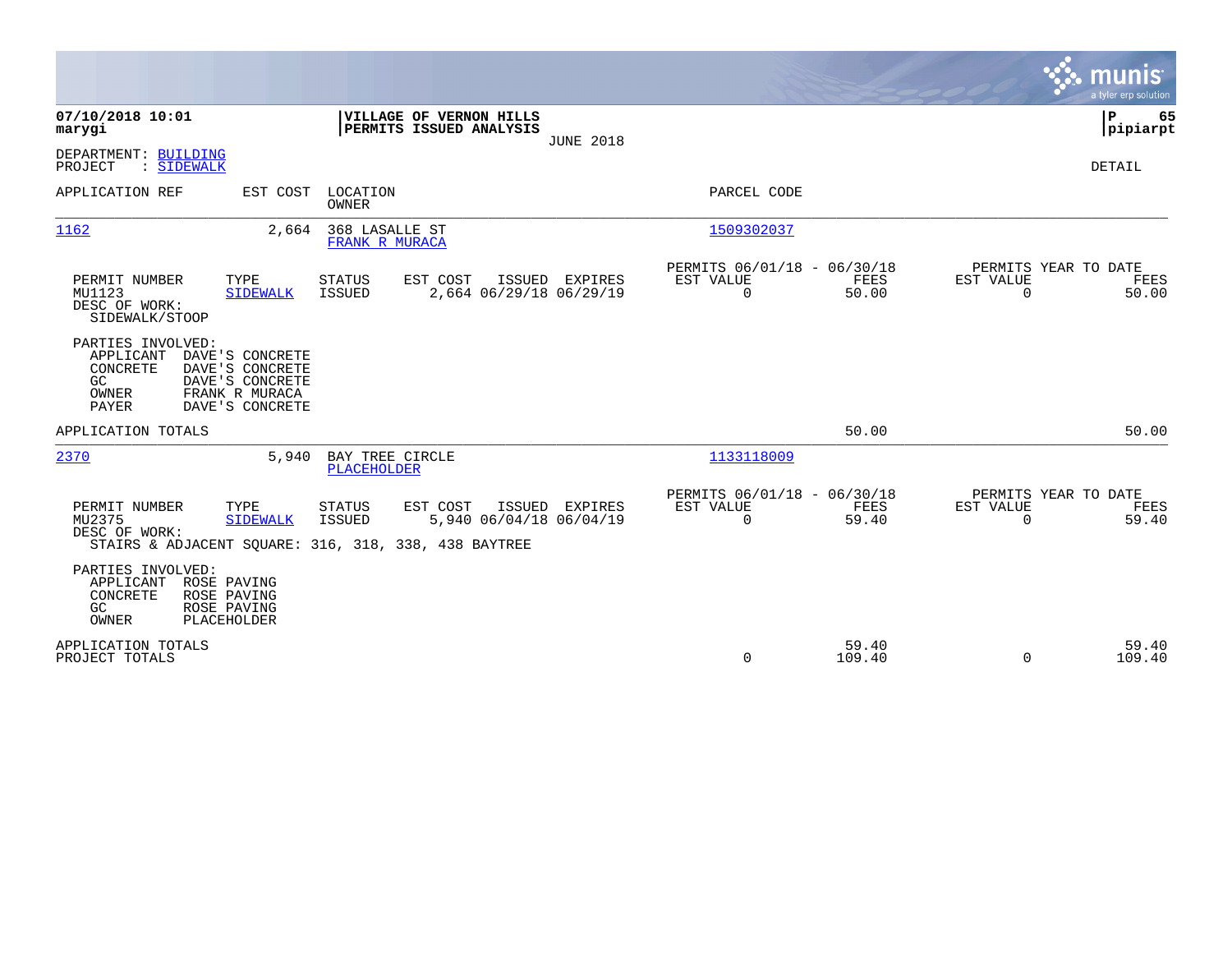|                                                                                                                                                                                                          |                                                                                   |                                                                          | munis<br>a tyler erp solution                                   |
|----------------------------------------------------------------------------------------------------------------------------------------------------------------------------------------------------------|-----------------------------------------------------------------------------------|--------------------------------------------------------------------------|-----------------------------------------------------------------|
| 07/10/2018 10:01<br>marygi                                                                                                                                                                               | VILLAGE OF VERNON HILLS<br>PERMITS ISSUED ANALYSIS                                |                                                                          | 66<br>IΡ<br> pipiarpt                                           |
| DEPARTMENT: BUILDING<br>PROJECT<br>: <u>REROOF</u>                                                                                                                                                       | <b>JUNE 2018</b>                                                                  |                                                                          | DETAIL                                                          |
| APPLICATION REF<br>EST COST                                                                                                                                                                              | LOCATION<br>OWNER                                                                 | PARCEL CODE                                                              |                                                                 |
| 1190<br>6,900                                                                                                                                                                                            | 110 ALEXANDRIA DR<br>BARRY P & DIANE P HARTMAN                                    | 1505405051                                                               |                                                                 |
| PERMIT NUMBER<br>TYPE<br>MU1087<br><b>REROOF</b><br>DESC OF WORK:<br><b>REROOF</b>                                                                                                                       | EST COST<br>STATUS<br>ISSUED EXPIRES<br><b>ISSUED</b><br>6,900 06/29/18 06/29/19  | PERMITS 06/01/18 - 06/30/18<br>FEES<br>EST VALUE<br>$\mathbf 0$<br>69.00 | PERMITS YEAR TO DATE<br>EST VALUE<br>FEES<br>$\Omega$<br>69.00  |
| PARTIES INVOLVED:<br>APPLICANT A & D EXTERIORS<br>GC.<br>A & D EXTERIORS<br>OWNER<br>BARRY P & DIANE P HARTMAN<br>PAYER<br>A & D EXTERIORS<br><b>ROOFER</b><br>A & D EXTERIORS                           |                                                                                   |                                                                          |                                                                 |
| APPLICATION TOTALS                                                                                                                                                                                       |                                                                                   | 69.00                                                                    | 69.00                                                           |
| 1503<br>10,700                                                                                                                                                                                           | 1266 MAIDSTONE DR<br>THOMAS R & LORI R MOHRDIECK                                  | 1132107025                                                               |                                                                 |
| PERMIT NUMBER<br>TYPE<br>MU1398<br><b>REROOF</b><br>DESC OF WORK:<br><b>REROOF</b>                                                                                                                       | EST COST<br>ISSUED EXPIRES<br>STATUS<br>10,700 06/29/18 06/29/19<br><b>ISSUED</b> | PERMITS 06/01/18 - 06/30/18<br>EST VALUE<br>FEES<br>$\Omega$<br>107.00   | PERMITS YEAR TO DATE<br>EST VALUE<br>FEES<br>$\Omega$<br>107.00 |
| PARTIES INVOLVED:<br>APPLICANT<br><b>CUSTOM ROOFING</b><br>GC.<br>CUSTOM ROOFING<br>OWNER<br>THOMAS R & LORI R MOHRDIECK<br>PAYER<br><b>CUSTOM ROOFING</b><br><b>ROOFER</b><br><b>CUSTOM ROOFING</b>     |                                                                                   |                                                                          |                                                                 |
| APPLICATION TOTALS                                                                                                                                                                                       |                                                                                   | 107.00                                                                   | 107.00                                                          |
| 1511<br>4,290                                                                                                                                                                                            | 1808 SAINT ANDREW DR<br>SHENG & LI XU                                             | 1129311008                                                               |                                                                 |
| PERMIT NUMBER<br>TYPE<br>MU1405<br><b>REROOF</b><br>DESC OF WORK:<br>REROOF                                                                                                                              | STATUS<br>EST COST<br>ISSUED EXPIRES<br>4,290 06/29/18 06/29/19<br><b>ISSUED</b>  | PERMITS 06/01/18 - 06/30/18<br>EST VALUE<br>FEES<br>0<br>50.00           | PERMITS YEAR TO DATE<br>EST VALUE<br>FEES<br>0<br>50.00         |
| PARTIES INVOLVED:<br>APPLICANT<br>MORNING DEW EXTERIOR INC<br>GC<br>MORNING DEW EXTERIOR INC<br>OWNER<br>SHENG & LI XU<br>PAYER<br>MORNING DEW EXTERIOR INC<br><b>ROOFER</b><br>MORNING DEW EXTERIOR INC |                                                                                   |                                                                          |                                                                 |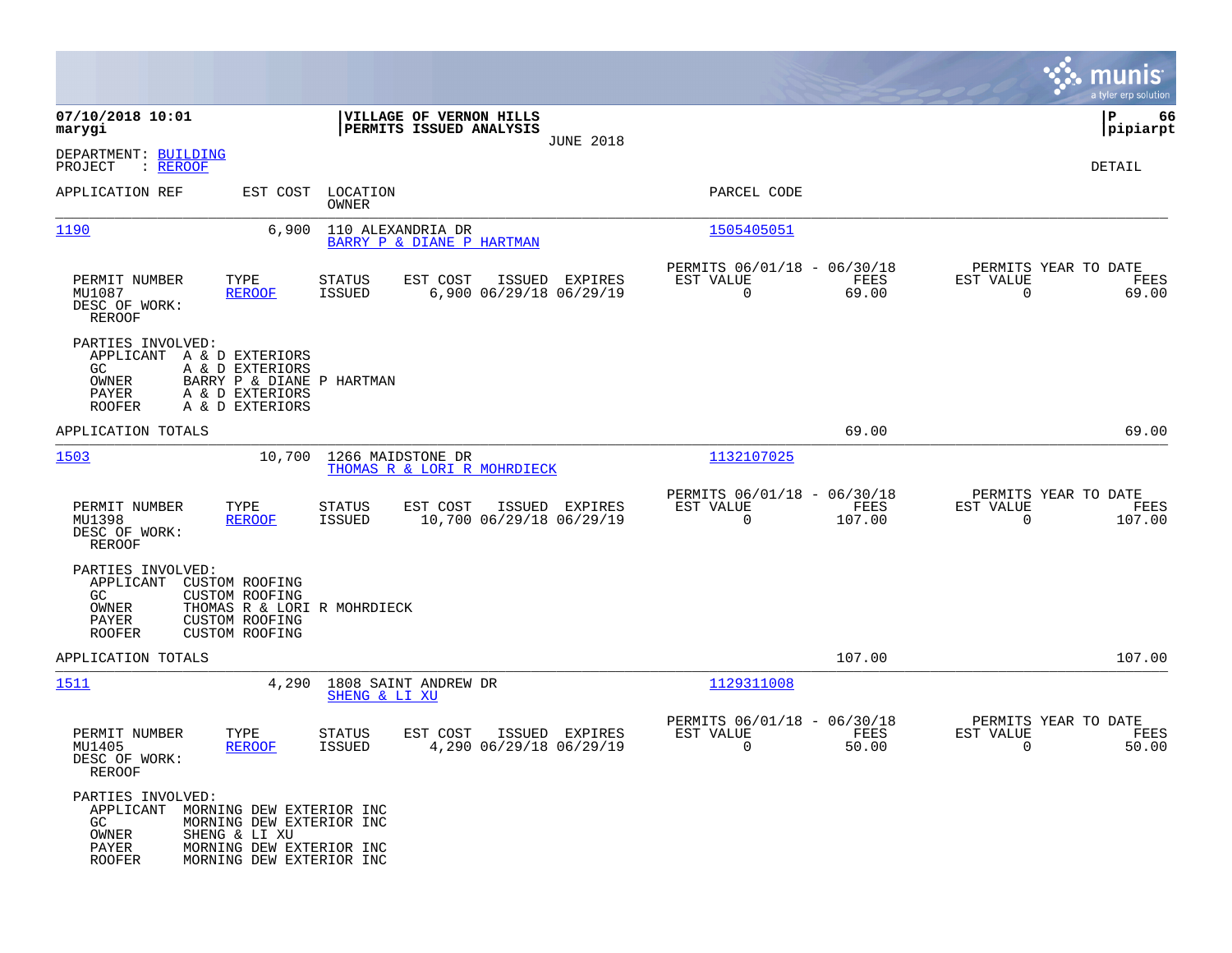|                                                                                                                                                                                                                                  |                                                                                          |                                                                           | munis<br>a tyler erp solution                                      |
|----------------------------------------------------------------------------------------------------------------------------------------------------------------------------------------------------------------------------------|------------------------------------------------------------------------------------------|---------------------------------------------------------------------------|--------------------------------------------------------------------|
| 07/10/2018 10:01<br>marygi                                                                                                                                                                                                       | VILLAGE OF VERNON HILLS<br>PERMITS ISSUED ANALYSIS<br><b>JUNE 2018</b>                   |                                                                           | 67<br>P<br> pipiarpt                                               |
| DEPARTMENT: BUILDING<br>PROJECT<br>: <u>REROOF</u>                                                                                                                                                                               |                                                                                          |                                                                           | <b>DETAIL</b>                                                      |
| APPLICATION REF<br>EST COST                                                                                                                                                                                                      | LOCATION<br>OWNER                                                                        | PARCEL CODE                                                               |                                                                    |
| APPLICATION TOTALS                                                                                                                                                                                                               |                                                                                          | 50.00                                                                     | 50.00                                                              |
| 1821<br>5,200                                                                                                                                                                                                                    | 427 CHERRY VALLEY RD<br>RAMIRO P & VICTORIA CEJA                                         | 1508109006                                                                |                                                                    |
| PERMIT NUMBER<br>TYPE<br>MU1752<br><b>REROOF</b><br>DESC OF WORK:<br><b>REROOF</b>                                                                                                                                               | STATUS<br>EST COST<br>ISSUED EXPIRES<br>5,200 06/29/18 06/29/19<br><b>ISSUED</b>         | PERMITS 06/01/18 - 06/30/18<br>EST VALUE<br>FEES<br>$\mathbf 0$<br>52.00  | PERMITS YEAR TO DATE<br>EST VALUE<br>FEES<br>$\mathbf 0$<br>52.00  |
| PARTIES INVOLVED:<br>APPLICANT<br>RELIANZ RESTORATIONS CO<br>RELIANZ RESTORATIONS CO<br>GC.<br>OWNER<br>RAMIRO P & VICTORIA CEJA<br>PAYER<br>RELIANZ RESTORATIONS CO<br>RELIANZ RESTORATIONS CO<br><b>ROOFER</b>                 |                                                                                          |                                                                           |                                                                    |
| APPLICATION TOTALS                                                                                                                                                                                                               |                                                                                          | 52.00                                                                     | 52.00                                                              |
| 2214<br>10,858                                                                                                                                                                                                                   | 401 WESTMORELAND DR<br>JUANITA A PUCHALSKI, TRUSTEE                                      | 1508107071                                                                |                                                                    |
| PERMIT NUMBER<br>TYPE<br>MU2115<br><b>REROOF</b><br>DESC OF WORK:<br>REROOF                                                                                                                                                      | <b>STATUS</b><br>EST COST<br>ISSUED EXPIRES<br>10,858 06/29/18 06/29/19<br><b>ISSUED</b> | PERMITS 06/01/18 - 06/30/18<br>EST VALUE<br>FEES<br>$\mathbf 0$<br>108.58 | PERMITS YEAR TO DATE<br>EST VALUE<br>FEES<br>$\mathbf 0$<br>108.58 |
| PARTIES INVOLVED:<br>APPLICANT<br>ADVANCED HOME IMPROVEMENTS<br>ADVANCED HOME IMPROVEMENTS<br>GC.<br>OWNER<br>JUANITA A PUCHALSKI, TRUSTEE<br>ADVANCED HOME IMPROVEMENTS<br>PAYER<br><b>ROOFER</b><br>ADVANCED HOME IMPROVEMENTS |                                                                                          |                                                                           |                                                                    |
| APPLICATION TOTALS                                                                                                                                                                                                               |                                                                                          | 108.58                                                                    | 108.58                                                             |
| 2462<br>11,880                                                                                                                                                                                                                   | 633 SYCAMORE ST<br><b>ERIC HWANG</b>                                                     | 1132104043                                                                |                                                                    |
| PERMIT NUMBER<br>TYPE<br>MU2369<br><u>REROOF</u><br>DESC OF WORK:<br>REROOF                                                                                                                                                      | STATUS<br>EST COST ISSUED EXPIRES<br>11,880 06/01/18 06/01/19<br>COMPLT                  | PERMITS 06/01/18 - 06/30/18<br>FEES<br>EST AUTOE<br>$\Omega$<br>118.80    | PERMITS YEAR TO DATE<br>EST VALUE<br>FEES<br>$\Omega$<br>118.80    |
| PARTIES INVOLVED:<br>APPLICANT NEW AMERICAN HOME SOLUTIONS<br>GC<br>ALONZO ROGERS<br>OWNER<br>ERIC HWANG                                                                                                                         |                                                                                          |                                                                           |                                                                    |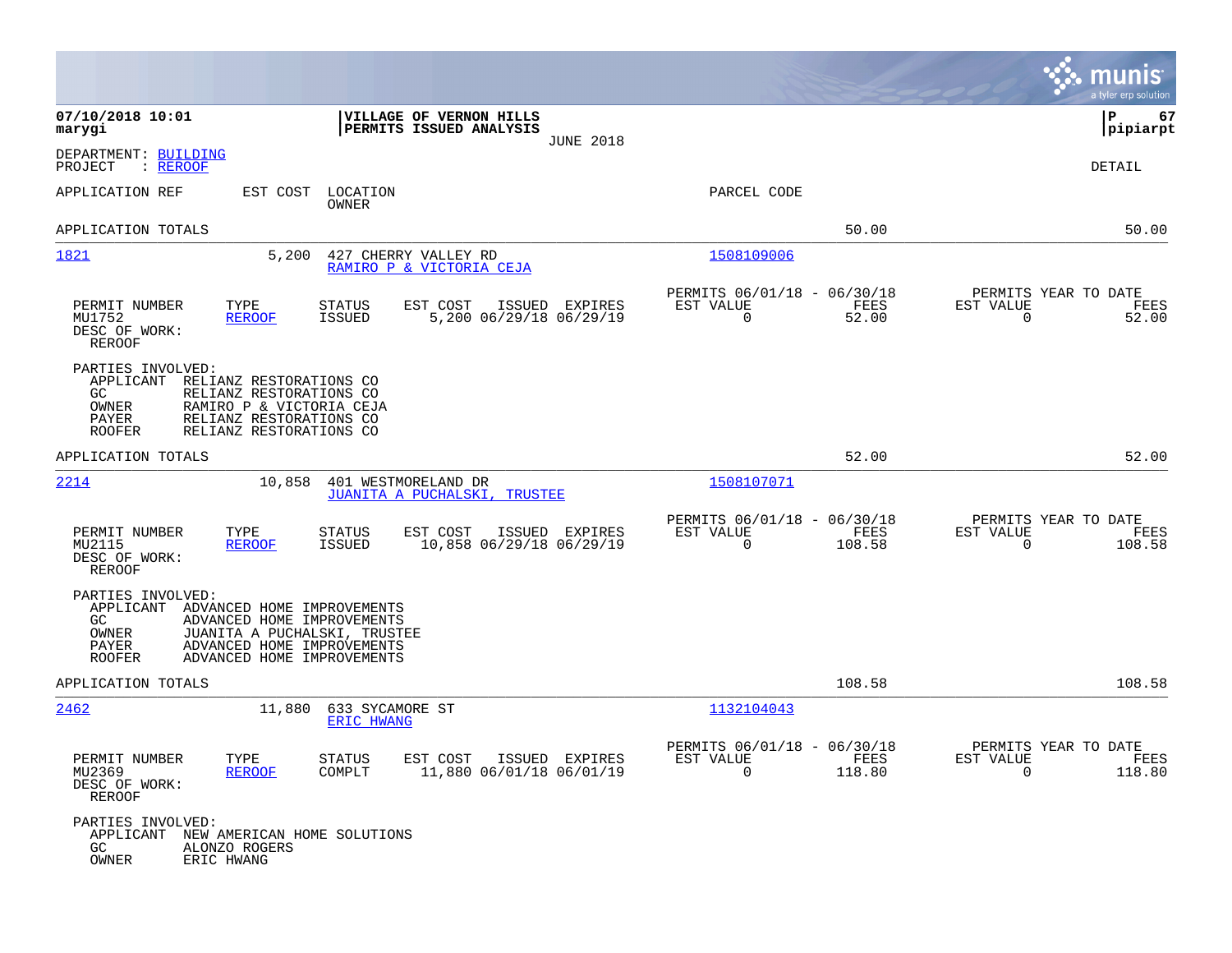|                                                                                                            |                                                                                                                            |                                          |                                                    |                  |                                                         |                |                                                  | munis<br>a tyler erp solution |
|------------------------------------------------------------------------------------------------------------|----------------------------------------------------------------------------------------------------------------------------|------------------------------------------|----------------------------------------------------|------------------|---------------------------------------------------------|----------------|--------------------------------------------------|-------------------------------|
| 07/10/2018 10:01<br>marygi                                                                                 |                                                                                                                            |                                          | VILLAGE OF VERNON HILLS<br>PERMITS ISSUED ANALYSIS | <b>JUNE 2018</b> |                                                         |                |                                                  | P<br>68<br> pipiarpt          |
| DEPARTMENT: BUILDING<br>PROJECT<br>: <u>REROOF</u>                                                         |                                                                                                                            |                                          |                                                    |                  |                                                         |                |                                                  | DETAIL                        |
| APPLICATION REF                                                                                            |                                                                                                                            | EST COST LOCATION<br>OWNER               |                                                    |                  | PARCEL CODE                                             |                |                                                  |                               |
| PAYER<br><b>ROOFER</b>                                                                                     | ALONZO ROGERS<br>J&P ROOFING INC                                                                                           |                                          |                                                    |                  |                                                         |                |                                                  |                               |
| APPLICATION TOTALS                                                                                         |                                                                                                                            |                                          |                                                    |                  |                                                         | 118.80         |                                                  | 118.80                        |
| 2468                                                                                                       | 12,186                                                                                                                     | RICHARD JACOB                            | 1659 SAINT ANDREW DR                               |                  | 1129312015                                              |                |                                                  |                               |
| PERMIT NUMBER<br>MU2372                                                                                    | TYPE<br><b>REROOF</b>                                                                                                      | <b>STATUS</b><br><b>ISSUED</b>           | EST COST<br>12,186 06/04/18 06/04/19               | ISSUED EXPIRES   | PERMITS 06/01/18 - 06/30/18<br>EST VALUE<br>$\mathbf 0$ | FEES<br>121.86 | PERMITS YEAR TO DATE<br>EST VALUE<br>$\mathbf 0$ | FEES<br>121.86                |
| DESC OF WORK:<br>REROOF                                                                                    |                                                                                                                            |                                          |                                                    |                  |                                                         |                |                                                  |                               |
| PARTIES INVOLVED:<br>APPLICANT AFH CONSTRUCTION INC<br>GC<br>OWNER<br>PAYER<br><b>ROOFER</b>               | AFH CONSTRUCTION INC<br>RICHARD JACOB<br>AFH CONSTRUCTION INC<br>AFH CONSTRUCTION INC                                      |                                          |                                                    |                  |                                                         |                |                                                  |                               |
| APPLICATION TOTALS                                                                                         |                                                                                                                            |                                          |                                                    |                  |                                                         | 121.86         |                                                  | 121.86                        |
| 2469                                                                                                       |                                                                                                                            | 11,450 1730 LOCKE LN                     | IRVIN NORFLEET & ELAINE OH                         |                  | 1129312018                                              |                |                                                  |                               |
| PERMIT NUMBER<br>MU2373<br>DESC OF WORK:<br><b>REROOF</b>                                                  | TYPE<br><b>REROOF</b>                                                                                                      | <b>STATUS</b><br><b>ISSUED</b>           | EST COST<br>11,450 06/04/18 06/04/19               | ISSUED EXPIRES   | PERMITS 06/01/18 - 06/30/18<br>EST VALUE<br>$\Omega$    | FEES<br>114.50 | PERMITS YEAR TO DATE<br>EST VALUE<br>$\Omega$    | FEES<br>114.50                |
| PARTIES INVOLVED:<br>APPLICANT AFH CONSTRUCTION INC<br>APPLICANT<br>GC.<br>OWNER<br>PAYER<br><b>ROOFER</b> | AFH CONSTRUCTION INC<br>AFH CONSTRUCTION INC<br>IRVIN NORFLEET & ELAINE OH<br>AFH CONSTRUCTION INC<br>AFH CONSTRUCTION INC |                                          |                                                    |                  |                                                         |                |                                                  |                               |
| APPLICATION TOTALS                                                                                         |                                                                                                                            |                                          |                                                    |                  |                                                         | 114.50         |                                                  | 114.50                        |
| 2477                                                                                                       | 7,425                                                                                                                      | 415 LARCHMONT LN<br><b>CARYN JACKSON</b> |                                                    |                  | 1504101042                                              |                |                                                  |                               |
| PERMIT NUMBER<br>MU2379<br>DESC OF WORK:<br>REROOF                                                         | TYPE<br><b>REROOF</b>                                                                                                      | <b>STATUS</b><br>ISSUED                  | EST COST<br>7,425 06/05/18 06/05/19                | ISSUED EXPIRES   | PERMITS 06/01/18 - 06/30/18<br>EST VALUE<br>0           | FEES<br>74.25  | PERMITS YEAR TO DATE<br>EST VALUE<br>0           | FEES<br>74.25                 |

PARTIES INVOLVED: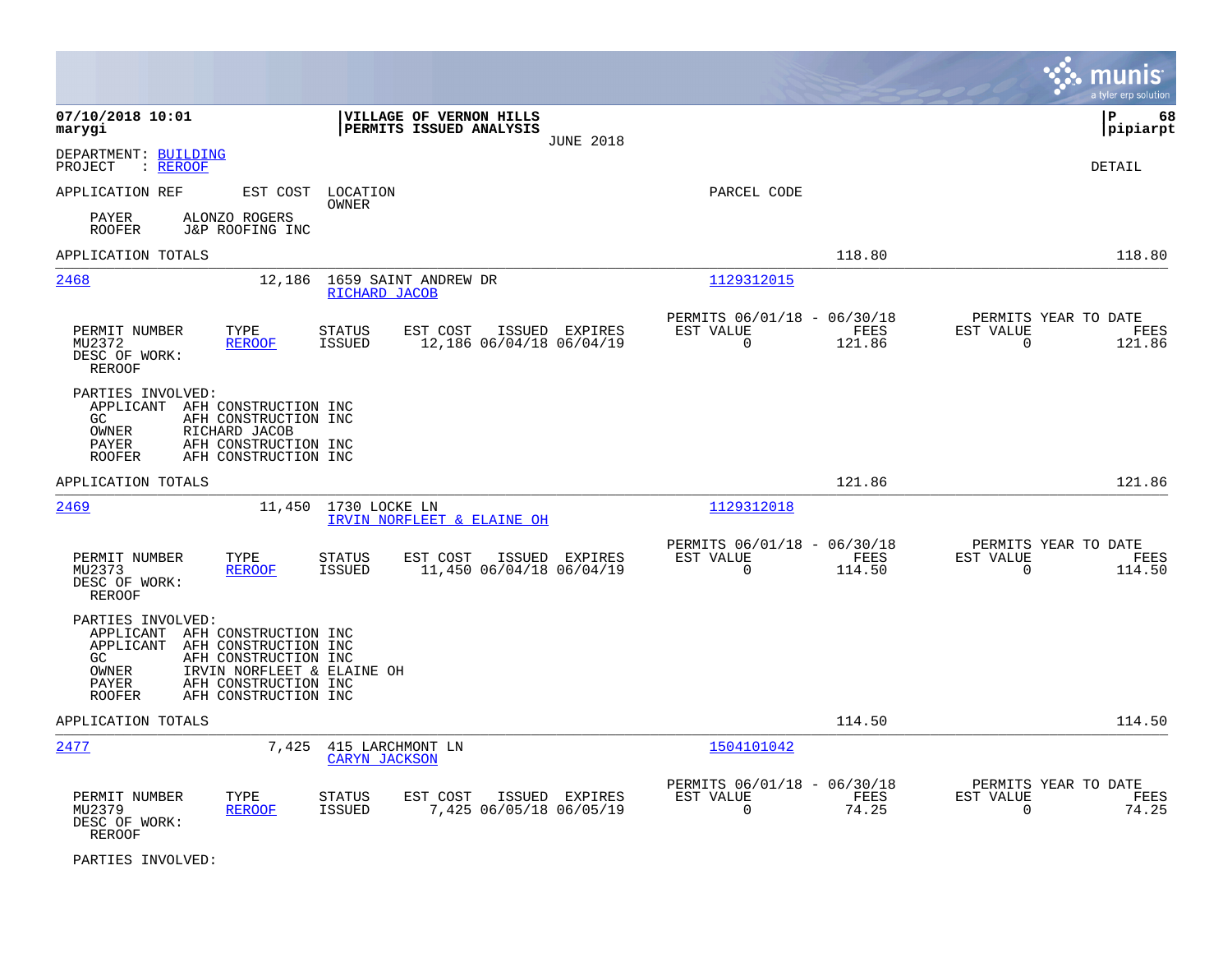|                                                                                                                                                                                                                                 |                                                                                                                                                  |                                                                           | munis<br>a tyler erp solution                                      |
|---------------------------------------------------------------------------------------------------------------------------------------------------------------------------------------------------------------------------------|--------------------------------------------------------------------------------------------------------------------------------------------------|---------------------------------------------------------------------------|--------------------------------------------------------------------|
| 07/10/2018 10:01<br>marygi                                                                                                                                                                                                      | VILLAGE OF VERNON HILLS<br>PERMITS ISSUED ANALYSIS<br><b>JUNE 2018</b>                                                                           |                                                                           | l P<br>69<br> pipiarpt                                             |
| DEPARTMENT: BUILDING<br>: REROOF<br>PROJECT                                                                                                                                                                                     |                                                                                                                                                  |                                                                           | <b>DETAIL</b>                                                      |
| APPLICATION REF<br>EST COST<br>EUCLID ROOFING & SIDING INC<br>APPLICANT<br>EUCLID ROOFING & SIDING INC<br>GC.<br>OWNER<br>CARYN JACKSON<br>EUCLID ROOFING & SIDING INC<br>PAYER<br>EUCLID ROOFING & SIDING INC<br><b>ROOFER</b> | LOCATION<br><b>OWNER</b>                                                                                                                         | PARCEL CODE                                                               |                                                                    |
| APPLICATION TOTALS                                                                                                                                                                                                              |                                                                                                                                                  | 74.25                                                                     | 74.25                                                              |
| 2480<br>20,140                                                                                                                                                                                                                  | 1604 SAINT ANDREW DR<br>PARVATHY D & GOVINDA N KURUP                                                                                             | 1132103004                                                                |                                                                    |
| PERMIT NUMBER<br>TYPE<br><b>REROOF</b><br>MU2381<br>DESC OF WORK:<br><b>REROOF</b>                                                                                                                                              | EST COST<br>STATUS<br>ISSUED EXPIRES<br>20,140 06/05/18 06/05/19<br>ISSUED                                                                       | PERMITS 06/01/18 - 06/30/18<br>EST VALUE<br>FEES<br>$\Omega$<br>201.40    | PERMITS YEAR TO DATE<br>EST VALUE<br>FEES<br>$\Omega$<br>201.40    |
| PARTIES INVOLVED:<br>APPLICANT<br>GC.<br>PARVATHY D & GOVINDA N KURUP<br>OWNER<br>PAYER<br><b>ROOFER</b>                                                                                                                        | RJN REMODELING & CONSTRUCTION INC<br>RJN REMODELING & CONSTRUCTION INC<br>RJN REMODELING & CONSTRUCTION INC<br>RJN REMODELING & CONSTRUCTION INC |                                                                           |                                                                    |
| APPLICATION TOTALS                                                                                                                                                                                                              |                                                                                                                                                  | 201.40                                                                    | 201.40                                                             |
| 2490<br>14,068                                                                                                                                                                                                                  | 653 SYCAMORE ST<br>IRA A & CYNTHIA J SERBIN                                                                                                      | 1132104039                                                                |                                                                    |
| PERMIT NUMBER<br>TYPE<br>MU2396<br><b>REROOF</b><br>DESC OF WORK:<br><b>REROOF</b>                                                                                                                                              | EST COST<br>ISSUED EXPIRES<br>STATUS<br>14,068 06/07/18 06/07/19<br><b>ISSUED</b>                                                                | PERMITS 06/01/18 - 06/30/18<br>EST VALUE<br>FEES<br>$\mathbf 0$<br>140.68 | PERMITS YEAR TO DATE<br>EST VALUE<br>FEES<br>$\mathbf 0$<br>140.68 |
| PARTIES INVOLVED:<br>APPLICANT<br>PIONEER RENOVATIONS<br>GC<br>PIONEER RENOVATIONS<br>OWNER<br>IRA A & CYNTHIA J SERBIN<br>PIONEER RENOVATIONS<br>PAYER<br>PIONEER RENOVATIONS<br><b>ROOFER</b>                                 |                                                                                                                                                  |                                                                           |                                                                    |
| APPLICATION TOTALS                                                                                                                                                                                                              |                                                                                                                                                  | 140.68                                                                    | 140.68                                                             |
| 2495<br>13,709                                                                                                                                                                                                                  | 1648 CYPRESS POINTE DR<br>THOMAS & ELAINE BRETTMANN                                                                                              | 1129403007                                                                |                                                                    |
| PERMIT NUMBER<br>TYPE<br>MU2400<br><b>REROOF</b><br>DESC OF WORK:<br><b>REROOF</b>                                                                                                                                              | <b>STATUS</b><br>EST COST<br>ISSUED EXPIRES<br>13,709 06/08/18 06/08/19<br>COMPLT                                                                | PERMITS 06/01/18 - 06/30/18<br>EST VALUE<br>FEES<br>$\mathbf 0$<br>137.09 | PERMITS YEAR TO DATE<br>EST VALUE<br>FEES<br>137.09<br>0           |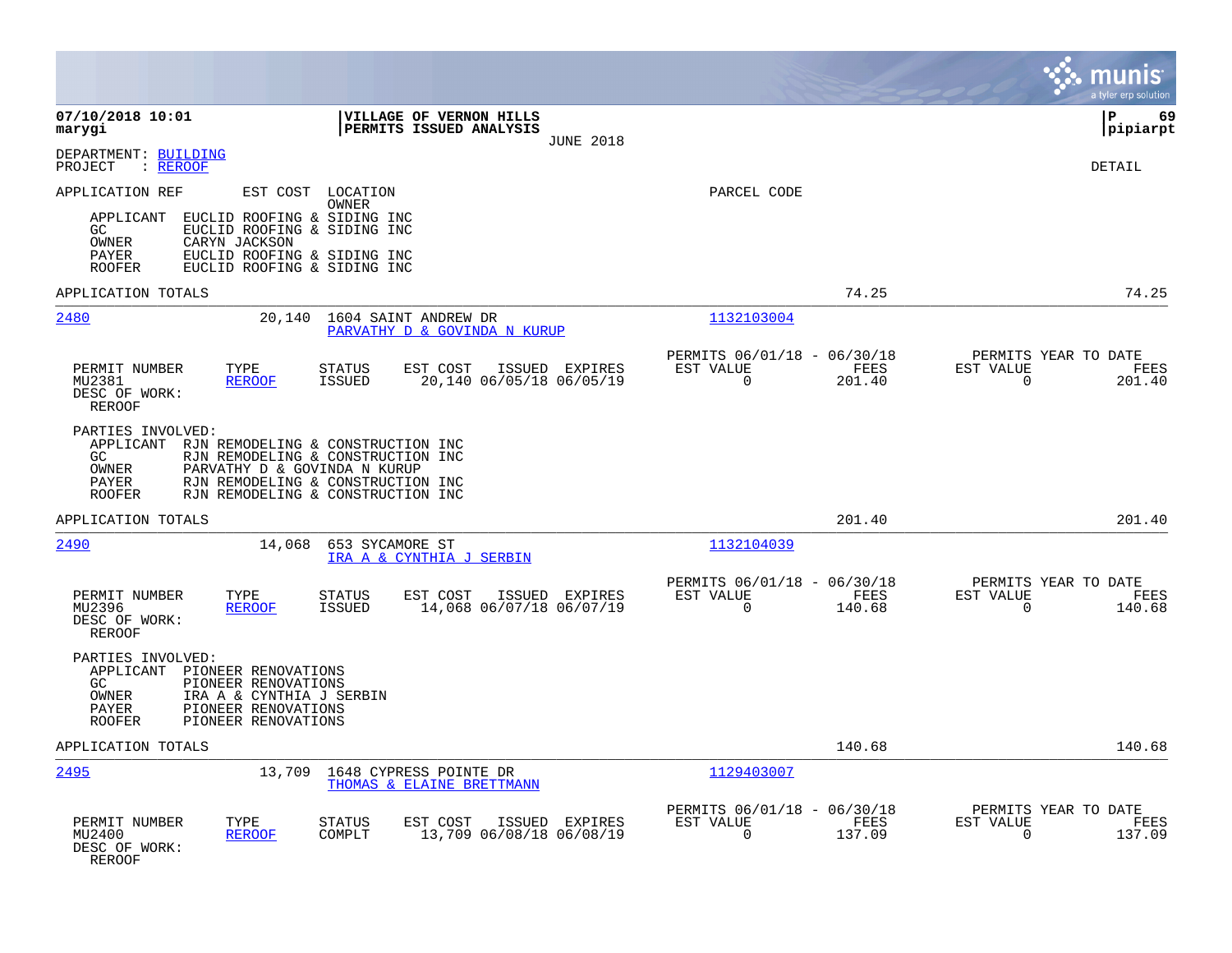|                                                                                                                                                                                                     |                                                                                   |                                                                           | munis<br>a tyler erp solution                                      |
|-----------------------------------------------------------------------------------------------------------------------------------------------------------------------------------------------------|-----------------------------------------------------------------------------------|---------------------------------------------------------------------------|--------------------------------------------------------------------|
| 07/10/2018 10:01<br>marygi                                                                                                                                                                          | VILLAGE OF VERNON HILLS<br>PERMITS ISSUED ANALYSIS                                |                                                                           | l P<br>70<br> pipiarpt                                             |
|                                                                                                                                                                                                     | <b>JUNE 2018</b>                                                                  |                                                                           |                                                                    |
| DEPARTMENT: BUILDING<br>PROJECT<br>: REROOF                                                                                                                                                         |                                                                                   |                                                                           | DETAIL                                                             |
| APPLICATION REF<br>EST COST                                                                                                                                                                         | LOCATION                                                                          | PARCEL CODE                                                               |                                                                    |
| PARTIES INVOLVED:<br>APPLICANT LTJ CONSTRUCTION<br>GC.<br>LTJ CONSTRUCTION<br>OWNER<br>THOMAS & ELAINE BRETTMANN<br><b>ROOFER</b><br>LTJ CONSTRUCTION<br><b>ROOFER</b><br>LTJ CONSTRUCTION          | OWNER                                                                             |                                                                           |                                                                    |
| APPLICATION TOTALS                                                                                                                                                                                  |                                                                                   | 137.09                                                                    | 137.09                                                             |
| 2524<br>36,245                                                                                                                                                                                      | 701 NORTH MILWAUKEE AVE 354<br>RIVERTREE AT VERNON HILLS PARTNERSHIP              | 1503102005                                                                |                                                                    |
| PERMIT NUMBER<br>TYPE<br>MU2411<br><b>REROOF</b><br>DESC OF WORK:<br>REROOF                                                                                                                         | EST COST<br>STATUS<br>ISSUED EXPIRES<br><b>ISSUED</b><br>36,245 06/12/18 06/12/19 | PERMITS 06/01/18 - 06/30/18<br>FEES<br>EST VALUE<br>$\Omega$<br>362.45    | PERMITS YEAR TO DATE<br>EST VALUE<br>FEES<br>$\mathbf 0$<br>362.45 |
| PARTIES INVOLVED:<br>APPLICANT<br>OAK ROOFING & TUCKPOINTING<br>GC<br>OAK ROOFING & TUCKPOINTING<br>OWNER<br>PAYER<br>OAK ROOFING & TUCKPOINTING<br>OAK ROOFING & TUCKPOINTING<br><b>ROOFER</b>     | RIVERTREE AT VERNON HILLS PARTNERSHIP                                             |                                                                           |                                                                    |
| APPLICATION TOTALS                                                                                                                                                                                  |                                                                                   | 362.45                                                                    | 362.45                                                             |
| 2529<br>21,215                                                                                                                                                                                      | 749 SUSSEX CIR<br>MICHAEL A HENSON & KATHLEEN A HENSON                            | <u>1508407016</u>                                                         |                                                                    |
| PERMIT NUMBER<br>TYPE<br>MU2418<br><b>REROOF</b><br>DESC OF WORK:<br>REROOF AND SIDING                                                                                                              | EST COST<br>ISSUED EXPIRES<br>STATUS<br>ISSUED<br>21, 215 06/13/18 06/13/19       | PERMITS 06/01/18 - 06/30/18<br>EST VALUE<br>FEES<br>$\mathbf 0$<br>212.15 | PERMITS YEAR TO DATE<br>EST VALUE<br>FEES<br>0<br>212.15           |
| PARTIES INVOLVED:<br>APPLICANT<br>LANDMARK EXTERIORS<br>CARPENTER<br>LANDMARK EXTERIORS<br>GC<br>LANDMARK EXTERIORS<br>OWNER<br>PAYER<br>LANDMARK EXTERIORS<br><b>ROOFER</b><br><b>JARO ROOFING</b> | MICHAEL A HENSON & KATHLEEN A HENSON                                              |                                                                           |                                                                    |
| APPLICATION TOTALS                                                                                                                                                                                  |                                                                                   | 212.15                                                                    | 212.15                                                             |
| 2530<br>13,678                                                                                                                                                                                      | 1690 LOCKE LN<br>SCOTT D & SUSAN C DANIEL                                         | 1129312023                                                                |                                                                    |
| TYPE<br>PERMIT NUMBER                                                                                                                                                                               | <b>STATUS</b><br>EST COST<br>ISSUED EXPIRES                                       | PERMITS 06/01/18 - 06/30/18<br>EST VALUE<br>FEES                          | PERMITS YEAR TO DATE<br>EST VALUE<br>FEES                          |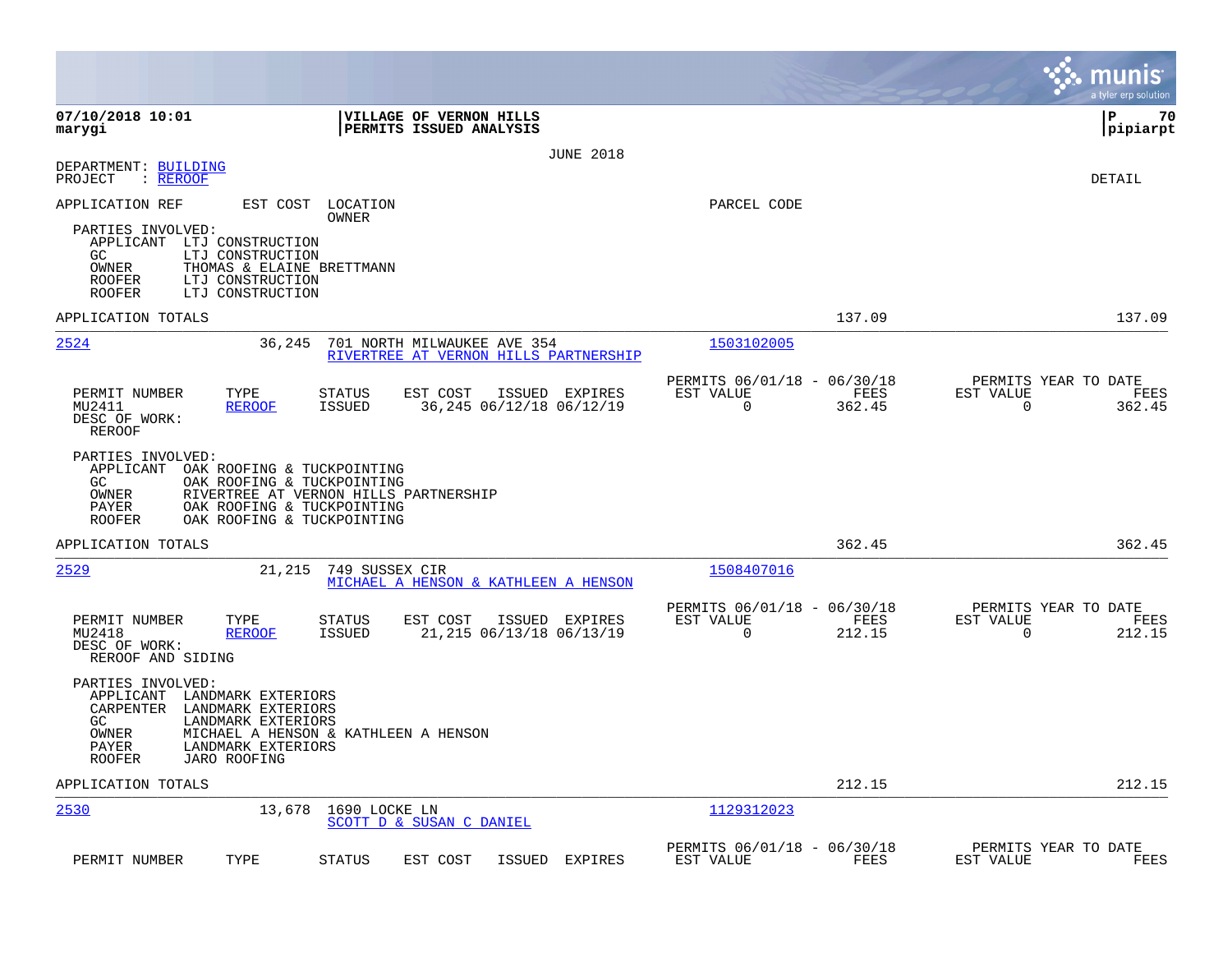|                                                                                                                                                                                                                                             |                                           |                                                      |               |                                                  | munis<br>a tyler erp solution |
|---------------------------------------------------------------------------------------------------------------------------------------------------------------------------------------------------------------------------------------------|-------------------------------------------|------------------------------------------------------|---------------|--------------------------------------------------|-------------------------------|
| 07/10/2018 10:01<br>VILLAGE OF VERNON HILLS<br>marygi<br>PERMITS ISSUED ANALYSIS                                                                                                                                                            | <b>JUNE 2018</b>                          |                                                      |               |                                                  | ΙP<br>71<br> pipiarpt         |
| DEPARTMENT: BUILDING<br>PROJECT<br>: <u>REROOF</u>                                                                                                                                                                                          |                                           |                                                      |               |                                                  | <b>DETAIL</b>                 |
| APPLICATION REF<br>EST COST LOCATION<br>OWNER                                                                                                                                                                                               |                                           | PARCEL CODE                                          |               |                                                  |                               |
| MU2421<br><b>REROOF</b><br>ISSUED<br>13,678 06/13/18 06/13/19<br>DESC OF WORK:<br>REROOF                                                                                                                                                    |                                           | 0                                                    | 136.78        | $\mathbf 0$                                      | 136.78                        |
| PARTIES INVOLVED:<br>APPLICANT AFH CONSTRUCTION INC<br>GC.<br>AFH CONSTRUCTION INC<br>OWNER<br>SCOTT D & SUSAN C DANIEL<br>PAYER<br>AFH CONSTRUCTION INC<br>AFH CONSTRUCTION INC<br><b>ROOFER</b>                                           |                                           |                                                      |               |                                                  |                               |
| APPLICATION TOTALS                                                                                                                                                                                                                          |                                           |                                                      | 136.78        |                                                  | 136.78                        |
| 2538<br>8,900<br>1719 STANWICH RD<br><b>OVIDIU NICOLESCU</b>                                                                                                                                                                                |                                           | 1129410010                                           |               |                                                  |                               |
| PERMIT NUMBER<br>TYPE<br><b>STATUS</b><br>EST COST<br>MU2429<br><b>REROOF</b><br>ISSUED<br>DESC OF WORK:<br><b>REROOF</b>                                                                                                                   | ISSUED EXPIRES<br>8,900 06/14/18 06/14/19 | PERMITS 06/01/18 - 06/30/18<br>EST VALUE<br>0        | FEES<br>89.00 | PERMITS YEAR TO DATE<br>EST VALUE<br>$\mathbf 0$ | FEES<br>89.00                 |
| PARTIES INVOLVED:<br>APPLICANT LTJ CONSTRUCTION<br>GC.<br>LTJ CONSTRUCTION<br>OWNER<br>OVIDIU NICOLESCU<br>LTJ CONSTRUCTION<br>PAYER<br>LTJ CONSTRUCTION<br><b>ROOFER</b>                                                                   |                                           |                                                      |               |                                                  |                               |
| APPLICATION TOTALS                                                                                                                                                                                                                          |                                           |                                                      | 89.00         |                                                  | 89.00                         |
| 2540<br>2,360<br>467 BAY TREE CIR<br>SUSHILKUMAR & DEVAKI TIWARI                                                                                                                                                                            |                                           | 1133209019                                           |               |                                                  |                               |
| PERMIT NUMBER<br>TYPE<br><b>STATUS</b><br>EST COST<br>MU2430<br><b>REROOF</b><br>COMPLT<br>DESC OF WORK:<br><b>REROOF</b>                                                                                                                   | ISSUED EXPIRES<br>2,360 06/14/18 06/14/19 | PERMITS 06/01/18 - 06/30/18<br>EST VALUE<br>$\Omega$ | FEES<br>50.00 | PERMITS YEAR TO DATE<br>EST VALUE<br>$\mathbf 0$ | FEES<br>50.00                 |
| PARTIES INVOLVED:<br>APPLICANT<br>AMERICAN BUILDING CONTRACTORS<br>GC.<br>AMERICAN BUILDING CONTRACTORS<br>OWNER<br>SUSHILKUMAR & DEVAKI TIWARI<br>PAYER<br>AMERICAN BUILDING CONTRACTORS<br>AMERICAN BUILDING CONTRACTORS<br><b>ROOFER</b> |                                           |                                                      |               |                                                  |                               |
| APPLICATION TOTALS                                                                                                                                                                                                                          |                                           |                                                      | 50.00         |                                                  | 50.00                         |
| 2541<br>12,000<br>130 SOUTH FIORE PKY<br>PARMOD SHARMA                                                                                                                                                                                      |                                           | 1507214017                                           |               |                                                  |                               |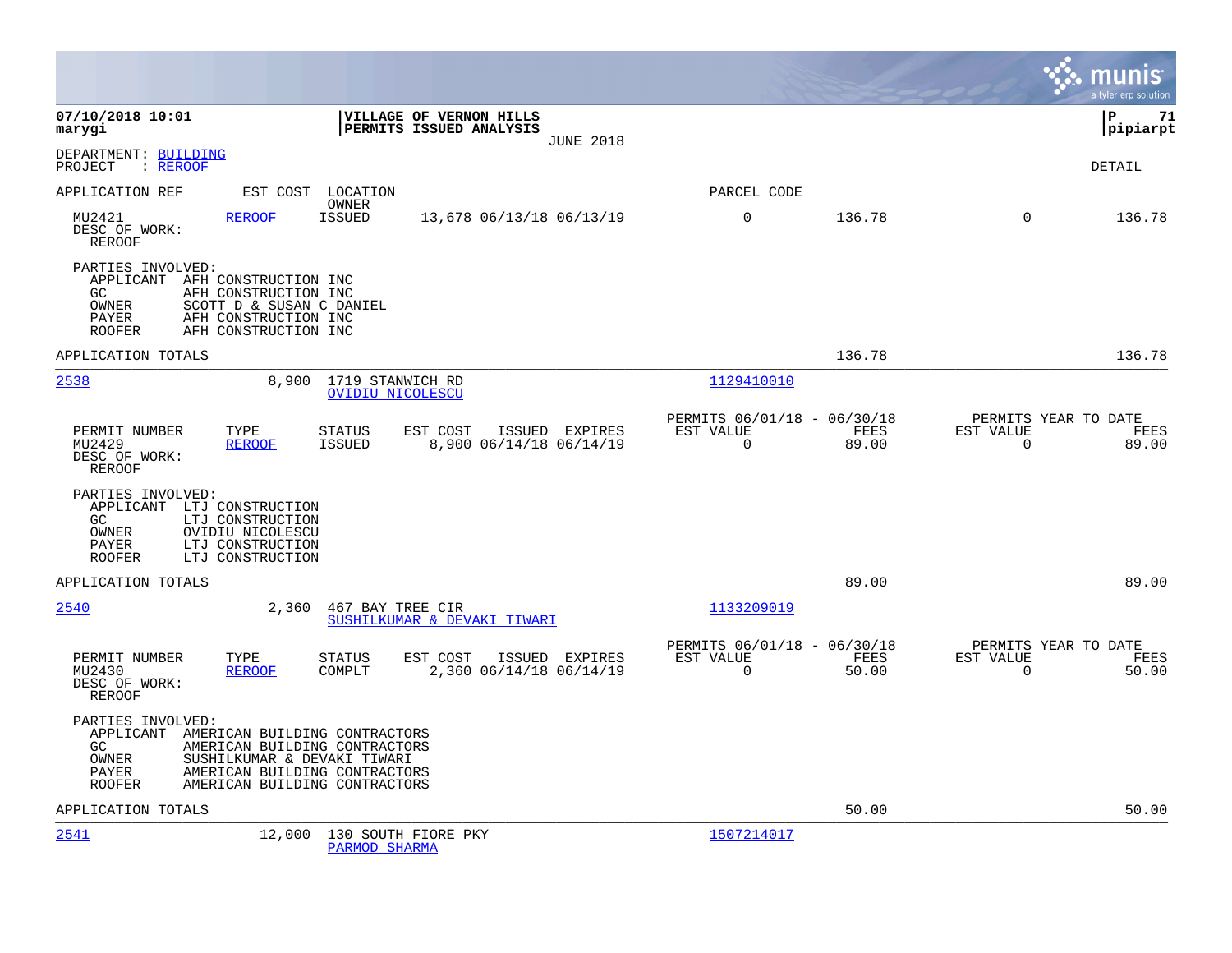|                                                                                                                                                                                     |                                                                                                                                                                          |                                                                          | munis<br>a tyler erp solution                                     |
|-------------------------------------------------------------------------------------------------------------------------------------------------------------------------------------|--------------------------------------------------------------------------------------------------------------------------------------------------------------------------|--------------------------------------------------------------------------|-------------------------------------------------------------------|
| 07/10/2018 10:01<br>marygi                                                                                                                                                          | <b>VILLAGE OF VERNON HILLS</b><br><b>  PERMITS ISSUED ANALYSIS</b>                                                                                                       |                                                                          | l P<br>72<br> pipiarpt<br>PERMITS YEAR TO DATE                    |
| TYPE<br>PERMIT NUMBER                                                                                                                                                               | <b>STATUS</b><br>EST COST<br>ISSUED EXPIRES<br><b>JUNE 2018</b>                                                                                                          | PERMITS 06/01/18 - 06/30/18<br>EST VALUE<br>FEES                         | EST VALUE<br>FEES                                                 |
| DEPARTMENT: BUILDING<br>: REROOF<br>PROJECT                                                                                                                                         |                                                                                                                                                                          |                                                                          | DETAIL                                                            |
| APPLICATION REF                                                                                                                                                                     | EST COST<br>LOCATION<br>OWNER                                                                                                                                            | PARCEL CODE                                                              |                                                                   |
| <b>REROOF</b><br>MU2432<br>DESC OF WORK:<br><b>REROOF</b>                                                                                                                           | <b>ISSUED</b><br>12,000 06/14/18 06/14/19                                                                                                                                | 0<br>120.00                                                              | $\Omega$<br>120.00                                                |
| PARTIES INVOLVED:<br>APPLICANT RCC PLUS INC<br>GC.<br>RCC PLUS INC<br>OCCUPANT<br>PARMOD SHARMA<br>OWNER<br>PARMOD SHARMA<br>RCC PLUS INC<br>PAYER<br>RCC PLUS INC<br><b>ROOFER</b> |                                                                                                                                                                          |                                                                          |                                                                   |
| APPLICATION TOTALS                                                                                                                                                                  |                                                                                                                                                                          | 120.00                                                                   | 120.00                                                            |
| 2557                                                                                                                                                                                | 7,346<br>446 CHESTERFIELD LN<br><b>STEVE CHANG</b>                                                                                                                       | 1508403014                                                               |                                                                   |
| TYPE<br>PERMIT NUMBER<br>MU2450<br><b>REROOF</b><br>DESC OF WORK:<br>REROOF                                                                                                         | ISSUED EXPIRES<br><b>STATUS</b><br>EST COST<br>COMPLT<br>7,346 06/18/18 06/27/19                                                                                         | PERMITS 06/01/18 - 06/30/18<br>EST VALUE<br>FEES<br>$\Omega$<br>73.46    | PERMITS YEAR TO DATE<br>EST VALUE<br>FEES<br>$\mathbf 0$<br>73.46 |
| PARTIES INVOLVED:<br>APPLICANT<br>GC.<br>OWNER<br>STEVE CHANG<br>PAYER<br><b>ROOFER</b>                                                                                             | WINDY CITY ROOFING & SIDING CONTRACTORS<br>WINDY CITY ROOFING & SIDING CONTRACTORS<br>WINDY CITY ROOFING & SIDING CONTRACTORS<br>WINDY CITY ROOFING & SIDING CONTRACTORS |                                                                          |                                                                   |
| APPLICATION TOTALS                                                                                                                                                                  |                                                                                                                                                                          | 73.46                                                                    | 73.46                                                             |
| 2582                                                                                                                                                                                | 6,829<br>1726 SHOAL CREEK TER<br>SCOTT & DEBORAH ZIEMKE                                                                                                                  | 1129313018                                                               |                                                                   |
| PERMIT NUMBER<br>TYPE<br>MU2467<br><b>REROOF</b><br>DESC OF WORK:<br><b>REROOF</b>                                                                                                  | <b>STATUS</b><br>EST COST<br>ISSUED EXPIRES<br>6,829 06/22/18 06/22/19<br><b>ISSUED</b>                                                                                  | PERMITS 06/01/18 - 06/30/18<br>EST VALUE<br>FEES<br>$\mathbf 0$<br>68.29 | PERMITS YEAR TO DATE<br>EST VALUE<br>FEES<br>68.29<br>$\mathbf 0$ |
| PARTIES INVOLVED:<br>APPLICANT<br>GC.<br>OWNER<br>PAYER<br><b>ROOFER</b>                                                                                                            | MORNING DEW EXTERIOR INC<br>MORNING DEW EXTERIOR INC<br>SCOTT & DEBORAH ZIEMKE<br>MORNING DEW EXTERIOR INC<br>MORNING DEW EXTERIOR INC                                   |                                                                          |                                                                   |
| APPLICATION TOTALS                                                                                                                                                                  |                                                                                                                                                                          | 68.29                                                                    | 68.29                                                             |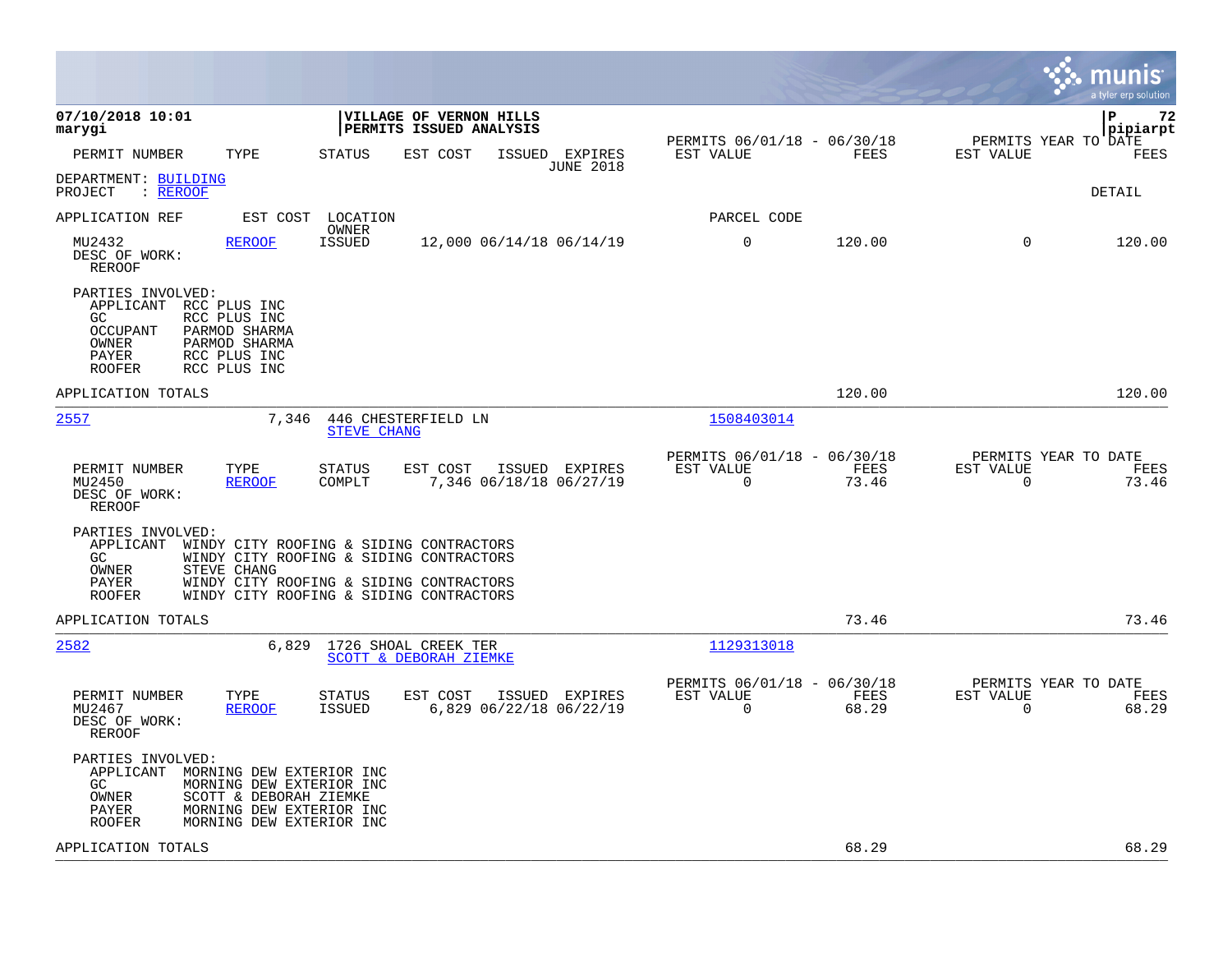|                                                                                                       |                                                                                                                                         |                                |                                                                              |                                            |                                               |                |                                                  | munis<br>a tyler erp solution |
|-------------------------------------------------------------------------------------------------------|-----------------------------------------------------------------------------------------------------------------------------------------|--------------------------------|------------------------------------------------------------------------------|--------------------------------------------|-----------------------------------------------|----------------|--------------------------------------------------|-------------------------------|
| 07/10/2018 10:01<br>marygi<br>2583                                                                    |                                                                                                                                         | 7,800 1365 MAIDSTONE DR        | VILLAGE OF VERNON HILLS<br>PERMITS ISSUED ANALYSIS<br>MIREN & ANUBHUTI DESAI |                                            | 1132104064                                    |                |                                                  | P<br>73<br> pipiarpt          |
| PERMIT NUMBER                                                                                         | TYPE                                                                                                                                    | STATUS                         | EST COST                                                                     | ISSUED EXPIRES<br><b>JUNE 2018</b>         | PERMITS 06/01/18 - 06/30/18<br>EST VALUE      | FEES           | PERMITS YEAR TO DATE<br>EST VALUE                | FEES                          |
| DEPARTMENT: BUILDING<br>: REROOF<br>PROJECT                                                           |                                                                                                                                         |                                |                                                                              |                                            |                                               |                |                                                  | DETAIL                        |
| APPLICATION REF                                                                                       | EST COST                                                                                                                                | LOCATION                       |                                                                              |                                            | PARCEL CODE                                   |                |                                                  |                               |
| MU2468<br>DESC OF WORK:<br>REROOF                                                                     | <b>REROOF</b>                                                                                                                           | OWNER<br><b>ISSUED</b>         |                                                                              | 7,800 06/22/18 06/22/19                    | $\mathbf 0$                                   | 78.00          | $\Omega$                                         | 78.00                         |
| PARTIES INVOLVED:<br>APPLICANT<br>GC<br>OWNER<br>PAYER<br><b>ROOFER</b>                               | MORNING DEW EXTERIOR INC<br>MORNING DEW EXTERIOR INC<br>MIREN & ANUBHUTI DESAI<br>MORNING DEW EXTERIOR INC<br>MORNING DEW EXTERIOR INC  |                                |                                                                              |                                            |                                               |                |                                                  |                               |
| APPLICATION TOTALS                                                                                    |                                                                                                                                         |                                |                                                                              |                                            |                                               | 78.00          |                                                  | 78.00                         |
| 2584                                                                                                  | 8,900                                                                                                                                   |                                | 1624 SAINT ANDREW DR<br>SEAN P & DIANE L DORSEY                              |                                            | 1132103003                                    |                |                                                  |                               |
| PERMIT NUMBER<br>MU2469<br>DESC OF WORK:<br><b>REOOF</b>                                              | TYPE<br><b>REROOF</b>                                                                                                                   | <b>STATUS</b><br>ISSUED        | EST COST                                                                     | ISSUED EXPIRES<br>8,900 06/22/18 06/22/19  | PERMITS 06/01/18 - 06/30/18<br>EST VALUE<br>0 | FEES<br>89.00  | PERMITS YEAR TO DATE<br>EST VALUE<br>$\mathbf 0$ | FEES<br>89.00                 |
| PARTIES INVOLVED:<br>APPLICANT<br>GC.<br>OWNER<br>PAYER<br><b>ROOFER</b>                              | MORNING DEW EXTERIOR INC<br>MORNING DEW EXTERIOR INC<br>SEAN P & DIANE L DORSEY<br>MORNING DEW EXTERIOR INC<br>MORNING DEW EXTERIOR INC |                                |                                                                              |                                            |                                               |                |                                                  |                               |
| APPLICATION TOTALS                                                                                    |                                                                                                                                         |                                |                                                                              |                                            |                                               | 89.00          |                                                  | 89.00                         |
| 2589                                                                                                  | 27,200                                                                                                                                  | <b>JACK K WANG</b>             | 481 CHESTERFIELD LN                                                          |                                            | 1508404008                                    |                |                                                  |                               |
| PERMIT NUMBER<br>MU2488<br>DESC OF WORK:<br>REROOF AND SIDING                                         | TYPE<br><b>REROOF</b>                                                                                                                   | <b>STATUS</b><br><b>ISSUED</b> | EST COST                                                                     | ISSUED EXPIRES<br>27,200 06/25/18 06/25/19 | PERMITS 06/01/18 - 06/30/18<br>EST VALUE<br>0 | FEES<br>272.00 | PERMITS YEAR TO DATE<br>EST VALUE<br>0           | FEES<br>272.00                |
| PARTIES INVOLVED:<br>APPLICANT OHS CONSTRUCTION<br>CARPENTER<br>GC<br>OWNER<br>PAYER<br><b>ROOFER</b> | OHS CONSTRUCTION<br>OHS CONSTRUCTION<br>JACK K WANG<br>OHS CONSTRUCTION<br>OHS CONSTRUCTION                                             |                                |                                                                              |                                            |                                               |                |                                                  |                               |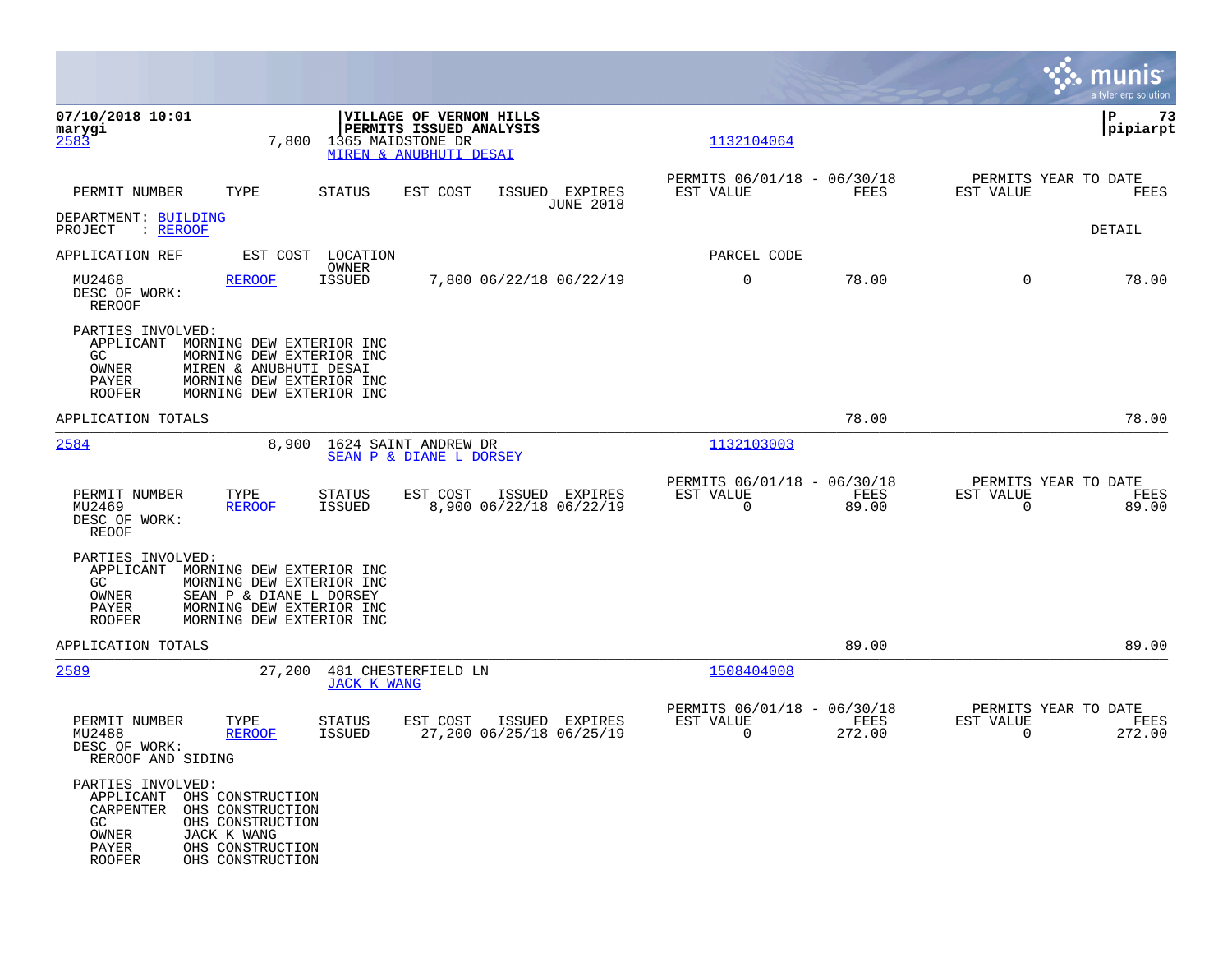|                                                                                                                                                                                                                           |                                                                           | munis<br>a tyler erp solution                                      |
|---------------------------------------------------------------------------------------------------------------------------------------------------------------------------------------------------------------------------|---------------------------------------------------------------------------|--------------------------------------------------------------------|
| 07/10/2018 10:01<br>VILLAGE OF VERNON HILLS<br>PERMITS ISSUED ANALYSIS<br>marygi<br><b>JUNE 2018</b>                                                                                                                      |                                                                           | P<br>74<br> pipiarpt                                               |
| DEPARTMENT: BUILDING<br>: REROOF<br>PROJECT                                                                                                                                                                               |                                                                           | DETAIL                                                             |
| APPLICATION REF<br>EST COST<br>LOCATION<br><b>OWNER</b>                                                                                                                                                                   | PARCEL CODE                                                               |                                                                    |
| APPLICATION TOTALS                                                                                                                                                                                                        | 272.00                                                                    | 272.00                                                             |
| 2595<br>7,600<br>45 JULIE LN<br>ROBERT J & VIRGINIA M GUENTNER                                                                                                                                                            | 1506410025                                                                |                                                                    |
| TYPE<br>PERMIT NUMBER<br><b>STATUS</b><br>EST COST<br>ISSUED EXPIRES<br><b>REROOF</b><br><b>ISSUED</b><br>7,600 06/26/18 06/26/19<br>MU2493<br>DESC OF WORK:<br><b>REROOF</b>                                             | PERMITS 06/01/18 - 06/30/18<br>FEES<br>EST VALUE<br>$\mathbf 0$<br>76.00  | PERMITS YEAR TO DATE<br>EST VALUE<br>FEES<br>$\mathbf 0$<br>76.00  |
| PARTIES INVOLVED:<br>APPLICANT<br>C LOMBARDO INSTALLATIONS<br>C LOMBARDO INSTALLATIONS<br>GC<br>OWNER<br>ROBERT J & VIRGINIA M GUENTNER<br>PAYER<br>C LOMBARDO INSTALLATIONS<br>C LOMBARDO INSTALLATIONS<br><b>ROOFER</b> |                                                                           |                                                                    |
| APPLICATION TOTALS                                                                                                                                                                                                        | 76.00                                                                     | 76.00                                                              |
| 2600<br>16,984<br>293 CAMARGO CT<br>MICHAEL GORHAM & CHANTAL GAGNON                                                                                                                                                       | 1132214004                                                                |                                                                    |
| TYPE<br>PERMIT NUMBER<br>STATUS<br>EST COST<br>ISSUED EXPIRES<br>MU2494<br><b>REROOF</b><br><b>ISSUED</b><br>16,984 06/26/18 06/26/19<br>DESC OF WORK:<br><b>REROOF</b>                                                   | PERMITS 06/01/18 - 06/30/18<br>EST VALUE<br>FEES<br>0<br>169.84           | PERMITS YEAR TO DATE<br>EST VALUE<br>FEES<br>$\mathbf 0$<br>169.84 |
| PARTIES INVOLVED:<br>APPLICANT<br>AFH CONSTRUCTION INC<br>AFH CONSTRUCTION INC<br>GC.<br>OWNER<br>MICHAEL GORHAM & CHANTAL GAGNON<br>PAYER<br>AFH CONSTRUCTION INC<br>AFH CONSTRUCTION INC<br><b>ROOFER</b>               |                                                                           |                                                                    |
| APPLICATION TOTALS                                                                                                                                                                                                        | 169.84                                                                    | 169.84                                                             |
| 2601<br>16,689<br>1634 SAINT ANDREW DR<br>JENNIFER & STEVEN EITEL                                                                                                                                                         | 1129311038                                                                |                                                                    |
| PERMIT NUMBER<br>TYPE<br><b>STATUS</b><br>EST COST<br>ISSUED EXPIRES<br>MU2495<br><b>REROOF</b><br><b>ISSUED</b><br>16,689 06/26/18 06/26/19<br>DESC OF WORK:<br><b>REROOF</b>                                            | PERMITS 06/01/18 - 06/30/18<br>EST VALUE<br>FEES<br>$\mathbf 0$<br>166.89 | PERMITS YEAR TO DATE<br>EST VALUE<br>FEES<br>$\mathbf 0$<br>166.89 |
| PARTIES INVOLVED:<br>APPLICANT<br>AFH CONSTRUCTION INC<br>AFH CONSTRUCTION INC<br>GC.<br>OWNER<br>JENNIFER & STEVEN EITEL                                                                                                 |                                                                           |                                                                    |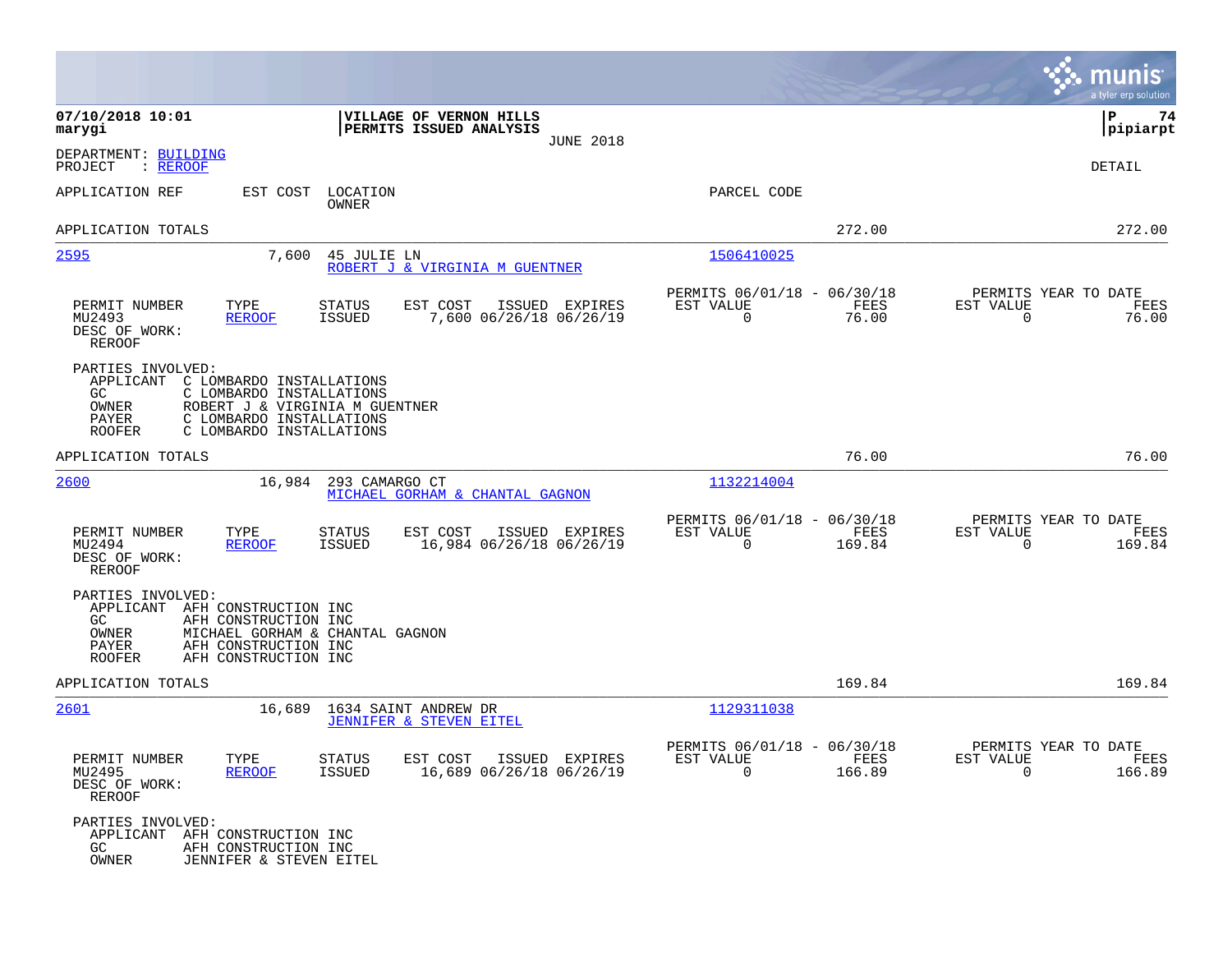|                                                                                                                                                                                                                                     |                                                                       | munis<br>a tyler erp solution                                     |
|-------------------------------------------------------------------------------------------------------------------------------------------------------------------------------------------------------------------------------------|-----------------------------------------------------------------------|-------------------------------------------------------------------|
| 07/10/2018 10:01<br>VILLAGE OF VERNON HILLS<br>PERMITS ISSUED ANALYSIS<br>marygi<br><b>JUNE 2018</b>                                                                                                                                |                                                                       | P<br>75<br> pipiarpt                                              |
| DEPARTMENT: BUILDING<br>PROJECT<br>: REROOF                                                                                                                                                                                         |                                                                       | DETAIL                                                            |
| APPLICATION REF<br>EST COST LOCATION<br>OWNER                                                                                                                                                                                       | PARCEL CODE                                                           |                                                                   |
| PAYER<br>AFH CONSTRUCTION INC<br><b>ROOFER</b><br>AFH CONSTRUCTION INC                                                                                                                                                              |                                                                       |                                                                   |
| APPLICATION TOTALS                                                                                                                                                                                                                  | 166.89                                                                | 166.89                                                            |
| 2613<br>251 NORTH FIORE PKY<br>8,477<br>GREGORY E & DEBRA L MCWRIGHT                                                                                                                                                                | 1506409009                                                            |                                                                   |
| PERMIT NUMBER<br>TYPE<br><b>STATUS</b><br>EST COST<br>ISSUED EXPIRES<br>MU2522<br>8,477 06/28/18 06/28/19<br><b>REROOF</b><br><b>ISSUED</b><br>DESC OF WORK:<br><b>REROOF</b>                                                       | PERMITS 06/01/18 - 06/30/18<br>EST VALUE<br><b>FEES</b><br>0<br>84.77 | PERMITS YEAR TO DATE<br>EST VALUE<br>FEES<br>$\mathbf 0$<br>84.77 |
| PARTIES INVOLVED:<br>R CELESTE CONSTRUCTION<br>APPLICANT<br>R CELESTE CONSTRUCTION<br>GC<br>GREGORY E & DEBRA L MCWRIGHT<br>OWNER<br>PAYER<br>R CELESTE CONSTRUCTION<br><b>ROOFER</b><br>R CELESTE CONSTRUCTION                     |                                                                       |                                                                   |
| APPLICATION TOTALS                                                                                                                                                                                                                  | 84.77                                                                 | 84.77                                                             |
| 742 SUMMIT LN<br>2615<br>8,325<br>SIMON & JULIE J JIN                                                                                                                                                                               | 1505208090                                                            |                                                                   |
| PERMIT NUMBER<br>TYPE<br>EST COST<br>ISSUED<br>EXPIRES<br><b>STATUS</b><br>MU2523<br>COMPLT<br>8,325 06/28/18 07/09/19<br><b>REROOF</b><br>DESC OF WORK:<br>ROOF REPAIR: 742-762                                                    | PERMITS 06/01/18 - 06/30/18<br>EST VALUE<br>FEES<br>$\Omega$<br>83.25 | PERMITS YEAR TO DATE<br>EST VALUE<br>FEES<br>$\Omega$<br>83.25    |
| PARTIES INVOLVED:<br>APPLICANT<br>AMERICAN BUILDING CONTRACTORS<br>GC.<br>AMERICAN BUILDING CONTRACTORS<br>SIMON & JULIE J JIN<br>OWNER<br>PAYER<br>AMERICAN BUILDING CONTRACTORS<br><b>ROOFER</b><br>AMERICAN BUILDING CONTRACTORS |                                                                       |                                                                   |
| APPLICATION TOTALS<br>PROJECT TOTALS                                                                                                                                                                                                | 83.25<br>0<br>3,427.04                                                | 83.25<br>$\Omega$<br>3,427.04                                     |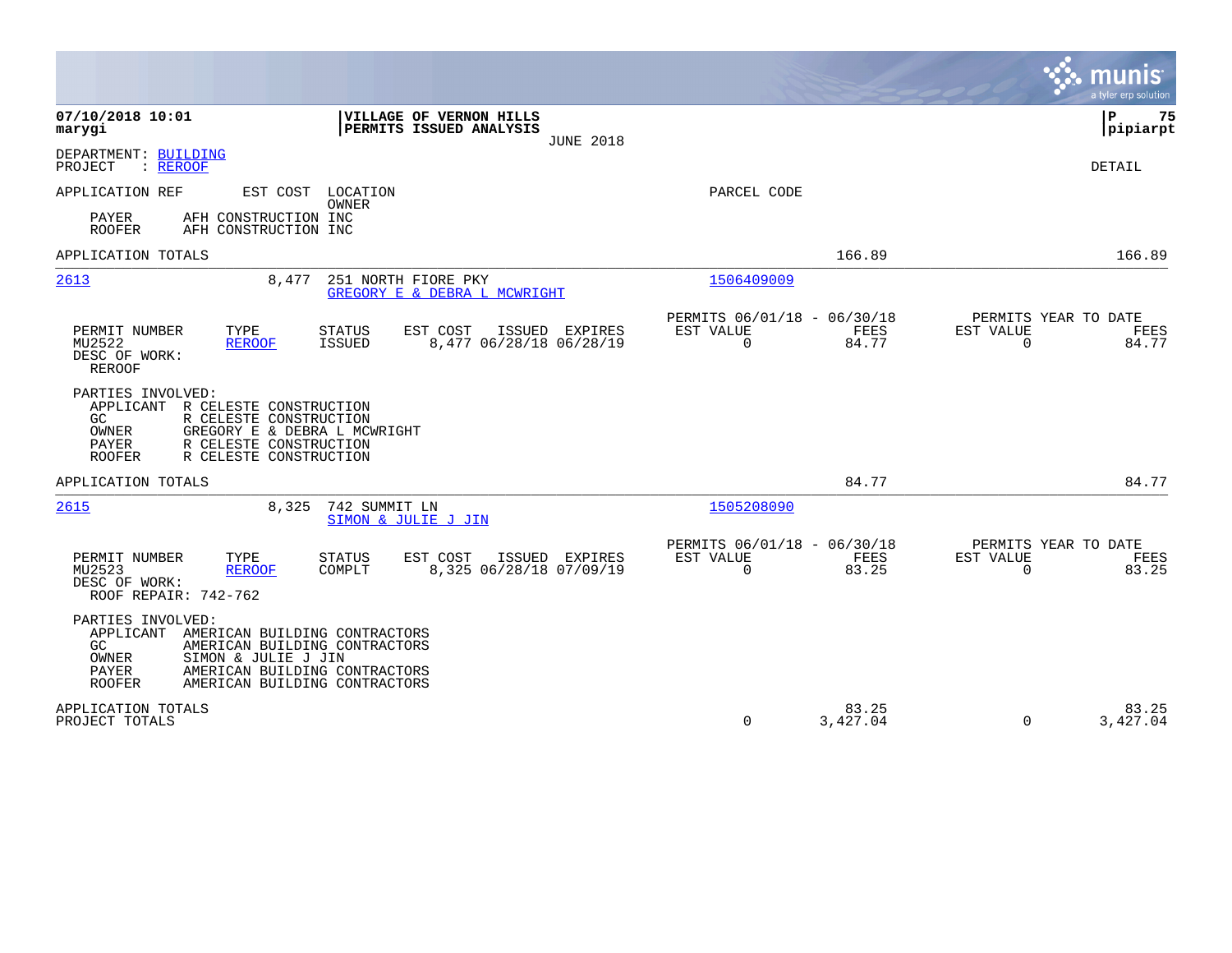|                                                                                                                                                        |                               |                                                            |                  |                                               |                  |           | <b>munis</b><br>a tyler erp solution   |
|--------------------------------------------------------------------------------------------------------------------------------------------------------|-------------------------------|------------------------------------------------------------|------------------|-----------------------------------------------|------------------|-----------|----------------------------------------|
| 07/10/2018 10:01<br>marygi                                                                                                                             |                               | <b> VILLAGE OF VERNON HILLS</b><br>PERMITS ISSUED ANALYSIS | <b>JUNE 2018</b> |                                               |                  |           | ∣₽<br>76<br> pipiarpt                  |
| DEPARTMENT: BUILDING<br>PROJECT<br>: SECURITY SYSTEM                                                                                                   |                               |                                                            |                  |                                               |                  |           | DETAIL                                 |
| APPLICATION REF                                                                                                                                        | EST COST<br>LOCATION<br>OWNER |                                                            |                  | PARCEL CODE                                   |                  |           |                                        |
| 2475                                                                                                                                                   | 21,343<br>TOM WARD            | 945 LAKEVIEW PKY 130                                       |                  | 1133302013                                    |                  |           |                                        |
| PERMIT NUMBER<br>TYPE<br>MU2376<br>DESC OF WORK:<br>LOW VOTAGE/SEC SYST                                                                                | STATUS<br>SEC SYSTEM COMPLT   | EST COST<br>ISSUED<br>21,343 06/05/18 06/05/19             | EXPIRES          | PERMITS 06/01/18 - 06/30/18<br>EST VALUE<br>0 | FEES<br>213.43   | EST VALUE | PERMITS YEAR TO DATE<br>FEES<br>213.43 |
| PARTIES INVOLVED:<br>APPLICANT<br>EDOT, LLC<br>GC<br>EDOT, LLC<br>LOW VOLTAG EDOT, LLC<br>OCCUPANT<br>POMCO<br>TOM WARD<br>OWNER<br>PAYER<br>EDOT, LLC |                               |                                                            |                  |                                               |                  |           |                                        |
| APPLICATION TOTALS<br>PROJECT TOTALS                                                                                                                   |                               |                                                            |                  | 0                                             | 213.43<br>213.43 | $\Omega$  | 213.43<br>213.43                       |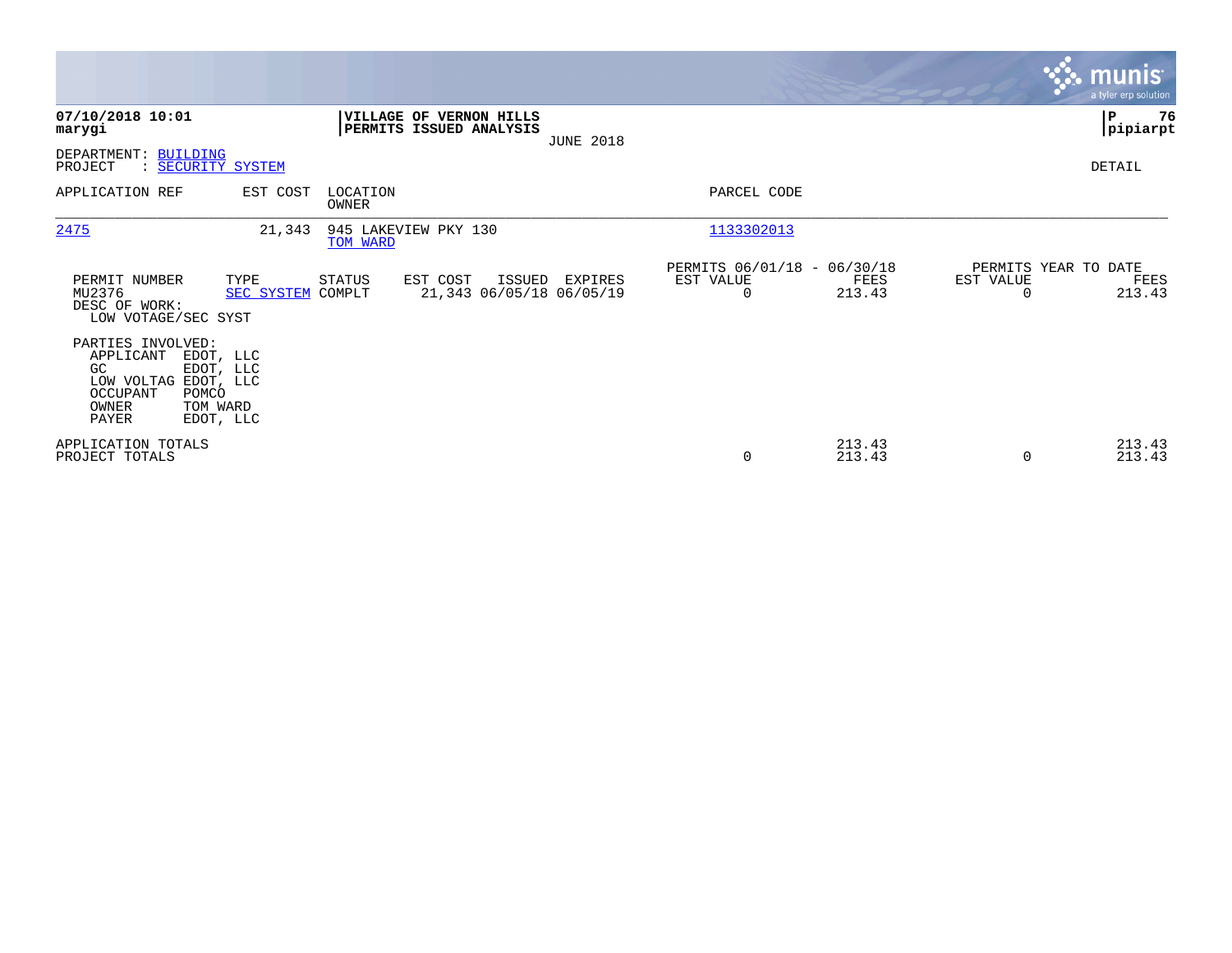|                                                                                  |                                                                                                                                                                                                |                                                         |                                           | munis<br>a tyler erp solution         |
|----------------------------------------------------------------------------------|------------------------------------------------------------------------------------------------------------------------------------------------------------------------------------------------|---------------------------------------------------------|-------------------------------------------|---------------------------------------|
| 07/10/2018 10:01<br>marygi                                                       | VILLAGE OF VERNON HILLS<br>PERMITS ISSUED ANALYSIS                                                                                                                                             |                                                         |                                           | 77<br>IΡ<br> pipiarpt                 |
| DEPARTMENT: BUILDING<br>PROJECT<br>: SEWER REPAIR                                | <b>JUNE 2018</b>                                                                                                                                                                               |                                                         |                                           | DETAIL                                |
| APPLICATION REF                                                                  | EST COST<br>LOCATION<br>OWNER                                                                                                                                                                  | PARCEL CODE                                             |                                           |                                       |
| 2459                                                                             | 300 NOBLE CIRCLE<br>800<br>MARK S & STACY A REPKIN                                                                                                                                             | 1508401051                                              |                                           |                                       |
| PERMIT NUMBER<br>MU2366<br>DESC OF WORK:<br>SEWER REPAIR                         | TYPE<br>STATUS<br>EST COST<br>ISSUED EXPIRES<br>800 06/01/18 06/01/19<br>SEWER REP<br>COMPLT                                                                                                   | PERMITS 06/01/18 - 06/30/18<br>EST VALUE<br>$\mathbf 0$ | FEES<br>EST VALUE<br>30.00<br>$\mathbf 0$ | PERMITS YEAR TO DATE<br>FEES<br>30.00 |
| PARTIES INVOLVED:<br>APPLICANT<br>GC.<br>OWNER<br><b>PAYER</b><br><b>SEWER</b>   | JOHN NELSON<br><b>JOHN NELSON</b><br>MARK S & STACY A REPKIN<br><b>JOHN NELSON</b><br>JOHN NELSON                                                                                              |                                                         |                                           |                                       |
| APPLICATION TOTALS                                                               |                                                                                                                                                                                                |                                                         | 30.00                                     | 30.00                                 |
| 2576                                                                             | 9,100<br>377 COLONIAL DR<br><b>SANDRA MAKOSCH</b>                                                                                                                                              | 1128108060                                              |                                           |                                       |
| PERMIT NUMBER<br>MU2465<br>DESC OF WORK:<br>SEWER REPAIR                         | ISSUED EXPIRES<br>TYPE<br>STATUS<br>EST COST<br>COMPLT<br>9,100 06/22/18 06/22/19<br><b>SEWER REP</b>                                                                                          | PERMITS 06/01/18 - 06/30/18<br>EST VALUE<br>$\Omega$    | FEES<br>EST VALUE<br>91.00<br>$\Omega$    | PERMITS YEAR TO DATE<br>FEES<br>91.00 |
| PARTIES INVOLVED:<br>APPLICANT<br>GC.<br>OWNER<br>PAYER<br><b>SEWER</b>          | ABC PLUMBING, HEATING, COOLING, ELECTRIC<br>ABC PLUMBING, HEATING, COOLING, ELECTRIC<br>SANDRA MAKOSCH<br>ABC PLUMBING, HEATING, COOLING, ELECTRIC<br>ABC PLUMBING, HEATING, COOLING, ELECTRIC |                                                         |                                           |                                       |
| APPLICATION TOTALS                                                               |                                                                                                                                                                                                |                                                         | 91.00                                     | 91.00                                 |
| 2577                                                                             | 1,800 6 MONTEREY DR<br><b>MATTHEW D KUSKA</b>                                                                                                                                                  | 1505413015                                              |                                           |                                       |
| PERMIT NUMBER<br>MU2466<br>DESC OF WORK:<br>SEWER REPAIR                         | TYPE<br>STATUS<br>EST COST<br>ISSUED EXPIRES<br>SEWER REP<br>COMPLT<br>1,800 06/22/18 06/22/19                                                                                                 | PERMITS 06/01/18 - 06/30/18<br>EST VALUE<br>0           | EST VALUE<br>FEES<br>0<br>50.00           | PERMITS YEAR TO DATE<br>FEES<br>50.00 |
| PARTIES INVOLVED:<br>APPLICANT MATTHEW D KUSKA<br>GC.<br>OWNER<br>PAYER<br>SEWER | MATTHEW D KUSKA<br>MATTHEW D KUSKA<br>MATTHEW D KUSKA<br>FRED'S SEWER & HEATING                                                                                                                |                                                         |                                           |                                       |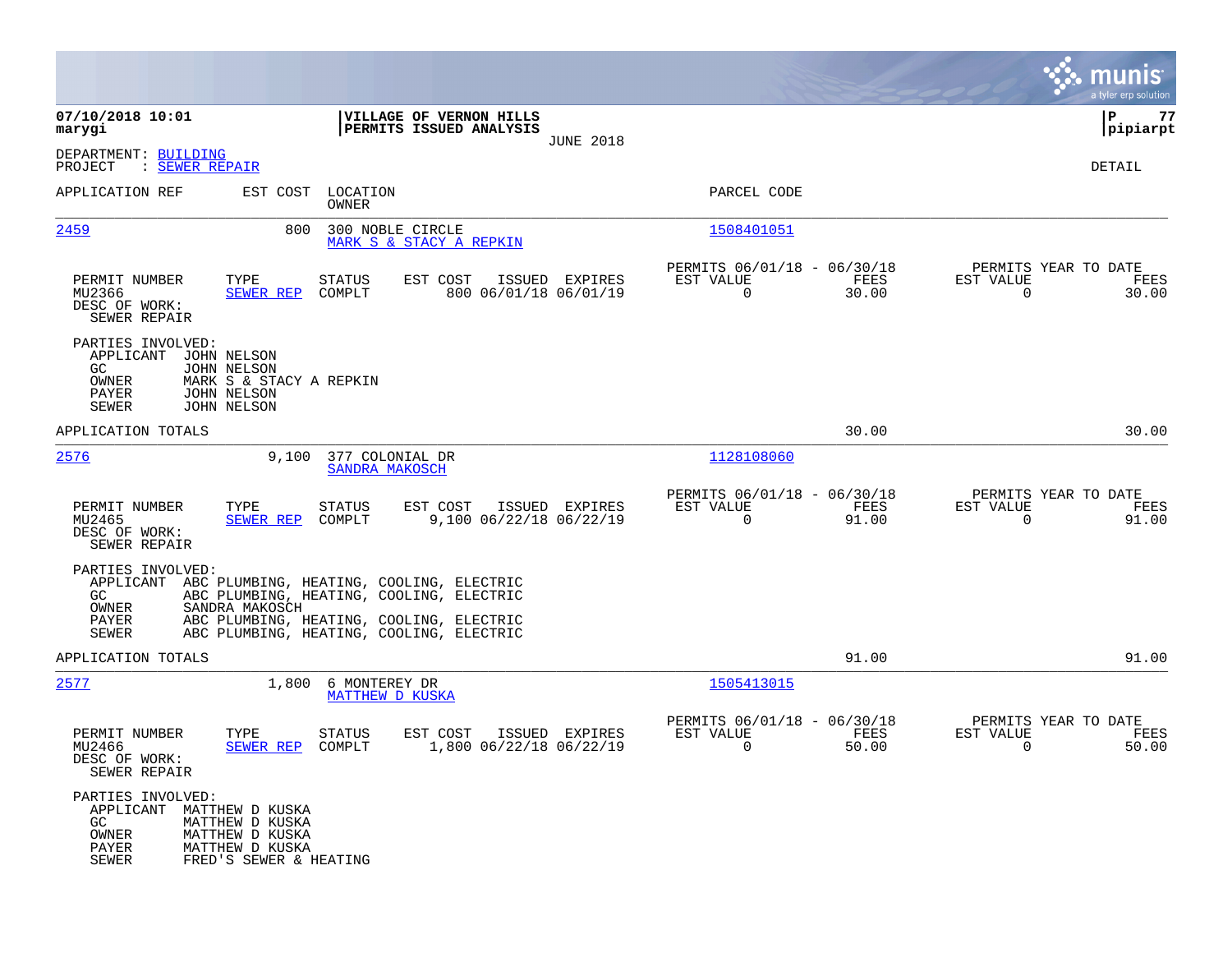|                                                   |          |                                                    |                  |             |                 |                | munis <sup>.</sup><br>a tyler erp solution |
|---------------------------------------------------|----------|----------------------------------------------------|------------------|-------------|-----------------|----------------|--------------------------------------------|
| 07/10/2018 10:01<br>marygi                        |          | VILLAGE OF VERNON HILLS<br>PERMITS ISSUED ANALYSIS | <b>JUNE 2018</b> |             |                 |                | 78<br>P<br> pipiarpt                       |
| DEPARTMENT: BUILDING<br>PROJECT<br>: SEWER REPAIR |          |                                                    |                  |             |                 |                | DETAIL                                     |
| APPLICATION REF                                   | EST COST | LOCATION<br>OWNER                                  |                  | PARCEL CODE |                 |                |                                            |
| APPLICATION TOTALS<br>PROJECT TOTALS              |          |                                                    |                  | 0           | 50.00<br>171.00 | $\overline{0}$ | 50.00<br>171.00                            |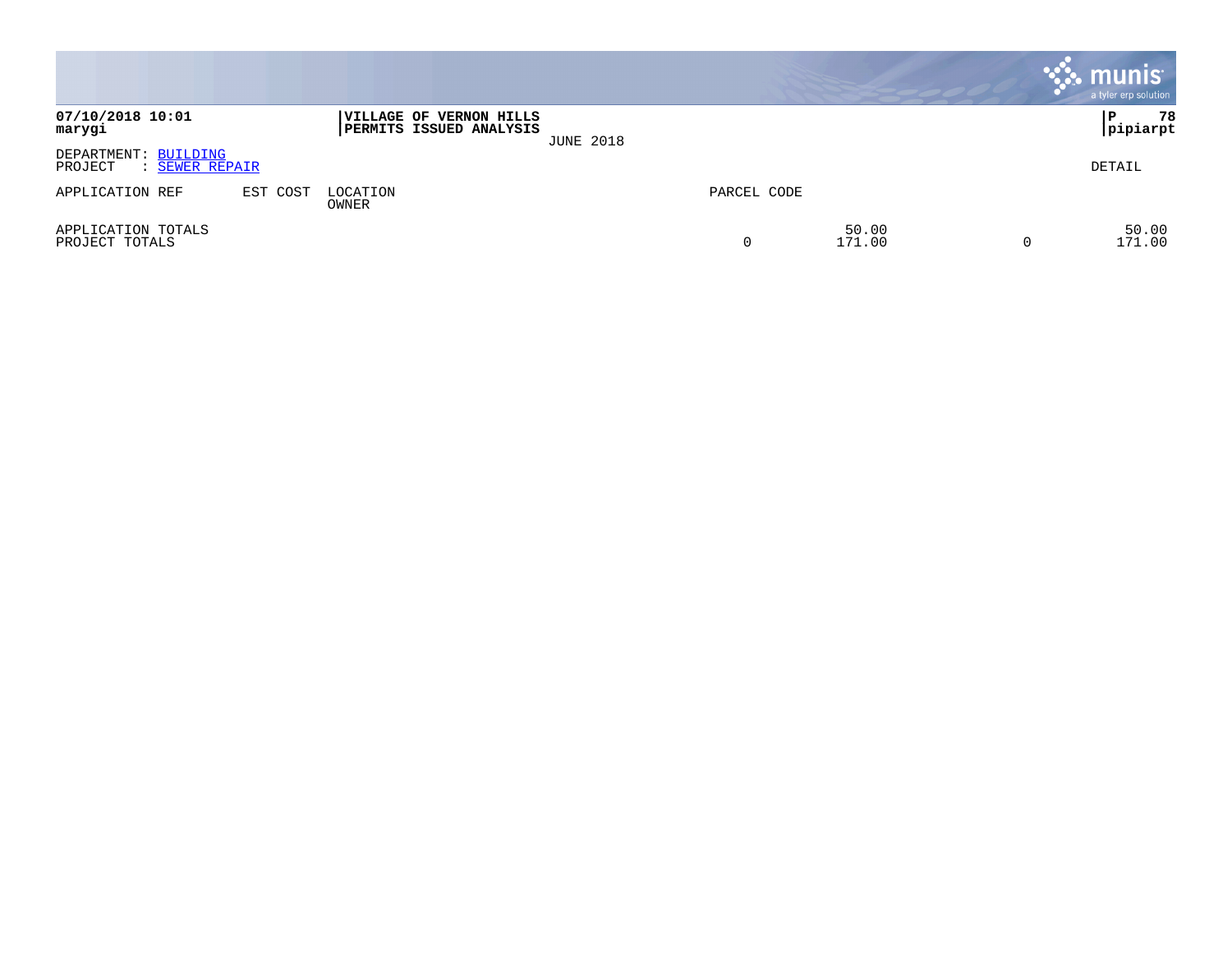|                                                            |                                                                                                      |                          |                                                           |                  |                                               |                |                       | <b>munis</b><br>a tyler erp solution  |
|------------------------------------------------------------|------------------------------------------------------------------------------------------------------|--------------------------|-----------------------------------------------------------|------------------|-----------------------------------------------|----------------|-----------------------|---------------------------------------|
| 07/10/2018 10:01<br>marygi                                 |                                                                                                      |                          | <b>VILLAGE OF VERNON HILLS</b><br>PERMITS ISSUED ANALYSIS | <b>JUNE 2018</b> |                                               |                |                       | P<br>79<br> pipiarpt                  |
| DEPARTMENT:<br>PROJECT<br>$:$ SHED                         | <b>BUILDING</b>                                                                                      |                          |                                                           |                  |                                               |                |                       | DETAIL                                |
| APPLICATION REF                                            | EST COST                                                                                             | LOCATION<br>OWNER        |                                                           |                  | PARCEL CODE                                   |                |                       |                                       |
| 2444                                                       | 2,231                                                                                                | 303 ALICE CT<br>JIMMY LY |                                                           |                  | 1505426019                                    |                |                       |                                       |
| PERMIT NUMBER<br>MU2413<br>DESC OF WORK:<br>SHED ON SLAB   | TYPE<br><b>SHED</b>                                                                                  | STATUS<br>ISSUED         | EST COST<br>ISSUED<br>2,231 06/12/18 06/12/19             | EXPIRES          | PERMITS 06/01/18 - 06/30/18<br>EST VALUE<br>0 | FEES<br>50.00  | EST VALUE<br>$\Omega$ | PERMITS YEAR TO DATE<br>FEES<br>50.00 |
| PARTIES INVOLVED:<br>APPLICANT<br>CONCRETE<br>GC.<br>OWNER | JIMMY LY<br>BOB WILSON CONCRETE CONSTRUCTION LLC<br>BOB WILSON CONCRETE CONSTRUCTION LLC<br>JIMMY LY |                          |                                                           |                  |                                               |                |                       |                                       |
| APPLICATION TOTALS<br>PROJECT TOTALS                       |                                                                                                      |                          |                                                           |                  | 0                                             | 50.00<br>50.00 | $\Omega$              | 50.00<br>50.00                        |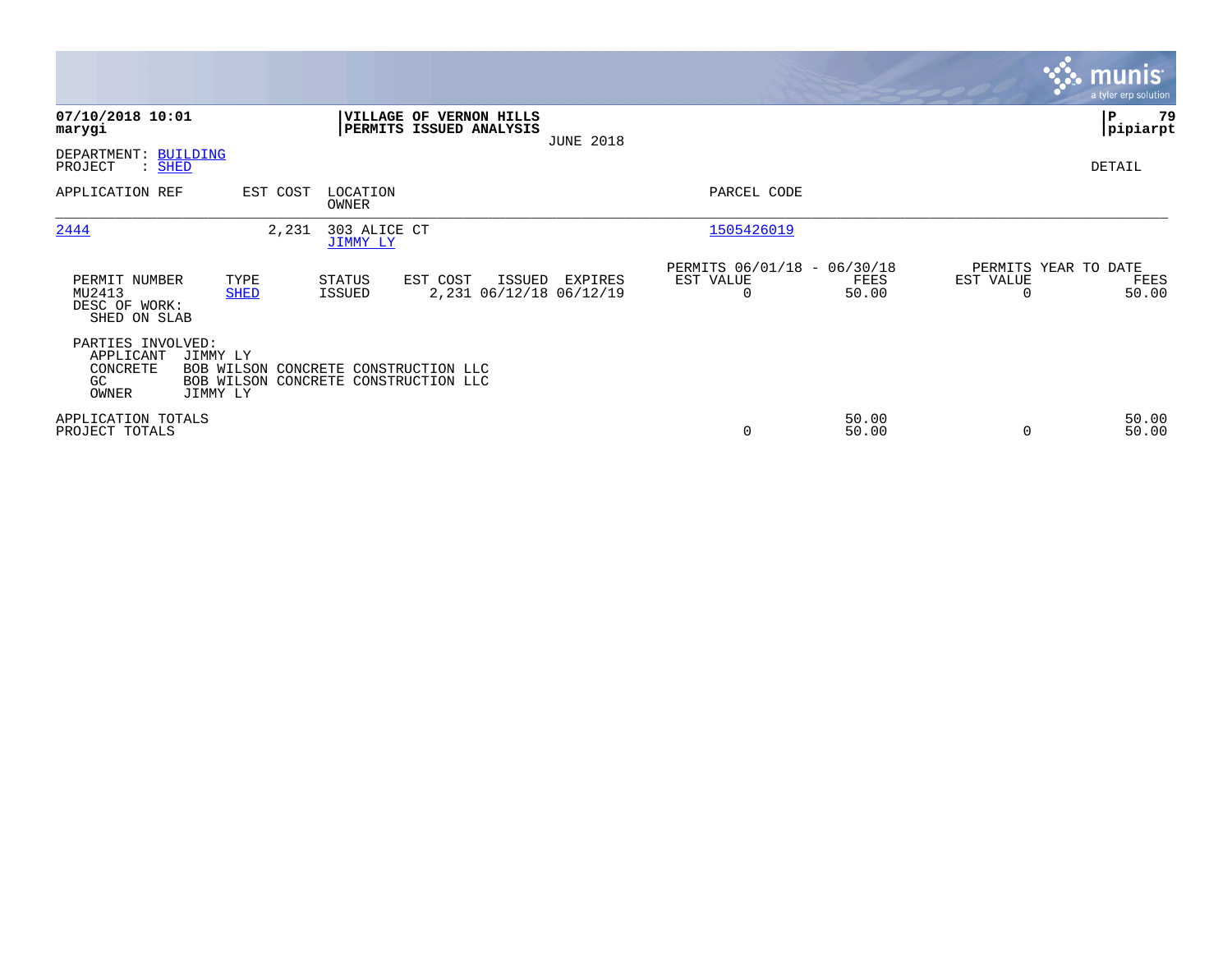|                                                                                                                                                                                      |                                                                        | munis<br>a tyler erp solution                                         |
|--------------------------------------------------------------------------------------------------------------------------------------------------------------------------------------|------------------------------------------------------------------------|-----------------------------------------------------------------------|
| 07/10/2018 10:01<br>VILLAGE OF VERNON HILLS<br>marygi<br>PERMITS ISSUED ANALYSIS<br><b>JUNE 2018</b>                                                                                 |                                                                        | ΙP<br>80<br> pipiarpt                                                 |
| DEPARTMENT: BUILDING<br>: SIDING<br>PROJECT                                                                                                                                          |                                                                        | <b>DETAIL</b>                                                         |
| APPLICATION REF<br>EST COST<br>LOCATION<br>OWNER                                                                                                                                     | PARCEL CODE                                                            |                                                                       |
| 2384<br>22,889<br>869 BELLE ISLE LN<br>KIM HANGOC                                                                                                                                    | 1506411002                                                             |                                                                       |
| PERMIT NUMBER<br>TYPE<br><b>STATUS</b><br>EST COST<br>ISSUED EXPIRES<br>MU2288<br>COMPLT<br>22,889 06/14/18 06/14/19<br>SIDING<br>DESC OF WORK:<br>SIDING                            | PERMITS 06/01/18 - 06/30/18<br>EST VALUE<br>FEES<br>0<br>228.89        | PERMITS YEAR TO DATE<br>EST VALUE<br>FEES<br>$\overline{0}$<br>228.89 |
| PARTIES INVOLVED:<br>APPLICANT<br>GREEN HAMMER INC<br>GC.<br>GREEN HAMMER INC<br>OWNER<br>KIM HANGOC<br>PAYER<br>GREEN HAMMER INC                                                    |                                                                        |                                                                       |
| APPLICATION TOTALS                                                                                                                                                                   | 228.89                                                                 | 228.89                                                                |
| 2484<br>4,000<br>306 APPIAN WAY<br>GARY E & KATHLEEN L GRUNLUND                                                                                                                      | 1505426012                                                             |                                                                       |
| TYPE<br>EST COST<br>ISSUED EXPIRES<br>PERMIT NUMBER<br>STATUS<br>MU2391<br><b>ISSUED</b><br>4,000 06/06/18 06/06/19<br>SIDING<br>DESC OF WORK:<br>SIDING                             | PERMITS 06/01/18 - 06/30/18<br>EST VALUE<br>FEES<br>$\Omega$<br>50.00  | PERMITS YEAR TO DATE<br>EST VALUE<br>FEES<br>$\mathbf 0$<br>50.00     |
| PARTIES INVOLVED:<br>APPLICANT ALOHA CONSTRUCTION<br>GC<br>ALOHA CONSTRUCTION<br>OWNER<br>GARY E & KATHLEEN L GRUNLUND<br>PAYER<br>ALOHA CONSTRUCTION                                |                                                                        |                                                                       |
| APPLICATION TOTALS                                                                                                                                                                   | 50.00                                                                  | 50.00                                                                 |
| 2491<br>24,848 161 SHEFFIELD LN<br>GREGORY J & JEANINE L CLARK                                                                                                                       | 1508409013                                                             |                                                                       |
| PERMIT NUMBER<br><b>STATUS</b><br>ISSUED EXPIRES<br>TYPE<br>EST COST<br>MU2397<br>24,848 06/07/18 06/27/19<br><b>SIDING</b><br>COMPLT<br>DESC OF WORK:<br>SIDING AND REROOF          | PERMITS 06/01/18 - 06/30/18<br>EST VALUE<br>FEES<br>$\Omega$<br>248.48 | PERMITS YEAR TO DATE<br>EST VALUE<br>FEES<br>$\mathbf 0$<br>248.48    |
| PARTIES INVOLVED:<br>APPLICANT OHS CONSTRUCTION<br>GC.<br>OHS CONSTRUCTION<br>OWNER<br>GREGORY J & JEANINE L CLARK<br>OHS CONSTRUCTION<br>PAYER<br><b>ROOFER</b><br>OHS CONSTRUCTION |                                                                        |                                                                       |
| APPLICATION TOTALS                                                                                                                                                                   | 248.48                                                                 | 248.48                                                                |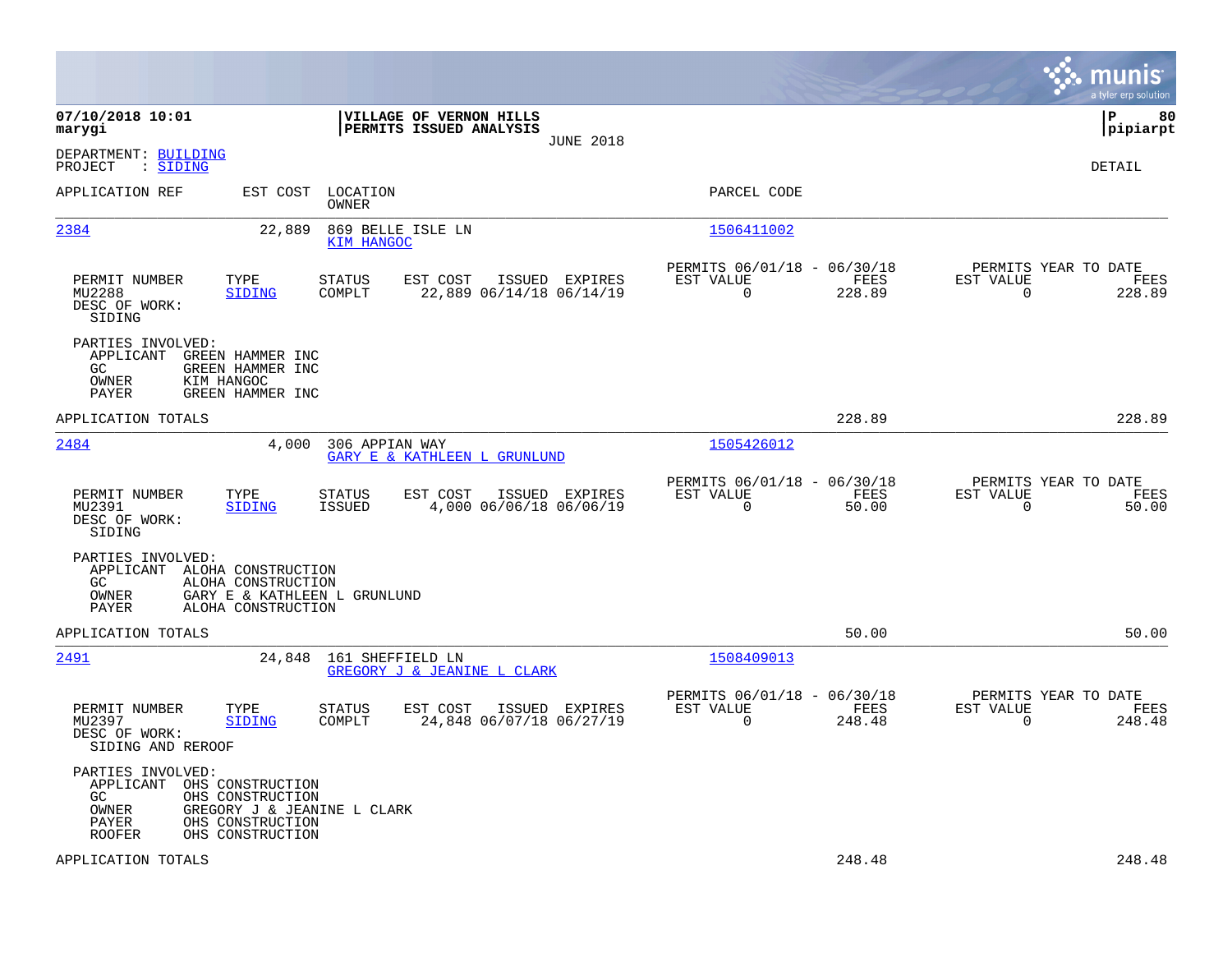|                                                    |          |                                                    |                  |             |        | munis<br>a tyler erp solution |
|----------------------------------------------------|----------|----------------------------------------------------|------------------|-------------|--------|-------------------------------|
| 07/10/2018 10:01<br>marygi                         |          | VILLAGE OF VERNON HILLS<br>PERMITS ISSUED ANALYSIS | <b>JUNE 2018</b> |             |        | 81<br> P<br>pipiarpt          |
| DEPARTMENT: BUILDING<br>PROJECT<br>: <u>SIDING</u> |          |                                                    |                  |             |        | DETAIL                        |
| APPLICATION REF                                    | EST COST | LOCATION                                           |                  | PARCEL CODE |        |                               |
| PROJECT TOTALS                                     |          | OWNER                                              |                  | 0           | 527.37 | 527.37                        |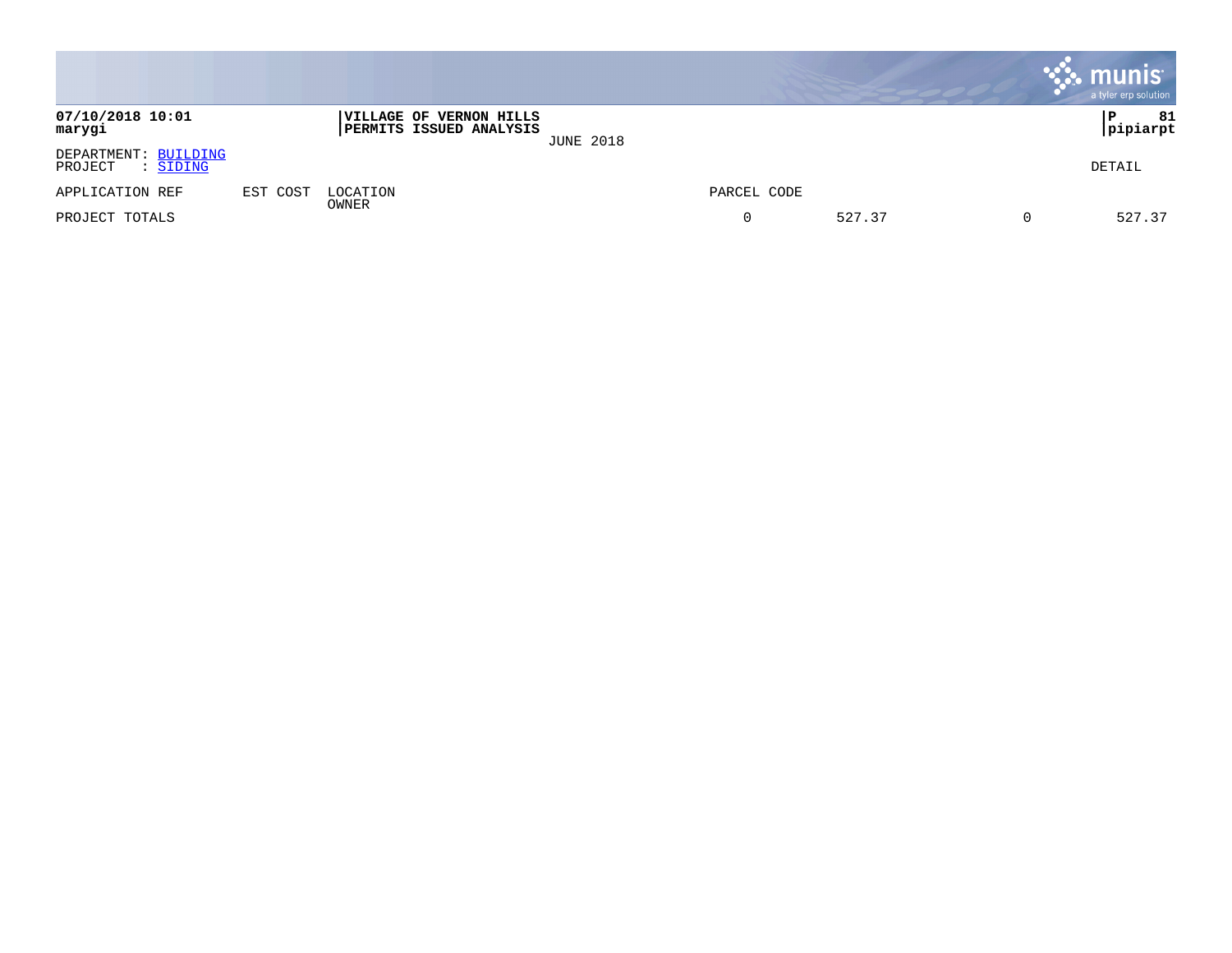|                                                                                                                  |                                                                                                                                                                                                                                                                                              |                   |                                                         |                  |                                               |                |                       | <b>munis</b><br>a tyler erp solution  |
|------------------------------------------------------------------------------------------------------------------|----------------------------------------------------------------------------------------------------------------------------------------------------------------------------------------------------------------------------------------------------------------------------------------------|-------------------|---------------------------------------------------------|------------------|-----------------------------------------------|----------------|-----------------------|---------------------------------------|
| 07/10/2018 10:01<br>marygi                                                                                       |                                                                                                                                                                                                                                                                                              |                   | VILLAGE OF VERNON HILLS<br>PERMITS ISSUED ANALYSIS      | <b>JUNE 2018</b> |                                               |                |                       | 82<br>P<br> pipiarpt                  |
| DEPARTMENT:<br>BUILDING<br>PROJECT                                                                               | : SWIMMING POOL/HOT TUB                                                                                                                                                                                                                                                                      |                   |                                                         |                  |                                               |                |                       | DETAIL                                |
| APPLICATION REF                                                                                                  | EST COST                                                                                                                                                                                                                                                                                     | LOCATION<br>OWNER |                                                         |                  | PARCEL CODE                                   |                |                       |                                       |
| 968                                                                                                              | 4,500                                                                                                                                                                                                                                                                                        |                   | 319 WESTMORELAND DR<br>MARIO MELCHOR & VERONICA GALARZA |                  | 1508110012                                    |                |                       |                                       |
| PERMIT NUMBER<br>MU1420<br>DESC OF WORK:<br>ABOVE GROUND POOL                                                    | TYPE<br>POOL/HOT                                                                                                                                                                                                                                                                             | STATUS<br>ISSUED  | EST COST<br>ISSUED<br>4,500 06/29/18 06/29/19           | EXPIRES          | PERMITS 06/01/18 - 06/30/18<br>EST VALUE<br>0 | FEES<br>50.00  | EST VALUE<br>$\Omega$ | PERMITS YEAR TO DATE<br>FEES<br>50.00 |
| PARTIES INVOLVED:<br>APPLICANT<br>CONCRETE<br>ELECTRICIA<br><b>EXCAVATOR</b><br>GC.<br>OWNER<br>PLUMBER<br>PAYER | MARIO MELCHOR & VERONICA GALARZA<br>MARIO MELCHOR & VERONICA GALARZA<br>MARIO MELCHOR & VERONICA GALARZA<br>MARIO MELCHOR & VERONICA GALARZA<br>MARIO MELCHOR & VERONICA GALARZA<br>MARIO MELCHOR & VERONICA GALARZA<br>MARIO MELCHOR & VERONICA GALARZA<br>MARIO MELCHOR & VERONICA GALARZA |                   |                                                         |                  |                                               |                |                       |                                       |
| APPLICATION TOTALS<br>PROJECT TOTALS                                                                             |                                                                                                                                                                                                                                                                                              |                   |                                                         |                  | 0                                             | 50.00<br>50.00 |                       | 50.00<br>50.00                        |

**Contract**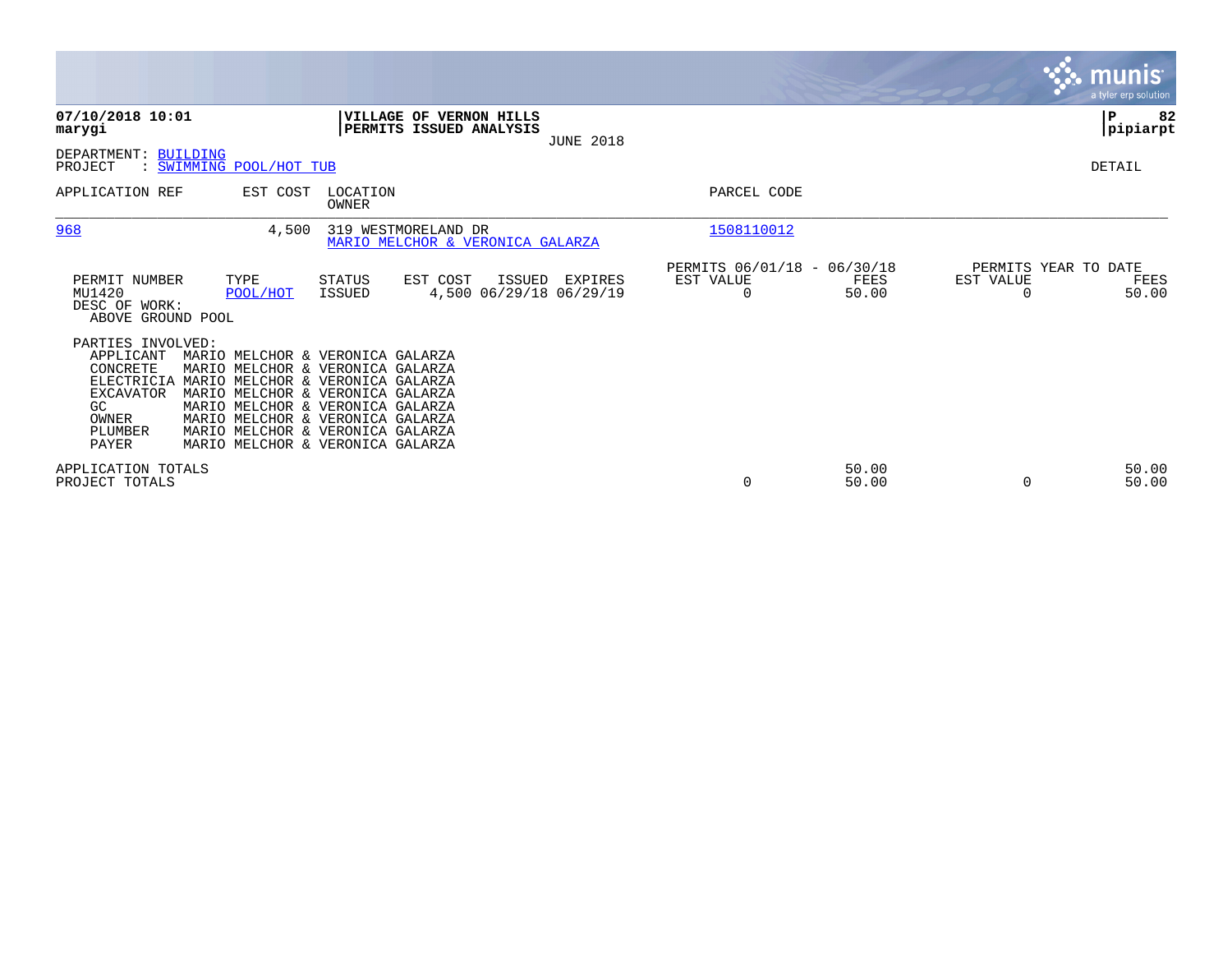|                                                                                                           |                                                                            |                                                                | munis'<br>a tyler erp solution                                 |
|-----------------------------------------------------------------------------------------------------------|----------------------------------------------------------------------------|----------------------------------------------------------------|----------------------------------------------------------------|
| 07/10/2018 10:01<br>marygi                                                                                | VILLAGE OF VERNON HILLS<br>PERMITS ISSUED ANALYSIS<br><b>JUNE 2018</b>     |                                                                | ∣P<br>83<br> pipiarpt                                          |
| DEPARTMENT: BUILDING<br>PROJECT<br>$\colon$ TENT                                                          |                                                                            |                                                                | DETAIL                                                         |
| APPLICATION REF<br>EST COST                                                                               | LOCATION<br>OWNER                                                          | PARCEL CODE                                                    |                                                                |
| 2594                                                                                                      | 475<br>1000 NORTH BUTTERFIELD RD 1033<br>NEW CENTURY TOWN LLC              | 1132300046                                                     |                                                                |
| PERMIT NUMBER<br>TYPE<br>MU2492<br><b>TENT</b><br>DESC OF WORK:<br>TENT - CFT PACKAGING                   | STATUS<br>EST COST<br>EXPIRES<br>ISSUED<br>475 06/26/18 06/26/19<br>ISSUED | PERMITS 06/01/18 - 06/30/18<br>EST VALUE<br>FEES<br>75.00<br>0 | PERMITS YEAR TO DATE<br>EST VALUE<br>FEES<br>$\Omega$<br>75.00 |
| PARTIES INVOLVED:<br>APPLICANT<br>CFT PACKAGING USA, INC<br>GC.<br>NEW CENTURY TOWN LLC<br>OWNER<br>PAYER | TAYLOR RENTAL OF MUNDELEIN<br>CFT PACKAGING USA, INC                       |                                                                |                                                                |
| APPLICATION TOTALS<br>PROJECT TOTALS                                                                      |                                                                            | 75.00<br>0<br>75.00                                            | 75.00<br>75.00                                                 |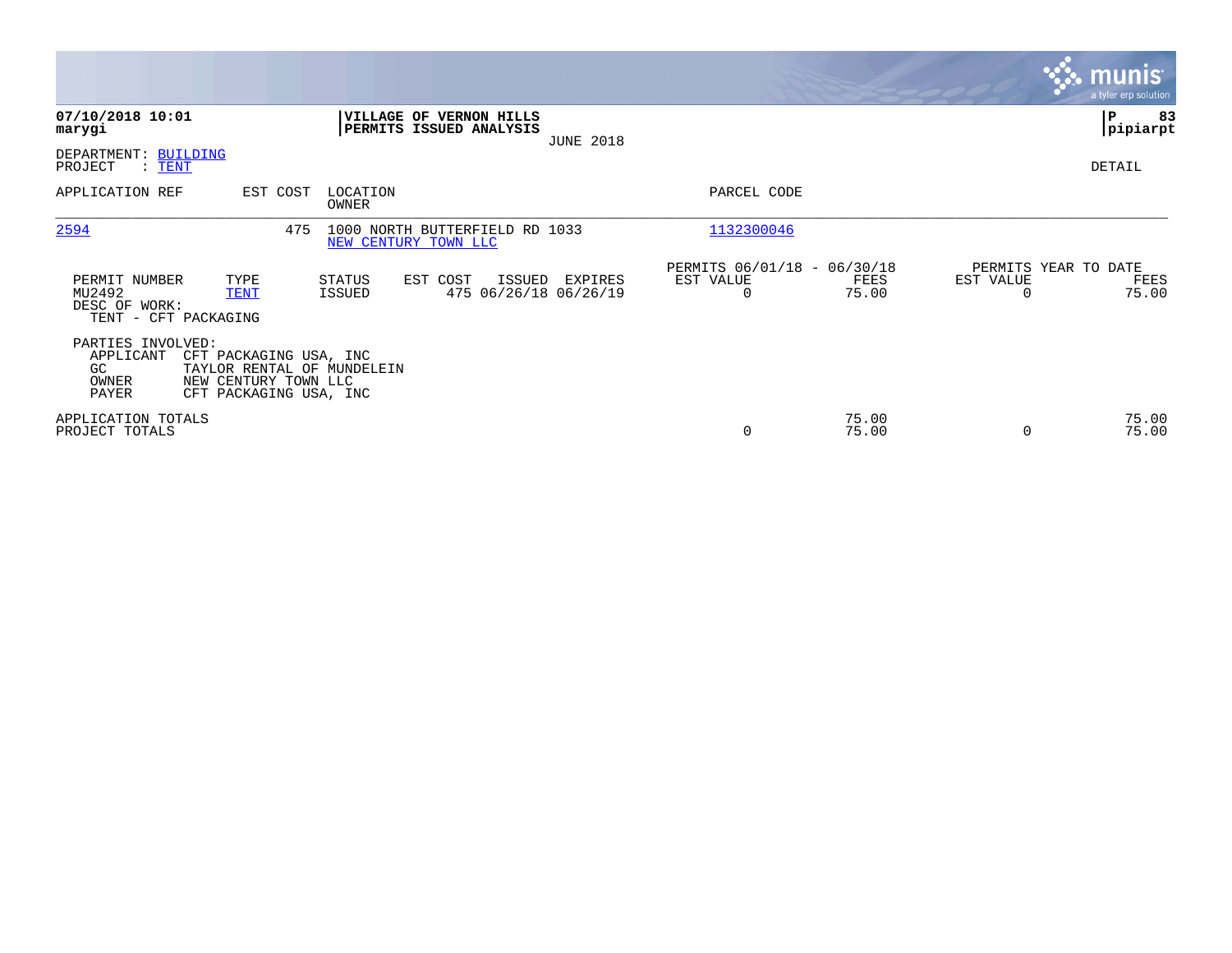|                                                                                                                                     |                                                                                   |                                |                                                    |                  |                                                         |                 |                          | munis<br>a tyler erp solution          |
|-------------------------------------------------------------------------------------------------------------------------------------|-----------------------------------------------------------------------------------|--------------------------------|----------------------------------------------------|------------------|---------------------------------------------------------|-----------------|--------------------------|----------------------------------------|
| 07/10/2018 10:01<br>marygi                                                                                                          |                                                                                   |                                | VILLAGE OF VERNON HILLS<br>PERMITS ISSUED ANALYSIS | <b>JUNE 2018</b> |                                                         |                 |                          | $\mathbf P$<br>84<br> pipiarpt         |
| DEPARTMENT: BUILDING<br>: VOICE/DATA<br>PROJECT                                                                                     |                                                                                   |                                |                                                    |                  |                                                         |                 |                          | <b>DETAIL</b>                          |
| APPLICATION REF                                                                                                                     | EST COST                                                                          | LOCATION<br>OWNER              |                                                    |                  | PARCEL CODE                                             |                 |                          |                                        |
| 2474                                                                                                                                | 30,000                                                                            | PLACEHOLDER                    | 901 NORTH MILWAUKEE AVENUE 600                     |                  | 1134300013                                              |                 |                          |                                        |
| PERMIT NUMBER<br>MU2374<br>DESC OF WORK:<br>VOICE/DATA                                                                              | TYPE<br><b>VOICE/DATA ISSUED</b>                                                  | <b>STATUS</b>                  | EST COST<br>30,000 06/04/18 06/04/19               | ISSUED EXPIRES   | PERMITS 06/01/18 - 06/30/18<br>EST VALUE<br>$\mathbf 0$ | FEES<br>300.00  | EST VALUE<br>$\Omega$    | PERMITS YEAR TO DATE<br>FEES<br>300.00 |
| PARTIES INVOLVED:<br>APPLICANT<br><b>GC</b><br>LOW VOLTAG BIP66 LIMITED<br><b>OCCUPANT</b><br>OWNER<br>PAYER                        | BIP66 LIMITED<br>BIP66 LIMITED<br>NORDSTROM RACK<br>PLACEHOLDER<br>BIP66 LIMITED  |                                |                                                    |                  |                                                         |                 |                          |                                        |
| APPLICATION TOTALS                                                                                                                  |                                                                                   |                                |                                                    |                  |                                                         | 300.00          |                          | 300.00                                 |
| 2590                                                                                                                                | 2,900                                                                             | 714 HAWTHORN CTR<br>CENTENNIAL |                                                    |                  | 1133401086                                              |                 |                          |                                        |
| PERMIT NUMBER<br>MU2489<br>DESC OF WORK:<br>VOICE & DATA                                                                            | TYPE<br><b>VOICE/DATA ISSUED</b>                                                  | <b>STATUS</b>                  | EST COST<br>2,900 06/25/18 06/25/19                | ISSUED EXPIRES   | PERMITS 06/01/18 - 06/30/18<br>EST VALUE<br>$\mathbf 0$ | FEES<br>75.00   | EST VALUE<br>$\mathbf 0$ | PERMITS YEAR TO DATE<br>FEES<br>75.00  |
| PARTIES INVOLVED:<br>APPLICANT SPENCER TECHNOLOGIES<br>GC<br>LOW VOLTAG SPENCER TECHNOLOGIES<br><b>OCCUPANT</b><br>OWNER<br>PLUMBER | SPENCER TECHNOLOGIES<br>BATH AND BODY WORKS<br>CENTENNIAL<br>SPENCER TECHNOLOGIES |                                |                                                    |                  |                                                         |                 |                          |                                        |
| APPLICATION TOTALS<br>PROJECT TOTALS                                                                                                |                                                                                   |                                |                                                    |                  | $\Omega$                                                | 75.00<br>375.00 | $\Omega$                 | 75.00<br>375.00                        |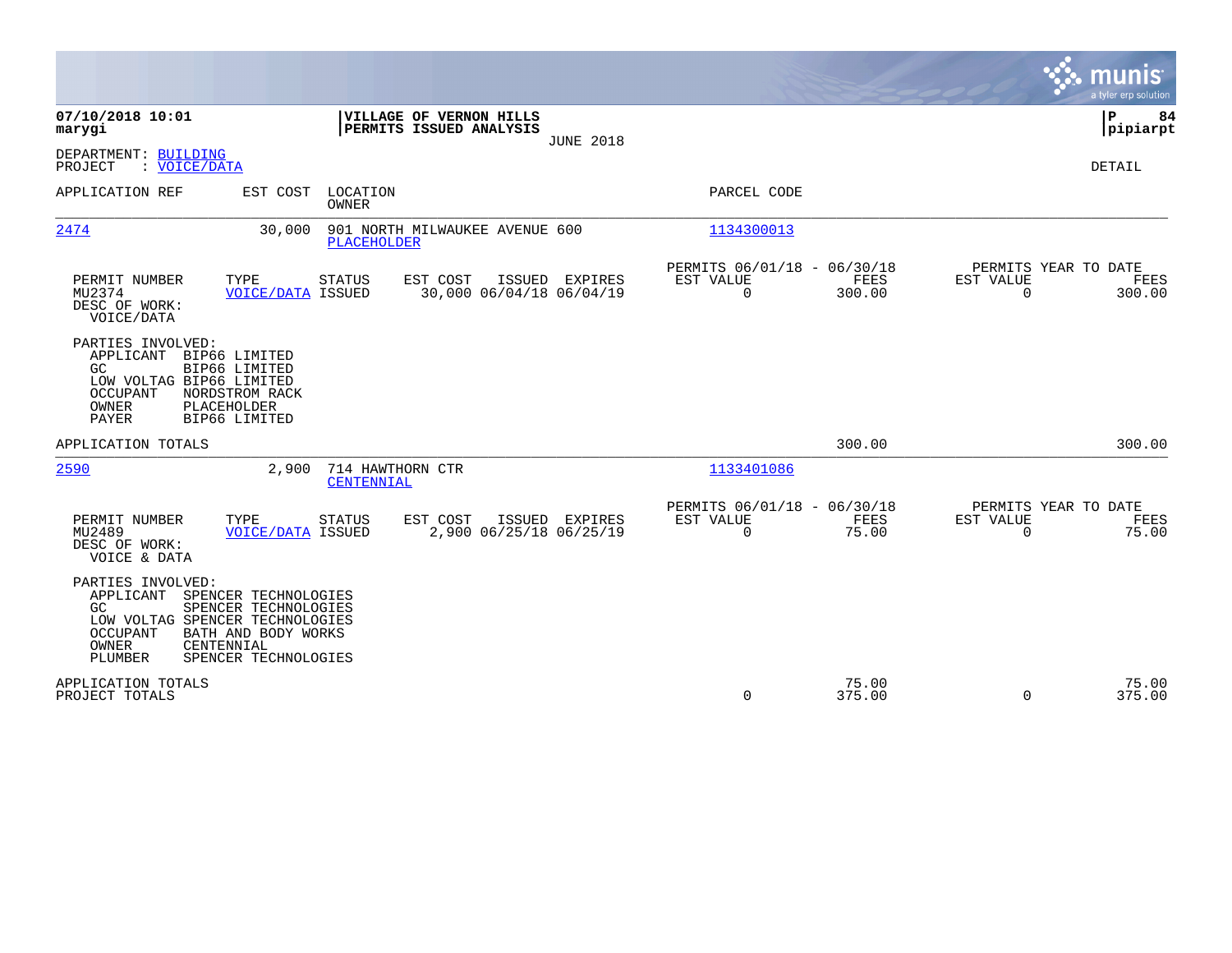|                                                                                            |                                                                                                |                                                    |                  |                                                            |             |                                                     | munis<br>a tyler erp solution |
|--------------------------------------------------------------------------------------------|------------------------------------------------------------------------------------------------|----------------------------------------------------|------------------|------------------------------------------------------------|-------------|-----------------------------------------------------|-------------------------------|
| 07/10/2018 10:01<br>marygi                                                                 |                                                                                                | VILLAGE OF VERNON HILLS<br>PERMITS ISSUED ANALYSIS |                  |                                                            |             |                                                     | 85<br>ΙP<br> pipiarpt         |
| DEPARTMENT: BUILDING<br>PROJECT<br>: WATER HEATER                                          |                                                                                                |                                                    | <b>JUNE 2018</b> |                                                            |             |                                                     | DETAIL                        |
| APPLICATION REF                                                                            | EST COST LOCATION<br><b>OWNER</b>                                                              |                                                    |                  | PARCEL CODE                                                |             |                                                     |                               |
| 2172                                                                                       | 389 PIERCE CT<br>1,300<br>PLACEHOLDER                                                          |                                                    |                  | <u> 1132407081</u>                                         |             |                                                     |                               |
| PERMIT NUMBER<br>MU2086<br>DESC OF WORK:<br>WATER HEATER                                   | TYPE<br>STATUS<br>WATER HEAT ISSUED                                                            | EST COST<br>1,300 06/29/18 06/29/19                | ISSUED EXPIRES   | PERMITS 06/01/18 - 06/30/18<br>EST VALUE<br>$\overline{0}$ | FEES<br>.00 | PERMITS YEAR TO DATE<br>EST VALUE<br>$\overline{0}$ | FEES<br>.00                   |
| PARTIES INVOLVED:<br>APPLICANT<br>GC<br>OWNER<br>PLUMBER<br>PAYER                          | DANIEL E NIEMIEC<br>HOME DEPOT<br>PLACEHOLDER<br>HOME DEPOT<br>DANIEL E NIEMIEC                |                                                    |                  |                                                            |             |                                                     |                               |
| APPLICATION TOTALS                                                                         |                                                                                                |                                                    |                  |                                                            | .00         |                                                     | .00                           |
| 2486                                                                                       | 1,149 1867 TREVINO TER                                                                         | NED & SUSAN MILLER                                 |                  | 1129311105                                                 |             |                                                     |                               |
| PERMIT NUMBER<br>MU2392<br>DESC OF WORK:<br>WATER HEATER                                   | TYPE<br>STATUS<br>WATER HEAT COMPLT                                                            | EST COST<br>1,149 06/06/18 06/06/19                | ISSUED EXPIRES   | PERMITS 06/01/18 - 06/30/18<br>EST VALUE<br>$\mathbf 0$    | FEES<br>.00 | PERMITS YEAR TO DATE<br>EST VALUE<br>$\overline{0}$ | FEES<br>.00                   |
| PARTIES INVOLVED:<br>GC<br>OWNER<br>PLUMBER<br>ABT<br>PAYER                                | APPLICANT NED & SUSAN MILLER<br>NED & SUSAN MILLER<br>NED & SUSAN MILLER<br>NED & SUSAN MILLER |                                                    |                  |                                                            |             |                                                     |                               |
| APPLICATION TOTALS                                                                         |                                                                                                |                                                    |                  |                                                            | .00         |                                                     | .00                           |
| 2564                                                                                       | 1,100 472 PINE LAKE CIR                                                                        | <b>STEVEN J BUDOWSKY</b>                           |                  | 1133205011                                                 |             |                                                     |                               |
| PERMIT NUMBER<br>MU2456<br>DESC OF WORK:<br>WATER HEATER                                   | <b>STATUS</b><br>TYPE<br>WATER HEAT COMPLT                                                     | EST COST<br>1,100 06/27/18 06/27/19                | ISSUED EXPIRES   | PERMITS 06/01/18 - 06/30/18<br>EST VALUE<br>0              | FEES<br>.00 | PERMITS YEAR TO DATE<br>EST VALUE<br>0              | FEES<br>.00                   |
| PARTIES INVOLVED:<br>APPLICANT STEVEN J BUDOWSKY<br>GC<br>OWNER<br>PLUMBER<br>ABT<br>PAYER | STEVEN J BUDOWSKY<br>STEVEN J BUDOWSKY<br>STEVEN J BUDOWSKY                                    |                                                    |                  |                                                            |             |                                                     |                               |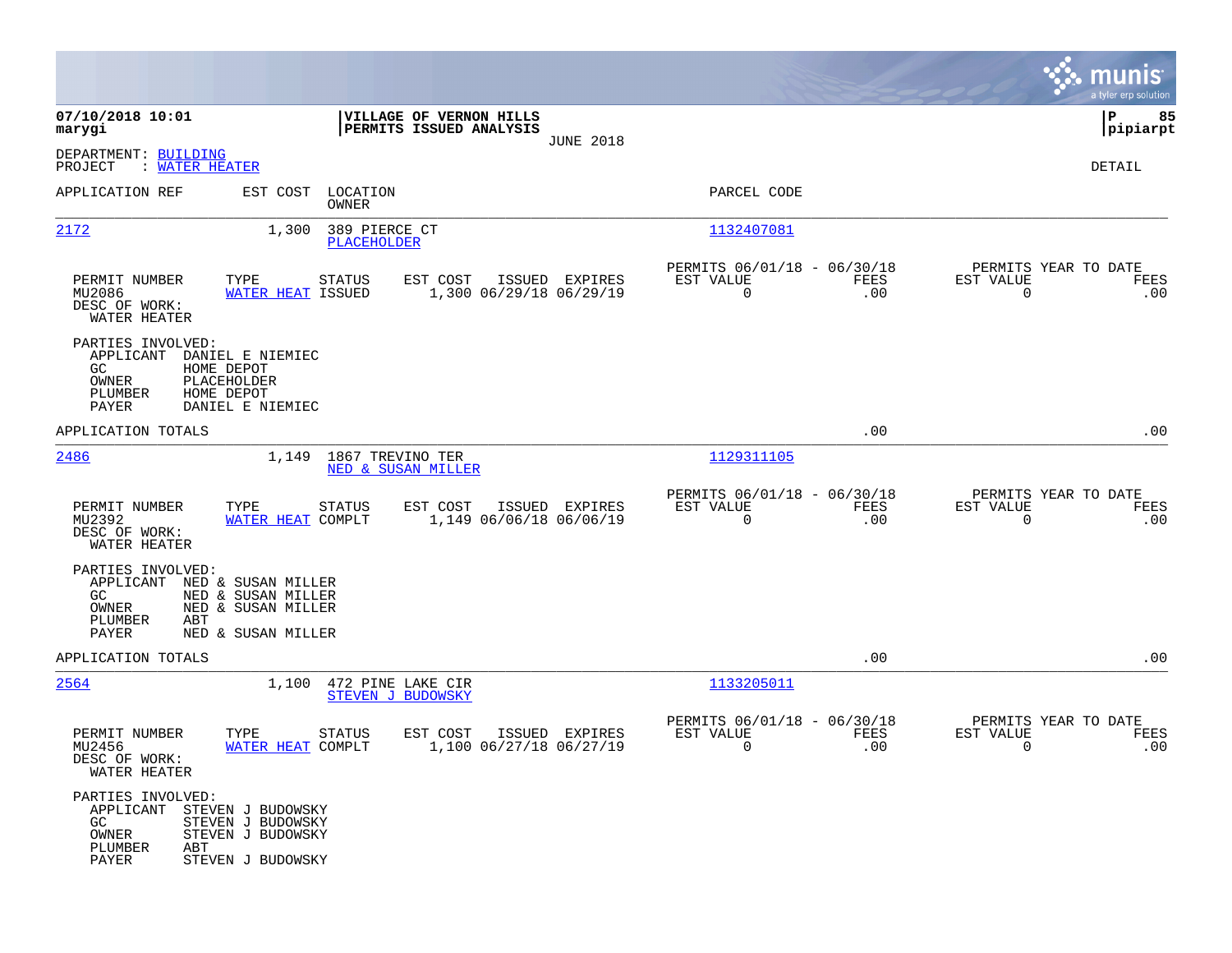|                                                                                                                                                                    |                                                                        | munis<br>a tyler erp solution                                   |
|--------------------------------------------------------------------------------------------------------------------------------------------------------------------|------------------------------------------------------------------------|-----------------------------------------------------------------|
| 07/10/2018 10:01<br>VILLAGE OF VERNON HILLS<br>PERMITS ISSUED ANALYSIS<br>marygi<br><b>JUNE 2018</b>                                                               |                                                                        | l P<br>86<br> pipiarpt                                          |
| DEPARTMENT: BUILDING<br>: WATER HEATER<br>PROJECT                                                                                                                  |                                                                        | <b>DETAIL</b>                                                   |
| APPLICATION REF<br>EST COST<br>LOCATION<br><b>OWNER</b>                                                                                                            | PARCEL CODE                                                            |                                                                 |
| APPLICATION TOTALS                                                                                                                                                 | .00                                                                    | .00                                                             |
| 2605<br>432 STEVENSON PL<br>1,345<br><b>PLACEHOLDER</b>                                                                                                            | 1132306141                                                             |                                                                 |
| PERMIT NUMBER<br>TYPE<br><b>STATUS</b><br>EST COST<br>ISSUED<br>EXPIRES<br>1,345 06/27/18 06/27/19<br>MU2504<br>WATER HEAT COMPLT<br>DESC OF WORK:<br>WATER HEATER | PERMITS 06/01/18 - 06/30/18<br>EST VALUE<br>FEES<br>$\mathbf 0$<br>.00 | PERMITS YEAR TO DATE<br>EST VALUE<br>FEES<br>0<br>.00           |
| PARTIES INVOLVED:<br>APPLICANT<br>EVELYN BOOHGALONG<br>GC<br>EVELYN BOOHGALONG<br>OWNER<br>PLACEHOLDER<br>PLUMBER<br>HOME DEPOT<br>PAYER<br>EVELYN BOOHGALONG      |                                                                        |                                                                 |
| APPLICATION TOTALS                                                                                                                                                 | .00                                                                    | .00                                                             |
| 2606<br>2,900<br>402 AURORA CT<br><b>COLLYNS STENZEL</b>                                                                                                           | 1504104009                                                             |                                                                 |
| TYPE<br><b>STATUS</b><br>EST COST<br>PERMIT NUMBER<br>ISSUED EXPIRES<br>2,900 06/27/18 06/27/19<br>MU2505<br>WATER HEAT COMPLT<br>DESC OF WORK:<br>WATER HEATER    | PERMITS 06/01/18 - 06/30/18<br>EST VALUE<br>FEES<br>0<br>.00           | PERMITS YEAR TO DATE<br>EST VALUE<br>FEES<br>.00<br>$\mathbf 0$ |
| PARTIES INVOLVED:<br>GC<br>COLLYNS STENZEL<br>OWNER<br>COLLYNS STENZEL<br>PLUMBER<br>DRF TRUSTED PROPERTY SOLUTIONS<br><b>PAYER</b><br>COLLYNS STENZEL             |                                                                        |                                                                 |
| APPLICATION TOTALS<br>PROJECT TOTALS                                                                                                                               | .00<br>$\mathbf 0$<br>.00                                              | .00<br>$\Omega$<br>.00                                          |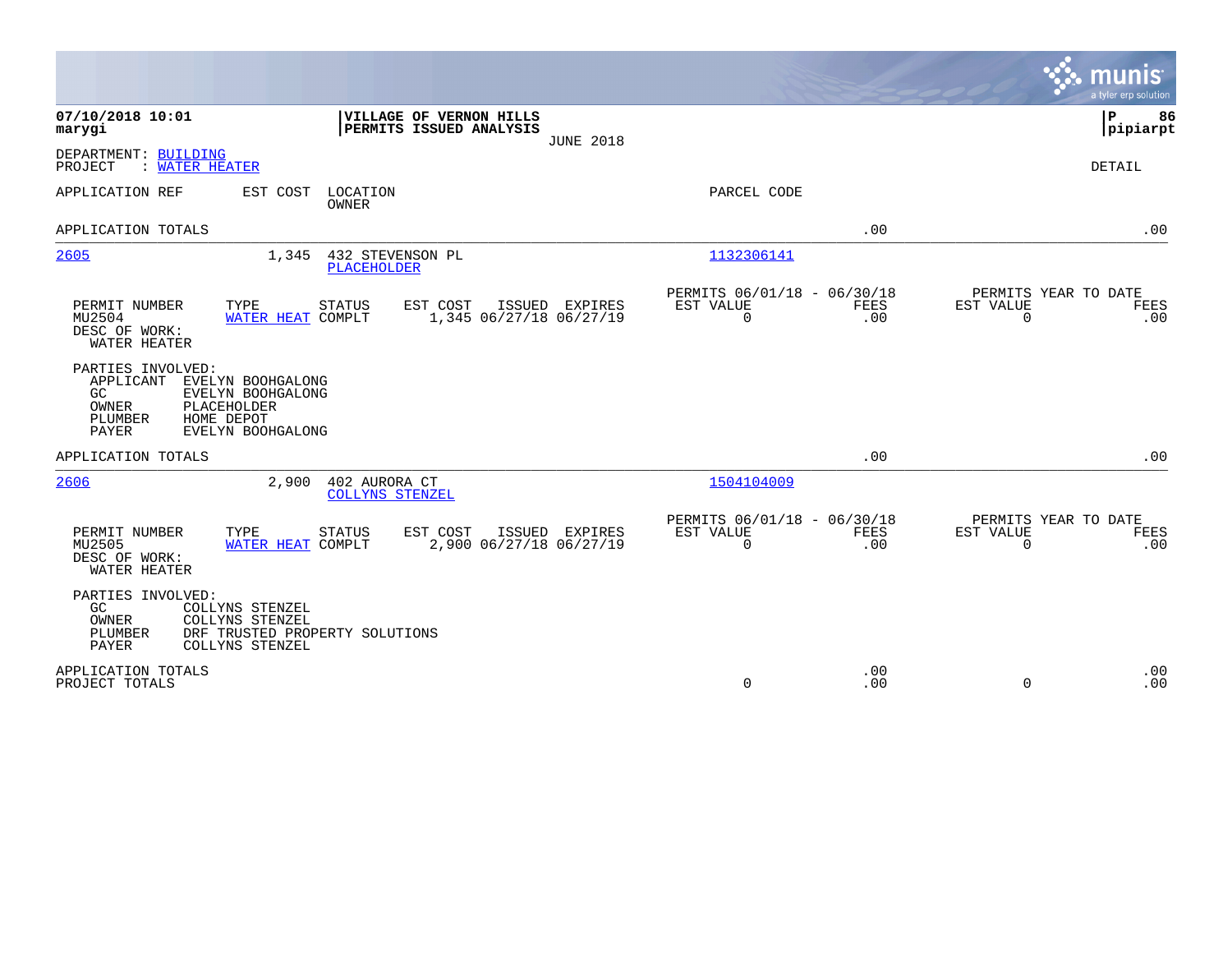|                                                                                                                                                                                                                   |                                                                         |                                                       |                  |                                                         |                       |                                                  | munis<br>a tyler erp solution |
|-------------------------------------------------------------------------------------------------------------------------------------------------------------------------------------------------------------------|-------------------------------------------------------------------------|-------------------------------------------------------|------------------|---------------------------------------------------------|-----------------------|--------------------------------------------------|-------------------------------|
| 07/10/2018 10:01<br>marygi                                                                                                                                                                                        |                                                                         | VILLAGE OF VERNON HILLS<br>PERMITS ISSUED ANALYSIS    | <b>JUNE 2018</b> |                                                         |                       |                                                  | 87<br> P<br> pipiarpt         |
| DEPARTMENT: BUILDING<br>: SIGN<br>PROJECT                                                                                                                                                                         |                                                                         |                                                       |                  |                                                         |                       |                                                  | DETAIL                        |
| APPLICATION REF                                                                                                                                                                                                   | EST COST<br>LOCATION<br>OWNER                                           |                                                       |                  | PARCEL CODE                                             |                       |                                                  |                               |
| <u> 2303</u>                                                                                                                                                                                                      | 62,000<br>PLACEHOLDER                                                   | 851 NORTH MILWAUKEE AVENUE                            |                  | 1134300013                                              |                       |                                                  |                               |
| PERMIT NUMBER<br>TYPE<br>MU2439<br><b>SIGN</b><br>DESC OF WORK:<br>6 SIGNS                                                                                                                                        | <b>STATUS</b><br><b>ISSUED</b>                                          | EST COST<br>62,000 06/15/18 06/15/19                  | ISSUED EXPIRES   | PERMITS 06/01/18 - 06/30/18<br>EST VALUE<br>0           | FEES<br>1,935.00      | PERMITS YEAR TO DATE<br>EST VALUE<br>0           | FEES<br>1,935.00              |
| PARTIES INVOLVED:<br>APPLICANT DOYLE SIGNS<br>ELECTRICIA DOYLE SIGNS<br><b>DOYLE SIGNS</b><br>GC.<br><b>OCCUPANT</b><br>WHOLE FOODS<br>OWNER<br>PLACEHOLDER<br><b>DOYLE SIGNS</b><br>PAYER<br>DOYLE SIGNS<br>SIGN |                                                                         |                                                       |                  |                                                         |                       |                                                  |                               |
| APPLICATION TOTALS                                                                                                                                                                                                |                                                                         |                                                       |                  |                                                         | 1,935.00              |                                                  | 1,935.00                      |
| 2350                                                                                                                                                                                                              | 15,440<br><b>PLACEHOLDER</b>                                            | 887 NORTH MILWAUKEE AVENUE 100                        |                  | 1134300013                                              |                       |                                                  |                               |
| PERMIT NUMBER<br>TYPE<br>MU2520<br><b>SIGN</b><br>DESC OF WORK:<br>SIGN: CAFE ZUPAS                                                                                                                               | STATUS<br><b>ISSUED</b>                                                 | EST COST<br>15,440 06/28/18 06/28/19                  | ISSUED EXPIRES   | PERMITS 06/01/18 - 06/30/18<br>EST VALUE<br>$\mathbf 0$ | <b>FEES</b><br>312.40 | PERMITS YEAR TO DATE<br>EST VALUE<br>$\mathbf 0$ | FEES<br>312.40                |
| PARTIES INVOLVED:<br>APPLICANT H. M. WITT & CO SIGNS<br>ELECTRICIA H. M. WITT & CO SIGNS<br>GC.<br>CAFE ZUPAS<br>OCCUPANT<br>PLACEHOLDER<br>OWNER<br>PAYER<br>SIGN                                                | H. M. WITT & CO SIGNS<br>H. M. WITT & CO SIGNS<br>H. M. WITT & CO SIGNS |                                                       |                  |                                                         |                       |                                                  |                               |
| APPLICATION TOTALS                                                                                                                                                                                                |                                                                         |                                                       |                  |                                                         | 312.40                |                                                  | 312.40                        |
| 2367                                                                                                                                                                                                              | 10,000                                                                  | 1260 SOUTH MILWAUKEE AVE 400<br>SHAKER APARTMENTS LLC |                  | 1515410004                                              |                       |                                                  |                               |
| PERMIT NUMBER<br>TYPE<br>MU2408<br><b>SIGN</b><br>DESC OF WORK:<br>SIGN: FRIED EGG                                                                                                                                | STATUS<br>ISSUED                                                        | EST COST<br>10,000 06/12/18 06/12/19                  | ISSUED EXPIRES   | PERMITS 06/01/18 - 06/30/18<br>EST VALUE<br>$\mathbf 0$ | FEES<br>178.00        | PERMITS YEAR TO DATE<br>EST VALUE<br>0           | FEES<br>178.00                |
| PARTIES INVOLVED:<br>APPLICANT PRO CARE SIGN CO                                                                                                                                                                   |                                                                         |                                                       |                  |                                                         |                       |                                                  |                               |